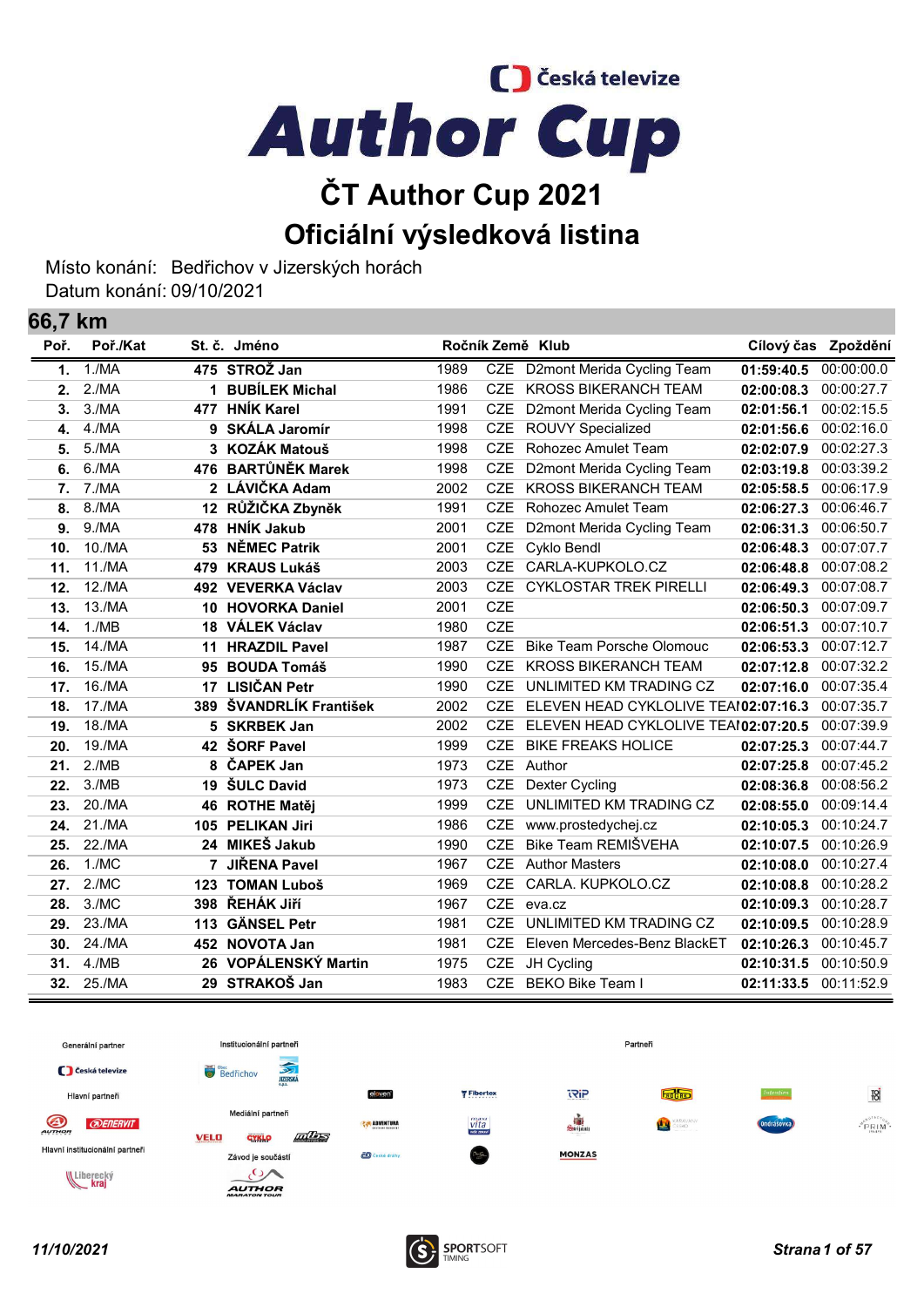| 66,7 KM |          |      |                            |      |            |                                          |                       |                     |
|---------|----------|------|----------------------------|------|------------|------------------------------------------|-----------------------|---------------------|
| Poř.    | Poř./Kat |      | St. č. Jméno               |      |            | Ročník Země Klub                         |                       | Cílový čas Zpoždění |
| 33.     | 5./MB    |      | 32 VLK Karel               | 1980 |            | CZE CK Kramolín                          | 02:12:05.2            | 00:12:24.7          |
| 34.     | 1./MJ    |      | 15 VENCL Libor             | 2004 | <b>CZE</b> | Eleven Mercedes Bla                      | 02:13:48.2            | 00:14:07.7          |
| 35.     | 26./MA   | 511  | <b>HALBICH Jan</b>         | 1993 | <b>CZE</b> |                                          | 02:13:50.0            | 00:14:09.4          |
| 36.     | 27./MA   | 127  | <b>TOMAN Lukáš</b>         | 1991 |            | CZE CARLA. KUPKOLO.CZ                    | 02:13:50.8            | 00:14:10.2          |
| 37.     | 2./MJ    | 102  | <b>MONTI Alberto</b>       | 2004 | <b>CZE</b> | Teplice                                  | 02:13:51.5            | 00:14:10.9          |
| 38.     | 28./MA   | 16   | <b>MACEK Tomáš</b>         | 1995 | <b>CZE</b> | <b>GHOST</b> team                        | 02:13:52.2            | 00:14:11.7          |
| 39.     | 3./MJ    | 294  | <b>VOSTAL Vilém</b>        | 2005 | <b>CZE</b> | TJ Favorit Brno                          | 02:13:52.5            | 00:14:11.9          |
| 40.     | 6./MB    | 21   | <b>IPPOLDT Michal</b>      | 1975 | <b>CZE</b> | BikeSport Ústí nad Labem                 | 02:13:54.5            | 00:14:13.9          |
| 41.     | 7./MB    | 60   | <b>KOTAS Václav</b>        | 1978 | <b>CZE</b> |                                          | 02:14:09.0            | 00:14:28.4          |
| 42.     | 8./MB    | 33   | <b>MYŠKA Filip</b>         | 1980 | <b>CZE</b> | <b>Mouse Family</b>                      | 02:14:19.2            | 00:14:38.6          |
| 43.     | 29./MA   | 20   | <b>ROZEK Jan</b>           | 1987 | <b>CZE</b> | Mika Training Team                       | 02:14:39.2            | 00:14:58.6          |
| 44.     | 9./MB    | 28   | ŠTOREK Martin              | 1979 | <b>CZE</b> | Větrníci                                 | 02:15:05.7            | 00:15:25.1          |
| 45.     | 10./MB   | 58   | <b>ZAHOREC Stanislav</b>   | 1971 | <b>CZE</b> | FENIX SKI TEAM JESENIK                   | 02:15:07.0            | 00:15:26.4          |
| 46.     | 30./MA   |      | 383 SEDLÁČEK Pavel         | 1987 | <b>CZE</b> | Rohozec Amulet Team                      | 02:15:58.2            | 00:16:17.6          |
| 47.     | 31./MA   | 30   | <b>AUGUSTA Matouš</b>      | 1989 | <b>CZE</b> | Nikl Cycling Team                        | 02:16:09.5            | 00:16:28.9          |
| 48.     | 11./MB   | 27   | <b>SKŮČEK Petr</b>         | 1978 | <b>CZE</b> | UNLIMITED KM TRAIDING CZ                 | 02:16:11.7            | 00:16:31.1          |
| 49.     | 12./MB   | 388  | <b>RŮTA Josef</b>          | 1976 | <b>CZE</b> | Axon sport team                          | 02:16:12.7            | 00:16:32.1          |
| 50.     | 32./MA   | 31   | <b>SUCHÝ David</b>         | 1989 | <b>CZE</b> | A.V.S. Team KV                           | 02:16:13.7            | 00:16:33.1          |
| 51.     | 33./MA   | 453  | <b>MAJER Lukáš</b>         | 1998 | CZE        | <b>KB Kapslovna</b>                      | 02:16:15.0            | 00:16:34.4          |
| 52.     | 34./MA   | 70   | ŠUSTA Jan                  | 1985 | <b>CZE</b> | Česká spořitelna                         | 02:16:15.2            | 00:16:34.6          |
| 53.     | 4./MC    | 25   | ŠVEC Miloslav              | 1970 | <b>CZE</b> | Bike Team REMIŠVEHA                      | 02:16:15.5            | 00:16:34.9          |
| 54.     | 35./MA   | 195  | <b>KÁCA Ondřej</b>         | 1997 | <b>CZE</b> | Bike Team REMIŠVEHA                      | 02:16:16.0            | 00:16:35.4          |
| 55.     | 13./MB   | 49   | <b>WIEDERMANN Jaroslav</b> | 1974 | <b>CZE</b> |                                          | 02:16:19.9            | 00:16:39.3          |
| 56.     | 36./MA   | 57   | <b>BLAŽÍČEK Petr</b>       | 1993 | <b>CZE</b> |                                          | 02:16:20.5            | 00:16:39.9          |
| 57.     | 14./MB   | 54   | <b>NOVÁK Luboš</b>         | 1979 | CZE        | Amcykl Humpolec                          | 02:16:22.2            | 00:16:41.6          |
| 58.     | 15./MB   | 37   | <b>KADLEČEK František</b>  | 1974 | CZE        | bajker.eu                                | 02:16:29.5            | 00:16:48.9          |
| 59.     | 37./MA   | 2769 | <b>MAZGAJ Břetislav</b>    | 1983 | <b>CZE</b> |                                          | 02:16:51.4            | 00:17:10.8          |
| 60.     | 38./MA   |      | 82 LINDNER Roman           | 1984 | <b>CZE</b> |                                          | 02:17:07.5            | 00:17:26.9          |
| 61.     | 16./MB   |      | 43 HRNČÍŘ Martin           | 1971 | <b>CZE</b> | Gapp System - Kolofix                    | 02:17:13.5            | 00:17:32.9          |
| 62.     | 17./MB   | 141  | <b>FORTELKA Martin</b>     | 1979 | <b>CZE</b> | www.prostedychej.cz                      | 02:17:18.2            | 00:17:37.6          |
| 63.     | 39./MA   | 40   | <b>TULACH Lukáš</b>        | 1984 | <b>CZE</b> | Cykloliberec.cz                          | 02:17:18.7            | 00:17:38.1          |
| 64.     | 18./MB   |      | 62 RAJNIŠ Vlastimil        | 1976 | <b>CZE</b> | <b>CK Lovosice</b>                       | 02:17:34.7            | 00:17:54.1          |
| 65.     | 19./MB   |      | 505 RAIS Miroslav          | 1977 | <b>CZE</b> | QISO-Mirais s.r.o.                       | 02:17:38.5            | 00:17:57.9          |
| 66.     | 20./MB   |      | 67 SUCHÁNEK JIří           | 1974 |            | CZE Velosport Valenta Scott Team         | 02:17:45.0 00:18:04.4 |                     |
| 67.     | 1./ZB    |      | 390 LOUBKOVÁ Ivana         | 1980 |            | CZE ELEVEN HEAD CYKLOLIVE TEAI02:17:47.7 |                       | 00:18:07.1          |
| 68.     | 40./MA   |      | 117 TAKAČ Petr             | 1987 | <b>CZE</b> |                                          | 02:18:29.7 00:18:49.1 |                     |
| 69.     | 41./MA   |      | 387 KOHOUT Michal          | 1996 | CZE        |                                          | 02:18:35.5 00:18:54.9 |                     |
| 70.     | 21./MB   |      | 122 MARTÁK Petr            | 1980 |            | CZE EXPORTIS Bike club Praha             | 02:18:36.0 00:18:55.4 |                     |
| 71.     | 42./MA   |      | 482 ŠOLC Radek             | 1985 | CZE        | cyklotrenink.com                         | 02:18:36.5 00:18:55.9 |                     |
| 72.     | 22./MB   |      | 47 ŠTROSMAJER Radek        | 1979 |            | CZE Velosport Valenta Scott Team         | 02:18:37.5 00:18:56.9 |                     |
| 72.     | 22./MB   |      | 59 ČECH Zdeněk             | 1971 | <b>CZE</b> | UNICAM SYSTEM S.R.O                      | 02:18:37.5 00:18:56.9 |                     |
| 74.     | 43./MA   |      | 159 KOTLÁŘ František       | 1988 | <b>CZE</b> |                                          | 02:18:41.2 00:19:00.6 |                     |
| 75.     | 24./MB   |      | 153 VITOSLAVSKÝ Igor       | 1977 | CZE        |                                          | 02:18:43.7 00:19:03.2 |                     |
| 76.     | 44./MA   |      | 22 MORAVEČEK Jan           | 2001 | <b>CZE</b> |                                          | 02:18:45.0 00:19:04.4 |                     |
| 77.     | 45./MA   |      | 168 PÁVEK Lukáš            | 1985 | <b>CZE</b> |                                          | 02:18:45.5 00:19:04.9 |                     |
| 78.     | 25./MB   |      | 100 RIPPEL Milan           | 1980 | <b>CZE</b> |                                          | 02:18:52.2            | 00:19:11.6          |





÷.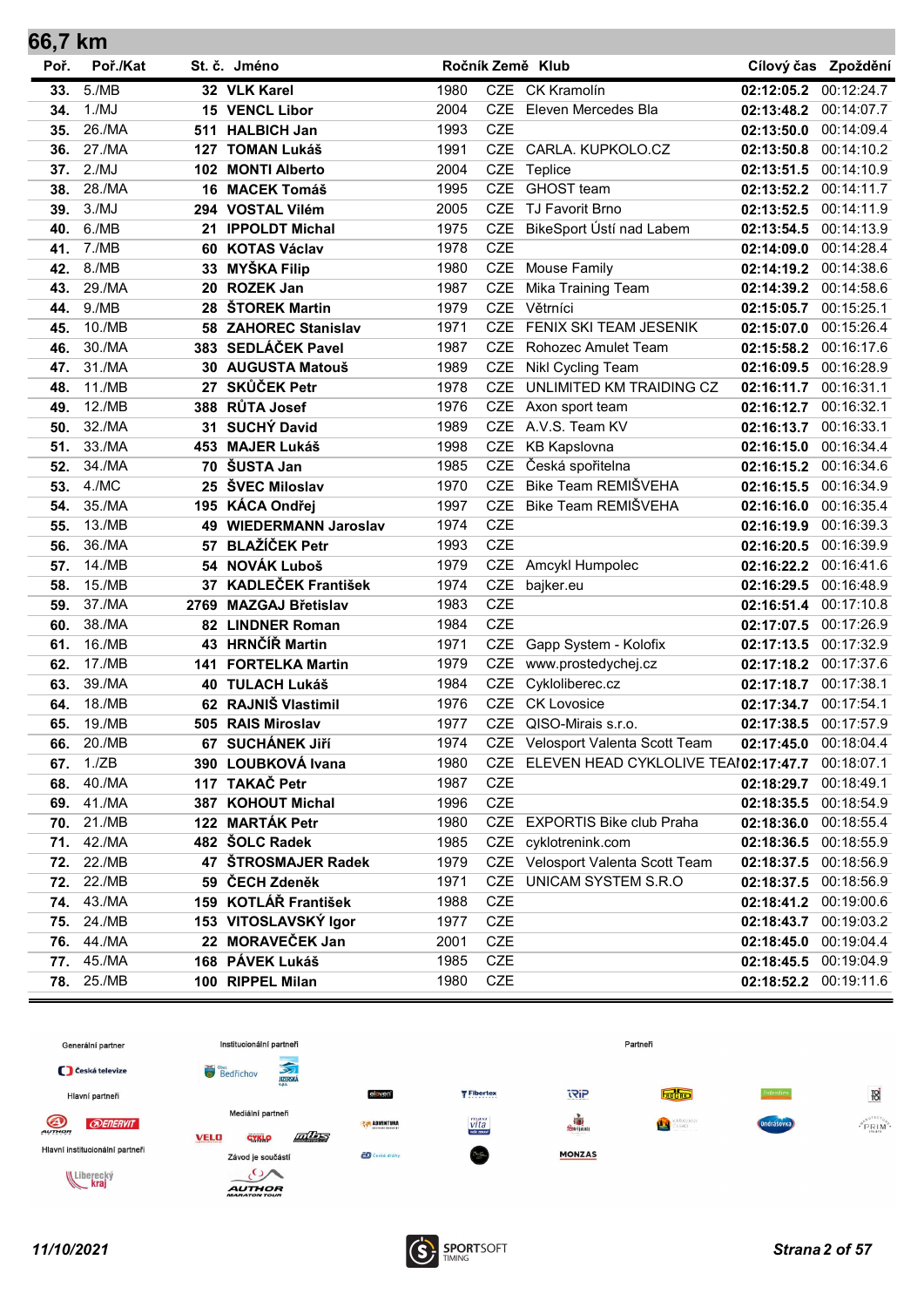| 66,7 km |            |     |                         |      |            |                                            |                       |                     |
|---------|------------|-----|-------------------------|------|------------|--------------------------------------------|-----------------------|---------------------|
| Poř.    | Poř./Kat   |     | St. č. Jméno            |      |            | Ročník Země Klub                           |                       | Cílový čas Zpoždění |
| 79.     | 26./MB     |     | 103 NOSEK Daniel        | 1978 |            | CZE MK - Cyklo Děčín                       | 02:18:53.5            | 00:19:12.9          |
| 80.     | 1./MD      |     | 175 KREMLA Pavel        | 1960 | <b>CZE</b> |                                            | 02:18:56.0            | 00:19:15.4          |
| 81.     | 5./MC      |     | 72 BÉR Milan            | 1963 |            | CZE SELLA bike                             | 02:19:11.5            | 00:19:30.9          |
| 82.     | 46./MA     | 465 | TRUHLÁŘ Jakub           | 1997 | <b>CZE</b> | <b>BEKO Bike Team I</b>                    | 02:19:14.0            | 00:19:33.4          |
| 83.     | 6./MC      |     | 106 HÝSEK Pavel         | 1965 | <b>CZE</b> | Author Cyklos Bouška                       | 02:19:28.5            | 00:19:47.9          |
| 84.     | 27./MB     | 71  | PAVLŮ Karel             | 1973 | <b>CZE</b> |                                            | 02:19:34.5            | 00:19:53.9          |
| 85.     | 47./MA     | 55  | <b>BARTÁK Martin</b>    | 1990 | <b>CZE</b> | autogas-bartak.cz                          | 02:19:43.0            | 00:20:02.4          |
| 86.     | 48./MA     | 131 | <b>JANAS Adam</b>       | 2003 | <b>CZE</b> | TJ SOKOL HOLÉ VRCHY                        | 02:19:46.2            | 00:20:05.6          |
| 87.     | 4./MJ      |     | 502 KVÁČ David          | 2004 | <b>CZE</b> | Lawi junior team                           | 02:19:52.2            | 00:20:11.6          |
| 88.     | 7./MC      |     | 203 ZOF Zdenek          | 1967 | <b>CZE</b> | cyklopoint most                            | 02:19:57.0            | 00:20:16.4          |
| 89.     | 49./MA     |     | 96 ROUBICEK Lukas       | 1981 | <b>CZE</b> | Eleven Black E.T. Mercedes team 02:19:57.5 |                       | 00:20:16.9          |
| 90.     | 50./MA     |     | 264 DUDEK Michal        | 1983 | <b>CZE</b> |                                            | 02:20:45.5            | 00:21:04.9          |
| 91.     | 28./MB     |     | 93 LEBEDA Petr          | 1975 | <b>CZE</b> |                                            | 02:20:59.0            | 00:21:18.4          |
| 92.     | 29./MB     |     | 78 HURÁK Jan            | 1976 | <b>CZE</b> |                                            | 02:21:42.5            | 00:22:01.9          |
| 93.     | 8./MC      |     | 112 ČALKOVSKÝ Pavel     | 1967 | <b>CZE</b> | <b>Bike Team Porsche Olomouc</b>           | 02:22:05.4            | 00:22:24.9          |
| 94.     | 1./ZA      | 481 | PICHLÍKOVÁ Jana         | 1985 | <b>CZE</b> | S úsměvem v cíli                           | 02:22:12.2            | 00:22:31.6          |
| 95.     | 51./MA     | 64  | <b>VIGNER Luděk</b>     | 1981 | <b>CZE</b> | Trekteam                                   | 02:22:12.9            | 00:22:32.4          |
| 96.     | 52./MA     | 34  | JANOŠ Matyáš            | 2001 | <b>CZE</b> | TOPFOREX ATT INVESTMENTS 02:22:14.5        |                       | 00:22:33.9          |
| 97.     | 30./MB     |     | <b>56 TOMANDL Pavel</b> | 1977 | <b>CZE</b> | Penguin team                               | 02:22:14.7            | 00:22:34.1          |
| 98.     | 9./MC      | 218 | <b>PARTÍK Radek</b>     | 1970 |            | CZE SKP Teplice                            | 02:22:17.4            | 00:22:36.9          |
| 99.     | 53./MA     |     | 52 PRAJSNER Josef       | 1982 | <b>CZE</b> |                                            | 02:22:54.4            | 00:23:13.8          |
| 100.    | 54./MA     | 154 | <b>NOVÁK Martin</b>     | 1992 | <b>CZE</b> | ELEVEN HEAD CYKLOLIVE TEAI02:23:03.2       |                       | 00:23:22.6          |
| 101.    | 55./MA     | 110 | VÁCLAVÍK Lukáš          | 1994 | CZE        | MTB Spartak Vrchlabí                       | 02:23:22.7            | 00:23:42.1          |
| 102.    | 56./MA     | 164 | <b>SUCHÝ Tomáš</b>      | 1985 | CZE        | Playsi                                     | 02:23:23.7            | 00:23:43.1          |
| 103.    | 31./MB     | 134 | ČERNÝ Martin            | 1974 | <b>CZE</b> | <b>IIG GRUPPE</b>                          | 02:23:27.7            | 00:23:47.1          |
| 104.    | 32./MB     | 371 | <b>HANÁČEK Martin</b>   | 1977 | <b>CZE</b> | TJ Spartak Třebíč                          | 02:23:31.7            | 00:23:51.1          |
| 105.    | 2./MD      |     | 393 HOMOLKA Dalibor     | 1958 | <b>CZE</b> | Bike team Mácháč                           | 02:23:43.4            | 00:24:02.8          |
| 106.    | 33./MB     | 231 | <b>MACHÁČEK Jakub</b>   | 1971 | <b>CZE</b> | Motorhead forever                          | 02:23:44.7            | 00:24:04.1          |
| 107.    | 34./MB     |     | 74 KARVAY Drahomír      | 1974 | <b>CZE</b> | Koloshop Team                              | 02:24:04.7            | 00:24:24.1          |
| 108.    | 35./MB     | 65  | <b>MARŠÁLEK Martin</b>  | 1976 | <b>CZE</b> | www.hornimaxov.cz                          | 02:24:06.9            | 00:24:26.3          |
| 109.    | 36./MB     | 228 | DRAHOŇOVSKÝ Radek       | 1980 | <b>CZE</b> | Snowsports Academy                         | 02:24:07.9            | 00:24:27.3          |
| 110.    | 57./MA     | 461 | PROCHÁZKA Radek         | 1982 | <b>CZE</b> | <b>Eleven Cube Riders</b>                  | 02:24:09.9            | 00:24:29.3          |
| 111.    | 37./MB     |     | 114 MALÍNSKÝ Josef      | 1978 | <b>CZE</b> | <b>Bike team Jilemnice</b>                 | 02:24:14.4            | 00:24:33.8          |
|         | 112. 2./ZA |     | 191 MAŤHOVÁ Andrea      | 1997 |            | CZE KROSS BIKERANCH TEAM                   | 02:24:18.4 00:24:37.8 |                     |
| 113.    | 58./MA     |     | 224 BÖSER Patrik        | 1982 |            | CZE IIG GRUPPE                             | 02:24:33.4 00:24:52.8 |                     |
| 114.    | 38./MB     |     | 61 FIC Martin           | 1974 |            | CZE "STS Chvojkovice Brod ""B"""           | 02:24:35.2 00:24:54.6 |                     |
| 115.    | 39./MB     |     | 473 KUBÁT Tomáš         | 1977 | <b>CZE</b> | Eleven Mercedes-Benz BlackET               | 02:24:35.7            | 00:24:55.1          |
| 116.    | 40./MB     |     | 116 VALENTA Pavel       | 1979 | <b>CZE</b> |                                            | 02:24:36.2            | 00:24:55.6          |
| 117.    | 59./MA     |     | 274 ŠTAJNER Dan         | 1995 | CZE        |                                            | 02:24:36.4 00:24:55.8 |                     |
| 118.    | 5./MJ      |     | 500 MIKEŠ Jan           | 2006 |            | CZE Bike Team REMIŠVEHA                    | 02:24:59.2            | 00:25:18.6          |
| 119.    | 60./MA     |     | 321 VOREL Marek         | 1991 | <b>CZE</b> |                                            | 02:25:07.2            | 00:25:26.6          |
| 120.    | 10./MC     |     | 474 KLEINER Robert      | 1966 |            | CZE Eleven Mercedes-Benz BlackET           | 02:25:11.7 00:25:31.1 |                     |
| 121.    | 61./MA     |     | 88 SVOBODA Josef        | 1981 |            | CZE WWW.COREX.CZ                           | 02:25:12.4 00:25:31.9 |                     |
| 122.    | 62./MA     |     | 417 TYDLITÁT Vojtěch    | 2000 | <b>CZE</b> |                                            | 02:25:13.2 00:25:32.6 |                     |
| 123.    | 41./MB     |     | 111 JEHLIČKA Tomáš      | 1979 | CZE        |                                            | 02:25:13.4            | 00:25:32.8          |
| 124.    | 42./MB     |     | 98 MARKVART Aleš        | 1975 | CZE        |                                            | 02:25:14.9            | 00:25:34.3          |





 $\sim$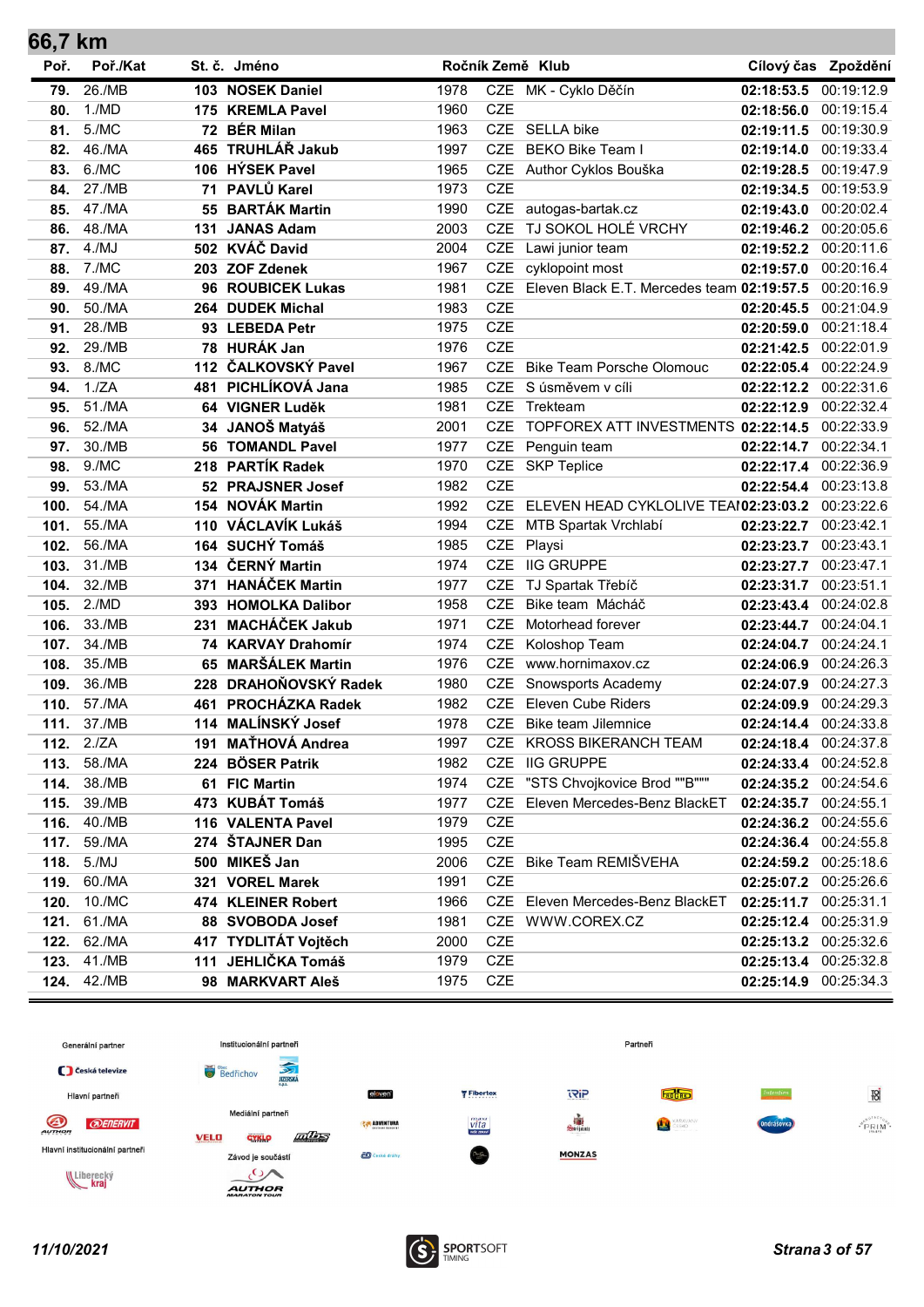| 66,7 km      |                  |    |                                         |              |            |                                           |                          |                          |
|--------------|------------------|----|-----------------------------------------|--------------|------------|-------------------------------------------|--------------------------|--------------------------|
| Poř.         | Poř./Kat         |    | St. č. Jméno                            |              |            | Ročník Země Klub                          |                          | Cílový čas Zpoždění      |
| 125.         | 43./MB           |    | 170 TŘEBICKÝ Petr                       | 1977         |            | CZE ACTIVE TOUR TEAM                      | 02:25:15.7               | 00:25:35.1               |
| 126.         | 3./ZA            |    | 233 HOVORKOVÁ Aneta                     | 2003         | <b>CZE</b> |                                           | 02:25:17.9               | 00:25:37.3               |
| 127.         | 44./MB           |    | 399 HROMÁDKO Tomáš                      | 1973         |            | CZE Eleven Mercedes-Benz BlackET          | 02:25:18.7               | 00:25:38.1               |
| 128.         | 63./MA           |    | 238 ZIMA Ondřej                         | 1986         |            | CZE OKROUHLO BIKE                         | 02:25:19.9               | 00:25:39.3               |
| 129.         | 45./MB           |    | 318 MÁLEK Tomáš                         | 1980         | <b>CZE</b> | BEKO Bike Team                            | 02:25:20.7               | 00:25:40.1               |
| 130.         | 46./MB           | 77 | <b>PREININGER JIří</b>                  | 1977         | <b>CZE</b> |                                           | 02:25:22.2               | 00:25:41.6               |
| 131.         | 3./MD            |    | 81 SALAČ Petr                           | 1959         |            | CZE AmenityExtrem sport Zlín              | 02:25:23.7               | 00:25:43.1               |
| 132.         | 64./MA           |    | 470 KALINA Miroslav                     | 1982         |            | CZE ENERVIT                               | 02:25:32.9               | 00:25:52.3               |
| 133.         | 47./MB           |    | 66 BULANT Jiří                          | 1976         |            | CZE Velosport Valenta Scott Team          | 02:25:36.7               | 00:25:56.1               |
| 134.         | 48./MB           |    | 234 HOVORKA Alan                        | 1974         | <b>CZE</b> |                                           | 02:25:37.7               | 00:25:57.1               |
| 135.         | 49./MB           |    | 75 PAVLAS Adam                          | 1974         |            | CZE SKP Sever Teplice                     | 02:25:43.9               | 00:26:03.3               |
| 136.         | 50./MB           |    | 188 TOMÁŠEK Petr                        | 1978         | <b>CZE</b> |                                           | 02:25:46.2               | 00:26:05.6               |
| 137.         | 51./MB           |    | 148 VLČEK Jiří                          | 1973         |            | CZE Vitasport.cz                          | 02:25:47.7               | 00:26:07.1               |
|              | 138. 65./MA      |    | 84 NĚMEC Jan                            | 1992         | CZE        | Litoměřice!                               | 02:25:47.9               | 00:26:07.3               |
| 139.         | 66./MA           |    | 181 BEZDĚKOVSKÝ Tomáš                   | 1983         |            | CZE POHODA BIKE TEAM                      | 02:26:04.7               | 00:26:24.1               |
| 140.         | 67./MA           |    | 137 NOSEK Lukáš                         | 1989         | <b>CZE</b> |                                           | 02:26:08.7               | 00:26:28.1               |
| 141.         | 11./MC           |    | 150 HOLMAN Leoš                         | 1970         |            | CZE HOKL CLUB LUŽEC NAD CIDLIN 02:26:27.2 |                          | 00:26:46.6               |
| 142.         | 68./MA           |    | 173 HOLMAN Lukáš                        | 1983         |            | CZE Varta                                 | 02:26:39.9               | 00:26:59.3               |
| 143.         | 69./MA           |    | 510 ŽATECKÝ Václav                      | 1997         |            | CZE Emco                                  | 02:27:00.9               | 00:27:20.3               |
| 144.         | 52./MB           |    | 107 VOSTAL Petr                         | 1974         | <b>CZE</b> | TJ Spartak Třebíč                         | 02:27:03.2               | 00:27:22.6               |
| 145.         | 53./MB           |    | 108 KOTOUN JIří                         | 1980         | <b>CZE</b> | KULATINA team                             | 02:27:07.9               | 00:27:27.3               |
| 146.         | 70./MA           |    | 165 KLÍMA Martin                        | 1982         |            | CZE ELMTRADE RACING Team                  | 02:27:19.9               | 00:27:39.3               |
| 147.         | 54./MB           |    | 290 RYŠAVÝ Jaromír                      | 1973         | <b>CZE</b> |                                           | 02:27:20.4               | 00:27:39.8               |
| 148.         | 12./MC           |    | 351 MORAVEČEK Martin                    | 1969         |            | CZE Zeleneč                               | 02:27:22.2               | 00:27:41.6               |
| 149.         | 71./MA           |    | 299 TAUŠ Jakub                          | 1997         | <b>CZE</b> | Tri-club Česká Lípa                       | 02:27:27.4               | 00:27:46.8               |
| 150.         | 55./MB           |    | 256 HEPNAR Roman                        | 1975         |            | CZE Emco                                  | 02:27:29.7               | 00:27:49.1               |
| 151.         | 56./MB           |    | 384 BUMBÁLEK František                  | 1973         |            | CZE BIKE FOR LIFE bike club               | 02:27:35.7               | 00:27:55.1               |
| 152.         | 57./MB           |    | 2574 POLICAR Roman                      | 1978         | <b>CZE</b> | <b>BateBikers</b>                         | 02:27:37.1               | 00:27:56.5               |
| 153.         | 72./MA           |    | 14 NÝČ Michal                           | 1982         |            | CZE MONDRAKER Racing team                 | 02:28:03.9               | 00:28:23.3               |
| 154.         | 73./MA           |    | 186 KŘENA Martin                        | 1987         | CZE        |                                           | 02:28:05.2 00:28:24.6    |                          |
| 155.         | 74./MA           |    | 350 ELGER Jan                           | 1992         | <b>CZE</b> |                                           | 02:28:07.2               | 00:28:26.6               |
| 156.         | 58./MB           |    | 244 HURYCH Jan                          | 1976         |            | CZE GHOST team                            | 02:28:14.4               | 00:28:33.8               |
| 157.         | 75./MA           |    | 2526 METELA Ondřej                      | 1984         |            | CZE PROFI MOTO DĚČÍN                      | 02:28:20.6               | 00:28:40.0               |
| 158.         | 59./MB           |    | 63 KROUPA Lukáš                         | 1978         |            | CZE STOPRO Bike Team                      | 02:28:23.9               | 00:28:43.3               |
| 159.         | 60./MB           |    | 1094 HONZÁTKO Jiří                      | 1971         | CZE        | Bike Vysoká                               | 02:28:33.6               | 00:28:53.0               |
| 160.         | 6./MJ            |    | 372 AUF Jakub                           | 2005         |            | CZE TJ Spartak Třebíč                     | 02:28:54.4               | 00:29:13.8               |
| 161.         | 61./MB           |    | 254 HAVLÍČEK Pavel                      | 1973         | CZE        | CZE Topten team Teplice                   | 02:28:54.9               | 00:29:14.3               |
| 162.         | 7./MJ            |    | 2072 HEŘMAN Lukáš                       | 2004         | CZE        |                                           | 02:29:07.3               | 00:29:26.7               |
| 163.         | 13./MC           |    | 89 SVOBODA Radek                        | 1969         |            | CZE KC Slavia Praha                       | 02:29:21.2               | 00:29:40.6               |
| 164.         | 76./MA<br>62./MB | 51 | 1990 BERAN Ondřej<br><b>GOTVALD Jan</b> | 1989<br>1980 | CZE        |                                           | 02:29:23.3               | 00:29:42.7<br>00:29:43.8 |
| 165.<br>166. | 77./MA           |    | 498 ŘEHÁČEK Jaroslav                    | 1992         |            | CZE Ráfkárna IDEA cycling team            | 02:29:24.4<br>02:29:25.7 | 00:29:45.1               |
| 167.         | 78./MA           |    | 2379 BABKA Ondřej                       | 1997         | CZE        |                                           | 02:29:26.3               | 00:29:45.7               |
| 168.         | 79./MA           |    | 184 VANICKÝ Jan                         | 1994         | CZE        | Lokomotiva Nymburk                        | 02:29:26.9               | 00:29:46.3               |
| 169.         | 14./MC           |    | 109 BERAN Petr                          | 1966         | CZE        |                                           | 02:29:27.7               | 00:29:47.1               |
| 170.         | 63./MB           |    | 87 JUKLÍČEK Jan                         | 1980         | CZE        |                                           | 02:29:27.9               | 00:29:47.3               |
|              |                  |    |                                         |              |            |                                           |                          |                          |



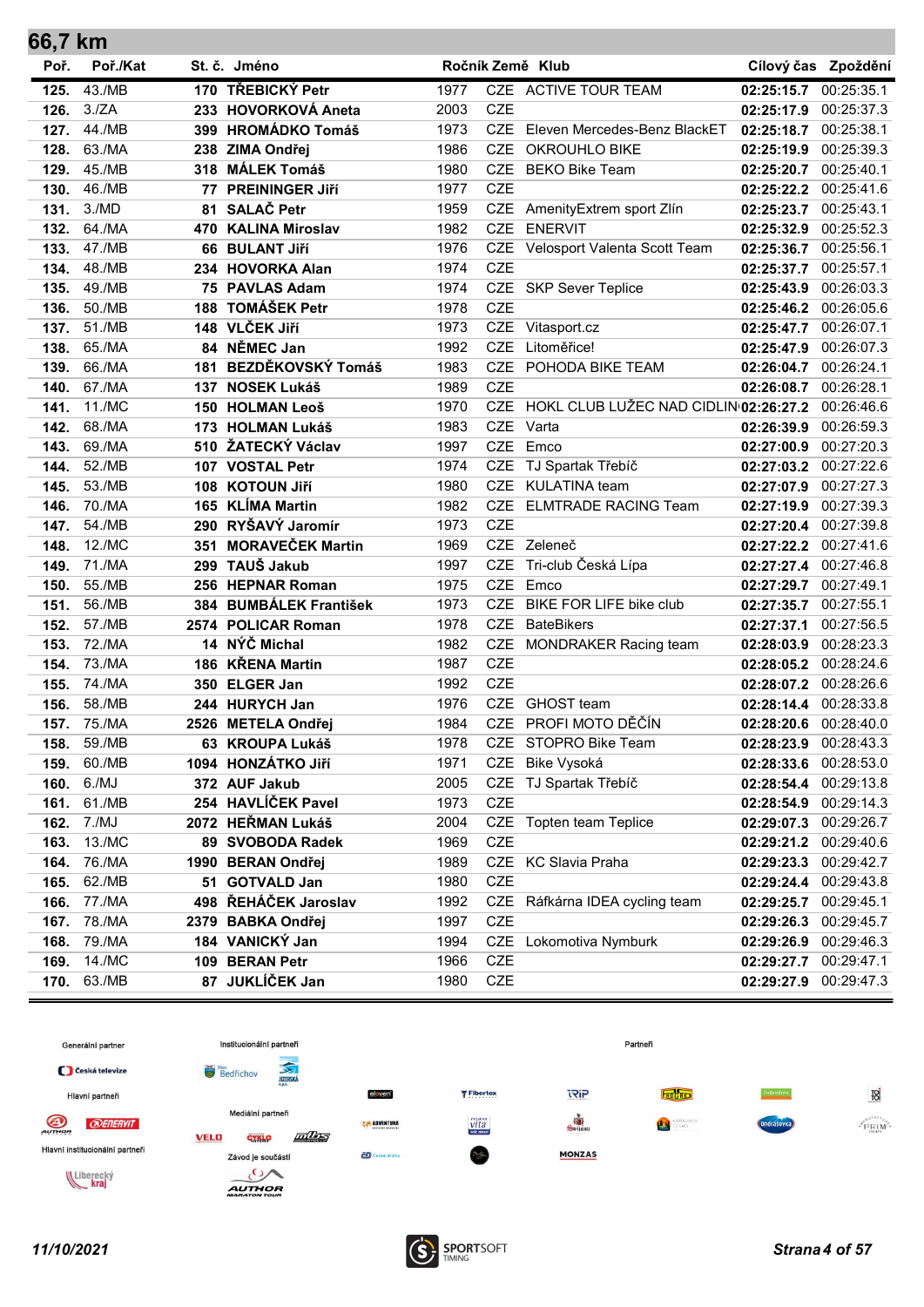| 66,7 km |             |      |                               |      |            |                                                     |                       |                     |
|---------|-------------|------|-------------------------------|------|------------|-----------------------------------------------------|-----------------------|---------------------|
| Poř.    | Poř./Kat    |      | St. č. Jméno                  |      |            | Ročník Země Klub                                    |                       | Cílový čas Zpoždění |
| 171.    | 64./MB      |      | 76 KORECEK Richard            | 1975 |            | CZE Nepasicky cyklo tým                             | 02:29:30.7            | 00:29:50.1          |
| 172.    | 8./MJ       |      | 1118 SUCHODOL Štěpán          | 2006 |            | CZE Sk Žamberk Tessuti Sport                        | 02:29:33.6            | 00:29:53.0          |
| 173.    | 4./MD       |      | 152 ŠANÍK Luděk               | 1959 | <b>CZE</b> | <b>KC Pivovar Konrad</b>                            | 02:29:35.4            | 00:29:54.8          |
| 173.    | 80./MA      | 208  | <b>BAUER Zdeněk</b>           | 1985 | <b>CZE</b> | Varta Králův Dvůr                                   | 02:29:35.4            | 00:29:54.8          |
| 175.    | 65./MB      |      | 180 NĚMEC Michal              | 1975 |            | CZE Vepřová                                         | 02:29:39.7            | 00:29:59.1          |
| 176.    | 15./MC      |      | 366 ŠIMEK Roman               | 1964 |            | CZE CykloŠkoda                                      | 02:29:41.9            | 00:30:01.3          |
| 177.    | 66./MB      |      | 484 NAJMAN David              | 1979 | <b>CZE</b> | Joskatel Team                                       | 02:29:42.7            | 00:30:02.1          |
| 178.    | 16./MC      |      | 94 POLZ Roman                 | 1963 | <b>CZE</b> | <b>BRS Team SH</b>                                  | 02:29:44.7            | 00:30:04.1          |
| 179.    | 4./ZA       |      | 464 VÁCHOVÁ Petra             | 1994 | <b>CZE</b> | Ski a Bike Centrum Radotín                          | 02:29:45.7            | 00:30:05.1          |
| 180.    | 67./MB      |      | 226 ROD Martin                | 1971 | <b>CZE</b> | JKLM & P                                            | 02:29:47.9            | 00:30:07.3          |
| 181.    | 81./MA      | 791  | ZAJÍC Josef                   | 1986 | <b>CZE</b> | Lauf team Kněžmost                                  | 02:29:52.9            | 00:30:12.3          |
| 182.    | 82./MA      | 370  | <b>BINDR Tomáš</b>            | 1981 | <b>CZE</b> |                                                     | 02:29:55.2            | 00:30:14.6          |
| 183.    | 17./MC      | 161  | <b>JAMBOR Luděk</b>           | 1963 |            | CZE CK Lovosice                                     | 02:29:55.4            | 00:30:14.8          |
| 184.    | 68./MB      |      | 79 MÁCHA Martin               | 1972 | <b>CZE</b> | <b>GHOST</b> team                                   | 02:30:00.2 00:30:19.6 |                     |
| 185.    | 83./MA      |      | 2552 BALÍČEK Ivan             | 1981 | <b>CZE</b> |                                                     | 02:30:06.3            | 00:30:25.7          |
| 186.    | 69./MB      |      | 400 POLÁK Josef               | 1975 | <b>CZE</b> |                                                     | 02:30:10.2            | 00:30:29.6          |
| 187.    | 84./MA      |      | 118 HANWALD Matěj             | 1988 | <b>CZE</b> |                                                     | 02:30:20.7            | 00:30:40.1          |
| 188.    | 70./MB      |      | 2012 ADÁMEK Lukáš             | 1979 | <b>CZE</b> | Csc club český Brod                                 | 02:30:27.3            | 00:30:46.7          |
| 189.    | 85./MA      |      | 2752 ŘEHÁČEK JIří             | 1995 | <b>CZE</b> | WWW.COREX.CZ                                        | 02:30:32.6            | 00:30:52.0          |
| 190.    | 71./MB      |      | 272 ŠPIKA Oldřich             | 1972 | <b>CZE</b> | Mercedes-Benz Bike Team                             | 02:30:54.4            | 00:31:13.8          |
| 191.    | 18./MC      |      | 198 PODLAHA Zdeněk            | 1970 | <b>CZE</b> |                                                     | 02:31:11.9            | 00:31:31.3          |
| 192.    | 72./MB      |      | 129 RUBEŠ Pavel               | 1977 |            | CZE Trusts & Wealth protection                      | 02:31:19.4            | 00:31:38.8          |
| 193.    | 73./MB      | 149  | <b>JODAS Antonín</b>          | 1977 | <b>CZE</b> |                                                     | 02:31:24.7            | 00:31:44.1          |
| 194.    | 86./MA      | 120  | <b>CHYTRÁČEK Martin</b>       | 1985 | <b>CZE</b> |                                                     | 02:31:26.6            | 00:31:46.1          |
| 195.    | 87./MA      | 2846 | <b>GRÜNER Jakub</b>           | 1987 | <b>CZE</b> |                                                     | 02:31:27.1            | 00:31:46.5          |
| 196.    | 9./MJ       |      | 2870 SMEJKAL Adam             | 2006 | <b>CZE</b> |                                                     | 02:31:27.3            | 00:31:46.7          |
| 197.    | 74./MB      |      | 300 RICHTER Radek             | 1979 | <b>CZE</b> |                                                     | 02:31:28.4            | 00:31:47.8          |
| 198.    | 88./MA      |      | 415 PEJŠA Vojtěch             | 1998 | CZE        |                                                     | 02:31:34.2            | 00:31:53.6          |
| 199.    | 89./MA      |      | 289 VIK Pavel                 | 1981 | <b>CZE</b> |                                                     | 02:31:36.1            | 00:31:55.6          |
| 200.    | 10./MJ      |      | 460 LAJDAR Adam               | 2006 | CZE        | SKI Klub Jablonec n. N.                             | 02:31:36.9            | 00:31:56.3          |
| 201.    | 75./MB      |      | 196 RICHTRMOC Petr            | 1979 | <b>CZE</b> | <b>MTB HANZ</b>                                     | 02:31:46.2            | 00:32:05.6          |
| 202.    | 5./ZA       | 458  | <b>BRUNCLÍKOVÁ Andrea</b>     | 2003 | <b>CZE</b> |                                                     | 02:31:47.4            | 00:32:06.8          |
| 203.    | 90./MA      |      | 2709 VORÁČ Michal             | 1988 |            | CZE Bejking Team                                    | 02:31:53.5            | 00:32:13.0          |
| 204.    | 76./MB      |      | 232 REISINGER Tomáš           | 1976 |            | CZE KULATINA team                                   | 02:31:57.9            | 00:32:17.3          |
| 205.    | 77./MB      |      | 2859 JAKEŠ Jiří               | 1977 |            | CZE ELEVEN HEAD CYKLOLIVE TEAI02:32:00.8            |                       | 00:32:20.2          |
| 206.    | 19./MC      |      | 344 TUHÁČEK Milan             | 1964 |            | CZE TO EUROPE PEKSPORT                              | 02:32:01.1            | 00:32:20.6          |
| 207.    | 91./MA      |      | 146 KOSIČKA Lubor             | 1984 |            | CZE Chata Bajama                                    | 02:32:01.9 00:32:21.3 |                     |
| 208.    | 78./MB      |      | 491 PIOTR Kusiak              | 1978 |            | POL TALVI SPORT SZKLARSKA PORI02:32:02.2 00:32:21.6 |                       |                     |
| 209.    | 92./MA      |      | 514 PUNDA Václav              | 1990 | CZE        | <b>RBZ PRAHA</b>                                    | 02:32:03.1            | 00:32:22.6          |
| 210.    | 79./MB      |      | 136 VLČEK Jan                 | 1973 | <b>CZE</b> | Bike-Bělá pod Bezdězem                              | 02:32:04.6            | 00:32:24.1          |
| 211.    | 80./MB      |      | 469 PELA Zbyněk               | 1973 | <b>CZE</b> |                                                     | 02:32:06.1            | 00:32:25.6          |
| 212.    | 81./MB      |      | 138 KOČÍ Ladislav             | 1972 | CZE        |                                                     | 02:32:08.1            | 00:32:27.6          |
| 213.    | 82./MB      |      | 410 DUŠÁNEK JIří              | 1980 |            | CZE INTECHNOLOGY                                    | 02:32:08.6            | 00:32:28.0          |
| 214.    | 93./MA      |      | 285 JENÍČEK Petr              | 1993 | <b>CZE</b> | <b>CBC Team</b>                                     | 02:32:13.6            | 00:32:33.1          |
| 215.    | 20./MC      |      | <b>182 SEBASTIANELLI Luca</b> | 1969 |            | CZE RACING TEAM JIČÍN                               | 02:32:15.9 00:32:35.3 |                     |
|         | 216. 83./MB |      | 157 VALOUCH Vladimir          | 1975 |            | CZE Daily Fitness Zličín                            | 02:32:16.4 00:32:35.8 |                     |



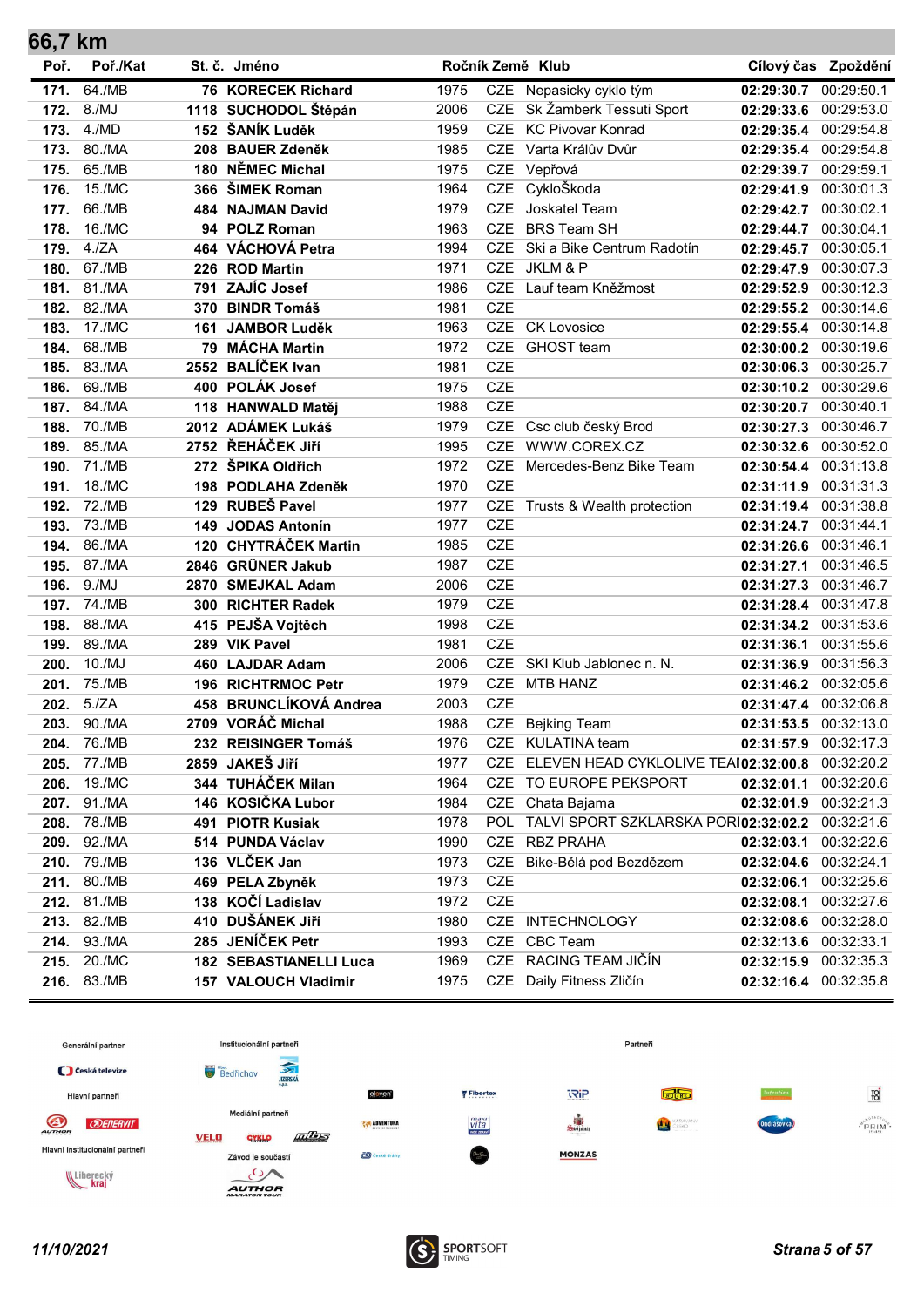| 66,7 km |          |     |                       |      |            |                               |                       |                     |
|---------|----------|-----|-----------------------|------|------------|-------------------------------|-----------------------|---------------------|
| Poř.    | Poř./Kat |     | St. č. Jméno          |      |            | Ročník Země Klub              |                       | Cílový čas Zpoždění |
| 217.    | 84./MB   |     | 192 ŠOLLAR David      | 1971 | CZE        | Liberec                       | 02:32:20.4            | 00:32:39.8          |
| 218.    | 85./MB   |     | 163 KAMENÁŘ Petr      | 1971 | <b>CZE</b> | Montana Kolín                 | 02:32:22.4            | 00:32:41.8          |
| 219.    | 21./MC   |     | 239 TAUCHMAN Michal   | 1966 | <b>CZE</b> | Rock Machine Cyklomax         | 02:32:22.6 00:32:42.1 |                     |
| 220.    | 6./ZA    | 178 | PODRACKÁ Hana         | 1986 | CZE        | Alltraining.cz                | 02:32:23.9            | 00:32:43.3          |
| 221.    | 86./MB   |     | 174 FUXA Martin       | 1979 | <b>CZE</b> |                               | 02:32:25.1            | 00:32:44.6          |
| 221.    | 86./MB   |     | 277 VANCL Marek       | 1974 | <b>CZE</b> | Bike Březová                  | 02:32:25.1            | 00:32:44.6          |
| 223.    | 22./MC   |     | 302 PETERKA JIří      | 1966 | <b>CZE</b> | Cyklo Faltýnek                | 02:32:26.6 00:32:46.0 |                     |
| 224.    | 88./MB   | 276 | <b>MAYER Miroslav</b> | 1977 | <b>CZE</b> | DC Bike                       | 02:32:28.4            | 00:32:47.8          |
| 225.    | 94./MA   | 271 | ČMELÍK Tomáš          | 1986 | <b>CZE</b> | Mirkov Bike Team              | 02:32:28.6            | 00:32:48.0          |
| 226.    | 89./MB   |     | 360 KUBÍK Petr        | 1972 | <b>CZE</b> | EZ-TEST team Střelná          | 02:32:28.9            | 00:32:48.3          |
| 227.    | 90./MB   | 261 | <b>KOPIČKA Petr</b>   | 1977 | CZE        | HRT cycling team              | 02:32:29.1            | 00:32:48.5          |
| 228.    | 91./MB   | 273 | <b>MAREK David</b>    | 1975 | CZE        | Agro Kolín                    | 02:32:34.2            | 00:32:53.6          |
| 229.    | 23./MC   |     | 467 KUČERA Jan        | 1969 | <b>CZE</b> | <b>KC</b> Slavia Praha        | 02:32:34.4            | 00:32:53.8          |
| 230.    | 92./MB   | 411 | <b>NERUDA Martin</b>  | 1977 | <b>CZE</b> |                               | 02:32:35.1            | 00:32:54.6          |
| 231.    | 93./MB   |     | 223 HORA Jiří         | 1971 | <b>CZE</b> |                               | 02:32:36.7            | 00:32:56.1          |
| 232.    | 94./MB   |     | 200 HOBZA Vladimír    | 1974 | CZE        | SK Štípa                      | 02:32:38.1            | 00:32:57.6          |
| 233.    | 95./MB   |     | 241 LOUDA Stanislav   | 1977 | <b>CZE</b> | WWW.COREX.CZ                  | 02:32:39.1            | 00:32:58.5          |
| 234.    | 96./MB   |     | 204 JENIŠTA Jiří      | 1975 | <b>CZE</b> | Nosálove                      | 02:32:39.6            | 00:32:59.0          |
| 235.    | 97./MB   |     | 2127 KRÁL Pavel       | 1975 | CZE        | cykloservex Chotěšov          | 02:32:50.3            | 00:33:09.7          |
| 236.    | 98./MB   |     | 252 ZVADA Jan         | 1976 | <b>CZE</b> |                               | 02:32:50.4            | 00:33:09.8          |
| 237.    | 99./MB   |     | 243 ČERNÍK Miroslav   | 1975 | <b>CZE</b> |                               | 02:32:51.8            | 00:33:11.2          |
| 238.    | 5./MD    |     | 246 EZECHIÁŠ Ivo      | 1958 | CZE        | Dolní Břežany                 | 02:33:06.1            | 00:33:25.5          |
| 239.    | 95./MA   |     | 2745 MINX Mojmír      | 1982 | <b>CZE</b> | <b>DHT</b>                    | 02:33:08.3            | 00:33:27.7          |
| 240.    | 100./MB  |     | 2535 KOS Luboš        | 1972 | CZE        |                               | 02:33:08.5            | 00:33:27.9          |
| 241.    | 96./MA   |     | 2295 POSPÍŠIL Martin  | 1990 | <b>CZE</b> |                               | 02:33:13.1            | 00:33:32.5          |
| 242.    | 6./MD    |     | 497 PEK Miroslav      | 1958 | <b>CZE</b> | TO EUROPE-PEKSPORT            | 02:33:29.6            | 00:33:49.0          |
| 243.    | 101./MB  |     | 833 PAŠEK Michal      | 1973 | CZE        | <b>Continental Sport club</b> | 02:33:33.9            | 00:33:53.3          |
| 244.    | 102./MB  |     | 2350 KOS Jan          | 1975 | <b>CZE</b> |                               | 02:33:39.8            | 00:33:59.2          |
| 245.    | 97./MA   |     | 2641 UHLÁŘ Michal     | 1981 | <b>CZE</b> | TJ Sokol Košutka              | 02:33:40.6            | 00:34:00.0          |
| 246.    | 98./MA   |     | 143 PAPAREGA Jan      | 1981 | <b>CZE</b> | Krušniman TT Litvíniv         | 02:33:41.9 00:34:01.3 |                     |
| 247.    | 24./MC   | 278 | ŠTÝBR Karel           | 1970 | <b>CZE</b> |                               | 02:33:44.9            | 00:34:04.3          |
| 248.    | 103./MB  |     | 495 KOUKOL Tomáš      | 1978 | <b>CZE</b> |                               | 02:33:46.4            | 00:34:05.8          |
| 249.    | 104./MB  | 455 | ŠVEC Filip            | 1977 | CZE        |                               | 02:33:47.4 00:34:06.8 |                     |
| 250.    | 99./MA   |     | 1991 ERLEBACH Jan     | 1991 |            | CZE KC Slavia Praha           | 02:33:56.1            | 00:34:15.5          |
| 251.    | 105./MB  |     | 2125 KORCH Martin     | 1975 | CZE        | Force Fojtík Wilier Team      | 02:33:57.8            | 00:34:17.2          |
| 252.    | 7./MD    |     | 443 SPÁČIL Leopold    | 1959 | CZE        | <b>MONDRAKER Racing team</b>  | 02:33:59.8 00:34:19.3 |                     |
| 253.    | 100./MA  |     | 2605 MALÝ Jakub       | 1990 | CZE        |                               | 02:34:05.0 00:34:24.4 |                     |
| 254.    | 106./MB  |     | 2556 CIHELKA Jan      | 1972 | CZE        |                               | 02:34:06.3 00:34:25.7 |                     |
| 255.    | 107./MB  |     | 307 ZACHOVAL Jan      | 1975 |            | CZE CW Bike Team              | 02:34:10.7 00:34:30.1 |                     |
| 256.    | 108./MB  |     | 156 KAISER Pavel      | 1972 | CZE        |                               | 02:34:18.1            | 00:34:37.5          |
| 257.    | 101./MA  |     | 462 SUTR Václav       | 1981 |            | CZE Žebrák                    | 02:34:22.1            | 00:34:41.5          |
| 258.    | 25./MC   |     | 36 CHLUP Roman        | 1970 | CZE        | Tukan bike team Karlovy Vary  | 02:34:29.6            | 00:34:49.0          |
| 258.    | 109./MB  |     | 260 PEROUTKA Martin   | 1975 |            | CZE KSM Hrádek                | 02:34:29.6            | 00:34:49.0          |
| 260.    | 110./MB  |     | 325 BÖNISCH Radek     | 1977 | CZE        | Sokol Říčany                  | 02:34:30.1            | 00:34:49.5          |
| 261.    | 102./MA  |     | 512 ŠOTKA David       | 1987 | CZE        |                               | 02:34:33.9 00:34:53.3 |                     |
| 262.    | 26./MC   |     | 262 ČERMÁK Pavel      | 1967 |            | CZE mtb Bikers Byšice         | 02:34:35.6 00:34:55.1 |                     |



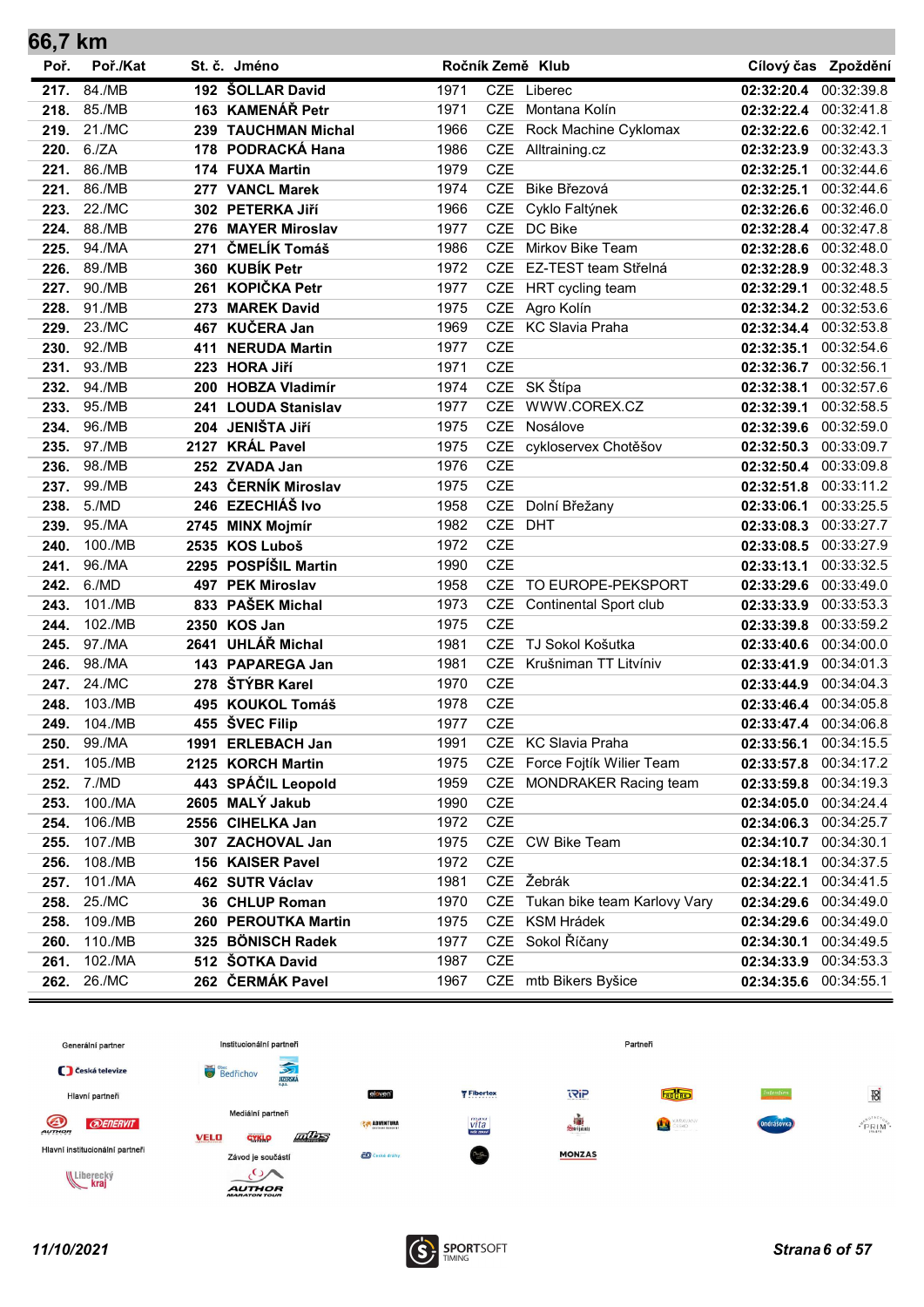| 66,7 km |          |     |                            |      |            |                                      |                       |                     |
|---------|----------|-----|----------------------------|------|------------|--------------------------------------|-----------------------|---------------------|
| Poř.    | Poř./Kat |     | St. č. Jméno               |      |            | Ročník Země Klub                     |                       | Cílový čas Zpoždění |
| 263.    | 27./MC   |     | 385 ŘEHÁČEK Vladimír       | 1966 |            | CZE Lithium Cycling Team             | 02:34:36.6            | 00:34:56.0          |
| 264.    | 111./MB  |     | 2588 RYBKA Robert          | 1978 | <b>CZE</b> |                                      | 02:34:42.0            | 00:35:01.4          |
| 265.    | 103./MA  |     | 2726 PLECHAČ Radek         | 1984 |            | CZE Severní VĚTRY                    | 02:34:54.8            | 00:35:14.2          |
| 266.    | 28./MC   |     | 352 MÁCHA Jiří             | 1969 | <b>CZE</b> | GHOST team                           | 02:34:58.6            | 00:35:18.0          |
| 267.    | 112./MB  | 158 | <b>GALOVICH Peter</b>      | 1975 | <b>SVK</b> |                                      | 02:34:59.4            | 00:35:18.8          |
| 268.    | 113./MB  |     | 328 MALINSKÝ Martin        | 1979 | <b>CZE</b> |                                      | 02:35:00.1            | 00:35:19.6          |
| 269.    | 29./MC   |     | 293 PERGNER David          | 1969 |            | CZE RACING TEAM JIČÍN                | 02:35:01.7            | 00:35:21.1          |
| 270.    | 104./MA  |     | 2330 ŠIMEK Dominik         | 1996 | <b>CZE</b> |                                      | 02:35:01.8            | 00:35:21.2          |
| 271.    | 114./MB  |     | 779 KOSOUR Tomáš           | 1976 | <b>CZE</b> | <b>MK-VISION</b>                     | 02:35:03.6            | 00:35:23.0          |
| 272.    | 30./MC   |     | 609 VOHÁNKA Libor          | 1965 | <b>CZE</b> |                                      | 02:35:05.6            | 00:35:25.0          |
| 273.    | 115./MB  |     | 354 DARMOPIL Jakub         | 1976 | <b>CZE</b> |                                      | 02:35:09.9            | 00:35:29.3          |
| 274.    | 105./MA  |     | 2278 BÍM Jiří              | 1995 | <b>CZE</b> | <b>BEKO Bike Team II</b>             | 02:35:14.6            | 00:35:34.0          |
| 275.    | 116./MB  |     | 248 OHNSORG Radim          | 1979 | <b>CZE</b> | <b>OMEGA</b>                         | 02:35:21.6            | 00:35:41.0          |
| 276.    | 106./MA  |     | 235 HORÁK Jakub            | 1984 |            | CZE Sportík Čáslav                   | 02:35:25.9            | 00:35:45.3          |
| 277.    | 117./MB  |     | 793 TALPA Martin           | 1975 |            | CZE SELLA bike                       | 02:35:26.6            | 00:35:46.0          |
| 278.    | 107./MA  | 86  | <b>MARTÍNEK Aleš</b>       | 2002 | <b>CZE</b> |                                      | 02:35:33.1            | 00:35:52.5          |
| 279.    | 118./MB  |     | 405 HRDINA Karel           | 1976 | <b>CZE</b> | <b>ELECTROLUX</b>                    | 02:35:33.9            | 00:35:53.3          |
| 280.    | 119./MB  |     | 332 REIDL Vojjtech         | 1975 | <b>CZE</b> | Axon team                            | 02:35:38.1            | 00:35:57.5          |
| 281.    | 31./MC   |     | 702 JESTŘÍBEK Tomáš        | 1970 | <b>CZE</b> | <b>Talent Bike</b>                   | 02:35:56.9            | 00:36:16.3          |
| 282.    | 32./MC   |     | 258 HORÁČEK Roman          | 1966 | <b>CZE</b> | ELEVEN HEAD CYKLOLIVE TEAI02:36:00.1 |                       | 00:36:19.5          |
| 283.    | 33./MC   |     | 202 TICHÝ Jaromír          | 1969 | <b>CZE</b> |                                      | 02:36:05.4            | 00:36:24.8          |
| 284.    | 120./MB  |     | 392 SEDLATÝ Martin         | 1972 | <b>CZE</b> | Buffino team Čelákovice              | 02:36:06.4            | 00:36:25.8          |
| 285.    | 34./MC   |     | 119 HRDLIČKA Michal        | 1968 | <b>CZE</b> | Mlike Bike Team                      | 02:36:19.6            | 00:36:39.0          |
| 286.    | 108./MA  |     | 707 FIŠER Jaroslav         | 1981 | <b>CZE</b> |                                      | 02:36:23.4            | 00:36:42.8          |
| 287.    | 109./MA  | 447 | <b>JERO Miroslav</b>       | 1984 | <b>CZE</b> | Kasper Swix Team                     | 02:36:24.3            | 00:36:43.7          |
| 288.    | 35./MC   |     | 666 IRENEUSZ Taraszkiewicz | 1967 | <b>POL</b> | TALVI SPORT SZKLARSKA PORI02:36:26.8 |                       | 00:36:46.2          |
| 289.    | 36./MC   |     | 1034 VALEŠ Jiří            | 1970 | <b>CZE</b> | Warm up team                         | 02:36:31.1            | 00:36:50.5          |
| 290.    | 110./MA  |     | 444 KOTLÁŘ Vladimír        | 1986 | <b>CZE</b> | Pondělní dietáři                     | 02:36:34.6            | 00:36:54.0          |
| 291.    | 121./MB  |     | 327 STEJSKAL Richard       | 1975 | <b>CZE</b> | AC ÚDOLÍ HLADU                       | 02:36:37.1            | 00:36:56.5          |
| 292.    | 122./MB  |     | 2751 RAMEŠ Jan             | 1979 | <b>CZE</b> | <b>BoRa</b>                          | 02:36:39.8            | 00:36:59.2          |
| 293.    | 37./MC   |     | 472 DUŽÁR Jiří             | 1963 | <b>CZE</b> | Eleven Mercedes-Benz BlackET         | 02:36:40.9            | 00:37:00.3          |
| 294.    | 123./MB  |     | 315 PETÝREK Tomáš          | 1976 | CZE        | Dobrá Voda                           | 02:36:49.4            | 00:37:08.8          |
| 295.    | 124./MB  |     | 2071 HENKE Pavel           | 1974 | <b>CZE</b> |                                      | 02:36:52.3            | 00:37:11.7          |
| 296.    | 125./MB  |     | 2244 TAX Roman             | 1978 |            | CZE RoKuŠa                           | 02:36:59.6            | 00:37:19.0          |
| 297.    | 111./MA  |     | 216 KOUTENSKÝ David        | 1992 | CZE        | Vlašim                               | 02:37:03.4            | 00:37:22.8          |
| 298.    | 126./MB  |     | 2623 VRÁBEL Pavel          | 1979 | CZE        | MST Jihlava                          | 02:37:04.0 00:37:23.4 |                     |
| 299.    | 127./MB  |     | 2322 KLOUČEK Aleš          | 1979 | <b>CZE</b> |                                      | 02:37:07.6 00:37:27.0 |                     |
| 300.    | 128./MB  |     | 625 LACINA Aleš            | 1977 |            | CZE Cyklo team KOLA 98               | 02:37:16.8 00:37:36.2 |                     |
| 301.    | 129./MB  |     | 1052 BUKA Tomáš            | 1980 | CZE EPO    |                                      | 02:37:34.1            | 00:37:53.5          |
| 302.    | 112./MA  |     | 2363 PÁRA David            | 1981 | CZE        |                                      | 02:37:37.6            | 00:37:57.0          |
| 303.    | 130./MB  |     | 348 HLOUŠEK Jakub          | 1978 | CZE        | Bikolka Team Litvínov                | 02:37:43.9            | 00:38:03.3          |
| 304.    | 131./MB  |     | 2877 METELKA Michal        | 1979 | <b>CZE</b> |                                      | 02:37:44.0            | 00:38:03.4          |
| 305.    | 113./MA  |     | 1016 MENŠÍK Michael        | 2002 |            | CZE KC Slavia Praha                  | 02:37:46.1            | 00:38:05.5          |
| 306.    | 114./MA  |     | 308 DVOŘÁK Martin          | 1985 | CZE        | Hostinec nad Přejezd                 | 02:37:48.1            | 00:38:07.5          |
| 307.    | 38./MC   |     | 2622 KUBEŠ Jan             | 1963 | <b>CZE</b> |                                      | 02:37:48.3            | 00:38:07.7          |
| 308.    | 132./MB  |     | 177 KAAF Mario             | 1973 |            | GER Pepper Pro                       | 02:37:49.6 00:38:09.0 |                     |



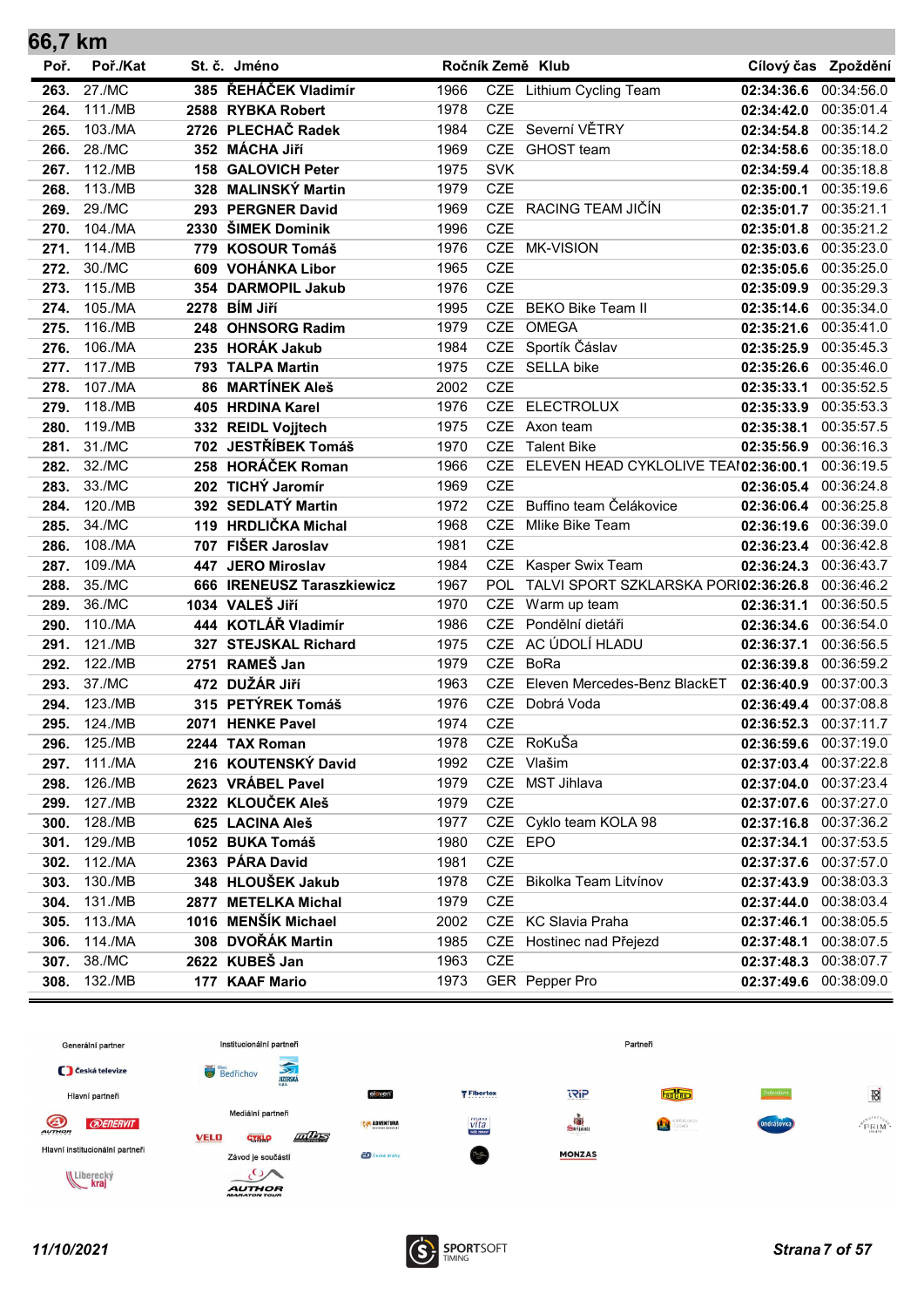| 66,7 km |          |     |                           |      |            |                              |                       |                     |
|---------|----------|-----|---------------------------|------|------------|------------------------------|-----------------------|---------------------|
| Poř.    | Poř./Kat |     | St. č. Jméno              |      |            | Ročník Země Klub             |                       | Cílový čas Zpoždění |
| 309.    | 115./MA  |     | <b>466 MATZNER Martin</b> | 1988 |            | CZE BEKO Bike Team I         | 02:37:51.4            | 00:38:10.8          |
| 310.    | 133./MB  |     | 670 SLABÝ Karel           | 1975 | CZE        | <b>Biketime Bulls Písek</b>  | 02:37:55.1            | 00:38:14.5          |
| 311.    | 116./MA  | 197 | ŠIMRAL Jan                | 1982 | <b>CZE</b> |                              | 02:37:58.9            | 00:38:18.3          |
| 312.    | 39./MC   | 217 | <b>BORKOVEC Miroslav</b>  | 1964 | <b>CZE</b> | Nadšenci z Posázaví          | 02:37:59.1            | 00:38:18.5          |
| 313.    | 134./MB  |     | 2693 NEUVIRT Petr         | 1973 | <b>CZE</b> | Kovo Praha                   | 02:37:59.5            | 00:38:18.9          |
| 314.    | 40./MC   |     | 176 HARTYCH Stanislav     | 1965 | <b>CZE</b> | <b>EMBA</b>                  | 02:38:01.9            | 00:38:21.3          |
| 315.    | 41./MC   |     | 221 ČECHURA JIří          | 1964 |            | CZE Čistý sport              | 02:38:03.4 00:38:22.8 |                     |
| 316.    | 117./MA  |     | 99 LESÁK Jan              | 1996 | <b>CZE</b> | <b>BEKO Bike Team II</b>     | 02:38:03.6            | 00:38:23.0          |
| 317.    | 118./MA  |     | 245 ČERVENKA Lukáš        | 1987 | <b>CZE</b> | Ski Lucifer                  | 02:38:05.1            | 00:38:24.5          |
| 318.    | 119./MA  |     | 807 KOUTECKÝ Lukáš        | 1987 | <b>CZE</b> | Hopman team Žatec            | 02:38:08.1            | 00:38:27.5          |
| 319.    | 135./MB  |     | 222 HOLUBEC Radek         | 1973 | <b>CZE</b> | RHM-moto                     | 02:38:11.4            | 00:38:30.8          |
| 320.    | 42./MC   |     | 394 SIMECEK Radim         | 1962 | <b>CZE</b> | <b>SINOP</b>                 | 02:38:12.3            | 00:38:31.7          |
| 321.    | 120./MA  |     | 486 BOHŮNEK Petr          | 1991 | <b>CZE</b> |                              | 02:38:15.9            | 00:38:35.3          |
| 322.    | 43./MC   |     | 2399 RACEK Luboš          | 1968 |            | CZE Aces Team Karlovy Vary   | 02:38:18.8 00:38:38.2 |                     |
| 323.    | 136./MB  |     | 2104 KAČÍREK David        | 1977 | <b>CZE</b> |                              | 02:38:19.5            | 00:38:38.9          |
| 324.    | 121./MA  |     | 121 PARTÍK Marek          | 2003 |            | CZE UCC Ústí nad Labem       | 02:38:22.4            | 00:38:41.8          |
| 325.    | 7./ZA    |     | 297 RIPPELOVA Hana        | 1983 | <b>CZE</b> |                              | 02:38:32.1            | 00:38:51.5          |
| 326.    | 137./MB  |     | 468 HOŘÁK Martin          | 1972 | <b>CZE</b> |                              | 02:38:33.1            | 00:38:52.5          |
| 327.    | 122./MA  |     | 242 PROCHÁZKA Pavel       | 1982 |            | CZE KULATINA team            | 02:38:36.6            | 00:38:56.0          |
| 328.    | 138./MB  |     | 267 MILER Marek           | 1973 | <b>CZE</b> | Kola Šilhavý                 | 02:38:40.9            | 00:39:00.3          |
| 329.    | 123./MA  |     | 35 HOTOVEC Petr           | 1997 | <b>CZE</b> |                              | 02:38:45.6            | 00:39:05.0          |
| 330.    | 124./MA  |     | 2357 KREJČÍ Petr          | 1992 | <b>CZE</b> |                              | 02:38:47.5            | 00:39:06.9          |
| 331.    | 44./MC   |     | 306 VYSTAVĚL Jaroslav     | 1962 |            | CZE Cyklo MTW Lutín          | 02:38:51.1            | 00:39:10.5          |
| 332.    | 139./MB  |     | 145 ŠANCER Jindřich       | 1978 | <b>CZE</b> |                              | 02:38:55.6            | 00:39:15.0          |
| 333.    | 8./ZA    |     | 361 VERNEROVÁ Nikola      | 1997 | <b>CZE</b> |                              | 02:38:57.4            | 00:39:16.8          |
| 334.    | 140./MB  |     | 291 UHLÍK Michal          | 1974 |            | CZE STPA CZ                  | 02:38:57.6            | 00:39:17.0          |
| 335.    | 45./MC   |     | 155 SKŘIVÁNEK Petr        | 1966 | <b>CZE</b> | LRS Vyškov                   | 02:38:57.6            | 00:39:17.0          |
| 336.    | 46./MC   |     | 128 BINTER Dalibor        | 1964 | <b>CZE</b> | Haven Team                   | 02:39:00.6            | 00:39:20.0          |
| 337.    | 141./MB  |     | 214 PUTSCHÖGL Jan         | 1976 |            | CZE Stevens Cyklošvec galaxy | 02:39:00.9            | 00:39:20.3          |
| 338.    | 142./MB  |     | 211 LUKES Roman           | 1980 | <b>CZE</b> |                              | 02:39:03.1            | 00:39:22.5          |
| 339.    | 143./MB  |     | 292 ROŠKOTA Václav        | 1979 | <b>CZE</b> | TJ OKROUHLO BIKE             | 02:39:05.6 00:39:25.0 |                     |
| 340.    | 125./MA  |     | 832 MACEK Aleš            | 1981 |            | CZE Author                   | 02:39:09.3            | 00:39:28.7          |
| 341.    | 144./MB  |     | 268 HÜBL Pavel            | 1976 |            | CZE Author                   | 02:39:14.4            | 00:39:33.8          |
| 342.    | 145./MB  |     | 193 LUKŠAN Patrik         | 1974 | <b>CZE</b> |                              | 02:39:19.6            | 00:39:39.0          |
| 343.    | 146./MB  |     | 386 BERAN Radek           | 1974 | CZE        |                              | 02:39:37.1            | 00:39:56.5          |
| 344.    | 126./MA  |     | 2223 SÝKORA Antonín       | 1982 | CZE        |                              | 02:39:40.0            | 00:39:59.4          |
| 345.    | 127./MA  |     | 2584 STRNAD Ondřej        | 1981 | CZE        |                              | 02:39:43.2            | 00:40:02.7          |
| 346.    | 47./MC   |     | 642 DOČKAL Božetěch       | 1963 | <b>CZE</b> |                              | 02:39:52.6 00:40:12.0 |                     |
| 347.    | 128./MA  |     | 2813 INSAUSTI Javier      | 1985 | <b>ESP</b> | La Grupetta                  | 02:39:54.0            | 00:40:13.4          |
| 348.    | 129./MA  |     | 2511 VINŠ Pavel           | 1989 | <b>CZE</b> |                              | 02:39:54.8            | 00:40:14.2          |
| 349.    | 130./MA  |     | 846 VÁCLAVÍK Michal       | 1999 | CZE        |                              | 02:39:55.1            | 00:40:14.5          |
| 350.    | 1./ZC    |     | 604 PRSKAVCOVÁ Marcela    | 1965 |            | CZE Author                   | 02:40:06.6            | 00:40:26.0          |
| 351.    | 147./MB  |     | 330 BARTOŠEK Miroslav     | 1974 | <b>CZE</b> |                              | 02:40:08.4            | 00:40:27.8          |
| 352.    | 148./MB  |     | 493 POPELKA Tomáš         | 1974 | CZE        |                              | 02:40:15.6            | 00:40:35.0          |
| 353.    | 11./MJ   |     | 496 ZEZULA Denis          | 2007 | CZE        |                              | 02:40:17.4            | 00:40:36.8          |
| 354.    | 8./MD    |     | 349 FUČÍK Josef           | 1954 |            | CZE Rohozec Amulet Team      | 02:40:18.1            | 00:40:37.5          |

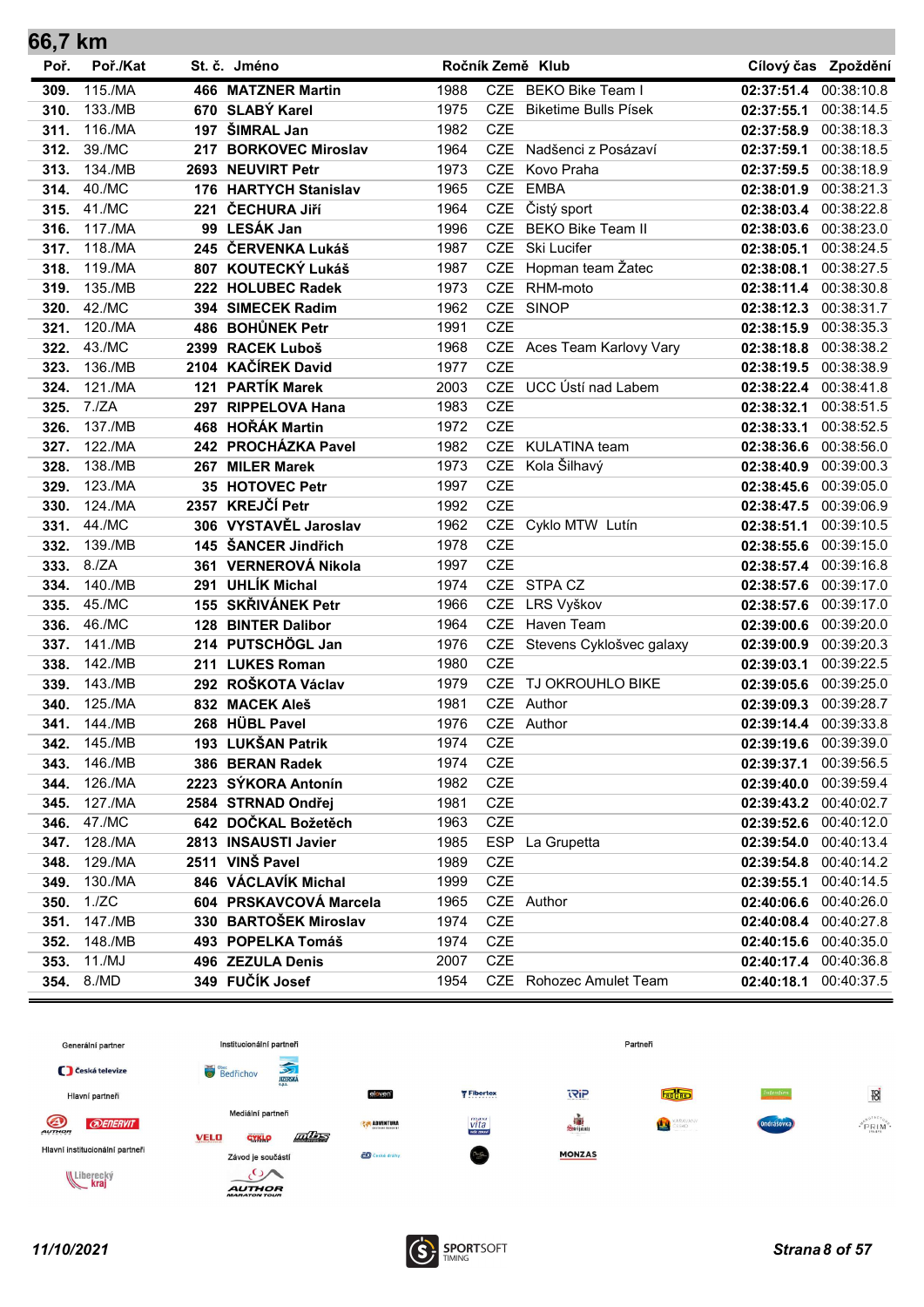| 66,7 km |          |      |                         |      |            |                           |                       |                     |
|---------|----------|------|-------------------------|------|------------|---------------------------|-----------------------|---------------------|
| Poř.    | Poř./Kat |      | St. č. Jméno            |      |            | Ročník Země Klub          |                       | Cílový čas Zpoždění |
| 355.    | 131./MA  |      | 828 URBAN Zdeněk        | 1981 |            | CZE G. Jeníkov            | 02:40:20.3            | 00:40:39.7          |
| 356.    | 1./ZJ    |      | 396 BENEŠOVÁ Anna       | 2004 |            | CZE CARLA. KUPKOLO.CZ     | 02:40:20.9            | 00:40:40.3          |
| 357.    | 48./MC   |      | 1833 LIŠKA Lubomír      | 1966 | <b>CZE</b> |                           | 02:40:21.8            | 00:40:41.2          |
| 358.    | 9./MD    |      | 269 CHMELAŘ Petr        | 1956 | <b>CZE</b> |                           | 02:40:27.9            | 00:40:47.3          |
| 359.    | 2./ZB    |      | 1110 PODOUBSKÁ Veronika | 1978 |            | CZE Jasip                 | 02:40:29.6            | 00:40:49.0          |
| 360.    | 132./MA  |      | 1102 SEVERA Jakub       | 1986 | <b>CZE</b> | Mercedes Benz Bike Team   | 02:40:31.8            | 00:40:51.3          |
| 361.    | 149./MB  |      | 618 DUDEK Tomáš         | 1979 | <b>CZE</b> |                           | 02:40:36.6            | 00:40:56.0          |
| 362.    | 133./MA  |      | 2392 SKOPEČEK Michal    | 1986 | CZE -      |                           | 02:40:44.0            | 00:41:03.4          |
| 363.    | 134./MA  |      | 785 DOLEJŠ Michal       | 1987 | <b>CZE</b> |                           | 02:40:45.3            | 00:41:04.7          |
| 364.    | 150./MB  |      | 738 POLEDNA Marek       | 1976 |            | CZE Trek OTOSport Olomouc | 02:40:51.1            | 00:41:10.5          |
| 365.    | 10./MD   |      | 715 KLÍMA Jiří          | 1958 | <b>CZE</b> |                           | 02:40:52.8            | 00:41:12.2          |
| 366.    | 135./MA  | 201  | <b>FOUS Zdenek</b>      | 1984 | <b>CZE</b> |                           | 02:40:54.4            | 00:41:13.8          |
| 367.    | 151./MB  |      | 356 JÁČ Karel           | 1973 | <b>CZE</b> |                           | 02:41:01.6 00:41:21.0 |                     |
| 368.    | 49./MC   |      | 209 ANDĚL Martin        | 1964 | <b>CZE</b> | Daily Fitness Zličín      | 02:41:02.6 00:41:22.0 |                     |
| 369.    | 9./ZA    | 673  | NĚMCOVÁ Michaela        | 2003 | CZE        | Vepřová                   | 02:41:06.3            | 00:41:25.7          |
| 370.    | 152./MB  |      | 133 GAALOUL Adnene      | 1974 | <b>CZE</b> | BIKE FOR LIFE bike club   | 02:41:11.3            | 00:41:30.7          |
| 371.    | 153./MB  | 147  | PROVAZNÍK Jan           | 1979 | <b>CZE</b> | Bohutín                   | 02:41:17.6            | 00:41:37.0          |
| 372.    | 136./MA  |      | 772 LECH Martin         | 1987 | <b>CZE</b> | Kopřivnice                | 02:41:21.3            | 00:41:40.7          |
| 373.    | 137./MA  | 755  | ŠIK Michal              | 1981 | <b>CZE</b> |                           | 02:41:32.8            | 00:41:52.2          |
| 374.    | 154./MB  |      | 412 PLODEK Štěpán       | 1977 | <b>CZE</b> | <b>ENVICONS</b>           | 02:41:45.3            | 00:42:04.7          |
| 375.    | 155./MB  |      | 888 HOLOUBEK Luděk      | 1973 | <b>CZE</b> |                           | 02:41:46.3            | 00:42:05.7          |
| 376.    | 138./MA  |      | 656 MOTEJL Jiří         | 1993 | <b>CZE</b> |                           | 02:41:46.3            | 00:42:05.8          |
| 377.    | 156./MB  |      | 613 KOLÁŘÍK Karel       | 1979 | <b>CZE</b> |                           | 02:41:46.8            | 00:42:06.2          |
| 378.    | 139./MA  | 1070 | <b>BÍNA David</b>       | 1981 | <b>CZE</b> |                           | 02:41:47.1            | 00:42:06.5          |
| 379.    | 157./MB  | 219  | <b>KLIMEŠ Kamil</b>     | 1973 |            | CZE SK EGO Šindlovy dvory | 02:41:47.1            | 00:42:06.5          |
| 380.    | 158./MB  | 2690 | <b>DUDEK Vladislav</b>  | 1979 | <b>CZE</b> | TJ Lokomotiva Nymburk     | 02:41:50.0            | 00:42:09.4          |
| 381.    | 159./MB  |      | 766 KUCERA Jan          | 1977 | <b>CZE</b> |                           | 02:41:52.1            | 00:42:11.5          |
| 382.    | 140./MA  | 626  | <b>SAMEC Michal</b>     | 1984 | <b>CZE</b> |                           | 02:41:54.8            | 00:42:14.2          |
| 383.    | 12./MJ   | 2822 | <b>FIŠER Jaroslav</b>   | 2007 | <b>CZE</b> |                           | 02:41:55.5            | 00:42:14.9          |
| 384.    | 141./MA  | 611  | <b>DĚDEK Martin</b>     | 1981 | <b>CZE</b> |                           | 02:41:57.6 00:42:17.0 |                     |
| 385.    | 142./MA  |      | 1115 LYSCZAS Václav     | 1985 | <b>CZE</b> | VHT Lysá nad Labem        | 02:41:58.8 00:42:18.2 |                     |
| 386.    | 160./MB  |      | 614 BAUER Vladimír      | 1980 | <b>CZE</b> | ČS Café Racers            | 02:42:00.1            | 00:42:19.5          |
| 387.    | 161./MB  |      | 912 HODAČ Vladimír      | 1976 | <b>CZE</b> |                           | 02:42:02.1            | 00:42:21.5          |
| 388.    | 162./MB  |      | 644 KŘEPEL Václav       | 1978 | <b>CZE</b> |                           | 02:42:05.6            | 00:42:25.0          |
| 389.    | 163./MB  | 367  | <b>MACHÁČEK Tomáš</b>   | 1974 | CZE        |                           | 02:42:06.1            | 00:42:25.5          |
| 390.    | 164./MB  |      | 359 MACH Radim          | 1976 | CZE        | MTB Horoměřice            | 02:42:08.6            | 00:42:28.0          |
| 391.    | 143./MA  | 631  | <b>KOMÁREK Karel</b>    | 1981 | CZE        | <b>LAZY PEDALS</b>        | 02:42:09.1            | 00:42:28.5          |
| 392.    | 144./MA  |      | 279 HAVLÍK Tomáš        | 1986 |            | CZE ZOO Chýnice           | 02:42:10.8 00:42:30.2 |                     |
| 393.    | 50./MC   |      | 250 BOUŠKA Karel        | 1962 | <b>CZE</b> |                           | 02:42:15.1            | 00:42:34.5          |
| 394.    | 145./MA  |      | 418 KOZLÍK Petr         | 1990 | CZE        |                           | 02:42:30.3            | 00:42:49.7          |
| 395.    | 165./MB  |      | 280 HÁBA Jan            | 1980 | CZE        | Joskatel Team             | 02:42:31.4            | 00:42:50.8          |
| 396.    | 146./MA  |      | 199 PIVOŇKA Vojtěch     | 1981 | <b>CZE</b> | Penguin team              | 02:42:32.8            | 00:42:52.2          |
| 397.    | 166./MB  |      | 215 SAMIEC Milan        | 1976 | CZE        |                           | 02:42:36.3            | 00:42:55.7          |
| 398.    | 147./MA  | 720  | ŠTOCHEL Miroslav        | 1993 | <b>CZE</b> | Káva Růžová               | 02:42:46.1            | 00:43:05.5          |
| 399.    | 148./MA  |      | 1299 NEUMANN Kamil      | 1982 | CZE        | www.prostedychej.cz       | 02:42:52.3            | 00:43:11.7          |
| 400.    | 149./MA  |      | 135 LEJSKA Martin       | 1981 | CZE        |                           | 02:42:58.1 00:43:17.5 |                     |



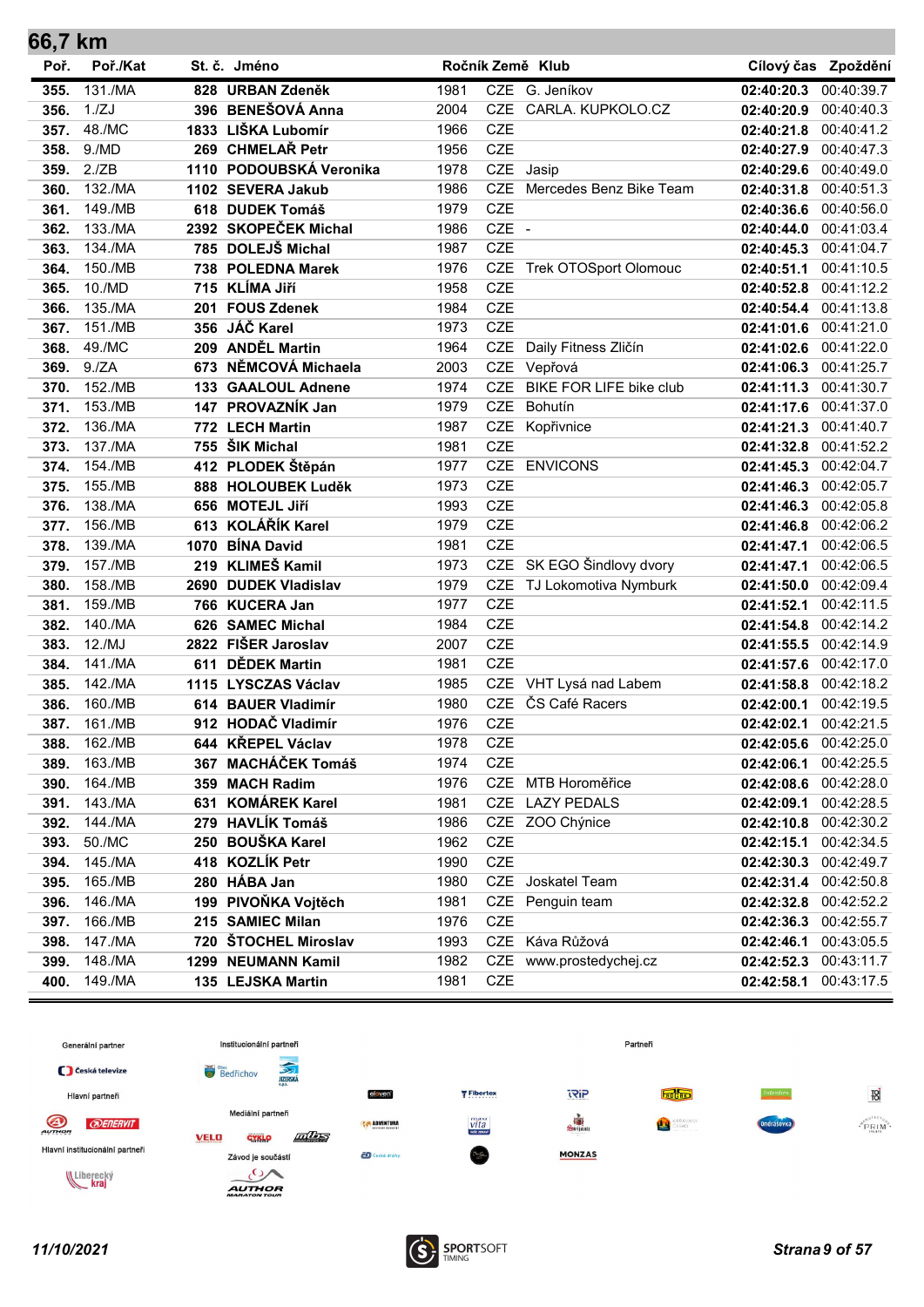| 66,7 km |          |      |                             |      |            |                              |                       |                     |
|---------|----------|------|-----------------------------|------|------------|------------------------------|-----------------------|---------------------|
| Poř.    | Poř./Kat |      | St. č. Jméno                |      |            | Ročník Země Klub             |                       | Cílový čas Zpoždění |
| 401.    | 150./MA  |      | 635 HAMALA Ondřej           | 2000 |            | CZE Team Bike Perštejn       | 02:42:58.6            | 00:43:18.0          |
| 402.    | 167./MB  | 998  | <b>JELÍNEK Jaroslav</b>     | 1978 | <b>CZE</b> |                              | 02:42:59.3            | 00:43:18.7          |
| 403.    | 51./MC   |      | 1349 TULACH Aleš            | 1970 | <b>CZE</b> |                              | 02:43:04.0            | 00:43:23.5          |
| 404.    | 168./MB  |      | 1096 PYTELA Radek           | 1975 | <b>CZE</b> |                              | 02:43:06.8            | 00:43:26.2          |
| 405.    | 52./MC   |      | 788 JUN Petr                | 1968 | <b>CZE</b> |                              | 02:43:12.6            | 00:43:32.0          |
| 406.    | 151./MA  |      | 2540 VLADYKA Filip          | 1985 | <b>CZE</b> |                              | 02:43:12.7 00:43:32.1 |                     |
| 407.    | 169./MB  |      | 761 KUDRNOVSKÝ Vít          | 1972 |            | CZE Zeleneč                  | 02:43:13.6 00:43:33.0 |                     |
| 408.    | 152./MA  |      | 1682 PAVLIŠTA Zdeněk        | 1983 | <b>CZE</b> |                              | 02:43:14.3            | 00:43:33.7          |
| 409.    | 170./MB  |      | 1489 RAJL František         | 1977 | <b>CZE</b> |                              | 02:43:23.3            | 00:43:42.7          |
| 410.    | 53./MC   |      | 682 BRENDL Václav           | 1962 |            | CZE KC Konrad pivovar        | 02:43:26.3            | 00:43:45.7          |
| 411.    | 171./MB  | 369  | <b>MIHULA Jiří</b>          | 1979 | <b>CZE</b> | <b>MTB HANZ</b>              | 02:43:28.8            | 00:43:48.2          |
| 412.    | 172./MB  |      | 1097 KRAJÍČEK JIří          | 1975 | <b>CZE</b> | <b>ROCKMORE</b>              | 02:43:29.3            | 00:43:48.7          |
| 413.    | 173./MB  | 602  | <b>NITKA Jaroslav</b>       | 1978 | <b>CZE</b> |                              | 02:43:30.1            | 00:43:49.5          |
| 414.    | 174./MB  |      | 668 TAUSCH Daniel           | 1977 |            | CZE BateBikers               | 02:43:37.1            | 00:43:56.5          |
| 415.    | 153./MA  | 2756 | <b>NAVRATIL Michal</b>      | 1981 |            | CZE HC Motor Plaňany         | 02:43:38.5            | 00:43:57.9          |
| 416.    | 54./MC   |      | 345 WITOWSKI Petr           | 1970 | <b>CZE</b> |                              | 02:43:46.1            | 00:44:05.5          |
| 417.    | 175./MB  |      | 648 SVOBODA Pavel           | 1977 |            | CZE Dolní Chabry             | 02:43:48.6            | 00:44:08.0          |
| 418.    | 176./MB  |      | 709 KLIMEŠ Martin           | 1979 | <b>CZE</b> |                              | 02:43:54.3            | 00:44:13.7          |
| 419.    | 13./MJ   |      | 1103 KUDRNOVSKÝ Martin      | 2004 |            | CZE Zeleneč                  | 02:43:57.0            | 00:44:16.4          |
| 420.    | 154./MA  |      | 365 PŘIKRYL Michal          | 1982 | <b>CZE</b> |                              | 02:44:02.3            | 00:44:21.7          |
| 421.    | 177./MB  |      | 282 MAHOVSKÝ Libor          | 1971 | <b>CZE</b> | Ligum team                   | 02:44:03.3            | 00:44:22.7          |
| 422.    | 155./MA  |      | 485 MACHÁČEK Vítězslav      | 1981 |            | CZE Sport Paudera            | 02:44:04.3            | 00:44:23.7          |
| 423.    | 55./MC   |      | 2638 BLAŽEK Martin          | 1969 |            | CZE Sokol Podlázky           | 02:44:08.7            | 00:44:28.1          |
| 424.    | 156./MA  | 1621 | <b>NEMLEIN Václav</b>       | 1986 | <b>CZE</b> | Nový Oldřichov               | 02:44:12.8            | 00:44:32.2          |
| 425.    | 178./MB  |      | 2840 STANĚK Marek           | 1977 | <b>CZE</b> |                              | 02:44:17.3            | 00:44:36.7          |
| 426.    | 179./MB  | 610  | <b>MARŠOUN Martin</b>       | 1976 | <b>CZE</b> | MIBO Bike Team               | 02:44:18.6            | 00:44:38.0          |
| 427.    | 180./MB  | 2625 | <b>HNÁT Miroslav</b>        | 1971 | <b>CZE</b> | České dráhy                  | 02:44:21.5            | 00:44:40.9          |
| 428.    | 181./MB  | 628  | <b>JAČEK Martin</b>         | 1977 | <b>CZE</b> | Cajk Bike                    | 02:44:31.1            | 00:44:50.5          |
| 429.    | 182./MB  |      | 210 KODÝM Josef             | 1979 | <b>CZE</b> | Eleven Mercedes-Benz BlackET | 02:44:36.3            | 00:44:55.7          |
| 430.    | 183./MB  |      | 684 KUNČÁR Pavel            | 1979 | <b>CZE</b> |                              | 02:44:37.6 00:44:57.0 |                     |
| 431.    | 157./MA  |      | 2058 FORŠT Pavel            | 1984 |            | CZE Dolnohbitský tvrďák      | 02:44:40.3            | 00:44:59.7          |
| 432.    | 56./MC   |      | 745 NEUMAN Leoš             | 1970 | <b>CZE</b> |                              | 02:44:44.3            | 00:45:03.7          |
| 433.    | 158./MA  |      | 1127 VAVRUŠKA Lukáš         | 2001 | <b>CZE</b> |                              | 02:44:48.8            | 00:45:08.2          |
| 434.    | 184./MB  |      | 680 PALMAN Marek            | 1975 | <b>CZE</b> |                              | 02:44:49.6            | 00:45:09.0          |
| 435.    | 185./MB  |      | 189 BLAŽEK Michal           | 1979 | CZE        |                              | 02:44:49.8            | 00:45:09.2          |
| 436.    | 186./MB  |      | 92 SKÁLA Pavel              | 1971 | <b>CZE</b> |                              | 02:44:50.8            | 00:45:10.2          |
| 437.    | 187./MB  |      | 1106 BAJAN Martin           | 1972 |            | CZE BEKO Bike Team           | 02:44:54.3 00:45:13.7 |                     |
| 438.    | 159./MA  |      | 2377 ČEJKA Tomáš            | 1996 | CZE        |                              | 02:44:59.3 00:45:18.7 |                     |
| 439.    | 160./MA  |      | 2324 ZBOŘIL Tomáš           | 1985 | CZE        |                              | 02:45:01.2 00:45:20.6 |                     |
| 440.    | 3./ZB    |      | 494 IPPOLDTOVÁ Zdeňka       | 1974 |            | CZE Velké Březno             | 02:45:04.1            | 00:45:23.5          |
| 441.    | 57./MC   |      | 375 MAŠEK Jiří              | 1962 | <b>CZE</b> |                              | 02:45:06.1            | 00:45:25.5          |
| 442.    | 188./MB  |      | 636 ŠLECHTA Petr            | 1976 |            | CZE BIKE FOR LIFE bike club  | 02:45:06.6            | 00:45:26.0          |
| 443.    | 189./MB  |      | 2700 PAAR Zdeněk            | 1977 | CZE        |                              | 02:45:07.7            | 00:45:27.1          |
| 444.    | 190./MB  |      | 1444 MACHÁČEK Vladimír Ing. | 1971 |            | CZE EZ-TEST team Košťany     | 02:45:15.8            | 00:45:35.2          |
| 445.    | 58./MC   |      | 288 RUPA Miroslav           | 1963 |            | CZE Force team Jeseník       | 02:45:20.1            | 00:45:39.5          |
| 446.    | 191./MB  |      | 750 TYMKOVIČ Tomáš          | 1979 |            | CZE HEULE+                   | 02:45:22.1 00:45:41.5 |                     |



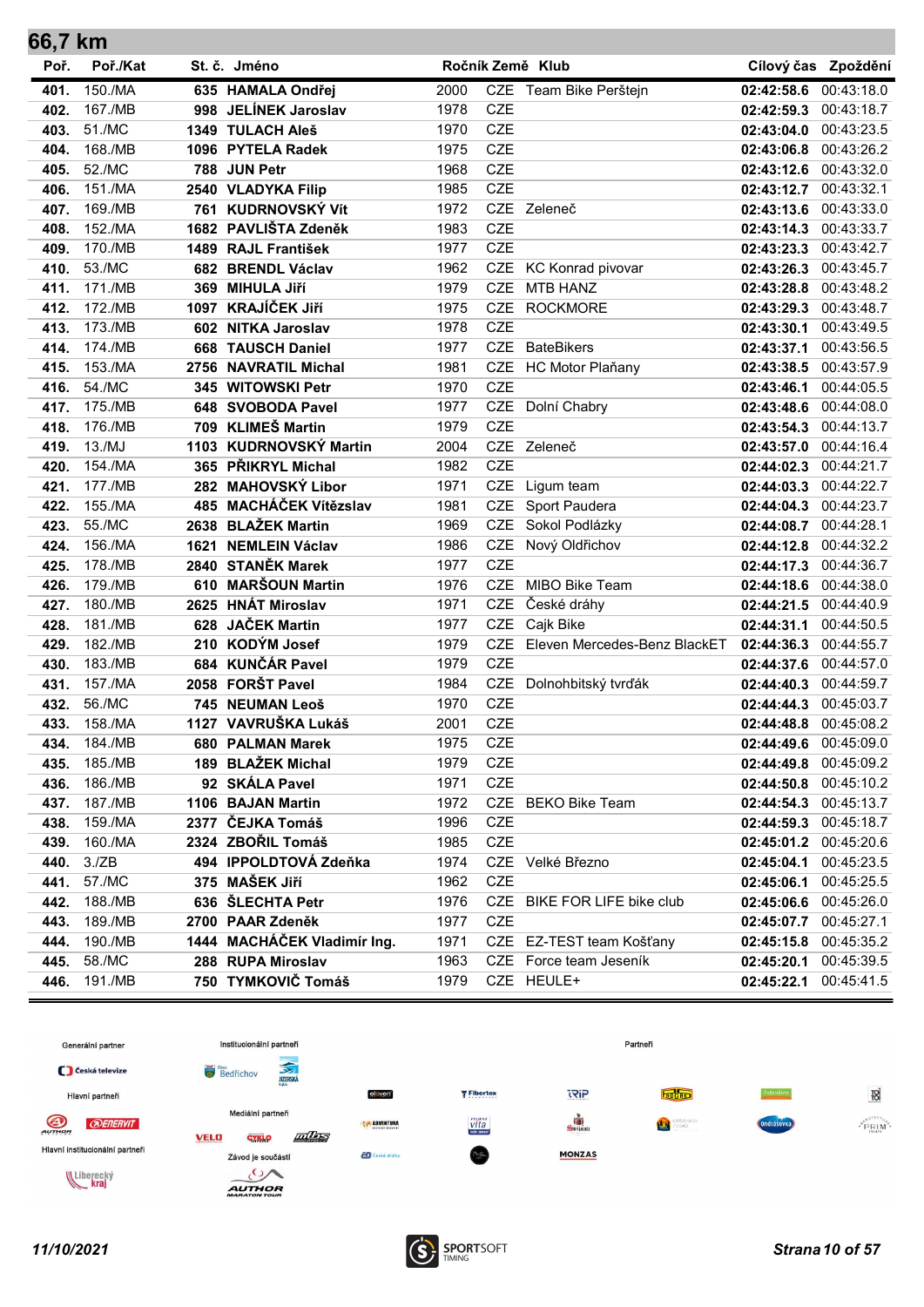| 66,7 km |          |      |                         |      |            |                              |                       |                     |
|---------|----------|------|-------------------------|------|------------|------------------------------|-----------------------|---------------------|
| Poř.    | Poř./Kat |      | St. č. Jméno            |      |            | Ročník Země Klub             |                       | Cílový čas Zpoždění |
| 447.    | 59./MC   |      | 335 TOMÁNEK Pavel       | 1967 |            | CZE POHODA BIKE TEAM         | 02:45:22.5            | 00:45:41.9          |
| 448.    | 11./MD   |      | 2680 ŠENK Jaroslav      | 1955 | CZE        | <b>Author Masters</b>        | 02:45:24.9            | 00:45:44.3          |
| 449.    | 60./MC   |      | 2602 NOVOTNÝ Dalibor    | 1968 | <b>CZE</b> | <b>FOFR Most</b>             | 02:45:29.0            | 00:45:48.4          |
| 450.    | 61./MC   |      | 270 SLAVÍK Karel        | 1964 | <b>CZE</b> | AIS Team                     | 02:45:29.3            | 00:45:48.7          |
| 451.    | 161./MA  |      | 1121 KUBÁČ Michal       | 1986 | <b>CZE</b> |                              | 02:45:32.6            | 00:45:52.0          |
| 452.    | 192./MB  |      | 901 ŠÍMA Robert         | 1976 |            | CZE HRT cycling team         | 02:45:32.8            | 00:45:52.2          |
| 453.    | 193./MB  |      | 341 WOLF Petr           | 1974 | <b>CZE</b> |                              | 02:45:42.1            | 00:46:01.5          |
| 454.    | 162./MA  |      | 622 SZEWIECZEK Martin   | 1986 | CZE        | Cube Store Karlovy Vary      | 02:45:45.1            | 00:46:04.5          |
| 455.    | 194./MB  |      | 1244 LIPENSKÝ Robert    | 1972 | <b>CZE</b> | Chrastava                    | 02:45:46.5            | 00:46:05.9          |
| 456.    | 163./MA  |      | 132 HENDRYCH Karel      | 1982 | <b>CZE</b> | Medvědi Roztoky              | 02:45:50.8            | 00:46:10.2          |
| 457.    | 195./MB  |      | 2627 HOLAN Jiří         | 1977 |            | CZE Author                   | 02:45:59.2            | 00:46:18.6          |
| 458.    | 62./MC   | 667  | <b>VOSTRACKÝ Karel</b>  | 1967 | <b>CZE</b> |                              | 02:46:01.3            | 00:46:20.7          |
| 459.    | 196./MB  | 296  | ŽALUD Ladislav          | 1972 | <b>CZE</b> | Triatlon Mladá Boleslav      | 02:46:01.8            | 00:46:21.2          |
| 460.    | 63./MC   | 501  | <b>SMÁHA Karel</b>      | 1967 | CZE        | cykloservis-Malát            | 02:46:07.3 00:46:26.7 |                     |
| 461.    | 197./MB  |      | 2555 VALIGURA Martin    | 1971 |            | CZE HSF System               | 02:46:08.0            | 00:46:27.4          |
| 462.    | 198./MB  | 728  | <b>KLINGER Petr</b>     | 1980 | <b>CZE</b> | TJ Sokol Plavy - Cyklo Benda | 02:46:13.6            | 00:46:33.0          |
| 463.    | 164./MA  | 2564 | <b>MUNZAR Lukáš</b>     | 1990 | <b>CZE</b> | <b>CykloHarant Pecka</b>     | 02:46:15.2            | 00:46:34.6          |
| 464.    | 64./MC   |      | 685 HRUBÝ Petr          | 1963 |            | CZE RACING TEAM JIČÍN        | 02:46:23.0            | 00:46:42.5          |
| 465.    | 165./MA  |      | 2658 OZOGÁN Michal      | 1991 | <b>CZE</b> |                              | 02:46:24.5            | 00:46:43.9          |
| 466.    | 199./MB  |      | 1018 ŠRAJER Petr        | 1978 | <b>CZE</b> | <b>KSM Hrádek</b>            | 02:46:25.1            | 00:46:44.5          |
| 467.    | 200./MB  |      | 607 ŠILHAVÝ Marek       | 1971 |            | CZE ramala-šilhavý           | 02:46:29.6            | 00:46:49.0          |
| 468.    | 166./MA  |      | 337 VINCÍK David        | 1994 | <b>CZE</b> |                              | 02:46:30.6            | 00:46:50.0          |
| 469.    | 65./MC   | 691  | <b>MOKREJŠ Jaromír</b>  | 1969 |            | CZE Drupospol                | 02:46:31.6            | 00:46:51.0          |
| 470.    | 167./MA  |      | 868 KLEIN Tomáš         | 1983 | <b>CZE</b> |                              | 02:46:33.3            | 00:46:52.7          |
| 471.    | 12./MD   |      | 2503 TOMÍČEK Josef      | 1959 | <b>CZE</b> |                              | 02:46:33.4            | 00:46:52.8          |
| 472.    | 201./MB  |      | 301 STRNAD Pavel        | 1974 | <b>CZE</b> |                              | 02:46:57.6            | 00:47:17.0          |
| 473.    | 202./MB  | 821  | <b>PRÝCA Martin</b>     | 1973 | <b>CZE</b> | RAMALA Šilhavý               | 02:47:00.0            | 00:47:19.5          |
| 474.    | 203./MB  |      | 313 ŠURANYI Martin      | 1980 | <b>CZE</b> | <b>CFC Kladno</b>            | 02:47:03.1            | 00:47:22.5          |
| 475.    | 204./MB  |      | 780 TRČ Zbyněk          | 1972 | <b>CZE</b> | <b>TREK bike</b>             | 02:47:03.3            | 00:47:22.7          |
| 476.    | 2./ZC    | 845  | <b>BERANOVÁ Romana</b>  | 1966 | CZE        | Alltraining.cz               | 02:47:05.5 00:47:25.0 |                     |
| 476.    | 66./MC   |      | 1090 MUSIL František    | 1964 | <b>CZE</b> |                              | 02:47:05.5            | 00:47:25.0          |
| 478.    | 205./MB  |      | 1048 NEZVAL Miroslav    | 1978 | <b>CZE</b> |                              | 02:47:11.3            | 00:47:30.7          |
| 479     | 168./MA  | 849  | PÍŠA Roman              | 1987 | <b>CZE</b> |                              | 02:47:15.8            | 00:47:35.2          |
| 480.    | 206./MB  |      | 2268 VRÁTNÝ Vlastimil   | 1978 |            | CZE mtb Bikers Byšice        | 02:47:16.7 00:47:36.1 |                     |
| 481.    | 207./MB  |      | 2655 HUBKA Radek        | 1975 |            | CZE Všenory                  | 02:47:19.0            | 00:47:38.4          |
| 482.    | 67./MC   |      | 885 ŠNAJDR Pavel        | 1964 | CZE        |                              | 02:47:22.8            | 00:47:42.2          |
| 483.    | 169./MA  |      | 994 KOUBÍK Milan        | 1984 |            | CZE SDH Daměnice RCT         | 02:47:25.3 00:47:44.7 |                     |
| 484.    | 13./MD   |      | 179 KRAUS Vladimír      | 1960 |            | CZE jasipbike                | 02:47:26.8 00:47:46.2 |                     |
| 485.    | 10./ZA   |      | 471 KALINOVÁ Markéta    | 1982 |            | CZE ENERVIT                  | 02:47:31.5 00:47:50.9 |                     |
| 486.    | 208./MB  |      | 1125 BEZDIČKA Miroslav  | 1980 | CZE        | CS Stodůlky                  | 02:47:33.8            | 00:47:53.2          |
| 487.    | 209./MB  |      | 770 VÁŇA Aleš           | 1979 | CZE ---    |                              | 02:47:34.5            | 00:47:53.9          |
| 488.    | 170./MA  |      | 2378 PEŠEK Martin       | 1996 | CZE        |                              | 02:47:35.8            | 00:47:55.2          |
| 489.    | 68./MC   |      | 1087 BABIDORIČ Vladimír | 1964 | CZE        |                              | 02:47:36.8            | 00:47:56.2          |
| 490.    | 69./MC   |      | 414 UŠIAK Štefan        | 1964 | <b>CZE</b> |                              | 02:47:39.6            | 00:47:59.0          |
| 491.    | 210./MB  |      | 804 BUREŠ Pavel         | 1977 | CZE        |                              | 02:47:40.1            | 00:47:59.5          |
| 492.    | 211./MB  |      | 842 JENÍK Martin        | 1971 |            | CZE Nymburk                  | 02:47:40.3 00:47:59.7 |                     |



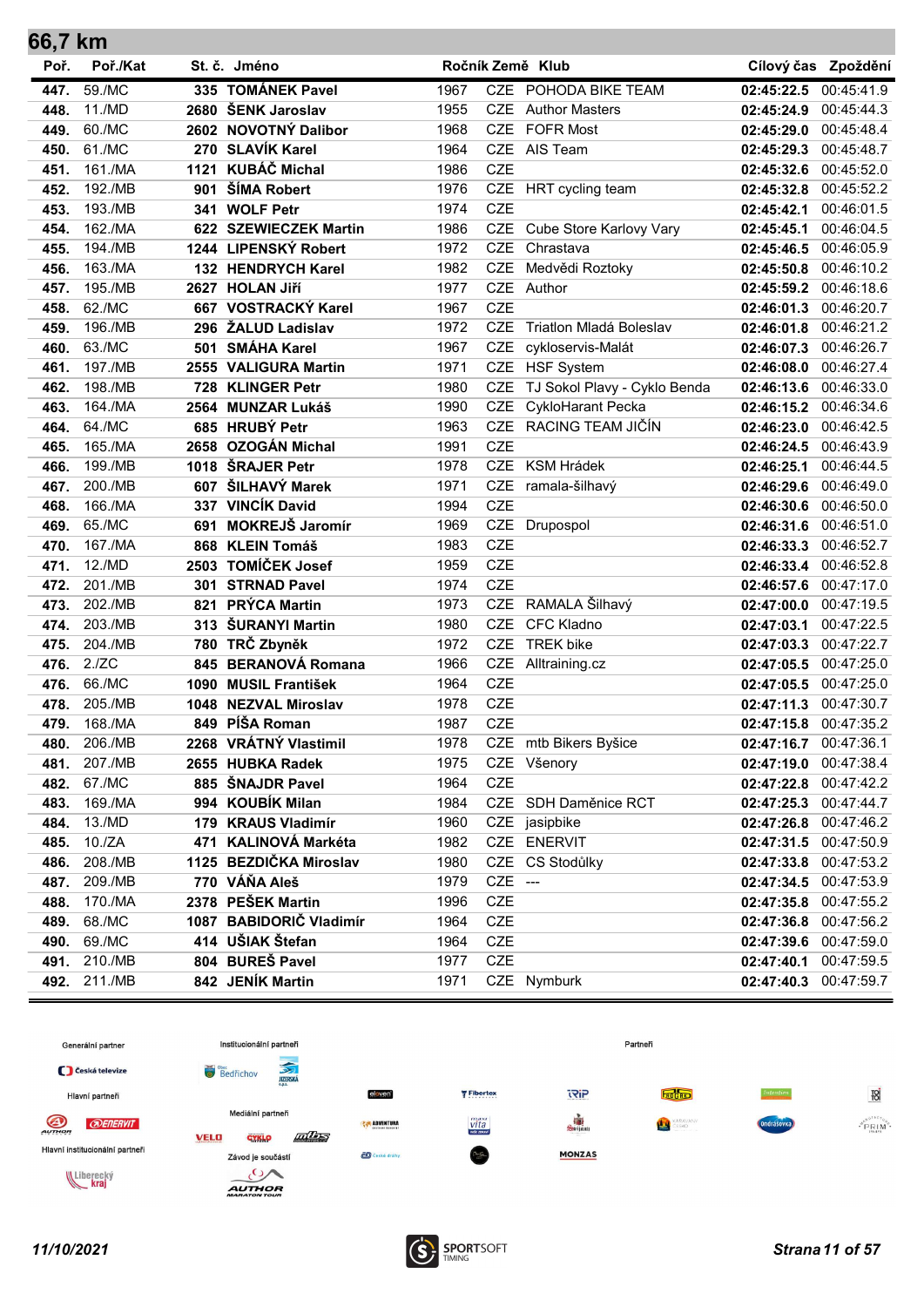| 66,7 km |          |      |                          |      |            |                           |                       |                     |
|---------|----------|------|--------------------------|------|------------|---------------------------|-----------------------|---------------------|
| Poř.    | Poř./Kat |      | St. č. Jméno             |      |            | Ročník Země Klub          |                       | Cílový čas Zpoždění |
| 493.    | 70./MC   |      | 811 STRAKA Vlastimil     | 1966 | CZE        |                           | 02:47:44.8            | 00:48:04.2          |
| 494.    | 171./MA  |      | 719 HAJAS Pavel          | 1985 |            | CZE Podbořanský Rohozec   | 02:47:46.3            | 00:48:05.7          |
| 495.    | 212./MB  |      | 704 PROUZA Ladislav      | 1972 |            | CZE BikeStars Vrchlabí    | 02:47:48.0            | 00:48:07.4          |
| 496.    | 172./MA  |      | 2245 TRAPP Lukáš         | 1989 |            | CZE Vý/Iron man K.Vary    | 02:47:48.2            | 00:48:07.6          |
| 497.    | 173./MA  |      | 781 SUSÍK Petr           | 1986 | <b>CZE</b> |                           | 02:47:48.3            | 00:48:07.7          |
| 498.    | 174./MA  |      | 2594 ŠENIGL David        | 1990 | <b>CZE</b> |                           | 02:47:52.7            | 00:48:12.1          |
| 499.    | 213./MB  |      | 639 JAKUBIŠIN Roman      | 1976 | <b>CZE</b> |                           | 02:47:54.0            | 00:48:13.4          |
| 499.    | 14./MD   |      | 813 PUNDA Vaclav         | 1960 | CZE        | mtb Modřany               | 02:47:54.0            | 00:48:13.4          |
| 501.    | 175./MA  |      | 1264 HÁLA Martin         | 1989 | <b>CZE</b> |                           | 02:47:55.3            | 00:48:14.7          |
| 502.    | 71./MC   |      | 314 JOUKL Přemysl        | 1964 |            | CZE Slušnej voddíl        | 02:48:05.6            | 00:48:25.0          |
| 503.    | 72./MC   |      | 2276 ZOUNEK Libor        | 1964 | <b>CZE</b> |                           | 02:48:10.5            | 00:48:29.9          |
| 504.    | 214./MB  | 1279 | <b>FERTR Miroslav</b>    | 1972 |            | CZE Hiceman Harrachov     | 02:48:10.5            | 00:48:29.9          |
| 505.    | 176./MA  |      | 1123 RUSÝ Jakub          | 1987 |            | CZE HPM Sport Teplice     | 02:48:10.5            | 00:48:29.9          |
| 506.    | 73./MC   |      | 858 PEROUTKA Václav      | 1965 | <b>CZE</b> |                           | 02:48:13.3            | 00:48:32.7          |
| 507.    | 177./MA  |      | 1322 MIZERA Václav       | 1984 | <b>CZE</b> |                           | 02:48:13.5            | 00:48:32.9          |
| 508.    | 215./MB  |      | 1116 MOTEJZÍK Miroslav   | 1975 | <b>CZE</b> | Lifewithoutlimits.cz      | 02:48:18.0            | 00:48:37.4          |
| 509.    | 216./MB  |      | 603 VONDRAK Petr         | 1979 | <b>CZE</b> | Kia Jičín                 | 02:48:18.3            | 00:48:37.7          |
| 510.    | 178./MA  | 377  | <b>KŇOUREK Josef</b>     | 1986 | <b>CZE</b> | <b>Talent Bike</b>        | 02:48:22.8            | 00:48:42.2          |
| 511.    | 74./MC   | 364  | <b>VALÁŠEK Milan</b>     | 1964 | <b>CZE</b> | <b>BMV</b> bike team      | 02:48:23.3            | 00:48:42.7          |
| 512.    | 217./MB  | 2271 | <b>VYSOUDIL Lukas</b>    | 1979 | CZE        | cyklomagor                | 02:48:23.5            | 00:48:42.9          |
| 513.    | 179./MA  |      | 2316 PINKAS Jan          | 2003 | <b>CZE</b> | Chrastava                 | 02:48:25.5            | 00:48:44.9          |
| 514.    | 218./MB  |      | 689 BEJR Tomáš           | 1975 | <b>CZE</b> | Nová Paka                 | 02:48:26.0            | 00:48:45.4          |
| 515.    | 219./MB  |      | 741 KAŠPAR Vojtěch       | 1977 | <b>CZE</b> |                           | 02:48:26.5            | 00:48:45.9          |
| 516.    | 180./MA  |      | 703 JAŠEK Jaroslav       | 1987 | <b>CZE</b> | <b>MTB HANZ</b>           | 02:48:27.8            | 00:48:47.2          |
| 517.    | 220./MB  | 677  | ŠEBEK Jan                | 1974 |            | CZE STOPRO Bike Team      | 02:48:30.3            | 00:48:49.7          |
| 518.    | 11./ZA   | 817  | <b>TRTÍKOVÁ Kateřina</b> | 1981 | <b>CZE</b> |                           | 02:48:31.1            | 00:48:50.5          |
| 519.    | 221./MB  | 920  | <b>MOHAMPL Jan</b>       | 1973 | <b>CZE</b> |                           | 02:48:32.3            | 00:48:51.7          |
| 520.    | 181./MA  | 1010 | <b>SMOLA Luboš</b>       | 1990 | <b>CZE</b> | <b>Granit Lipnice</b>     | 02:48:39.5            | 00:48:58.9          |
| 521.    | 182./MA  |      | 2314 JANALÍK Jakub       | 1981 | <b>CZE</b> | <b>GMVV Praha</b>         | 02:48:40.5            | 00:48:59.9          |
| 522.    | 75./MC   |      | 660 PRASKAČ Karel        | 1961 | <b>CZE</b> |                           | 02:48:41.2 00:49:00.6 |                     |
| 523.    | 76./MC   | 1071 | <b>BUGAR Roman</b>       | 1963 |            | CZE Teplice               | 02:48:42.0            | 00:49:01.4          |
| 524.    | 222./MB  |      | 640 KÁCOVSKÝ Robert      | 1975 | <b>CZE</b> |                           | 02:48:42.8            | 00:49:02.2          |
| 525.    | 183./MA  |      | 2873 KLČOVSKÝ Martin     | 1984 | <b>CZE</b> |                           | 02:48:43.0            | 00:49:02.4          |
| 526.    | 223./MB  |      | 2221 SVOBODA Jan         | 1976 | CZE        | Cyklokroužek ČERNÍKY      | 02:48:43.0            | 00:49:02.4          |
| 527.    | 224./MB  |      | 1083 NOHEJL Bohumil      | 1976 |            | CZE Cykloklub Osek        | 02:48:45.8            | 00:49:05.2          |
| 528.    | 184./MA  |      | 2825 KONČIL Pavel        | 1989 | CZE        |                           | 02:48:51.5            | 00:49:10.9          |
| 529.    | 15./MD   |      | 1120 ŘAČÁK Josef         | 1952 |            | CZE TINA Mělník           | 02:48:51.8            | 00:49:11.2          |
| 530.    | 225./MB  |      | 2720 NĚMEČEK Pavel       | 1976 | CZE        |                           | 02:48:57.0            | 00:49:16.4          |
| 531.    | 77./MC   |      | 225 ŠKÁCHA Zdeněk        | 1967 |            | CZE CK Staropramen        | 02:48:57.1            | 00:49:16.5          |
| 532.    | 226./MB  |      | 2038 ČADIL Michal        | 1978 | CZE        |                           | 02:48:58.2            | 00:49:17.6          |
| 533.    | 185./MA  |      | 2351 ŠŤASTNÝ Petr        | 1984 | CZE        |                           | 02:48:59.0            | 00:49:18.4          |
| 534.    | 227./MB  |      | 982 HAMPRECHT Miloš      | 1971 |            | CZE Kožený Projektil Most | 02:49:05.5            | 00:49:24.9          |
| 535.    | 228./MB  |      | 1072 VRTIŠKA Pavel       | 1973 | <b>CZE</b> | Cycling club CALABRONE    | 02:49:07.5            | 00:49:26.9          |
| 536.    | 78./MC   |      | 713 ŠIMKO Pavel          | 1963 | CZE        |                           | 02:49:08.5            | 00:49:27.9          |
| 537.    | 186./MA  | 637  | <b>NOVAK Martin</b>      | 1983 | CZE        |                           | 02:49:09.8            | 00:49:29.2          |
| 538.    | 229./MB  |      | 908 KLIMEŠ Martin        | 1972 | CZE        |                           | 02:49:11.0 00:49:30.4 |                     |



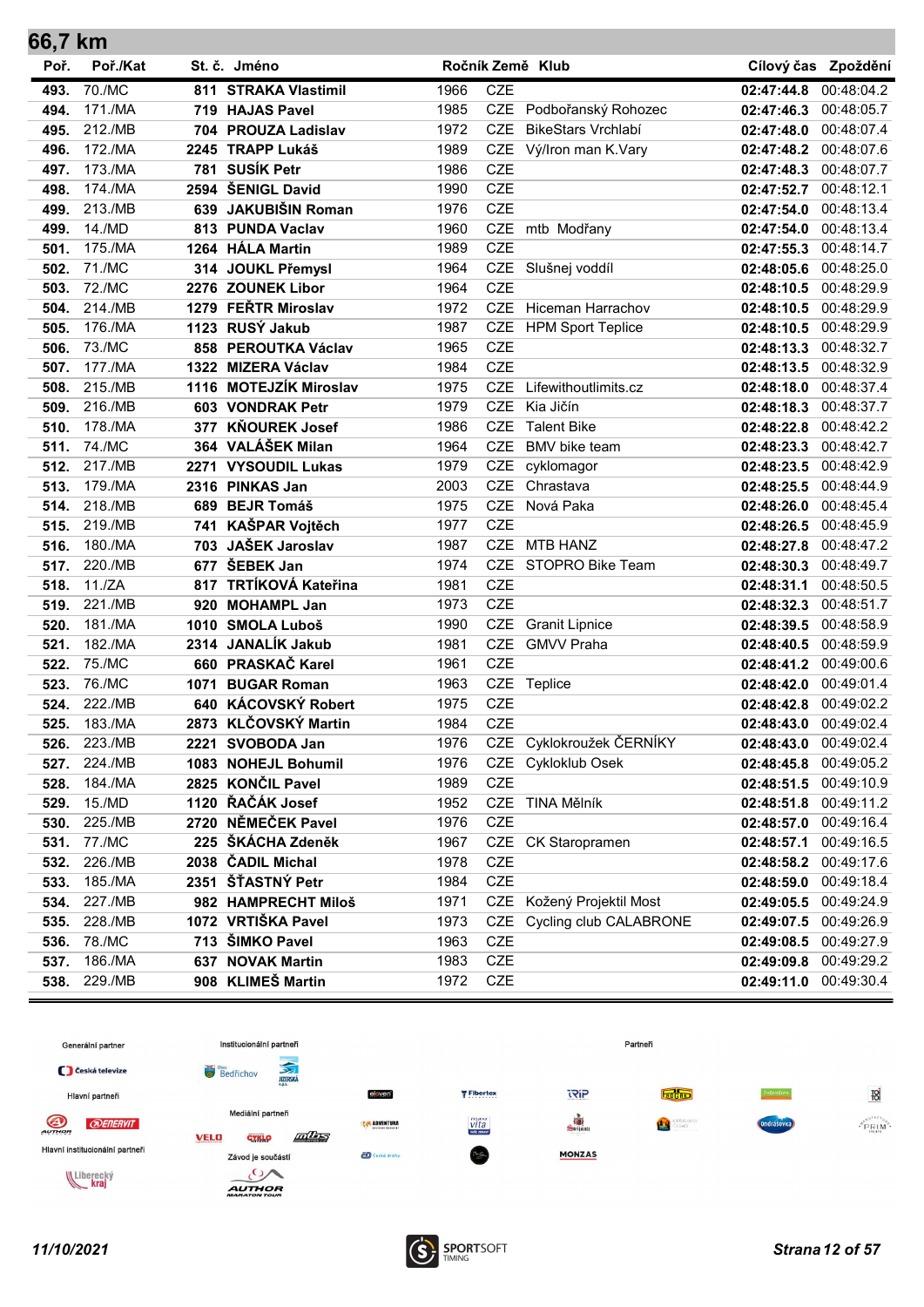| 66,7 km      |                   |      |                                         |              |            |                                                    |                          |                          |
|--------------|-------------------|------|-----------------------------------------|--------------|------------|----------------------------------------------------|--------------------------|--------------------------|
| Poř.         | Poř./Kat          |      | St. č. Jméno                            |              |            | Ročník Země Klub                                   |                          | Cílový čas Zpoždění      |
| 539.         | 187./MA           |      | 85 KAŇKA David                          | 2003         |            | CZE ELEVEN HEAD CYKLOLIVE TEAI02:49:13.3           |                          | 00:49:32.7               |
| 540.         | 230./MB           |      | 323 HOMOLKA Dušan                       | 1972         | <b>CZE</b> |                                                    | 02:49:17.8               | 00:49:37.2               |
| 541.         | 79./MC            |      | 735 KOLÁŘ Theodor                       | 1968         |            | CZE COBRAM Team                                    | 02:49:20.3               | 00:49:39.7               |
| 542.         | 80./MC            |      | 2515 ŠÍDA Martin                        | 1970         | <b>CZE</b> |                                                    | 02:49:21.7               | 00:49:41.1               |
| 543.         | 231./MB           |      | 151 VESELÝ Pavel                        | 1972         | CZE        |                                                    | 02:49:22.8               | 00:49:42.2               |
| 544.         | 188./MA           |      | 2000 JELEN Vlastimil                    | 1991         | CZE        |                                                    | 02:49:32.2 00:49:51.6    |                          |
| 545.         | 232./MB           |      | 1383 KRAMÁR Bedřich                     | 1978         | <b>CZE</b> |                                                    | 02:49:37.0               | 00:49:56.4               |
| 546.         | 189./MA           |      | 2573 JASS Pavel                         | 1982         | <b>CZE</b> |                                                    | 02:49:40.5               | 00:49:59.9               |
| 547.         | 233./MB           |      | 643 FELCZÁN Tomáš                       | 1976         | <b>CZE</b> |                                                    | 02:49:41.0               | 00:50:00.4               |
| 548.         | 190./MA           | 2329 | ŠTĚPÁN Jakub                            | 1996         | <b>CZE</b> |                                                    | 02:49:42.7               | 00:50:02.1               |
| 549.         | 191./MA           |      | 623 HOSPODKA Patrik                     | 2002         |            | CZE TJ Lokomotiva Nymburk                          | 02:49:44.0               | 00:50:03.4               |
| 550.         | 234./MB           | 2119 | KOLÁŘ Michal                            | 1975         | <b>CZE</b> | ELEVEN HEAD CYKLOLIVE TEAI02:49:45.2               |                          | 00:50:04.6               |
| 551.         | 235./MB           |      | 810 DOSTÁL Ivo                          | 1977         | <b>CZE</b> |                                                    | 02:49:48.3               | 00:50:07.7               |
| 552.         | 81./MC            |      | 695 DVOŘÁK Tomáš                        | 1968         |            | CZE Malá Skála                                     | 02:49:48.5               | 00:50:07.9               |
| 553.         | 192./MA           |      | 1347 MASTÍK Ondřej                      | 1984         | <b>CZE</b> |                                                    | 02:49:49.7               | 00:50:09.1               |
| 554.         | 82./MC            |      | 2405 VIDA Zoltán                        | 1968         | <b>SVK</b> |                                                    | 02:49:50.6               | 00:50:10.1               |
| 555.         | 236./MB           | 936  | <b>MATĚCHA David</b>                    | 1978         | <b>CZE</b> |                                                    | 02:49:50.8               | 00:50:10.2               |
| 556.         | 237./MB           |      | 748 KUBEŠ Radek                         | 1971         | CZE        |                                                    | 02:49:51.2               | 00:50:10.6               |
| 557.         | 238./MB           |      | 2302 PAULA Jaromír                      | 1975         | <b>CZE</b> |                                                    | 02:49:55.5               | 00:50:14.9               |
| 558.         | 239./MB           | 740  | <b>BRABEC Tomáš</b>                     | 1977         |            | CZE Cyklotým Chotěšov                              | 02:49:58.3               | 00:50:17.7               |
| 559.         | 83./MC            |      | 861 ČÁSENSKÝ JIří                       | 1968         | <b>CZE</b> |                                                    | 02:49:58.8               | 00:50:18.2               |
| 560.         | 193./MA           |      | 2609 VÁCLAVÍK Luboš                     | 1984         |            | CZE Česká spořitelna                               | 02:49:58.9               | 00:50:18.3               |
| 561.         | 84./MC            |      | 310 PODSKALSKY Radovan                  | 1967         | <b>CZE</b> |                                                    | 02:50:05.1               | 00:50:24.5               |
| 562.         | 194./MA           | 999  | <b>BURDA Lukáš</b>                      | 1995         | <b>CZE</b> |                                                    | 02:50:05.5               | 00:50:24.9               |
| 563.         | 240./MB           |      | 624 OKTÁBEC Radek                       | 1972         | CZE        | Chanel racing                                      | 02:50:06.5               | 00:50:25.9               |
| 564.         | 241./MB           |      | 969 TABERY Lukáš                        | 1975         |            | CZE OK team                                        | 02:50:07.8               | 00:50:27.2               |
| 565.         | 242./MB           |      | 688 STRÁNSKÝ JIří                       | 1973         | <b>CZE</b> |                                                    | 02:50:09.0               | 00:50:28.4               |
| 566.         | 243./MB           | 339  | <b>NIPAUER Radek</b>                    | 1976         |            | CZE Team Louny                                     | 02:50:09.1               | 00:50:28.5               |
| 567.         | 85./MC            |      | 283 KAUŠKA Petr                         | 1966         | CZE        |                                                    | 02:50:09.5               | 00:50:28.9               |
| 568.         | 195./MA           |      | 1204 MLEZIVA Tomáš                      | 1985         | <b>CZE</b> |                                                    | 02:50:12.8 00:50:32.2    |                          |
| 569.         | 86./MC            |      | 865 BERÁNEK Michal<br>1036 VRÁTNÝ Tomáš | 1967         |            | CZE Je-Be-Ti Aussig<br>CZE Mercedes-Benz Bike Team | 02:50:14.3               | 00:50:33.7               |
| 570.         | 196./MA<br>87./MC |      |                                         | 1981<br>1964 |            | CZE Apache Loko Trutnov                            | 02:50:20.8               | 00:50:40.2<br>00:50:44.5 |
| 571.         | 14./MJ            |      | 506 ELICH Jiří<br>2815 POPELKA Filip    | 2007         |            | CZE ADASTRA Cycling team                           | 02:50:25.1               | 00:50:46.1               |
| 572.         | 244./MB           |      | 744 ŠIMON Petr                          | 1976         | CZE        |                                                    | 02:50:26.7<br>02:50:31.3 | 00:50:50.7               |
| 573.<br>574. | 197./MA           | 281  | <b>SKALA Jiří</b>                       | 1983         |            | CZE HS Šneci                                       | 02:50:35.1               | 00:50:54.5               |
| 575.         | 245./MB           |      | 789 KOČOVSKÝ Miroslav                   | 1971         |            | CZE TJ Sokol Senohraby                             | 02:50:37.3 00:50:56.7    |                          |
| 576.         | 246./MB           |      | 774 KUBRYCHT Jan                        | 1974         |            | CZE EZ-TEST team                                   | 02:50:41.0 00:51:00.4    |                          |
| 577.         | 247./MB           |      | 869 MORAVEC Robert                      | 1974         | CZE        |                                                    | 02:50:41.7 00:51:01.1    |                          |
| 578.         | 248./MB           |      | 2672 SADÍLEK Luboš                      | 1978         | CZE        |                                                    | 02:50:42.0               | 00:51:01.4               |
| 579.         | 88./MC            |      | 783 MIKISKA Vladislav                   | 1969         | CZE        |                                                    | 02:50:43.3               | 00:51:02.7               |
| 580.         | 249./MB           | 357  | MIKEŠ Štěpán                            | 1974         |            | CZE Ždirec Bike                                    | 02:50:43.6 00:51:03.0    |                          |
| 581.         | 250./MB           |      | 2706 FOLTÝN Zdeněk                      | 1976         | CZE        |                                                    | 02:50:49.7               | 00:51:09.1               |
| 582.         | 251./MB           |      | 2647 VOSTATEK Petr                      | 1974         |            | CZE Liščí pacička                                  | 02:50:51.5               | 00:51:10.9               |
| 583.         | 198./MA           |      | 2509 MOTTL Lukáš                        | 1997         | CZE        | Catus team                                         | 02:50:56.0               | 00:51:15.4               |
| 584.         | 199./MA           |      | 2639 ŤAVODA Ondřej                      | 1985         |            | CZE Kouřim                                         | 02:50:58.7 00:51:18.1    |                          |
|              |                   |      |                                         |              |            |                                                    |                          |                          |

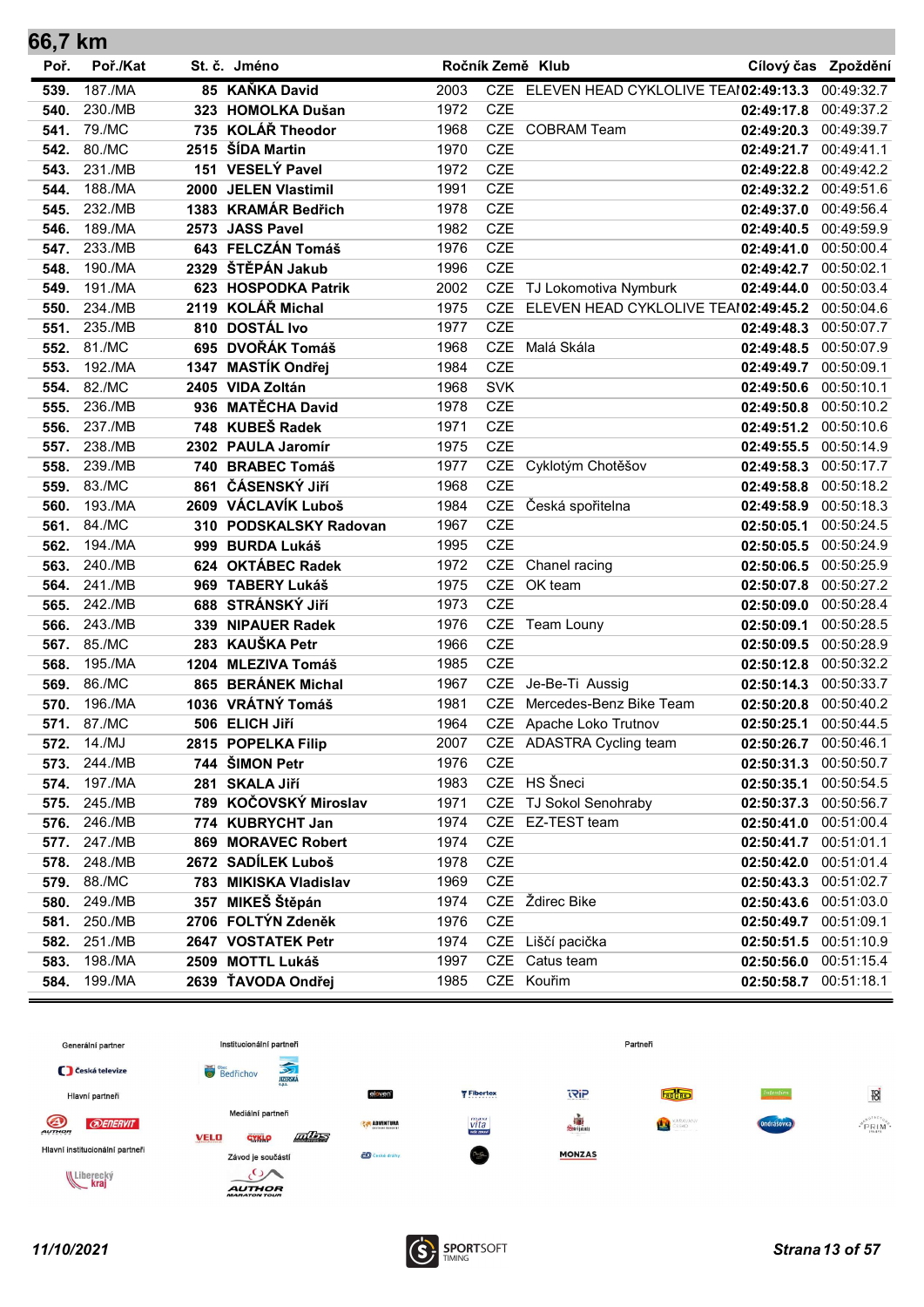| 66,7 km |          |     |                        |      |            |                                  |            |                     |
|---------|----------|-----|------------------------|------|------------|----------------------------------|------------|---------------------|
| Poř.    | Poř./Kat |     | St. č. Jméno           |      |            | Ročník Země Klub                 |            | Cílový čas Zpoždění |
| 585.    | 89./MC   |     | 205 PATÁK Radek        | 1968 |            | CZE Bike Team Porsche Olomouc    | 02:51:00.1 | 00:51:19.5          |
| 586.    | 252./MB  |     | 2391 PAULOVIČ Ladislav | 1976 | <b>CZE</b> |                                  | 02:51:03.2 | 00:51:22.6          |
| 587.    | 90./MC   |     | 674 BEČVÁŘ Jiří        | 1962 | <b>CZE</b> |                                  | 02:51:03.8 | 00:51:23.2          |
| 588.    | 253./MB  |     | 927 KUBÍK Tomáš        | 1976 |            | CZE EZ-TEST team Střelná/Teplice | 02:51:07.5 | 00:51:26.9          |
| 589.    | 200./MA  |     | 776 KEDRŠT Petr        | 1985 | <b>CZE</b> | KEDA TEAM Kolín                  | 02:51:07.7 | 00:51:27.1          |
| 590.    | 254./MB  | 867 | <b>SOBALÍK Jan</b>     | 1975 |            | CZE STPA CZ                      | 02:51:08.3 | 00:51:27.7          |
| 591.    | 255./MB  |     | 2804 TOMÁŠ Pavel       | 1978 | <b>CZE</b> |                                  | 02:51:13.7 | 00:51:33.1          |
| 592.    | 256./MB  |     | 629 HRDINA Michal      | 1980 |            | CZE ACS Lev Podbořany            | 02:51:14.8 | 00:51:34.2          |
| 593.    | 257./MB  |     | 1215 STRONČEK Tomáš    | 1977 | <b>CZE</b> |                                  | 02:51:14.8 | 00:51:34.3          |
| 594.    | 258./MB  |     | 2224 SÝKORA Libor      | 1973 | <b>CZE</b> |                                  | 02:51:18.2 | 00:51:37.6          |
| 595.    | 259./MB  |     | 797 PECA Martin        | 1973 | CZE        | Kola Šír Bělohrad                | 02:51:19.0 | 00:51:38.4          |
| 596.    | 201./MA  |     | 651 PEŠIČKA Michal     | 2003 | <b>CZE</b> | <b>Biketime Bulls Písek</b>      | 02:51:21.3 | 00:51:40.7          |
| 597.    | 260./MB  |     | 2220 SUKDOLÁK Robert   | 1971 | <b>CZE</b> | Regal bike                       | 02:51:22.7 | 00:51:42.1          |
| 598.    | 91./MC   |     | 765 VAŠATA Rostislav   | 1968 | CZE        | Cyklo Team Bezděkov              | 02:51:26.0 | 00:51:45.4          |
| 599.    | 92./MC   |     | 690 SKLEPNÍK JIří      | 1969 | <b>CZE</b> |                                  | 02:51:29.3 | 00:51:48.7          |
| 600.    | 261./MB  |     | 1373 VOTRUBEC Tomáš    | 1975 | <b>CZE</b> |                                  | 02:51:30.8 | 00:51:50.2          |
| 601.    | 262./MB  |     | 1069 TYL Pavel         | 1980 | <b>CZE</b> |                                  | 02:51:32.5 | 00:51:51.9          |
| 602.    | 263./MB  |     | 963 SPIELVOGEL Karel   | 1971 | <b>CZE</b> |                                  | 02:51:36.8 | 00:51:56.2          |
| 603.    | 15./MJ   | 419 | <b>MATL Oskar</b>      | 2004 | <b>CZE</b> |                                  | 02:51:46.6 | 00:52:06.0          |
| 604.    | 264./MB  | 675 | <b>VEDRAL Martin</b>   | 1973 | <b>CZE</b> | cyklo team Killi                 | 02:51:51.0 | 00:52:10.4          |
| 605.    | 93./MC   |     | 652 KULOVANÝ JIří      | 1969 | <b>CZE</b> | <b>Brdy Beer Bears</b>           | 02:51:53.0 | 00:52:12.4          |
| 606.    | 265./MB  |     | 2772 PODLAHA Jan       | 1977 | <b>CZE</b> | <b>LAZY PEDALS</b>               | 02:51:54.0 | 00:52:13.4          |
| 607.    | 266./MB  |     | 1233 HYLMAR Jaroslav   | 1974 | <b>CZE</b> | STOPRO Bike Team                 | 02:51:55.7 | 00:52:15.1          |
| 608.    | 94./MC   |     | 650 DUŠEK Michal       | 1970 |            | CZE SPŠCH PARDUBICE              | 02:51:57.0 | 00:52:16.4          |
| 609.    | 202./MA  |     | 935 PERLÍK Tomáš       | 1984 | <b>CZE</b> |                                  | 02:52:00.5 | 00:52:19.9          |
| 610.    | 203./MA  |     | 2674 ŠPRINGR Ivan      | 1985 | <b>CZE</b> |                                  | 02:52:02.0 | 00:52:21.4          |
| 611.    | 95./MC   |     | 768 VOHÁNKA Petr       | 1967 | CZE        |                                  | 02:52:10.8 | 00:52:30.2          |
| 612.    | 267./MB  |     | 903 KUBES Michal       | 1973 | <b>CZE</b> |                                  | 02:52:11.5 | 00:52:30.9          |
| 613.    | 96./MC   |     | 1093 BENDL Milos       | 1968 | <b>CZE</b> | <b>NKT KABLO</b>                 | 02:52:12.8 | 00:52:32.2          |
| 614.    | 16./MD   |     | 746 RŮŽIČKA Milan      | 1955 | <b>CZE</b> | Technika Praha                   | 02:52:15.5 | 00:52:34.9          |
| 615.    | 204./MA  |     | 1080 LANGR Vladimír    | 1988 | <b>CZE</b> |                                  | 02:52:16.8 | 00:52:36.2          |
| 616.    | 205./MA  |     | 1334 FOIT Filip        | 1987 | <b>CZE</b> |                                  | 02:52:17.2 | 00:52:36.6          |
| 617.    | 268./MB  |     | 1259 ŠKRABAL Radek     | 1975 | <b>CZE</b> |                                  | 02:52:18.0 | 00:52:37.4          |
| 618.    | 206./MA  |     | 2874 ŠTAJNC David      | 1989 |            | CZE ANTI SKS                     | 02:52:22.2 | 00:52:41.6          |
| 619.    | 269./MB  |     | 826 SADOVSKÝ Petr      | 1978 | <b>CZE</b> | Bikolka Team Litvínov            | 02:52:22.5 | 00:52:41.9          |
| 620.    | 17./MD   |     | 2258 VÁCHA Petr        | 1954 |            | CZE VAPE Jablonec nad Nisou      | 02:52:27.9 | 00:52:47.3          |
| 621.    | 97./MC   |     | 1975 ŠILHÁNEK Petr     | 1969 | CZE        | "HRT cycling team ""A"""         | 02:52:28.4 | 00:52:47.8          |
| 622.    | 270./MB  |     | 255 FOLPRECHT Tomáš    | 1971 | <b>CZE</b> | <b>BEKO Bike Team</b>            | 02:52:32.6 | 00:52:52.0          |
| 623.    | 207./MA  |     | 866 ERBEN Lukáš        | 1996 | CZE        |                                  | 02:52:35.7 | 00:52:55.2          |
| 624.    | 271./MB  |     | 1301 RAKUŠAN František | 1973 |            | CZE Dubice                       | 02:52:38.5 | 00:52:57.9          |
| 625.    | 272./MB  |     | 946 HAMSA Tomáš        | 1974 |            | CZE SKP Teplice                  | 02:52:41.3 | 00:53:00.7          |
| 626.    | 273./MB  |     | 2396 SAMLER Petr       | 1974 | CZE        |                                  | 02:52:44.2 | 00:53:03.6          |
| 627.    | 274./MB  |     | 266 VYLEŤAL Zbyněk     | 1972 |            | CZE Poděbrady                    | 02:52:44.3 | 00:53:03.7          |
| 628.    | 98./MC   |     | 190 SASKA Josef        | 1970 | <b>CZE</b> |                                  | 02:52:47.0 | 00:53:06.4          |
| 629.    | 275./MB  |     | 2291 ALTRICHTER Nikola | 1978 |            | CZE Snowboarďáci                 | 02:52:51.2 | 00:53:10.6          |
| 630.    | 276./MB  |     | 2170 NECHVÍL Petr      | 1975 | CZE        |                                  | 02:52:52.0 | 00:53:11.4          |



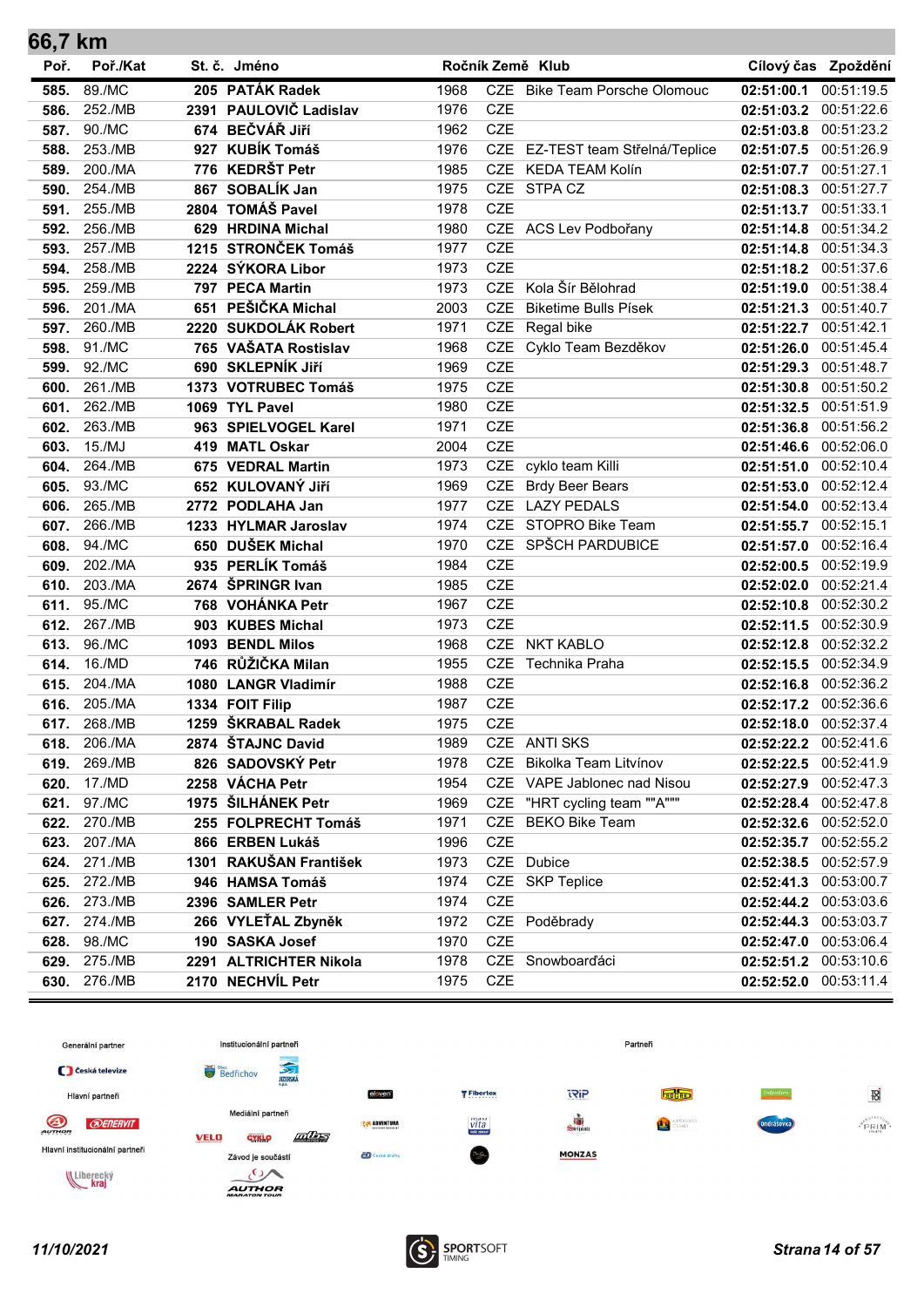| 66,7 km      |                    |                                       |              |            |                             |                          |                          |
|--------------|--------------------|---------------------------------------|--------------|------------|-----------------------------|--------------------------|--------------------------|
| Poř.         | Poř./Kat           | St. č. Jméno                          |              |            | Ročník Země Klub            |                          | Cílový čas Zpoždění      |
| 631.         | 208./MA            | 950 DOSTÁL Michal                     | 1985         | CZE        |                             | 02:52:55.3               | 00:53:14.7               |
| 632.         | 209./MA            | 692 PAVLŮ Jan                         | 1985         | CZE KTF    |                             | 02:52:57.5 00:53:16.9    |                          |
| 633.         | 210./MA            | 822 ŠEJVL Jiří                        | 1987         | <b>CZE</b> |                             | 02:52:58.3 00:53:17.7    |                          |
| 634.         | 277./MB            | 638 MAULE Roman                       | 1973         |            | CZE invelt BMW              | 02:52:58.7 00:53:18.1    |                          |
| 635.         | 99./MC             | 237 TĚŽKÝ Libor                       | 1965         | <b>CZE</b> | TJ SOKOL MARKOUŠOVICE       | 02:52:59.8               | 00:53:19.2               |
| 635.         | 18./MD             | 450 NEHODA Petr                       | 1957         | <b>CZE</b> |                             |                          | 02:52:59.8 00:53:19.2    |
| 637.         | 278./MB            | 333 LUKÁŠ Petr                        | 1978         | CZE B!B    |                             | 02:53:05.3 00:53:24.7    |                          |
| 638.         | 279./MB            | 1078 GAISLER Martin                   | 1978         | <b>CZE</b> |                             | 02:53:08.3 00:53:27.7    |                          |
| 639.         | 100./MC            | 634 MORAVEC Milan                     | 1961         | <b>CZE</b> |                             | 02:53:11.7 00:53:31.1    |                          |
| 640.         | 12./ZA             | 503 KROUŽKOVÁ Kateřina                | 2003         | <b>CZE</b> |                             | 02:53:12.3 00:53:31.7    |                          |
| 641.         | 101./MC            | 601 HAVLÍK Pavel                      | 1967         |            | CZE KT Tryskomyš            | 02:53:14.0 00:53:33.4    |                          |
| 642.         | 102./MC            | 778 PŠÁD Zdeněk                       | 1970         | <b>CZE</b> |                             | 02:53:21.8               | 00:53:41.2               |
| 643.         | 19./MD             | 319 HAVLÍČEK Pavel                    | 1959         | <b>CZE</b> | TJ Klášterec nad Ohří       | 02:53:22.0               | 00:53:41.4               |
| 644.         | 211./MA            | 139 PÍŠA Milan                        | 1983         | <b>CZE</b> |                             | 02:53:23.0               | 00:53:42.4               |
| 645.         | 103./MC            | 795 ANDERLE Karel                     | 1969         |            | CZE DAM                     |                          | 02:53:23.8 00:53:43.2    |
| 646.         | 212./MA            | 401 VRÁNA Jan                         | 1987         | <b>CZE</b> | <b>EMBA</b>                 | 02:53:24.0               | 00:53:43.4               |
| 647.         | 213./MA            | 1065 STISKAL Filip                    | 1981         | <b>CZE</b> |                             | 02:53:24.3               | 00:53:43.7               |
| 648.         | 214./MA            | 893 HARÁK Martin                      | 1989         | CZE        |                             | 02:53:24.8 00:53:44.2    |                          |
| 649.         | 104./MC            | 1124 HOUČEK Jaroslav                  | 1968         | <b>CZE</b> |                             | 02:53:25.3 00:53:44.7    |                          |
| 650.         | 105./MC            | 617 KLUMPAR Petr                      | 1965         |            | CZE KCN                     | 02:53:26.0 00:53:45.4    |                          |
| 651.         | 215./MA            | 767 NEBOLA Jiří                       | 1982         | <b>CZE</b> |                             | 02:53:28.2 00:53:47.6    |                          |
| 652.         | 216./MA            | 814 KRÁSA Martin                      | 1988         |            | CZE AKKA - ateliér          | 02:53:28.5 00:53:47.9    |                          |
| 653.         | 280./MB            | 2632 HRZAL Aleš                       | 1979         | <b>CZE</b> |                             | 02:53:30.2 00:53:49.6    |                          |
| 654.         | 281./MB            | 80 KRÁL Michal                        | 1975         | <b>CZE</b> |                             | 02:53:31.3 00:53:50.7    |                          |
| 655.         | 106./MC            | 608 KOHOUT Pavel                      | 1968         | <b>CZE</b> |                             |                          | 02:53:34.8 00:53:54.2    |
| 656.         | 20./MD             | 1085 MORÁVEK Jaroslav                 | 1959         | <b>CZE</b> | CZE ski moravek             | 02:53:35.8 00:53:55.2    |                          |
| 657.         | 282./MB            | 1007 SUCHÝ Petr<br>933 RYŠAVÝ Gabriel | 1972         |            |                             | 02:53:36.8 00:53:56.2    |                          |
| 658.<br>659. | 283./MB<br>284./MB | 988 SCHROLL Michal                    | 1979<br>1977 | <b>CZE</b> | SVK Mercedes-Benz Bike Team | 02:53:38.0               | 00:53:57.4<br>00:53:58.4 |
| 660.         | 285./MB            | 895 DOSTÁLEK Petr                     | 1973         | <b>CZE</b> |                             | 02:53:39.0<br>02:53:39.5 | 00:53:58.9               |
| 661.         | 107./MC            | 513 BARTŮNĚK Pavel                    | 1970         |            | CZE Kasper Swix Trutnov     | 02:53:44.3 00:54:03.7    |                          |
| 662.         | 286./MB            | 381 ŠTĚPÁNEK Pavel                    | 1977         | <b>CZE</b> |                             | 02:53:49.3 00:54:08.7    |                          |
| 663.         | 287./MB            | 2355 SIEGLER Tomáš                    | 1980         | <b>CZE</b> |                             | 02:53:52.7 00:54:12.1    |                          |
|              | 664. 217./MA       | 253 DÖRNER Jarda                      | 2000         | CZE        |                             | 02:53:54.2 00:54:13.6    |                          |
| 665.         | 3./ZC              | 1095 ŽÁČKOVÁ Jana                     | 1967         | CZE        |                             |                          | 02:53:55.0 00:54:14.4    |
| 666.         | 288./MB            | 2698 ČERMÁK Jiří                      | 1976         | CZE        |                             |                          | 02:53:56.5 00:54:15.9    |
| 667.         | 218./MA            | 1628 BENEŠ Jan                        | 1987         |            | CZE MTB Horoměřice          |                          | 02:53:57.2 00:54:16.6    |
| 668.         | 289./MB            | 1251 ŠOUREK Petr                      | 1978         |            | CZE Kia Jičín               |                          | 02:53:58.0 00:54:17.4    |
| 669.         | 219./MA            | 2368 ODCHÁZEL Tomáš                   | 1983         | CZE        |                             | 02:54:02.0 00:54:21.4    |                          |
|              | 670. 290./MB       | 654 ZLÁMAL Aleš                       | 1972         |            | CZE Tomíno                  | 02:54:04.5 00:54:23.9    |                          |
|              | 671. 108./MC       | 830 VOGEL Martin                      | 1967         |            | CZE Harmonie c.k.           | 02:54:09.7 00:54:29.1    |                          |
| 672.         | 291./MB            | 441 MACH Tomáš                        | 1972         | CZE        |                             |                          | 02:54:12.6 00:54:32.0    |
|              | 673. 220./MA       | 863 MAREK Jiří                        | 1981         |            | CZE SPONA Teplice           |                          | 02:54:16.2 00:54:35.6    |
| 674.         | 292./MB            | 2816 POPELKA Lukáš                    | 1976         | <b>CZE</b> |                             | 02:54:21.7 00:54:41.1    |                          |
| 675.         | 293./MB            | 391 LEBDUŠKA Jan                      | 1975         |            | CZE KSM Hrádek              |                          | 02:54:25.8 00:54:45.2    |
| 676.         | 221./MA            | 1303 STEJSKAL Petr                    | 1982         |            | CZE Vrzáci                  |                          | 02:54:27.5 00:54:46.9    |



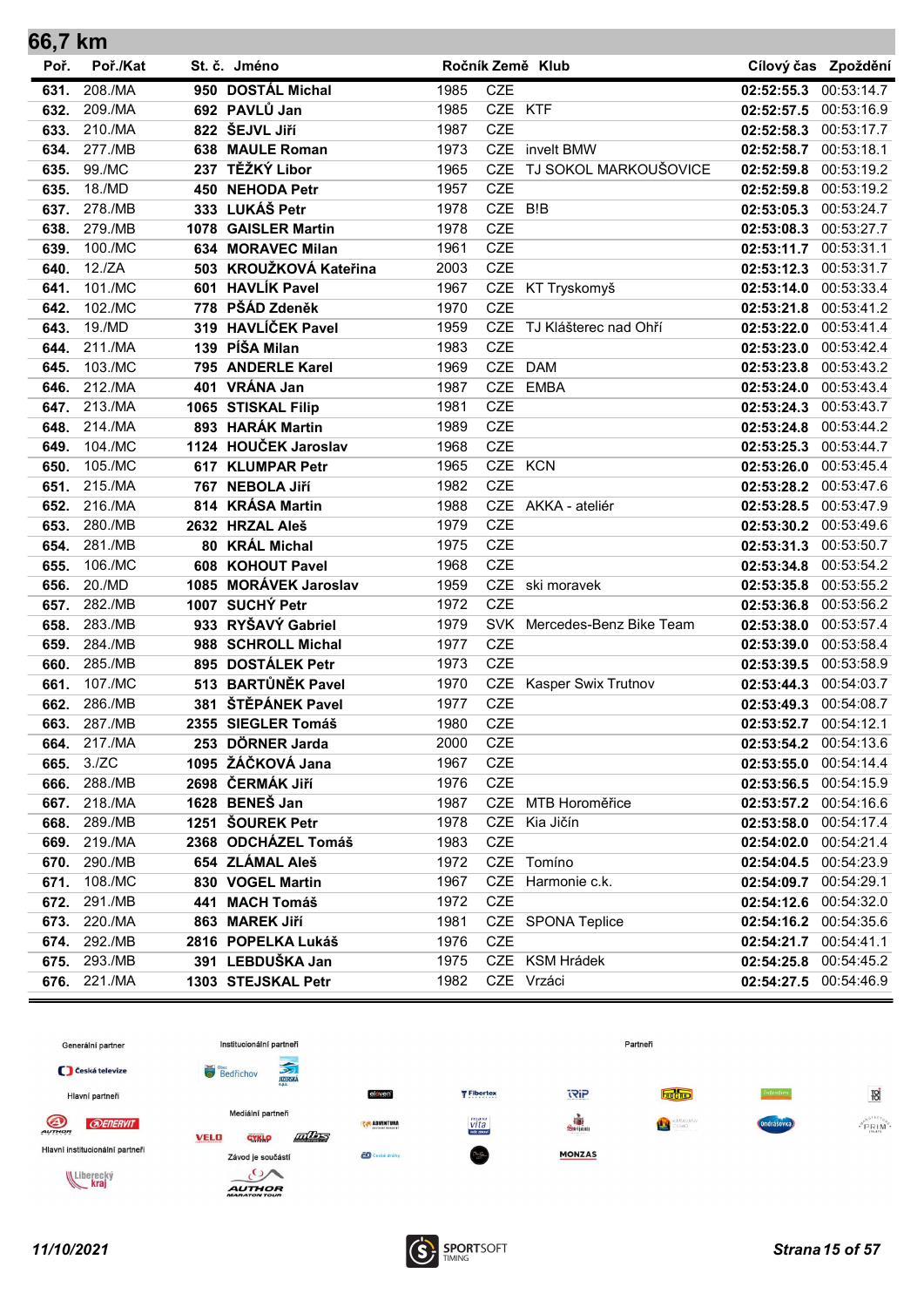| 66,7 km      |                    |      |                                         |              |            |                                                     |                          |                          |
|--------------|--------------------|------|-----------------------------------------|--------------|------------|-----------------------------------------------------|--------------------------|--------------------------|
| Poř.         | Poř./Kat           |      | St. č. Jméno                            |              |            | Ročník Země Klub                                    |                          | Cílový čas Zpoždění      |
| 677.         | 294./MB            |      | 1315 DANGEL Patrick                     | 1972         | <b>CZE</b> |                                                     | 02:54:27.9               | 00:54:47.3               |
| 678.         | 109./MC            |      | 379 KAŠPAR Jan                          | 1961         | <b>CZE</b> |                                                     | 02:54:29.5               | 00:54:48.9               |
| 679.         | 295./MB            |      | 847 VOSTRUHA Filip                      | 1975         | <b>CZE</b> |                                                     | 02:54:31.0               | 00:54:50.4               |
| 680.         | 296./MB            |      | 1505 KNEBL Milan                        | 1975         | <b>CZE</b> |                                                     | 02:54:35.0               | 00:54:54.4               |
| 681.         | 110./MC            |      | 736 ZEMAN Petr                          | 1969         |            | CZE SBK Teplice                                     | 02:54:35.3               | 00:54:54.7               |
| 682.         | 297./MB            |      | 2730 VALAS Patrik                       | 1979         | CZE        | My jsme Ostrava                                     | 02:54:36.2               | 00:54:55.6               |
| 683.         | 222./MA            |      | 436 MAREŠ Jakub                         | 1983         | <b>CZE</b> |                                                     | 02:54:40.0               | 00:54:59.4               |
| 684.         | 111./MC            |      | <b>160 RICHTER Martin</b>               | 1970         | <b>CZE</b> |                                                     | 02:54:45.8               | 00:55:05.2               |
| 685.         | 223./MA            | 2550 | JENÍK Jiří                              | 1986         | <b>CZE</b> |                                                     | 02:54:53.6               | 00:55:13.0               |
| 686.         | 298./MB            |      | 2359 KYNCL Michal                       | 1974         |            | CZE Autoeasy s.r.o.                                 | 02:54:53.7               | 00:55:13.1               |
| 687.         | 224./MA            |      | 848 ČEŘOVSKÝ Radim                      | 1994         | <b>CZE</b> |                                                     | 02:54:54.3               | 00:55:13.7               |
| 688.         | 225./MA            |      | 827 KUKAČKA Martin                      | 1987         | <b>CZE</b> |                                                     | 02:54:55.3               | 00:55:14.7               |
| 689.         | 112./MC            |      | 872 CHRBOLKA Pavel                      | 1967         | <b>CZE</b> |                                                     | 02:54:56.8               | 00:55:16.2               |
| 690.         | 299./MB            |      | 2139 KUPEC Pavel                        | 1973         | <b>CZE</b> | Kelvion                                             | 02:54:58.0               | 00:55:17.4               |
| 691.         | 113./MC            |      | 679 SKALICKÝ Michael                    | 1968         | <b>CZE</b> | <b>KS Pardubice</b>                                 | 02:54:58.5               | 00:55:17.9               |
| 692.         | 300./MB            |      | 894 TŘEŠŇÁK Tomáš                       | 1973         | <b>CZE</b> | mladá dáma                                          | 02:54:59.0               | 00:55:18.4               |
| 693.         | 21./MD             |      | 805 VEJVODA Josef                       | 1957         | CZE        | WWW.COREX.CZ                                        | 02:55:03.5               | 00:55:22.9               |
| 694.         | 301./MB            |      | 2241 ŠULC Michal                        | 1976         | <b>CZE</b> |                                                     | 02:55:12.0               | 00:55:31.4               |
| 695.         | 302./MB            |      | 965 KOLÁŘ Vít                           | 1973         | <b>CZE</b> |                                                     | 02:55:12.0               | 00:55:31.4               |
| 696.         | 4./ZB              |      | 1282 NEŠNĚROVÁ Veronika                 | 1976         | <b>CZE</b> | TJ Lokomotiva Nymburk                               | 02:55:14.4               | 00:55:33.8               |
| 697.         | 2./ZJ              |      | 2626 HOLANOVÁ Anděla                    | 2006         |            | CZE Author                                          | 02:55:14.7               | 00:55:34.1               |
| 698.         | 114./MC            |      | 989 HOUŽVIČKA Milan                     | 1970         | <b>CZE</b> |                                                     | 02:55:14.8               | 00:55:34.2               |
| 699.         | 115./MC            |      | 1432 HRODEK Ondřej                      | 1970         |            | CZE Kožený Projektil Most                           | 02:55:15.2               | 00:55:34.6               |
| 700.         | 226./MA            |      | 2413 BURIÁNEK Ondřej                    | 1983         | <b>CZE</b> |                                                     | 02:55:17.2               | 00:55:36.6               |
| 701.         | 303./MB            |      | 958 BLAŠKO Pavel                        | 1972         | <b>CZE</b> | DC Bike                                             | 02:55:17.5               | 00:55:36.9               |
| 702.         | 304./MB            |      | 2579 DVOŘÁK David<br>1326 ČERNOCH Jakub | 1971         | <b>CZE</b> | Playsi<br>CZE Cajk Bike                             | 02:55:24.4 00:55:43.8    |                          |
| 703.         | 305./MB<br>306./MB |      | 771 HRUŠKA Vojtěch                      | 1977<br>1976 | <b>CZE</b> | Nadšenci z Posázaví                                 | 02:55:30.2               | 00:55:49.6<br>00:55:51.7 |
| 704.<br>705. | 307./MB            |      | 2854 FRYČ Tomáš                         | 1977         | <b>CZE</b> | ČHMÚ                                                | 02:55:32.3<br>02:55:33.0 | 00:55:52.4               |
| 706.         | 308./MB            |      | 724 VONDRISKA Václav                    | 1971         | <b>CZE</b> |                                                     | 02:55:38.4               | 00:55:57.9               |
| 707.         | 309./MB            |      | 800 DVOŘÁK Tomáš                        | 1975         | <b>CZE</b> |                                                     | 02:55:44.8               | 00:56:04.2               |
| 708.         | 310./MB            |      | 2128 KRÁL Petr                          | 1975         | <b>CZE</b> | CHB-20-09                                           | 02:55:47.7               | 00:56:07.1               |
|              | 709. 227./MA       |      | 759 MERTLÍK Jan                         | 1992         | CZE        |                                                     | 02:55:49.2 00:56:08.6    |                          |
|              | 710. 4./ZC         |      | 507 DĚDKOVÁ Eva                         | 1969         | <b>CZE</b> |                                                     | 02:55:50.0 00:56:09.4    |                          |
|              | 711. 5./ZB         |      | 2679 SHAFHAUSEROVÁ Ivana                | 1976         |            | CZE Born In Šumava                                  | 02:55:50.4 00:56:09.9    |                          |
| 712.         | 311./MB            |      | 1949 KOVÁŘ Pavel                        | 1973         | <b>CZE</b> |                                                     | 02:55:56.7 00:56:16.1    |                          |
| 713.         | 312./MB            |      | 672 VANČURA Michal                      | 1972         |            | CZE BEKO Bike Team                                  | 02:55:57.0 00:56:16.4    |                          |
| 714.         | 313./MB            |      | 126 SKÁLA Radim                         | 1976         |            | CZE Sokol Veltěž                                    | 02:56:00.5 00:56:19.9    |                          |
| 715.         | 116./MC            |      | 693 FELLNER Robert                      | 1964         | <b>CZE</b> |                                                     | 02:56:01.8 00:56:21.2    |                          |
|              | 716. 314./MB       |      | 655 PROVAZNÍK Martin                    | 1976         |            | CZE Hopman team Žatec                               | 02:56:18.0 00:56:37.4    |                          |
| 717.         | 315./MB            |      | 439 SKÁLA Michal                        | 1972         | <b>CZE</b> |                                                     | 02:56:18.0 00:56:37.4    |                          |
|              | 718. 316./MB       |      | 1436 FRIDRICHOVSKÝ Mirek                | 1975         |            | CZE SBK Teplice                                     | 02:56:20.4 00:56:39.8    |                          |
|              | 719. 228./MA       |      | 1201 MUSAL Filip                        | 1996         |            | CZE ELEVEN HEAD CYKLOLIVE TEAI02:56:21.2 00:56:40.6 |                          |                          |
| 720.         | 317./MB            |      | 309 DOLEŽAL Václav                      | 1980         | <b>CZE</b> |                                                     | 02:56:22.5 00:56:41.9    |                          |
| 721.         | 229./MA            |      | 1009 KOHOUT Lukáš                       | 1990         |            | CZE Bike Team REMIŠVEHA                             | 02:56:23.5 00:56:42.9    |                          |
| 722.         | 230./MA            |      | 2280 HELLER Martin MI.                  | 2003         | <b>CZE</b> |                                                     | 02:56:25.0 00:56:44.4    |                          |



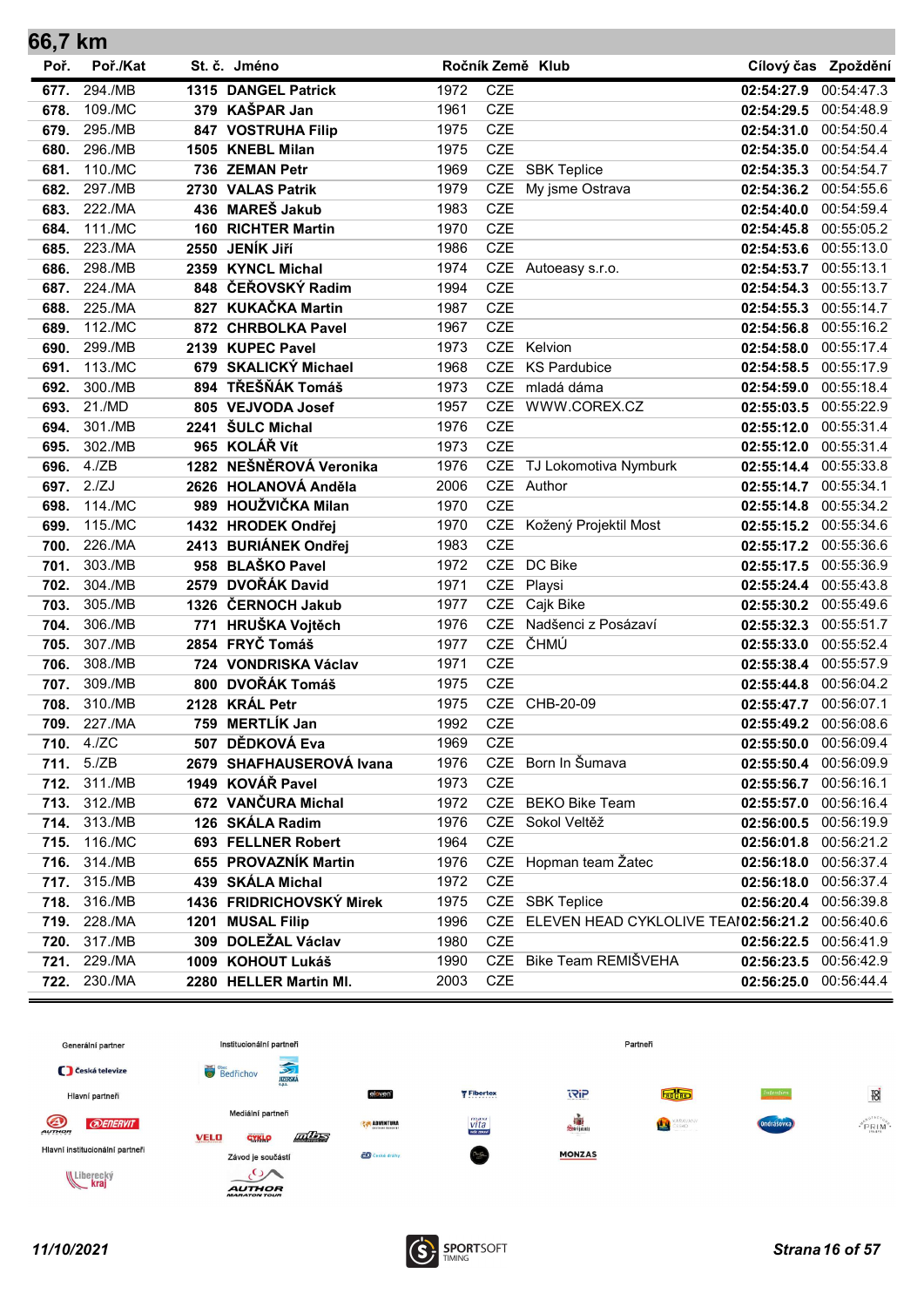| 66,7 km |            |      |                              |      |            |                                          |                       |                     |
|---------|------------|------|------------------------------|------|------------|------------------------------------------|-----------------------|---------------------|
| Poř.    | Poř./Kat   |      | St. č. Jméno                 |      |            | Ročník Země Klub                         |                       | Cílový čas Zpoždění |
| 723.    | 318./MB    |      | 997 VENKRBEC Libor           | 1978 | CZE        | <b>BateBikers</b>                        | 02:56:29.5            | 00:56:48.9          |
| 724.    | 319./MB    |      | 662 ZÁBRANSKÝ Ondřej         | 1975 |            | CZE CC Varnsdorf                         | 02:56:30.2            | 00:56:49.7          |
| 725.    | 320./MB    |      | 1960 PROKEŠ Lukáš            | 1975 | <b>CZE</b> |                                          | 02:56:30.4 00:56:49.8 |                     |
| 726.    | 321./MB    |      | 382 MARTÍNEK Aleš            | 1976 | <b>CZE</b> |                                          | 02:56:32.3            | 00:56:51.7          |
| 727.    | 231./MA    |      | 773 JARY Honza               | 1984 | CZE        |                                          | 02:56:36.5            | 00:56:55.9          |
| 728.    | 117./MC    |      | 1224 BENEŠ Darek             | 1965 |            | CZE SK Cyklotour Ústí nad Labem          | 02:56:38.0 00:56:57.4 |                     |
| 729.    | 322./MB    |      | 799 STINDL Pavel             | 1971 | <b>CZE</b> |                                          | 02:56:39.2 00:56:58.6 |                     |
| 730.    | 323./MB    |      | 620 ONDRÁČEK Tomáš           | 1972 | <b>CZE</b> |                                          | 02:56:41.5 00:57:00.9 |                     |
| 731.    | 324./MB    |      | 2242 ŠULC Miroslav           | 1974 |            | CZE SINOP                                | 02:56:41.7            | 00:57:01.1          |
| 732.    | 325./MB    |      | 619 ČÁKORA Petr              | 1975 | <b>CZE</b> |                                          | 02:56:41.7 00:57:01.1 |                     |
| 733.    | 326./MB    |      | 782 POKORNÝ Radek            | 1976 |            | CZE ACTIVE TOUR STAMIMAX TEAM 02:56:43.0 |                       | 00:57:02.4          |
| 734.    | 232./MA    |      | 2861 ŠTROS Martin            | 1983 | <b>CZE</b> | <b>NKT KABLO</b>                         | 02:56:47.7            | 00:57:07.1          |
| 735.    | 327./MB    |      | 763 VYKYDAL David            | 1976 | <b>CZE</b> |                                          | 02:56:48.9            | 00:57:08.3          |
| 736.    | 118./MC    |      | 743 VINCÍK Radek             | 1968 | <b>CZE</b> |                                          | 02:56:53.3 00:57:12.7 |                     |
| 737.    | 328./MB    |      | 1060 BUDKA Jan               | 1977 | <b>CZE</b> |                                          | 02:56:53.5 00:57:12.9 |                     |
| 738.    | 233./MA    |      | 1225 PASKA Vojtěch           | 1983 | <b>CZE</b> |                                          | 02:56:53.7 00:57:13.1 |                     |
| 739.    | 119./MC    | 641  | <b>KAHOUN Michal</b>         | 1963 |            | CZE MHA Humpolec                         | 02:56:55.4 00:57:14.8 |                     |
| 740.    | 120./MC    | 941  | ŘEZNÍČEK Petr                | 1965 | <b>CZE</b> |                                          | 02:56:55.7 00:57:15.1 |                     |
| 741.    | 234./MA    | 187  | <b>BEER Jiří</b>             | 1983 | <b>CZE</b> |                                          | 02:57:02.8            | 00:57:22.2          |
| 742.    | 329./MB    | 2160 | <b>MASTÍK Jaroslav</b>       | 1974 | <b>CZE</b> |                                          | 02:57:04.1            | 00:57:23.5          |
| 743.    | 330./MB    |      | 2343 BRABEC Martin           | 1975 | <b>CZE</b> |                                          | 02:57:04.7 00:57:24.1 |                     |
| 744.    | 121./MC    |      | 2231 ŠIMŮNEK Milan           | 1962 | <b>CZE</b> |                                          | 02:57:07.4 00:57:26.8 |                     |
| 745.    | 331./MB    |      | 2805 NAVRÁTIL Ondřej         | 1975 | <b>CZE</b> |                                          | 02:57:07.4 00:57:26.8 |                     |
| 746.    | 122./MC    |      | 862 FERKO Pavol              | 1968 | <b>SVK</b> |                                          | 02:57:08.2 00:57:27.6 |                     |
| 747.    | 332./MB    |      | 2835 KRATOCHVÍL Roman        | 1973 | <b>CZE</b> |                                          | 02:57:13.2 00:57:32.6 |                     |
| 748.    | 333./MB    |      | 1324 JIRÁK František         | 1973 | <b>CZE</b> | PATRY CYCLING TEAM                       | 02:57:14.2 00:57:33.6 |                     |
| 749.    | 334./MB    |      | 434 POZNÍČEK Josef           | 1976 | <b>CZE</b> |                                          | 02:57:14.3 00:57:33.7 |                     |
| 750.    | 123./MC    |      | 2699 ČERNOHORSKÝ Miroslav    | 1970 |            | CZE KČP Josefův Důl                      | 02:57:17.2            | 00:57:36.6          |
| 751.    | 235./MA    | 2331 | <b>GROSS Petr</b>            | 1997 | <b>CZE</b> |                                          | 02:57:18.9 00:57:38.4 |                     |
| 752.    | 335./MB    |      | 1029 VALACH Martin           | 1971 | <b>CZE</b> |                                          | 02:57:19.5 00:57:38.9 |                     |
| 753.    | 336./MB    |      | 926 HOLBA Michal             | 1977 |            | CZE FK Zdimerice                         | 02:57:20.5 00:57:39.9 |                     |
| 754.    | 337./MB    |      | 2577 PAJER Jan               | 1980 | <b>CZE</b> |                                          | 02:57:22.9            | 00:57:42.3          |
| 755.    | 338./MB    |      | 710 BACH Miroslav            | 1972 | <b>CZE</b> |                                          | 02:57:23.5 00:57:42.9 |                     |
| 756.    | 236./MA    |      | 2045 DOLEŽAL Radim           | 1984 |            | CZE BateBikers                           | 02:57:25.2 00:57:44.6 |                     |
| 757.    | 339./MB    |      | 802 STEPANIK Petr            | 1980 | CZE        | <b>LAZY PEDALS</b>                       | 02:57:27.2 00:57:46.6 |                     |
| 758.    | 340./MB    |      | 1612 EICHLER Michal          | 1978 | <b>CZE</b> |                                          | 02:57:27.7 00:57:47.1 |                     |
| 759.    | 237./MA    |      | 2259 VÁLEK Jakub             | 1987 |            | CZE sport klub Havax                     | 02:57:27.9 00:57:47.3 |                     |
| 760.    | 341./MB    |      | 1364 SLÁDEK Roman            | 1972 | CZE        |                                          | 02:57:29.7 00:57:49.1 |                     |
| 761.    | 16./MJ     |      | 902 ROZSÍVAL Erik            | 2004 |            | CZE HRT cycling team                     | 02:57:31.2 00:57:50.6 |                     |
| 762.    | 342./MB    |      | 2347 SUTTNER Ales            | 1971 | <b>CZE</b> |                                          | 02:57:33.2            | 00:57:52.6          |
| 763.    | 124./MC    |      | 1413 TOBRMAN Jiří            | 1967 | CZE        |                                          | 02:57:39.3            | 00:57:58.7          |
| 764.    | 238./MA    |      | 2075 HLOUCH Štěpán Sebastián | 1988 | <b>CZE</b> |                                          | 02:57:45.1            | 00:58:04.5          |
| 765.    | 239./MA    |      | 1356 ŠTEFL Filip             | 1993 | CZE        |                                          | 02:57:48.5 00:58:07.9 |                     |
| 766.    | 343./MB    |      | 2154 MAREK Miroslav          | 1980 | CZE        | <b>Batebickers</b>                       | 02:57:50.9            | 00:58:10.3          |
| 767.    | 22./MD     |      | 758 LIŠKA Oldřich            | 1960 | CZE        |                                          | 02:57:52.5            | 00:58:11.9          |
|         | 768. 6./ZB |      | 661 ŠKODOVÁ Radka            | 1977 | CZE        |                                          | 02:57:57.5 00:58:16.9 |                     |



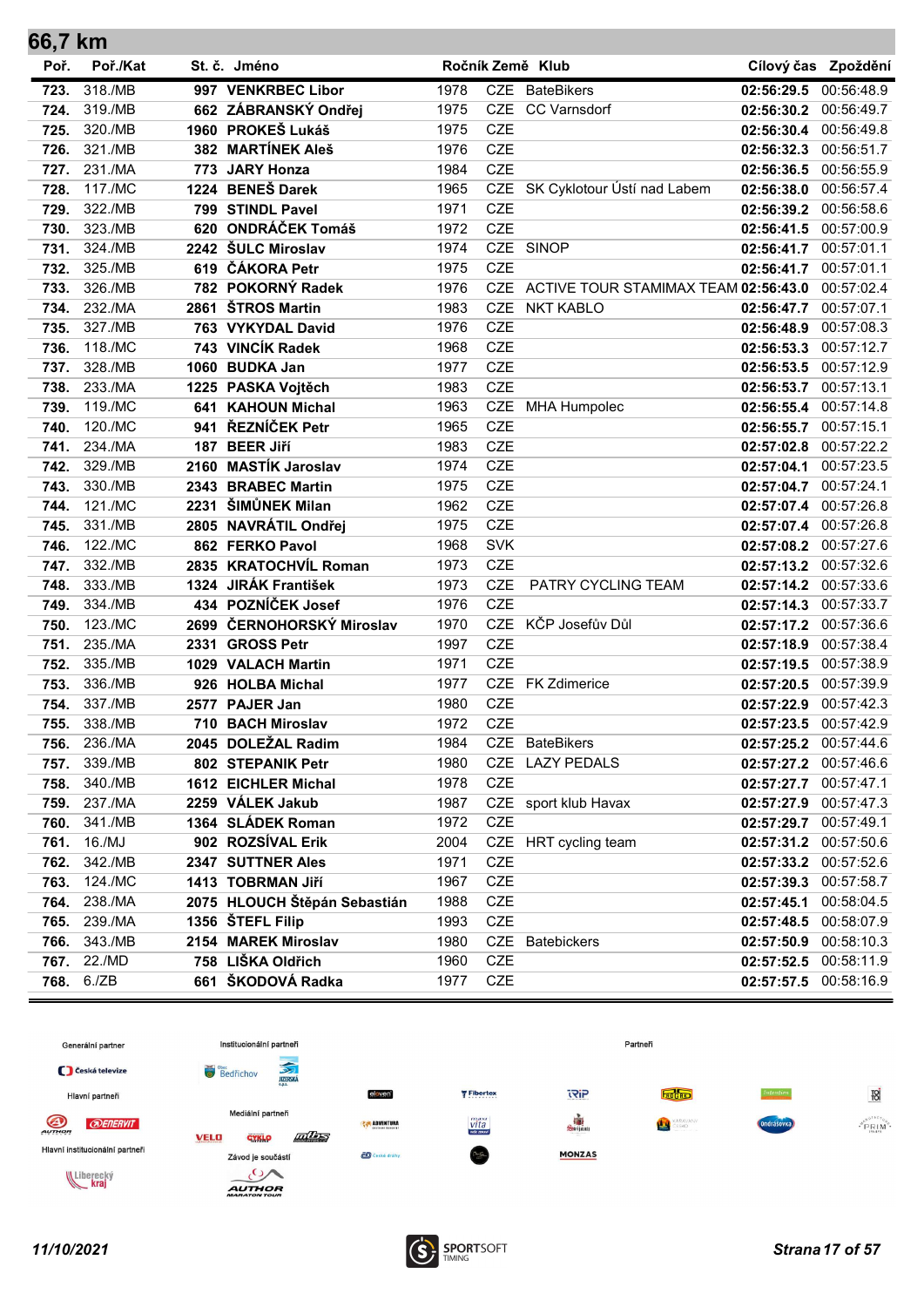| 66,7 km |              |      |                         |      |            |                                  |                       |                     |
|---------|--------------|------|-------------------------|------|------------|----------------------------------|-----------------------|---------------------|
| Poř.    | Poř./Kat     |      | St. č. Jméno            |      |            | Ročník Země Klub                 |                       | Cílový čas Zpoždění |
| 769.    | 344./MB      |      | 2566 MAŠEK Rostislav    | 1978 |            | CZE RB Highlands                 | 02:57:58.7            | 00:58:18.1          |
| 770.    | 125./MC      |      | 1696 BERNAT Martin      | 1968 | <b>CZE</b> |                                  | 02:57:58.7            | 00:58:18.1          |
| 771.    | 345./MB      |      | 2397 JEŽEK Michal       | 1978 | CZE        | Bjež Racing Team                 | 02:58:00.2            | 00:58:19.6          |
| 772.    | 240./MA      |      | 2097 JANOUT Václav      | 1983 | <b>CZE</b> |                                  | 02:58:00.9            | 00:58:20.4          |
| 773.    | 13./ZA       |      | 1599 BARTŮŠKOVÁ Jana    | 1981 | <b>CZE</b> |                                  | 02:58:02.0            | 00:58:21.4          |
| 774.    | 346./MB      |      | 906 TICHÝ Radek         | 1973 | <b>CZE</b> |                                  | 02:58:05.5            | 00:58:24.9          |
| 775.    | 241./MA      |      | 645 JAROLÍMEK Pavel     | 1983 | <b>CZE</b> |                                  | 02:58:06.5 00:58:25.9 |                     |
| 776.    | 347./MB      |      | 1265 VIKTORIN František | 1971 |            | CZE ZŠ a MŠ Byšice               | 02:58:10.0            | 00:58:29.4          |
| 777.    | 348./MB      |      | 798 BENEŠ Jan           | 1975 | <b>CZE</b> | <b>MTB HANZ</b>                  | 02:58:12.5            | 00:58:31.9          |
| 778.    | 242./MA      |      | 2595 LEŠOVSKÝ Michal    | 1992 | <b>CZE</b> | režibike šumperk                 | 02:58:15.4 00:58:34.8 |                     |
| 778.    | 349./MB      |      | 2735 MAŠEK Radek        | 1972 | <b>CZE</b> | <b>PEKASS</b>                    | 02:58:15.4            | 00:58:34.8          |
| 780.    | 126./MC      |      | 834 VOŘECH Pavel        | 1968 | <b>CZE</b> | SK Cyklotour Ústí nad Labem      | 02:58:17.5            | 00:58:36.9          |
| 781.    | 23./MD       |      | 2777 HELLER Vlastimil   | 1959 |            | CZE SK Favorit Bílina            | 02:58:24.2            | 00:58:43.6          |
| 782.    | 350./MB      |      | 909 KAVALÍŘ Luboš       | 1972 |            | CZE Flexi team PČS               | 02:58:24.2 00:58:43.6 |                     |
| 783.    | 127./MC      |      | 1295 HOLUBKA Josef      | 1961 |            | CZE SK BLÍŽEVEDLY                | 02:58:27.7            | 00:58:47.1          |
| 784.    | 128./MC      |      | 2209 ŘEHÁK Marcel       | 1970 | CZE        | CykloŠkoda                       | 02:58:28.7            | 00:58:48.1          |
| 785.    | 129./MC      |      | 362 BREJNÍK Richard     | 1961 | <b>CZE</b> | ČS Café Racers                   | 02:58:28.8            | 00:58:48.2          |
| 786.    | 130./MC      |      | 911 HOLAS Jiří          | 1961 | <b>CZE</b> | Bike Březová                     | 02:58:29.2            | 00:58:48.6          |
| 787.    | 351./MB      |      | 979 MASTNÍK Miloš       | 1971 | <b>CZE</b> | Silvini Madshus Team             | 02:58:30.2            | 00:58:49.6          |
| 788.    | 243./MA      |      | 324 RUS Martin          | 2001 | <b>CZE</b> |                                  | 02:58:30.5            | 00:58:49.9          |
| 789.    | 352./MB      |      | 1026 KRČAL Jiří         | 1980 | <b>CZE</b> |                                  | 02:58:31.2            | 00:58:50.6          |
| 790.    | 353./MB      |      | 717 LUPAČ Michal        | 1975 |            | CZE Pakobylka team               | 02:58:35.3            | 00:58:54.7          |
| 791.    | 244./MA      |      | 2801 HOŘEŇOVSKÝ JIří    | 1982 | <b>CZE</b> |                                  | 02:58:38.4            | 00:58:57.8          |
| 792.    | 24./MD       |      | 955 SKOTÁK Miroslav     | 1960 |            | CZE Cyklohobby Rynárec           | 02:58:41.5            | 00:59:00.9          |
| 793.    | 245./MA      | 2675 | <b>JANČÍK JIří</b>      | 1985 | <b>CZE</b> |                                  | 02:58:41.7            | 00:59:01.1          |
| 794.    | 246./MA      |      | 722 BOHÁČ Jindřich      | 1986 |            | CZE SDH Velvary                  | 02:58:48.0            | 00:59:07.4          |
| 795.    | 354./MB      |      | 2057 FIŠER Michal       | 1971 | <b>CZE</b> | Havlíčkova Borová                | 02:58:48.9            | 00:59:08.3          |
| 796.    | 247./MA      |      | 2370 MEDYNSKÝ Tomáš     | 1994 | <b>CZE</b> | <b>MEDYSON TEAM</b>              | 02:58:50.2            | 00:59:09.6          |
| 797.    | 248./MA      |      | 803 OCHMAN David        | 1981 | CZE        |                                  | 02:58:50.2            | 00:59:09.6          |
| 798.    | 131./MC      |      | 937 VOMELA Petr         | 1970 | <b>CZE</b> |                                  | 02:58:51.2 00:59:10.6 |                     |
| 799.    | 355./MB      |      | 914 HADÁČEK Jan         | 1977 | <b>CZE</b> | MIBO Bike Team                   | 02:58:53.5            | 00:59:12.9          |
| 800.    | 7./ZB        |      | 1099 SOMMEROVÁ Jana     | 1976 | <b>CZE</b> |                                  | 02:58:55.5            | 00:59:14.9          |
| 801.    | 25./MD       |      | 729 HRUBÝ Jan           | 1954 |            | CZE HDK Hradčany                 | 02:58:57.2            | 00:59:16.6          |
| 802.    | 249./MA      |      | 1384 ŠRÉDL Jan          | 1985 | <b>CZE</b> |                                  | 02:58:57.5 00:59:16.9 |                     |
| 803.    | 356./MB      |      | 916 ČEŘOVSKÝ Aleš       | 1973 | CZE        |                                  | 02:59:00.2            | 00:59:19.6          |
| 804.    | 357./MB      |      | 425 VANIŠ Antonín       | 1974 | CZE        |                                  | 02:59:04.3 00:59:23.7 |                     |
| 805.    | 358./MB      |      | 923 JEŘÁBEK Aleš        | 1971 |            | CZE Bike Březová                 | 02:59:07.5 00:59:26.9 |                     |
| 806.    | 26./MD       |      | 1054 BÁRTA Jaroslav     | 1960 | <b>CZE</b> |                                  | 02:59:08.0 00:59:27.4 |                     |
| 807.    | 359./MB      |      | 2784 VERBA Aleš         | 1978 |            | CZE Eleven Mercedes-Benz BlackET | 02:59:09.9 00:59:29.3 |                     |
| 808.    | 250./MA      |      | 1126 ADAM Štěpán        | 1999 | CZE        |                                  | 02:59:14.9            | 00:59:34.3          |
| 809.    | 360./MB      |      | 801 FÁČEK Pavel         | 1973 | CZE        |                                  | 02:59:26.5            | 00:59:45.9          |
| 810.    | 251./MA      |      | 1372 MORAVEC Jan        | 1982 | CZE        |                                  | 02:59:33.5            | 00:59:52.9          |
| 811.    | 361./MB      |      | 837 ŠEVČÍK Karel        | 1972 |            | CZE Bike Březová                 | 02:59:40.9            | 01:00:00.3          |
| 812.    | 362./MB      |      | 665 GERGEL Jiří         | 1973 | CZE        | VOŘEŠPRUTI                       | 02:59:41.0            | 01:00:00.4          |
| 813.    | 363./MB      |      | 1117 HYBLER David       | 1976 | CZE        |                                  | 02:59:44.2 01:00:03.6 |                     |
|         | 814. 132./MC |      | 406 HORÁK Jaromír       | 1961 |            | CZE ELECTROLUX                   | 02:59:44.5 01:00:03.9 |                     |



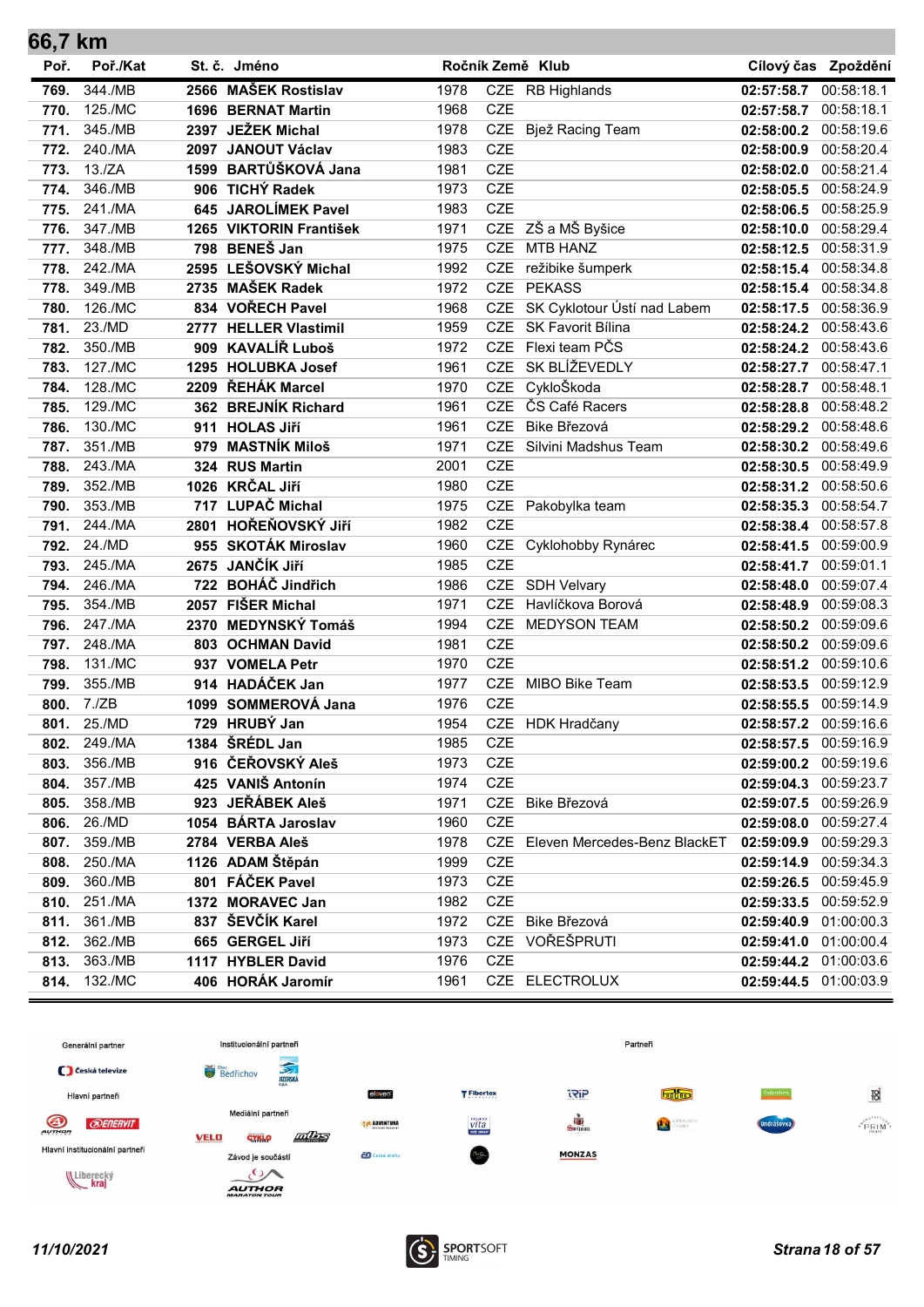| 66,7 km |            |      |                         |      |            |                                      |                       |                     |
|---------|------------|------|-------------------------|------|------------|--------------------------------------|-----------------------|---------------------|
| Poř.    | Poř./Kat   |      | St. č. Jméno            |      |            | Ročník Země Klub                     |                       | Cílový čas Zpoždění |
| 815.    | 364./MB    |      | 812 KAHÁNEK Viktor      | 1977 |            | CZE Sokol Kozlovice                  | 02:59:45.2            | 01:00:04.6          |
| 816.    | 252./MA    |      | 860 MEDUNA Vladimír     | 1981 | <b>CZE</b> | Bikolka Team Litvínov                | 02:59:53.2 01:00:12.6 |                     |
| 817.    | 365./MB    |      | 407 HRDINA Jan          | 1979 |            | CZE ELECTROLUX                       | 02:59:54.3 01:00:13.7 |                     |
| 818.    | 366./MB    |      | 440 HLAVÁČIK Marek      | 1975 | <b>CZE</b> |                                      | 02:59:55.5 01:00:14.9 |                     |
| 819.    | 133./MC    |      | 712 PITTNER Jiří        | 1963 | <b>CZE</b> | POHODA BIKE TEAM                     | 02:59:55.7 01:00:15.1 |                     |
| 820.    | 253./MA    |      | 2889 MARTINEC Jan       | 1984 | <b>CZE</b> |                                      | 02:59:56.4 01:00:15.8 |                     |
| 821.    | 254./MA    |      | 329 MIKL Jindřich       | 1986 | <b>CZE</b> |                                      | 03:00:04.0 01:00:23.4 |                     |
| 822.    | 134./MC    |      | 1408 KOLÁŘ Petr         | 1967 | <b>CZE</b> |                                      | 03:00:04.7 01:00:24.1 |                     |
| 823.    | 255./MA    |      | 422 SVOBODA Jan         | 1981 | <b>CZE</b> |                                      | 03:00:05.5 01:00:24.9 |                     |
| 824.    | 135./MC    |      | 700 VENGLÁŘ JIří        | 1967 | <b>CZE</b> |                                      | 03:00:06.2 01:00:25.6 |                     |
| 825.    | 27./MD     |      | 737 ZOUHAR Zdeněk       | 1955 | <b>CZE</b> |                                      | 03:00:07.0 01:00:26.4 |                     |
| 826.    | 256./MA    |      | 2028 BOREK Jiří         | 1992 |            | CZE MIBO Bike Team                   | 03:00:10.2 01:00:29.6 |                     |
| 827.    | 257./MA    |      | 1544 ČERMÁK Jan         | 1984 |            | CZE ZF Paka                          | 03:00:11.1 01:00:30.6 |                     |
| 828.    | 258./MA    |      | 2384 NAVRÁTIL Lukáš     | 1989 | <b>CZE</b> |                                      | 03:00:13.0 01:00:32.4 |                     |
| 829.    | 367./MB    |      | 2823 DRTIL Roman        | 1973 |            | CZE Pohodáři                         | 03:00:13.4 01:00:32.8 |                     |
| 830.    | 368./MB    |      | 975 VYMLÁTIL Petr       | 1980 | <b>CZE</b> |                                      | 03:00:13.7 01:00:33.1 |                     |
| 831.    | 17./MJ     |      | 1977 ŠPILAR Matěj       | 2006 | <b>CZE</b> |                                      | 03:00:13.9 01:00:33.3 |                     |
| 832.    | 136./MC    |      | 887 TRDLA Tomáš         | 1969 | <b>CZE</b> | <b>HEXENSCHOOS</b>                   | 03:00:14.2 01:00:33.6 |                     |
| 833.    | 259./MA    | 2047 | <b>DRAGOUN Petr</b>     | 1981 | <b>CZE</b> | Kamikaze Osek                        | 03:00:14.2 01:00:33.6 |                     |
| 834.    | 260./MA    |      | 841 KOVAŘÍK Jan         | 1986 | <b>CZE</b> | Lauf team Kněžmost                   | 03:00:18.7 01:00:38.1 |                     |
| 835.    | 369./MB    |      | 705 KAŇKA David         | 1979 | <b>CZE</b> |                                      | 03:00:21.9 01:00:41.3 |                     |
| 836.    | 261./MA    |      | 876 ČAPEK Roman         | 1985 | CZE        |                                      | 03:00:25.1            | 01:00:44.5          |
| 837.    | 137./MC    |      | 671 JANDUS Miloš        | 1970 | <b>CZE</b> |                                      | 03:00:29.7 01:00:49.1 |                     |
| 838.    | 370./MB    |      | 951 LEBEDA David        | 1973 | <b>CZE</b> |                                      | 03:00:31.2 01:00:50.6 |                     |
| 839.    | 138./MC    |      | 172 TIŠER Robert        | 1962 | <b>CZE</b> | ELEVEN HEAD CYKLOLIVE TEAI03:00:36.0 |                       | 01:00:55.4          |
| 840.    | 371./MB    |      | 1217 MAREŠ Zbyněk       | 1971 |            | CZE 4x4 Rohlíci                      | 03:00:38.0 01:00:57.4 |                     |
| 841.    | 372./MB    |      | 1002 MIŠKOV Pavel       | 1976 | <b>CZE</b> |                                      | 03:00:40.9 01:01:00.3 |                     |
| 842.    | 262./MA    |      | 2014 BALCAR Lukáš       | 1990 | <b>CZE</b> |                                      | 03:00:43.9 01:01:03.3 |                     |
| 843.    | 139./MC    |      | 2055 FIŠARA Vladimír    | 1970 |            | CZE Opavský sportovní klub           | 03:00:44.9 01:01:04.3 |                     |
| 844.    | 373./MB    |      | 1270 SRSEN Petr         | 1979 |            | CZE #jsemtatar                       | 03:00:45.2 01:01:04.6 |                     |
| 845.    | 263./MA    |      | 1561 HOLAN Ondřej       | 1990 |            | CZE Bike team TAVERNY Sedlčany       | 03:00:47.9 01:01:07.3 |                     |
| 846.    | 264./MA    |      | 2323 MACHÁČEK Jakub     | 2001 | <b>CZE</b> |                                      | 03:00:49.7 01:01:09.1 |                     |
| 847.    | 265./MA    |      | 2607 GLASL František    | 1989 |            | CZE FOFR Most                        | 03:00:51.3 01:01:10.7 |                     |
| 848.    | 374./MB    |      | 2293 ČOPÁK Pavel        | 1978 | <b>CZE</b> |                                      | 03:00:53.9 01:01:13.3 |                     |
| 849.    | 140./MC    |      | 1109 KLOBÁSA Vlastimil  | 1965 | CZE        |                                      | 03:00:54.7 01:01:14.1 |                     |
| 850.    | 266./MA    |      | 421 VYŠÍN Vojtěch       | 2002 | <b>CZE</b> |                                      | 03:00:57.0            | 01:01:16.4          |
| 851.    | 267./MA    |      | 2098 JELÍNEK Jiří       | 1986 | CZE        |                                      | 03:01:02.4 01:01:21.8 |                     |
| 852.    | 375./MB    |      | 1061 ČERNÝ Miroslav     | 1976 |            | CZE cykloturisté Holostřevy          | 03:01:02.5 01:01:21.9 |                     |
| 853.    | 8./ZB      |      | 1388 MACÍKOVÁ Bohdana   | 1972 |            | CZE DRAKUN                           | 03:01:05.5 01:01:24.9 |                     |
| 854.    | 268./MA    |      | 420 ZUB František       | 2002 | <b>CZE</b> |                                      | 03:01:05.5            | 01:01:24.9          |
| 855.    | 376./MB    |      | 2649 KOPECKÝ Radek      | 1980 | CZE        | Dolnohbitský tvrďák                  | 03:01:06.2            | 01:01:25.6          |
| 856.    | 269./MA    |      | 2120 KOLEČEK Jan        | 1981 | <b>CZE</b> |                                      | 03:01:08.9            | 01:01:28.3          |
| 857.    | 377./MB    |      | 1208 ABTRACHIMOV Zdeněk | 1973 | CZE        |                                      | 03:01:10.4            | 01:01:29.8          |
| 858.    | 378./MB    |      | 1256 ŠAFÁŘ Martin       | 1972 |            | CZE Safa racing                      | 03:01:11.7            | 01:01:31.1          |
| 859.    | 270./MA    |      | 1091 ČUŘÍK Tomáš        | 1982 | CZE        | Jablonecké Matonky                   | 03:01:12.0            | 01:01:31.4          |
|         | 860. 9./ZB |      | 907 VESELÁ Andrea       | 1975 |            | CZE team Karlovy Vary                | 03:01:13.2 01:01:32.6 |                     |



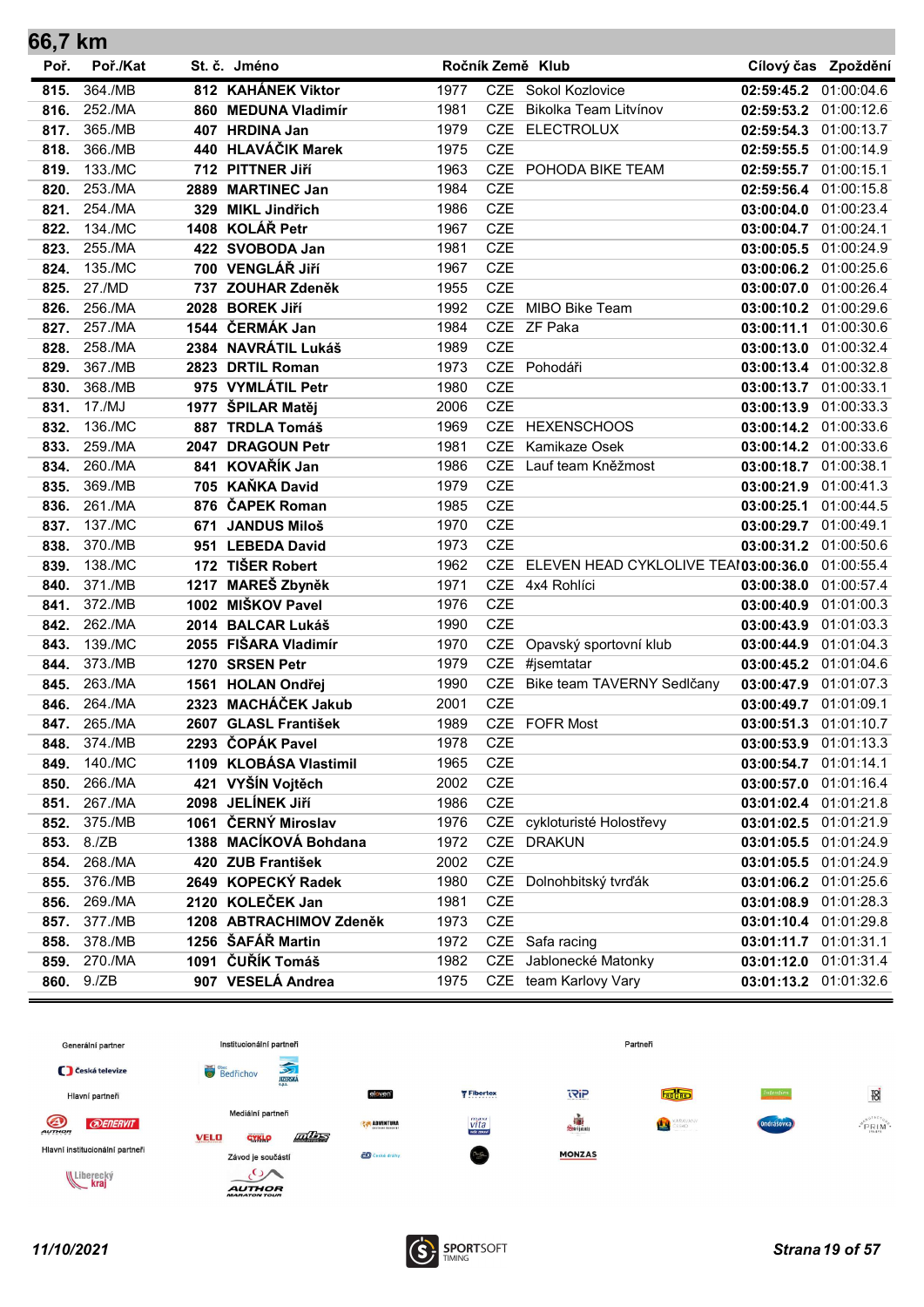| 66,7 km |          |      |                         |      |            |                                  |                       |                       |
|---------|----------|------|-------------------------|------|------------|----------------------------------|-----------------------|-----------------------|
| Poř.    | Poř./Kat |      | St. č. Jméno            |      |            | Ročník Země Klub                 |                       | Cílový čas Zpoždění   |
| 861.    | 271./MA  |      | 322 PROVAZNÍK Jaroslav  | 1981 | <b>CZE</b> |                                  | 03:01:13.3            | 01:01:32.7            |
| 862.    | 28./MD   |      | 2728 PELÁK Miroslav     | 1957 |            | SVK Cykloklub Bardejov           | 03:01:13.6            | 01:01:33.1            |
| 863.    | 29./MD   |      | 1108 PLÁŠIL Ivan        | 1960 | <b>CZE</b> |                                  | 03:01:14.0 01:01:33.4 |                       |
| 864.    | 272./MA  |      | 1978 HOCEK Jan          | 1996 | <b>CZE</b> |                                  | 03:01:14.6            | 01:01:34.0            |
| 865.    | 273./MA  |      | 334 KRÁL Martin         | 1993 | <b>CZE</b> |                                  | 03:01:20.0 01:01:39.4 |                       |
| 866.    | 274./MA  |      | 875 KYKAL Jan           | 1984 | <b>CZE</b> |                                  | 03:01:23.2 01:01:42.6 |                       |
| 866.    | 379./MB  | 1086 | RAJSÍK Jaroslav         | 1976 | CZE        | Fido Sport                       | 03:01:23.2 01:01:42.6 |                       |
| 868.    | 380./MB  | 2349 | PŘIBYL Miroslav         | 1978 | <b>CZE</b> |                                  | 03:01:25.9            | 01:01:45.3            |
| 869.    | 275./MA  |      | 1298 KLUZÁK Ondřej      | 1984 | <b>CZE</b> |                                  | 03:01:29.2 01:01:48.6 |                       |
| 870.    | 276./MA  |      | 2016 BÁRTA Michal       | 1988 | <b>CZE</b> |                                  | 03:01:35.7 01:01:55.1 |                       |
| 871.    | 381./MB  | 1220 | NOVÝ Milan              | 1971 |            | CZE 4&4 Rohlíci                  | 03:01:37.2 01:01:56.6 |                       |
| 872.    | 382./MB  |      | 764 BAVLNKA Lukáš       | 1975 | <b>CZE</b> | Ski Team Mokrá                   | 03:01:38.7 01:01:58.1 |                       |
| 873.    | 383./MB  |      | 739 ŠVÁB Zdeněk         | 1972 | <b>CZE</b> | Bike Bělá pod Bezdězem           | 03:01:40.2 01:01:59.6 |                       |
| 874.    | 141./MC  |      | 698 CISAŘ Pavel         | 1968 |            | CZE CC Varnsdorf                 | 03:01:42.2 01:02:01.6 |                       |
| 875.    | 142./MC  |      | 921 LAIBL Vladimír      | 1961 | <b>CZE</b> |                                  | 03:01:43.5 01:02:02.9 |                       |
| 876.    | 277./MA  |      | 2383 ŠUMA Jakub         | 1988 | <b>CZE</b> |                                  | 03:01:43.7 01:02:03.1 |                       |
| 877.    | 10./ZB   |      | 992 PÝCHOVÁ Petra       | 1980 | <b>CZE</b> | Na Jedno                         | 03:01:43.9            | 01:02:03.3            |
| 878.    | 143./MC  |      | 2504 ŠVARC Ladislav     | 1965 | CZE        | KCN                              | 03:01:48.1            | 01:02:07.5            |
| 879.    | 14./ZA   |      | 2534 KOŠŤÁLOVÁ Štěpánka | 1983 | <b>CZE</b> |                                  | 03:01:49.1            | 01:02:08.5            |
| 880.    | 18./MJ   | 2020 | <b>BEDNÁŘ Michal</b>    | 2005 | <b>CZE</b> |                                  | 03:01:49.4 01:02:08.8 |                       |
| 881.    | 384./MB  |      | 1247 KŮS Jaromír        | 1979 | <b>CZE</b> | PEPA - TV servis                 | 03:01:49.9 01:02:09.3 |                       |
| 882.    | 144./MC  |      | 870 VOPAVA Daniel       | 1962 | CZE        |                                  | 03:01:58.0 01:02:17.4 |                       |
| 883.    | 385./MB  |      | 1524 VODIČKA Michal     | 1973 |            | CZE Rudná                        | 03:01:59.2 01:02:18.6 |                       |
| 884.    | 278./MA  | 701  | ŠMÍD Marek              | 1996 | <b>CZE</b> |                                  | 03:01:59.5 01:02:18.9 |                       |
| 885.    | 386./MB  | 1119 | ŽENATÝ Petr             | 1977 | <b>CZE</b> |                                  | 03:02:01.0 01:02:20.4 |                       |
| 886.    | 387./MB  | 374  | <b>JILEK Richard</b>    | 1972 | <b>CZE</b> | <b>Bike Team Porsche Olomouc</b> | 03:02:02.0 01:02:21.4 |                       |
| 887.    | 145./MC  | 2831 | LUŽNÝ Ivo               | 1965 | <b>CZE</b> | <b>TTC Olomouc</b>               | 03:02:02.1            | 01:02:21.5            |
| 888.    | 146./MC  | 794  | <b>NOVÁK Stanislav</b>  | 1964 | <b>CZE</b> |                                  | 03:02:05.2            | 01:02:24.6            |
| 889.    | 147./MC  |      | 1515 KUBÍN Vlastimil    | 1966 | <b>CZE</b> |                                  | 03:02:07.4 01:02:26.8 |                       |
| 890.    | 279./MA  |      | 913 LEMBERKA Jan        | 1983 | CZE        |                                  | 03:02:08.7 01:02:28.1 |                       |
| 891.    | 280./MA  |      | 1056 ŽÍŽALA Martin      | 1989 | <b>CZE</b> |                                  | 03:02:11.9 01:02:31.3 |                       |
| 892.    | 388./MB  |      | 1242 HEŘT Filip         | 1976 | <b>CZE</b> |                                  | 03:02:12.7 01:02:32.1 |                       |
| 893.    | 281./MA  |      | 115 MATĚJKA Filip       | 2001 |            | CZE TEAM 1111                    | 03:02:12.7 01:02:32.1 |                       |
| 894.    | 282./MA  |      | 964 NÝVLT Tomáš         | 1981 | <b>CZE</b> |                                  | 03:02:18.2 01:02:37.6 |                       |
| 895.    | 283./MA  | 1231 | <b>BUCHTA Václav</b>    | 1986 | CZE        |                                  | 03:02:18.4 01:02:37.8 |                       |
| 896.    | 284./MA  |      | 509 SLAVÍK Tomáš        | 2003 | <b>CZE</b> |                                  | 03:02:24.0 01:02:43.4 |                       |
| 897.    | 285./MA  |      | 2326 KRATOCHVÍL Lukáš   | 1988 | CZE        |                                  | 03:02:24.9 01:02:44.3 |                       |
| 898.    | 286./MA  |      | 2251 TUREK Jan          | 1995 | CZE        |                                  | 03:02:28.9 01:02:48.3 |                       |
| 899.    | 389./MB  |      | 2048 DRBOHLAV Josef     | 1973 |            | CZE Drbani Jablonec              | 03:02:29.4 01:02:48.8 |                       |
| 900.    | 390./MB  |      | 1441 MORCH Stanislav    | 1973 | <b>CZE</b> | Na Jedno                         |                       | 03:02:31.6 01:02:51.0 |
| 901.    | 391./MB  |      | 1374 MIKULÁŠEK Libor    | 1974 | CZE        |                                  | 03:02:33.4 01:02:52.8 |                       |
| 902.    | 148./MC  |      | 711 KOMÍNEK Stanislav   | 1961 | CZE        | <b>BBC Zaječov</b>               | 03:02:34.2 01:02:53.6 |                       |
| 903.    | 392./MB  |      | 2514 CHALUPSKÝ Jaroslav | 1980 | CZE        |                                  | 03:02:37.1            | 01:02:56.5            |
| 904.    | 287./MA  |      | 630 JAKUBIŠIN Nick      | 2002 | CZE        |                                  | 03:02:37.5            | 01:02:56.9            |
| 905.    | 149./MC  |      | 1327 VANĚK Roman        | 1970 | CZE        |                                  |                       | 03:02:37.9 01:02:57.3 |
| 906.    | 393./MB  |      | 806 BRINČIL Zbynek      | 1971 |            | CZE AUTOCOMBI TEAM               |                       | 03:02:40.0 01:02:59.4 |



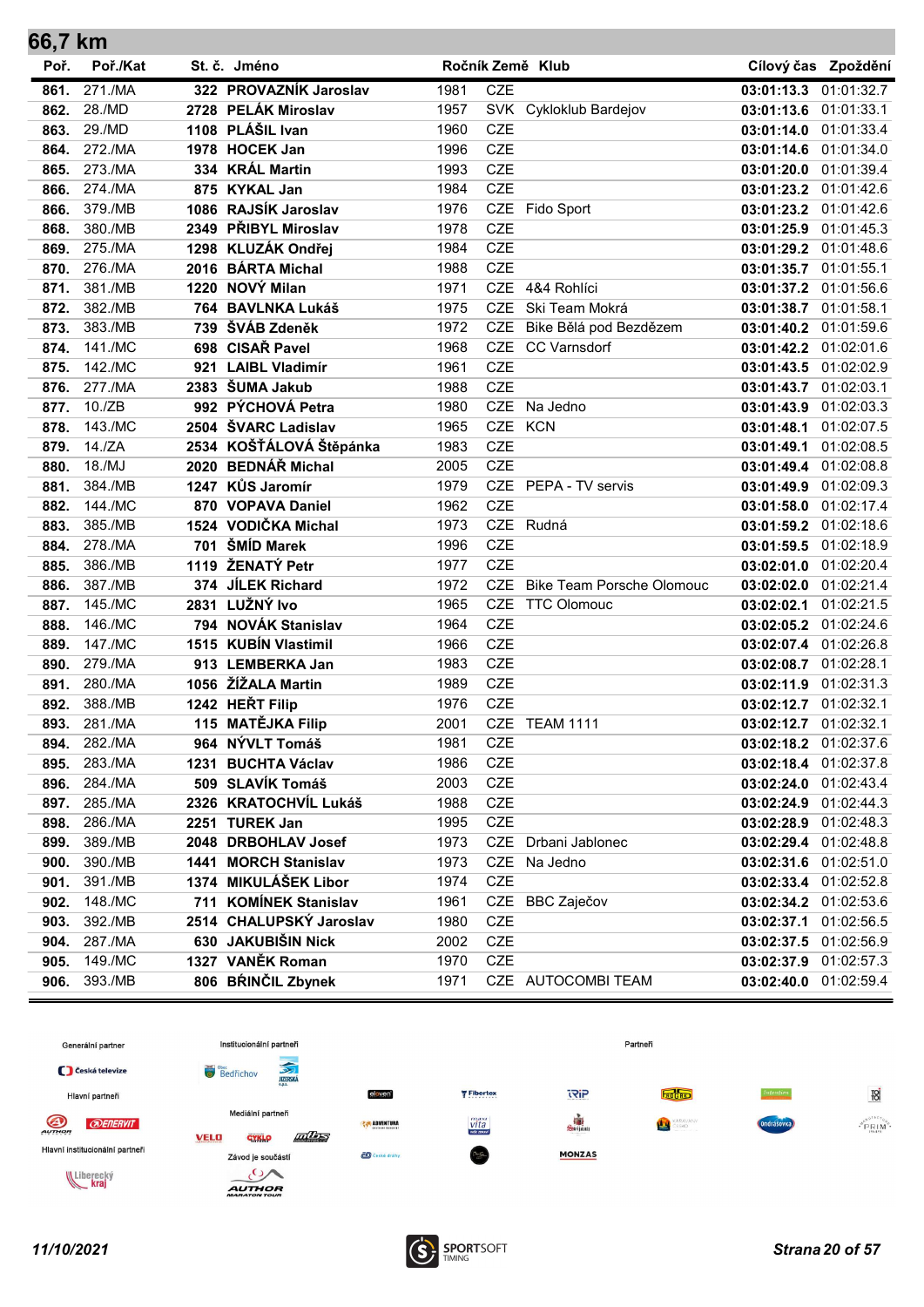| 66,7 km |          |      |                          |      |            |                             |                       |                     |
|---------|----------|------|--------------------------|------|------------|-----------------------------|-----------------------|---------------------|
| Poř.    | Poř./Kat |      | St. č. Jméno             |      |            | Ročník Země Klub            |                       | Cílový čas Zpoždění |
| 907.    | 288./MA  |      | 429 TLUSTÝ Martin        | 1981 | <b>CZE</b> |                             | 03:02:41.0            | 01:03:00.4          |
| 908.    | 11./ZB   |      | 749 KOPECKÁ Ivana        | 1978 | <b>CZE</b> | MK - Cyklo Děčín            | 03:02:41.2 01:03:00.6 |                     |
| 909.    | 394./MB  |      | 836 VYSKOČIL Antonín     | 1971 | <b>CZE</b> | Huhtamaki Bike Team         | 03:02:41.5 01:03:00.9 |                     |
| 910.    | 395./MB  | 949  | <b>MORAVEC Tomáš</b>     | 1974 | <b>CZE</b> | <b>MTB HANZ</b>             | 03:02:41.7 01:03:01.1 |                     |
| 911.    | 396./MB  | 2691 | <b>SVOBODA Radek</b>     | 1979 | <b>CZE</b> |                             | 03:02:42.6            | 01:03:02.0          |
| 912.    | 150./MC  |      | 953 KINDEL Zdeněk        | 1961 | <b>CZE</b> | ZEMA-KV                     | 03:02:44.2 01:03:03.6 |                     |
| 913.    | 397./MB  |      | 1005 FORMÁNEK Radim      | 1977 | <b>CZE</b> | <b>BateBikers</b>           | 03:02:50.0 01:03:09.4 |                     |
| 914.    | 151./MC  |      | 2855 PAZDERNÍK Stanislav | 1962 | <b>CZE</b> |                             | 03:02:53.6 01:03:13.0 |                     |
| 915.    | 289./MA  |      | 2814 BORECKÝ Ladislav    | 1987 | <b>CZE</b> |                             | 03:02:57.9 01:03:17.3 |                     |
| 916.    | 398./MB  |      | 1422 HOBZÍK Martin       | 1977 | <b>CZE</b> |                             | 03:03:02.2 01:03:21.6 |                     |
| 917.    | 15./ZA   |      | 2770 SCHULZOVÁ Lenka     | 1983 | <b>CZE</b> |                             | 03:03:06.1 01:03:25.5 |                     |
| 918.    | 399./MB  |      | 2619 MAŠÍN Jaroslav      | 1975 | <b>CZE</b> |                             | 03:03:11.2 01:03:30.6 |                     |
| 919.    | 400./MB  |      | 823 WOZAR Tomáš          | 1975 | CZE        |                             | 03:03:13.0 01:03:32.4 |                     |
| 920.    | 290./MA  |      | 2001 PROKŠ Jiří          | 1990 | <b>CZE</b> |                             | 03:03:15.2 01:03:34.6 |                     |
| 921.    | 401./MB  |      | 910 PODOLÁK Zdeněk       | 1976 | <b>CZE</b> |                             | 03:03:15.9 01:03:35.3 |                     |
| 922.    | 291./MA  |      | 1989 KOTT Ondřej         | 1988 | <b>CZE</b> | <b>Cyklokros Milovice</b>   | 03:03:20.7 01:03:40.1 |                     |
| 922.    | 152./MC  |      | 2150 MÁRA Vaclav         | 1968 | <b>CZE</b> | <b>Cyklokros Milovice</b>   | 03:03:20.7 01:03:40.1 |                     |
| 924.    | 153./MC  |      | 1020 FLEK Zdeněk         | 1961 |            | CZE STPA CZ                 | 03:03:21.2 01:03:40.6 |                     |
| 925.    | 402./MB  |      | 2022 BEDNÁŘ Vilém        | 1976 | CZE        | Cyklotým Chotěšov           | 03:03:25.2 01:03:44.6 |                     |
| 926.    | 154./MC  |      | 2836 DELL Jan            | 1970 | <b>CZE</b> |                             | 03:03:25.9            | 01:03:45.3          |
| 927.    | 292./MA  |      | 2793 ONDŘICH Martin      | 1985 | <b>CZE</b> | Jiřice forever              | 03:03:26.3            | 01:03:45.7          |
| 928.    | 30./MD   |      | 733 DIMMER Jan           | 1953 | <b>CZE</b> | ŠILHAVÝ-RAMALA              | 03:03:28.7 01:03:48.1 |                     |
| 929.    | 155./MC  |      | 2842 MORAVA Jan          | 1965 |            | CZE Kampac super six        | 03:03:29.6 01:03:49.0 |                     |
| 930.    | 403./MB  |      | 2890 BLECHA Tomáš        | 1978 | <b>CZE</b> |                             | 03:03:30.9            | 01:03:50.3          |
| 931.    | 293./MA  |      | 891 NEVAŘIL Michal       | 1983 | <b>CZE</b> |                             | 03:03:30.9            | 01:03:50.3          |
| 932.    | 404./MB  | 1067 | <b>MRÁZ Jiří</b>         | 1979 |            | CZE Nehvizdy                | 03:03:32.4 01:03:51.8 |                     |
| 933.    | 405./MB  | 890  | <b>MAREŠ Petr</b>        | 1971 | <b>CZE</b> |                             | 03:03:32.5 01:03:51.9 |                     |
| 934.    | 406./MB  |      | 1255 RŮŽIČKA Jan         | 1975 | <b>CZE</b> |                             | 03:03:32.9            | 01:03:52.3          |
| 935.    | 16./ZA   |      | 754 STEJSKALOVÁ Andrea   | 1983 | <b>CZE</b> |                             | 03:03:33.5 01:03:52.9 |                     |
| 936.    | 294./MA  |      | 2229 ŠEVČÍK ML. Karel    | 1999 | <b>CZE</b> | Bike Březová                | 03:03:35.1 01:03:54.5 |                     |
| 937.    | 407./MB  |      | 896 KLEČKA Milan         | 1973 | <b>CZE</b> |                             | 03:03:36.0 01:03:55.4 |                     |
| 938.    | 408./MB  |      | 1461 BRADÁČ Zdeněk       | 1974 | <b>CZE</b> | Štětí                       | 03:03:38.9            | 01:03:58.3          |
| 939.    | 295./MA  |      | 1332 ŠOLTIS Pavel        | 1982 | <b>CZE</b> |                             | 03:03:39.9 01:03:59.3 |                     |
| 940.    | 156./MC  |      | 1460 MRŮZEK Michael      | 1967 | CZE        | TJ Krnov plavání            | 03:03:42.6 01:04:02.0 |                     |
| 941.    | 409./MB  |      | 2508 MATEJICNY Michal    | 1977 | <b>CZE</b> | <b>Tesco Mobile</b>         | 03:03:43.4 01:04:02.8 |                     |
| 942.    | 157./MC  |      | 1352 CHUDÝ Jindřich      | 1964 | <b>CZE</b> |                             | 03:03:47.4 01:04:06.8 |                     |
| 943.    | 158./MC  |      | 1423 CHLÁDEK Martin      | 1968 | CZE        |                             | 03:03:49.6 01:04:09.0 |                     |
| 944.    | 159./MC  |      | 1237 KRUMHANZL Karel     | 1969 | CZE        |                             | 03:03:51.4 01:04:10.8 |                     |
| 945.    | 296./MA  |      | 1107 DIVÍŠEK Marek       | 1992 |            | CZE Prodej ovcí 607 207 781 | 03:03:51.7 01:04:11.1 |                     |
| 946.    | 297./MA  |      | 850 BOHÁČEK Lukáš        | 1993 | <b>CZE</b> |                             | 03:03:53.0            | 01:04:12.4          |
| 947.    | 298./MA  |      | 1342 DUBEN Jiří          | 1981 |            | CZE Atelier Přípeř team     | 03:03:53.4 01:04:12.8 |                     |
| 948.    | 299./MA  |      | 947 HAUSA Kryštof        | 1993 | CZE        | CFL- CYCLING FOR LIFE       | 03:03:53.5            | 01:04:12.9          |
| 949.    | 17./ZA   |      | 1385 HOLUBOVÁ Tereza     | 1993 | CZE        | Holoubek racing             | 03:03:54.6            | 01:04:14.0          |
| 950.    | 19./MJ   |      | 2380 PAVLAS David        | 2006 | <b>CZE</b> | USK Provod Ústí nad Labem   | 03:03:54.7            | 01:04:14.1          |
| 951.    | 410./MB  |      | 1031 ČECH Martin         | 1976 | CZE        |                             | 03:03:54.7 01:04:14.1 |                     |
| 952.    | 300./MA  |      | 1999 DÍTĚ Michal         | 1991 | CZE        |                             | 03:03:56.2 01:04:15.6 |                     |



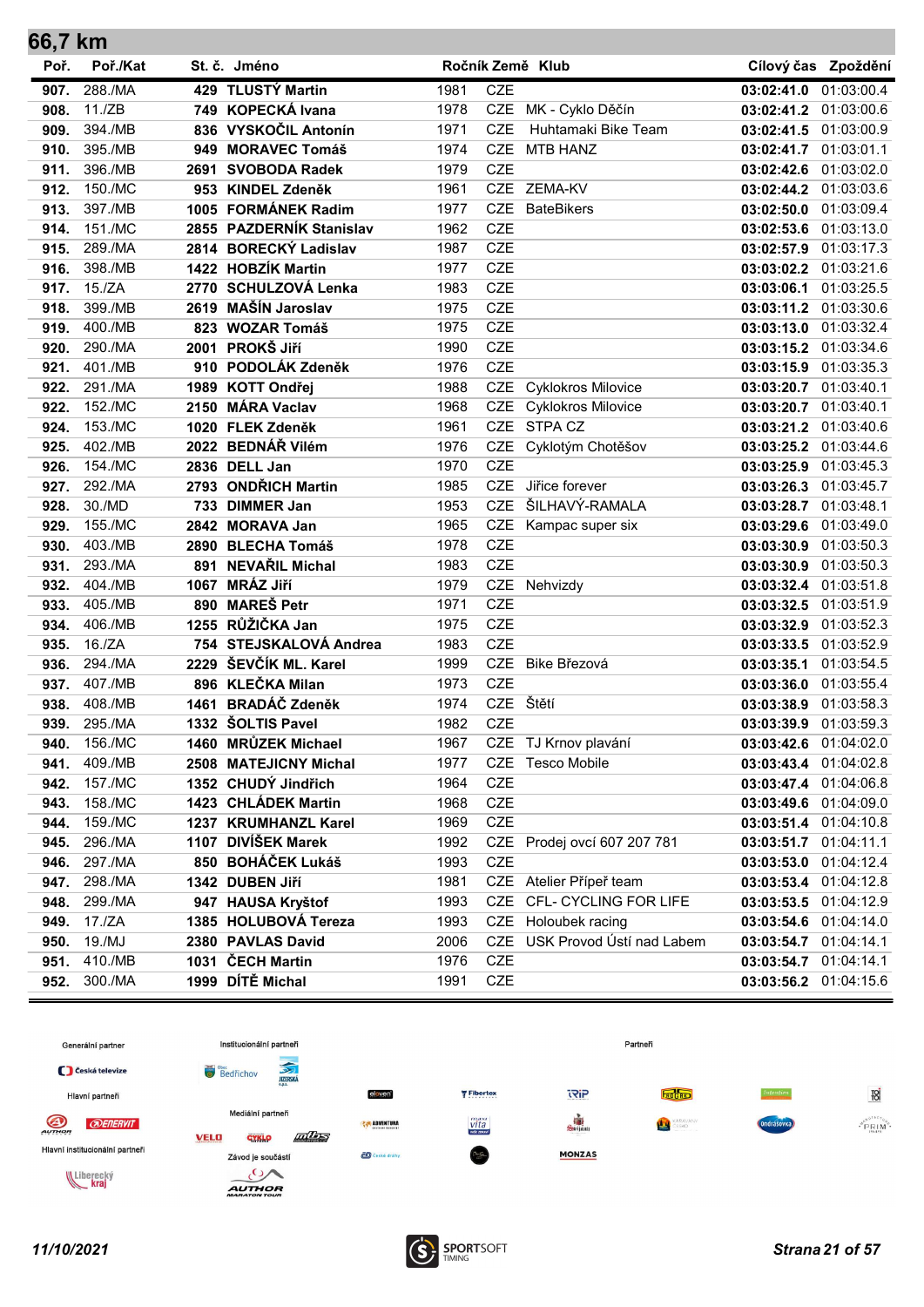| 66,7 km |          |      |                           |      |            |                                          |                       |                     |
|---------|----------|------|---------------------------|------|------------|------------------------------------------|-----------------------|---------------------|
| Poř.    | Poř./Kat |      | St. č. Jméno              |      |            | Ročník Země Klub                         |                       | Cílový čas Zpoždění |
| 953.    | 301./MA  |      | 2844 HLUBINA Zdeněk       | 1984 | CZE        |                                          | 03:04:04.1            | 01:04:23.5          |
| 954.    | 302./MA  |      | 1226 JÍŠA Marek           | 1986 |            | CZE Nedostiznych                         | 03:04:06.6            | 01:04:26.0          |
| 955.    | 411./MB  |      | 2701 PÁNEK Jan            | 1977 | <b>CZE</b> | Bufeťáci                                 | 03:04:07.1            | 01:04:26.5          |
| 956.    | 412./MB  |      | 972 SÝKORA Pavel          | 1977 | <b>CZE</b> | Bike Březová                             | 03:04:21.0            | 01:04:40.4          |
| 957.    | 413./MB  |      | 1362 ŠAFRA Pavel          | 1974 | <b>CZE</b> | Joskatel Team                            | 03:04:24.7            | 01:04:44.1          |
| 958.    | 414./MB  |      | 2791 NEUMANN Andreas      | 1977 | <b>GER</b> |                                          | 03:04:24.9            | 01:04:44.3          |
| 959.    | 20./MJ   |      | 2857 KUNRT Kryštof        | 2008 |            | CZE SKI TEAM HARRANTI HARRACH 03:04:27.1 |                       | 01:04:46.5          |
| 960.    | 415./MB  |      | 1210 KUČERA Kamil         | 1977 | <b>CZE</b> | SVIJÁNKY                                 | 03:04:30.2            | 01:04:49.6          |
| 961.    | 160./MC  |      | 853 KAPOUN Pavel          | 1968 | <b>CZE</b> |                                          | 03:04:31.7 01:04:51.1 |                     |
| 962.    | 303./MA  |      | 2569 KAFAN Kryštof        | 1990 |            | CZE Cykloklub Osek                       | 03:04:36.1            | 01:04:55.5          |
| 963.    | 304./MA  |      | 2593 DRAGOUN Lukáš        | 1983 |            | CZE Cykloklub Osek                       | 03:04:36.6 01:04:56.0 |                     |
| 964.    | 416./MB  |      | 2820 VOKATÝ David         | 1976 | <b>CZE</b> | <b>Biketime Bulls Písek</b>              | 03:04:38.4            | 01:04:57.8          |
| 965.    | 417./MB  |      | 1273 LUZAR Marek          | 1979 | <b>CZE</b> |                                          | 03:04:40.9 01:05:00.3 |                     |
| 966.    | 418./MB  |      | 1000 BENEŠ Pavel          | 1973 |            | CZE Liberečtí chrti                      | 03:04:43.4 01:05:02.8 |                     |
| 967.    | 161./MC  |      | 905 ČERVENKA Anatol       | 1962 |            | CZE ZEMA-KV                              | 03:04:46.6 01:05:06.1 |                     |
| 968.    | 162./MC  |      | 663 VOJTĚCH Pavel         | 1964 |            | CZE TJ Lokomotiva Nymburk                | 03:04:47.6            | 01:05:07.1          |
| 969.    | 419./MB  |      | 718 RUBEŠ Jan             | 1975 |            | CZE Pakobylka team                       | 03:04:48.9            | 01:05:08.3          |
| 970.    | 163./MC  |      | 1050 KAPR Stanislav       | 1967 |            | CZE VZS Sokolov                          | 03:04:49.0            | 01:05:08.4          |
| 971.    | 18./ZA   |      | 1687 MEZULIANKOVÁ Tereza  | 1995 | <b>CZE</b> |                                          | 03:04:50.1            | 01:05:09.5          |
| 972.    | 19./ZA   |      | 1726 VONDRÁČKOVÁ Michaela | 1985 | <b>CZE</b> |                                          | 03:04:50.2            | 01:05:09.6          |
| 973.    | 164./MC  |      | 2309 JUST Josef           | 1968 |            | CZE Sokol Mochov                         | 03:04:50.7            | 01:05:10.1          |
| 974.    | 165./MC  |      | 961 ČÍŽEK Jiří            | 1968 |            | CZE mtb Bikers Byšice                    | 03:04:52.5 01:05:11.9 |                     |
| 975.    | 420./MB  |      | 343 KOŽUCH Michal         | 1980 | <b>CZE</b> | ELEVEN HEAD CYKLOLIVE TEAI03:04:54.5     |                       | 01:05:13.9          |
| 976.    | 166./MC  |      | 1260 MED Martin           | 1968 |            | CZE AUTHOR Masters I                     | 03:04:54.7            | 01:05:14.1          |
| 977.    | 421./MB  | 931  | POKORNÝ Karel             | 1975 | <b>CZE</b> |                                          | 03:04:59.0            | 01:05:18.4          |
| 978.    | 422./MB  |      | 742 SOROKA Jan            | 1980 |            | CZE ELEVEN BLACKET                       | 03:05:00.2 01:05:19.6 |                     |
| 979.    | 423./MB  | 331  | <b>SACHL Petr</b>         | 1975 | <b>CZE</b> |                                          | 03:05:03.9            | 01:05:23.3          |
| 980.    | 167./MC  | 1075 | <b>SEIBERT Vladimír</b>   | 1970 |            | CZE CykloArt Bike Club                   | 03:05:05.0            | 01:05:24.4          |
| 981.    | 424./MB  | 760  | <b>MOHL Josef</b>         | 1977 | CZE        | Trek Proffa bike team                    | 03:05:05.4 01:05:24.8 |                     |
| 982.    | 425./MB  |      | 1420 ČMELÍK Jiří          | 1980 |            | CZE Mirkov Bike Team                     | 03:05:08.2 01:05:27.6 |                     |
| 983.    | 426./MB  |      | 1305 ARAZIM Jiří          | 1975 | <b>CZE</b> |                                          | 03:05:11.7            | 01:05:31.1          |
| 984.    | 21./MJ   |      | 2858 KUNRT Adam           | 2008 |            | CZE SKI TEAM HARRANTI HARRACH 03:05:14.9 |                       | 01:05:34.3          |
| 985.    | 427./MB  |      | 2856 KUNRT Michal         | 1978 |            | CZE SKI TEAM HARRANTI HARRACH 03:05:15.1 |                       | 01:05:34.5          |
| 986.    | 428./MB  |      | 752 DVOŘÁK Eduard         | 1973 | CZE        | Kajmani                                  | 03:05:17.4 01:05:36.8 |                     |
| 987.    | 429./MB  |      | 1345 KUBALA Frantisek     | 1973 | CZE        | Race team nuselské činčily               | 03:05:20.4            | 01:05:39.8          |
| 988.    | 5./ZC    |      | 714 JARNÍKOVÁ Jitka       | 1968 | <b>CZE</b> | Ohrobecký tajfun                         | 03:05:23.2            | 01:05:42.6          |
| 989.    | 305./MA  |      | 2389 VOREL Glen           | 1989 | CZE        |                                          | 03:05:26.7 01:05:46.1 |                     |
| 990.    | 306./MA  |      | 1068 RIEGER Lukáš         | 1984 | CZE        |                                          | 03:05:34.0 01:05:53.4 |                     |
| 991.    | 430./MB  |      | 775 ŠMÍD Jaroslav         | 1975 | CZE        |                                          | 03:05:35.5            | 01:05:54.9          |
| 992.    | 307./MA  |      | 1084 VALENTA Libor        | 1985 | CZE        |                                          | 03:05:38.7            | 01:05:58.1          |
| 993.    | 431./MB  |      | 1030 BUDINA Zdeněk        | 1976 |            | CZE 3D Fitness Race Team                 | 03:05:39.7            | 01:05:59.1          |
| 994.    | 308./MA  | 831  | <b>MORAVEC Jan</b>        | 1989 |            | CZE Prodoli                              | 03:05:39.7            | 01:05:59.1          |
| 995.    | 31./MD   | 960  | LIČÁK Imrich              | 1958 |            | CZE STVS Praha - Ruzyně                  | 03:05:46.0            | 01:06:05.4          |
| 996.    | 309./MA  |      | 1308 VANĚK Jaroslav       | 1983 |            | CZE Pařez                                | 03:05:47.1            | 01:06:06.5          |
| 997.    | 432./MB  |      | 1219 HAMMERLE Marek       | 1974 | CZE        |                                          | 03:05:50.9            | 01:06:10.3          |
| 998.    | 168./MC  |      | 1380 NOVÁK Pavel          | 1963 | CZE        |                                          | 03:05:53.2 01:06:12.6 |                     |

![](_page_21_Figure_1.jpeg)

![](_page_21_Picture_3.jpeg)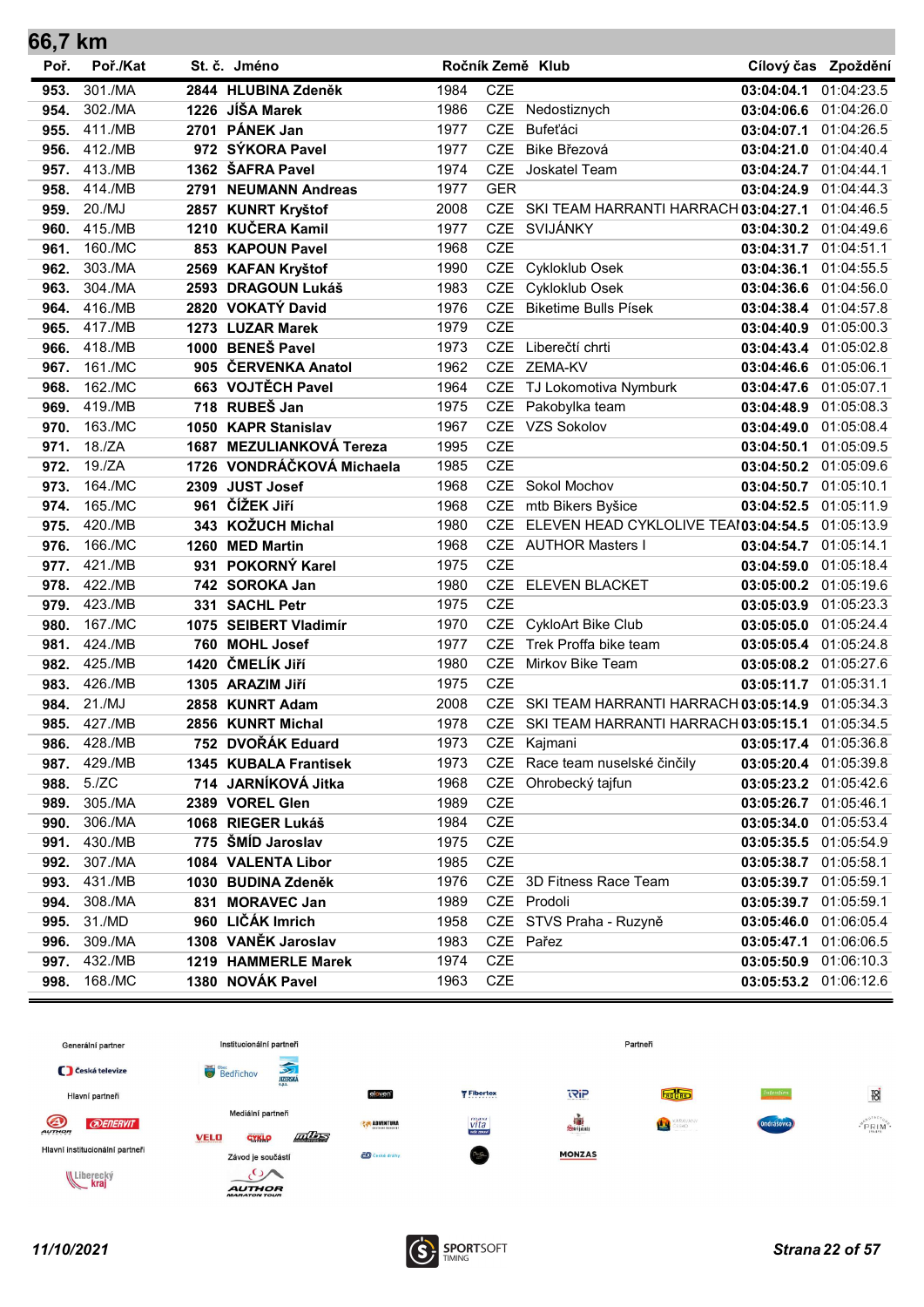| 66,7 km        |                    |     |                                      |              |                          |                              |                                                |                       |
|----------------|--------------------|-----|--------------------------------------|--------------|--------------------------|------------------------------|------------------------------------------------|-----------------------|
| Poř.           | Poř./Kat           |     | St. č. Jméno                         |              |                          | Ročník Země Klub             |                                                | Cílový čas Zpoždění   |
| 999.           | 433./MB            |     | 2398 ZELENKA Petr                    | 1977         |                          | CZE Bjež Racing Team         | 03:05:57.9                                     | 01:06:17.3            |
| 1000.          | 169./MC            |     | 839 CHLÍSTOVSKÝ Jan                  | 1970         | <b>CZE</b>               |                              | 03:06:01.0                                     | 01:06:20.4            |
| 1001.          | 434./MB            |     | 1481 ŠULC Václav                     | 1975         | <b>CZE</b>               | STPA CZ                      | 03:06:04.7 01:06:24.1                          |                       |
| 1002.          | 435./MB            |     | 1015 VRANČIČ Josef                   | 1977         | <b>CZE</b>               | Rudná                        | 03:06:09.4 01:06:28.9                          |                       |
| 1003.          | 436./MB            |     | 753 KUČERA František                 | 1971         | CZE                      | Dolly Vyškov                 | 03:06:12.1                                     | 01:06:31.5            |
| 1004.          | 32./MD             | 991 | NOVÝ Jiří                            | 1958         | <b>CZE</b>               |                              | 03:06:14.1                                     | 01:06:33.6            |
| 1005.          | 310./MA            |     | 1272 SAMEK Matěj                     | 1983         | <b>CZE</b>               |                              | 03:06:18.9 01:06:38.3                          |                       |
| 1006.          | 437./MB            |     | 1317 BARTUŠEK Libor                  | 1975         | <b>CZE</b>               |                              | 03:06:21.4                                     | 01:06:40.8            |
| 1007.          | 311./MA            |     | 1287 LAZÁREK Pavel                   | 1981         | <b>CZE</b>               | <b>BateBikers</b>            | 03:06:25.4 01:06:44.8                          |                       |
| 1008.          | 12./ZB             |     | 1234 ČERVENKOVÁ ŠŤASTNÁ Luci 1974    |              | <b>CZE</b>               | <b>BK Čvacht</b>             | 03:06:26.9                                     | 01:06:46.3            |
| 1009.          | 20./ZA             |     | 1431 FRIDRICHOVSKÁ Hana              | 1984         | <b>CZE</b>               |                              | 03:06:28.7 01:06:48.1                          |                       |
| 1010.          | 170./MC            |     | 884 JAROŠ Pavel                      | 1964         | <b>CZE</b>               | Krušnohorci                  | 03:06:29.5 01:06:48.9                          |                       |
| 1011.          | 438./MB            |     | 2652 BEER Pavel                      | 1975         | <b>CZE</b>               |                              | 03:06:30.1                                     | 01:06:49.5            |
| 1012.          | 312./MA            |     | 1438 BOHÁČ Radek                     | 1986         | <b>CZE</b>               |                              | 03:06:30.9                                     | 01:06:50.3            |
| 1013.          | 313./MA            |     | 2084 SLATAVA Oldřich                 | 1984         | <b>CZE</b>               |                              | 03:06:35.4                                     | 01:06:54.8            |
| 1014.          | 171./MC            |     | 1081 FRÁNA Zdeněk                    | 1961         | <b>CZE</b>               |                              | 03:06:42.9                                     | 01:07:02.3            |
| 1015.          | 314./MA            |     | 1459 KREMECEK Milan                  | 1981         | <b>CZE</b>               |                              | 03:06:45.2                                     | 01:07:04.6            |
| 1016.          | 439./MB            |     | 1488 KUBÍNEK Jaroslav                | 1972         | <b>CZE</b>               | Cykloklub Osek               | 03:06:47.2 01:07:06.6                          |                       |
| 1017.          | 21./ZA             |     | 1252 KURFIŘTOVÁ Natálie              | 2003         | <b>CZE</b>               | ZPcyklo Proofy Corratec team | 03:06:48.4                                     | 01:07:07.8            |
| 1018.          | 440./MB            |     | 1448 ŠIMEK Pavel                     | 1973         | <b>CZE</b>               |                              | 03:06:51.2                                     | 01:07:10.6            |
| 1019.          | 315./MA            |     | 2845 KOPÝTKO Radek                   | 1988         | <b>CZE</b>               |                              | 03:06:54.9                                     | 01:07:14.3            |
| 1020.          | 316./MA            |     | 1497 IRA Michal                      | 1991         | <b>CZE</b>               |                              | 03:06:56.4 01:07:15.8                          |                       |
| 1021.          | 441./MB            |     | 2516 SLAVÍČEK Petr                   | 1975         | <b>CZE</b>               | SPORTICUS team               | 03:07:01.9 01:07:21.3                          |                       |
| 1022.          | 172./MC            |     | 809 URBAN Pavel                      | 1962         | <b>CZE</b>               | Stora Enso                   | 03:07:11.4                                     | 01:07:30.8            |
| 1023.          | 442./MB            |     | 1433 FRANC Jiří<br>376 KOŠINA Michal | 1980         | <b>CZE</b><br><b>CZE</b> | <b>BMW</b> club              | 03:07:11.9 01:07:31.3                          |                       |
| 1024.          | 317./MA<br>173./MC |     | 1100 BARTOŇ Zdeněk                   | 1985<br>1963 | <b>CZE</b>               |                              | 03:07:15.4 01:07:34.8<br>03:07:16.7 01:07:36.1 |                       |
| 1025.<br>1026. | 318./MA            |     | 2255 ULČ Zdeněk                      | 1981         | <b>CZE</b>               |                              | 03:07:18.6                                     | 01:07:38.0            |
| 1027.          | 174./MC            |     | 1014 JAKL Miroslav                   | 1965         | <b>CZE</b>               | Glassman Teplice             | 03:07:21.2 01:07:40.6                          |                       |
| 1028.          | 443./MB            |     | 2719 EICHLER Zdeněk                  | 1972         | <b>CZE</b>               | TOI TOI SLANÝ                | 03:07:26.4 01:07:45.8                          |                       |
| 1029.          | 175./MC            |     | 981 HEJNA Petr                       | 1969         | <b>CZE</b>               | <b>Tramway Boys</b>          | 03:07:26.6                                     | 01:07:46.0            |
| 1030.          | 319./MA            |     | 851 KŘIVÁNEK Martin                  | 1983         | <b>CZE</b>               | Mistři a Markétka            | 03:07:27.7 01:07:47.1                          |                       |
| 1031.          | 176./MC            |     | 1284 PETR Daniel                     | 1966         | CZE                      |                              |                                                | 03:07:28.4 01:07:47.8 |
| 1032.          | 444./MB            |     | 275 VYSKOČIL Pavel                   | 1975         | CZE                      |                              | 03:07:28.7 01:07:48.1                          |                       |
| 1033.          | 320./MA            |     | 1476 ČERVENKA Petr                   | 1993         | CZE                      |                              | 03:07:30.4 01:07:49.8                          |                       |
| 1034.          | 321./MA            |     | 731 HORA Jiří                        | 1987         | <b>CZE</b>               |                              | 03:07:31.7 01:07:51.1                          |                       |
| 1035.          | 445./MB            |     | 732 ŠIMŮNEK Jaroslav                 | 1975         | CZE                      |                              |                                                | 03:07:36.6 01:07:56.0 |
| 1036.          | 177./MC            |     | 2371 MEDYNSKÝ Pavel                  | 1964         |                          | CZE MEDYSON TEAM             |                                                | 03:07:39.9 01:07:59.3 |
| 1037.          | 22./ZA             |     | 2297 FOJTÁŠKOVÁ Andrea               | 1996         | <b>CZE</b>               |                              |                                                | 03:07:40.8 01:08:00.2 |
| 1038.          | 446./MB            |     | 855 SIROTEK Jiří                     | 1974         |                          | CZE Cykloklub Osek           |                                                | 03:07:47.4 01:08:06.8 |
| 1039.          | 322./MA            |     | 1310 ODSTRČIL Petr                   | 1994         | CZE                      |                              |                                                | 03:07:48.9 01:08:08.3 |
| 1040.          | 447./MB            |     | 2662 SMRŽ Zdeněk                     | 1976         | CZE                      |                              | 03:07:51.9 01:08:11.3                          |                       |
| 1041.          | 448./MB            |     | 2567 ZÁHORSKÝ Aleš                   | 1973         | <b>CZE</b>               |                              | 03:07:54.3 01:08:13.7                          |                       |
| 1042.          | 449./MB            |     | 976 MOLÍK Bohumír                    | 1973         |                          | CZE CIME MTB team            | 03:07:57.2 01:08:16.6                          |                       |
| 1043.          | 323./MA            |     | 924 TOŠIL Marek                      | 1988         | CZE                      |                              |                                                | 03:07:57.7 01:08:17.1 |
| 1044.          | 324./MA            |     | 2572 MAŠEK Jan                       | 2002         | CZE                      |                              |                                                | 03:07:58.8 01:08:18.2 |

![](_page_22_Figure_1.jpeg)

![](_page_22_Picture_3.jpeg)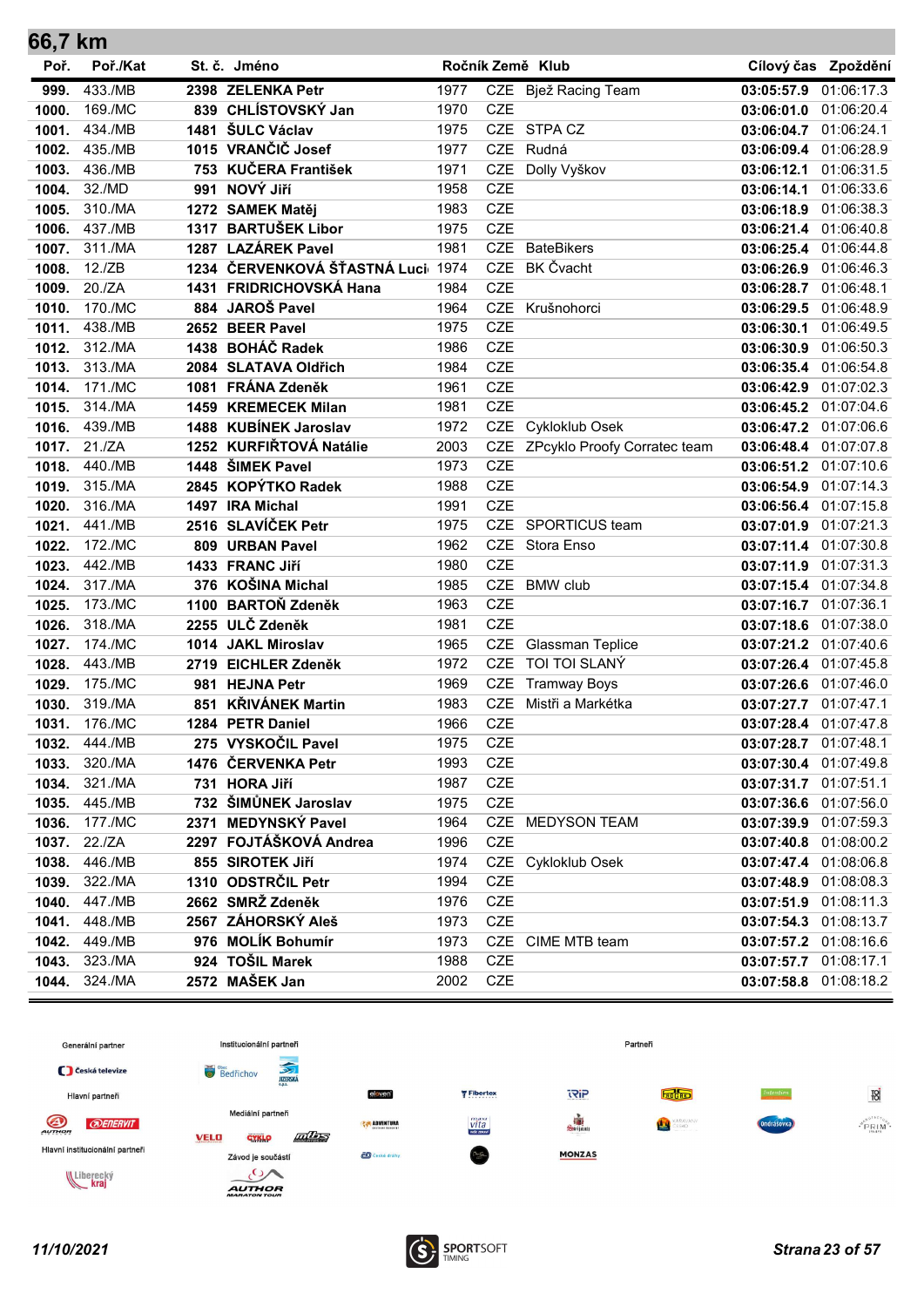| 66,7 km        |                    |      |                                                |              |                          |                        |                                     |            |
|----------------|--------------------|------|------------------------------------------------|--------------|--------------------------|------------------------|-------------------------------------|------------|
| Poř.           | Poř./Kat           |      | St. č. Jméno                                   |              |                          | Ročník Země Klub       | Cílový čas                          | Zpoždění   |
| 1045.          | 13./ZB             |      | 686 PARTÍKOVÁ Ivana                            | 1977         |                          | CZE UCC Ústí nad Labem | 03:07:59.4                          | 01:08:18.8 |
| 1046.          | 450./MB            |      | 423 ŠUBRT Milan                                | 1976         | <b>CZE</b>               |                        | 03:08:00.5                          | 01:08:19.9 |
| 1047.          | 325./MA            |      | 2284 KULHAVÝ Marek                             | 1999         | <b>CZE</b>               |                        | 03:08:00.6                          | 01:08:20.0 |
| 1048.          | 451./MB            |      | 212 ČERNÝ Jan                                  | 1974         | <b>CZE</b>               |                        | 03:08:01.7                          | 01:08:21.1 |
| 1049.          | 452./MB            |      | 838 MAROŠ Petr                                 | 1975         | <b>CZE</b>               | <b>TK Strakonice</b>   | 03:08:03.9                          | 01:08:23.3 |
| 1050.          | 453./MB            |      | 945 ŠMÍD Miroslav                              | 1973         | <b>CZE</b>               |                        | 03:08:08.1                          | 01:08:27.5 |
| 1051.          | 326./MA            | 1717 | <b>HÁJEK Vlastimil</b>                         | 1989         | <b>CZE</b>               |                        | 03:08:08.9                          | 01:08:28.3 |
| 1052.          | 327./MA            |      | 917 FRIEDMANN Michael                          | 1991         | <b>CZE</b>               |                        | 03:08:10.4                          | 01:08:29.8 |
| 1053.          | 14./ZB             |      | 2299 DURAJOVÁ Zuzana                           | 1980         | <b>CZE</b>               | Poprvé na kole         | 03:08:14.4 01:08:33.8               |            |
| 1054.          | 178./MC            |      | 1292 SLAVÍK Vladimír                           | 1964         | <b>CZE</b>               |                        | 03:08:18.7                          | 01:08:38.1 |
| 1055.          | 23./ZA             |      | 2848 KAINOVA Lucie                             | 1986         | CZE                      | Sport-lav              | 03:08:25.4                          | 01:08:44.8 |
| 1056.          | 328./MA            |      | 633 ZMÁTLÍK Jan                                | 1991         | <b>CZE</b>               |                        | 03:08:26.9                          | 01:08:46.3 |
| 1057.          | 33./MD             |      | 873 VRBATA Jiří                                | 1958         | <b>CZE</b>               | Nadšenci z Posázaví    | 03:08:30.9                          | 01:08:50.3 |
| 1058.          | 454./MB            |      | 1263 VRBA Michal                               | 1980         | <b>CZE</b>               |                        | 03:08:32.9                          | 01:08:52.3 |
| 1059.          | 455./MB            |      | 162 STEJSKAL Bedřich                           | 1977         | <b>CZE</b>               |                        | 03:08:33.5                          | 01:08:52.9 |
| 1060.          | 456./MB            |      | 1350 KOUBA Radek                               | 1976         | <b>CZE</b>               | Hopman team Žatec      | 03:08:35.9                          | 01:08:55.3 |
| 1061.          | 457./MB            |      | 1535 JEHLIČKA Jan                              | 1978         | <b>CZE</b>               |                        | 03:08:44.4                          | 01:09:03.8 |
| 1062.          | 458./MB            |      | 879 VENKRBEC Roman                             | 1975         | <b>CZE</b>               | <b>BateBikers</b>      | 03:08:47.9                          | 01:09:07.3 |
| 1063.          | 459./MB            |      | 2853 KEJVAL Tomáš                              | 1973         | <b>CZE</b><br><b>CZE</b> | Pohodáři               | 03:08:51.6                          | 01:09:11.0 |
| 1064.<br>1065. | 460./MB<br>461./MB |      | 1463 FICHTNER Tomáš                            | 1977<br>1972 | <b>CZE</b>               |                        | 03:08:53.4<br>03:08:55.6 01:09:15.0 | 01:09:12.8 |
| 1066.          | 462./MB            |      | 1062 FILIPEK Roman<br>2337 STANISLAV Stanislav | 1976         | <b>CZE</b>               |                        | 03:08:58.6 01:09:18.0               |            |
| 1067.          | 329./MA            |      | 1112 KAIN Václav                               | 1984         | <b>CZE</b>               | SPORT-LAV RUN          | 03:08:59.4                          | 01:09:18.8 |
| 1068.          | 463./MB            |      | 1415 NEJEDLÝ Miroslav                          | 1975         | <b>CZE</b>               | Koza dragon            | 03:09:02.9                          | 01:09:22.3 |
| 1069.          | 179./MC            |      | 312 FRANK Marek                                | 1967         | <b>CZE</b>               |                        | 03:09:05.5 01:09:24.9               |            |
| 1070.          | 180./MC            |      | 1230 DOLANSKÝ Pavel                            | 1965         |                          | CZE Hobýci             | 03:09:07.2                          | 01:09:26.6 |
| 1071.          | 181./MC            |      | 1289 HŘÍBAL Tomáš                              | 1966         | <b>CZE</b>               |                        | 03:09:13.2                          | 01:09:32.6 |
| 1072.          | 464./MB            |      | 996 REITERMANN JIří                            | 1972         | <b>CZE</b>               | POHODA BIKE TEAM       | 03:09:15.7                          | 01:09:35.1 |
| 1073.          | 22./MJ             |      | 2358 DANHEL Štěpán                             | 2008         | <b>CZE</b>               | <b>MOUNTAINTIME</b>    | 03:09:17.8                          | 01:09:37.3 |
| 1074.          | 330./MA            |      | 925 PTASZNIK Jan                               | 1982         | <b>CZE</b>               | Káva Růžová            | 03:09:18.9                          | 01:09:38.3 |
| 1075.          | 331./MA            |      | 727 MIKOLÍN Radek                              | 1992         | <b>CZE</b>               | Bike Březová           | 03:09:20.9                          | 01:09:40.3 |
| 1076.          | 182./MC            |      | 1337 JANČÁK Bohumil                            | 1970         | <b>CZE</b>               |                        | 03:09:21.2 01:09:40.6               |            |
| 1077.          | 183./MC            |      | 1306 DOBROVOLNÝ JIří                           | 1968         | <b>CZE</b>               |                        | 03:09:24.4 01:09:43.8               |            |
| 1078.          | 184./MC            |      | 1064 BABKA Michal                              | 1964         | CZE                      |                        | 03:09:26.4 01:09:45.8               |            |
| 1079.          | 332./MA            |      | 2121 KOLEČKÁŘ František                        | 1991         | CZE                      |                        | 03:09:26.6 01:09:46.0               |            |
| 1080.          | 333./MA            |      | 1451 KUBIŠTA Martin                            | 1983         | <b>CZE</b>               |                        | 03:09:27.2 01:09:46.6               |            |
| 1081.          | 185./MC            |      | 984 STŘÍŽ Robert                               | 1966         | <b>CZE</b>               |                        | 03:09:30.6 01:09:50.0               |            |
| 1082.          | 186./MC            |      | 1104 ŠVOB Jaroslav                             | 1969         | CZE                      |                        | 03:09:33.2 01:09:52.6               |            |
| 1083.          | 187./MC            |      | 2100 JEŽEK Martin                              | 1966         | CZE 3M                   |                        | 03:09:37.1                          | 01:09:56.5 |
| 1084.          | 465./MB            |      | 1098 HEJRA David                               | 1980         | <b>CZE</b>               | MTB Horoměřice         | 03:09:38.7 01:09:58.1               |            |
| 1085.          | 34./MD             |      | 1325 SUCHÁNEK Petr                             | 1954         | <b>CZE</b>               |                        | 03:09:43.7 01:10:03.1               |            |
| 1086.          | 334./MA            |      | 2218 SOUKENIK Petr                             | 1990         | <b>CZE</b>               |                        | 03:09:44.4 01:10:03.8               |            |
| 1087.          | 188./MC            |      | 612 TACHOVSKÝ Robert                           | 1967         | CZE                      | <b>BEKO Bike Team</b>  | 03:09:45.4 01:10:04.8               |            |
| 1088.          | 466./MB            |      | 2684 RYŠAVÝ Ondřej                             | 1974         | <b>CZE</b>               | Hostavice              | 03:09:58.9                          | 01:10:18.3 |
| 1089.          | 189./MC            |      | 952 JIRAN Lukáš                                | 1968         | <b>CZE</b>               | MB Bike Team           | 03:10:01.2 01:10:20.6               |            |
| 1090.          | 467./MB            |      | 166 STŘELEC Martin                             | 1975         |                          | CZE Veus Vyškov        | 03:10:01.5 01:10:20.9               |            |

![](_page_23_Figure_1.jpeg)

![](_page_23_Picture_3.jpeg)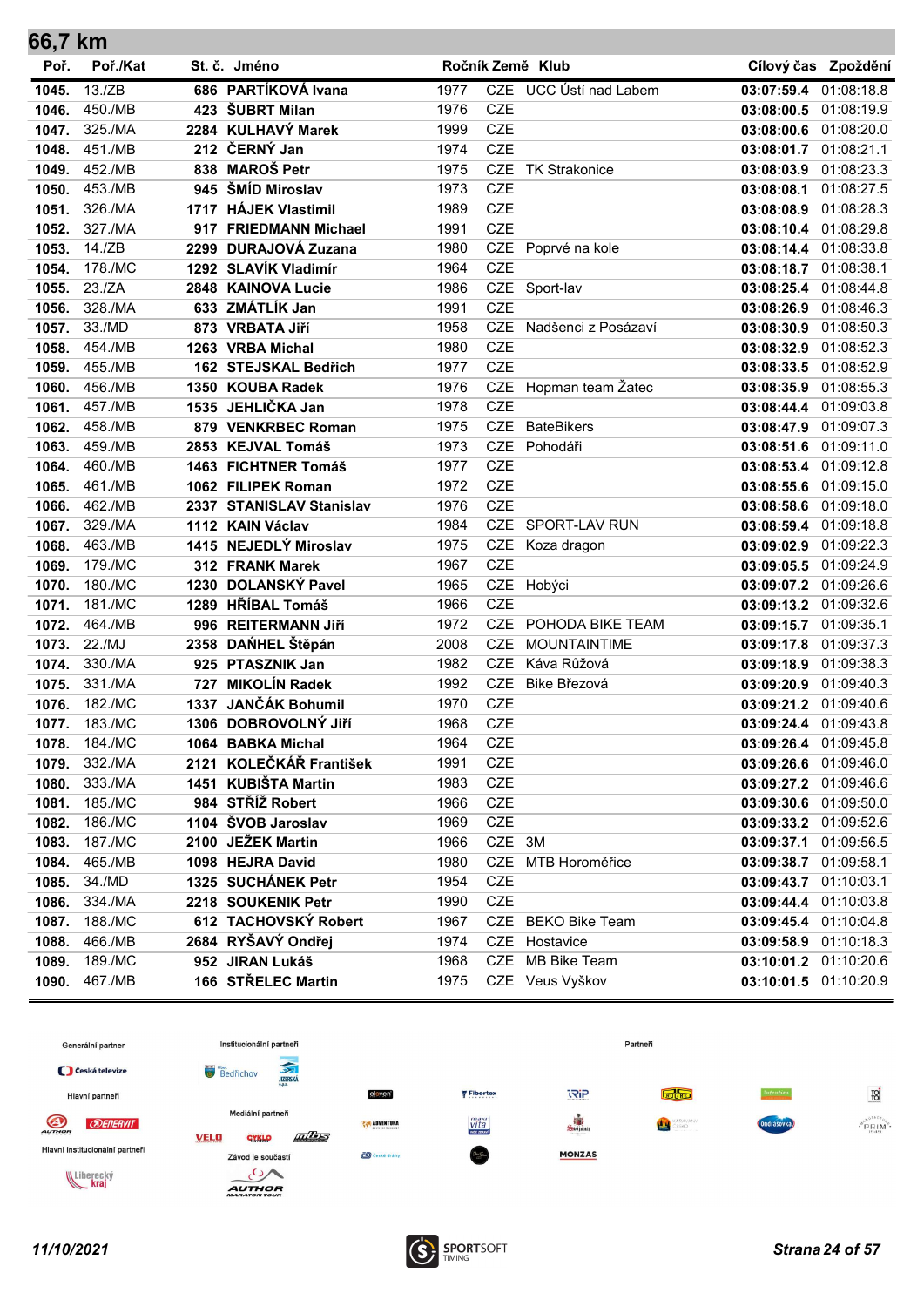| 66,7 km        |                    |                                           |              |            |                                      |                                     |                       |
|----------------|--------------------|-------------------------------------------|--------------|------------|--------------------------------------|-------------------------------------|-----------------------|
| Poř.           | Poř./Kat           | St. č. Jméno                              |              |            | Ročník Země Klub                     |                                     | Cílový čas Zpoždění   |
| 1091.          | 468./MB            | 1037 VALAS Milan                          | 1974         |            | CZE SDH PRAŽMO                       | 03:10:09.2 01:10:28.6               |                       |
| 1092.          | 469./MB            | 1001 LAŠEK Jan                            | 1980         | <b>CZE</b> |                                      | 03:10:09.9                          | 01:10:29.3            |
| 1093.          | 470./MB            | 1241 KŘIVONOŽKA Petr                      | 1978         | <b>CZE</b> |                                      | 03:10:11.9                          | 01:10:31.3            |
| 1094.          | 335./MA            | 1285 KNAP Lukáš                           | 1986         | <b>CZE</b> |                                      | 03:10:20.1                          | 01:10:39.5            |
| 1095.          | 336./MA            | 1742 BREUER Michal                        | 1983         | <b>CZE</b> |                                      | 03:10:33.4 01:10:52.8               |                       |
| 1096.          | 471./MB            | 632 KRUPIČKA Jaroslav                     | 1975         | <b>CZE</b> | Nová Paka                            | 03:10:35.4 01:10:54.8               |                       |
| 1097.          | 472./MB            | 1520 BLÁHA Kamil                          | 1972         | <b>CZE</b> |                                      | 03:10:35.9 01:10:55.3               |                       |
| 1098.          | 337./MA            | 892 HANZLÍČEK Jaroslav                    | 1987         |            | CZE Srdcaři Teplice                  | 03:10:36.6 01:10:56.0               |                       |
| 1099.          | 473./MB            | 2778 DOJAVA Tomáš                         | 1978         | CZE        | Sananim                              | 03:10:38.9 01:10:58.3               |                       |
| 1100.          | 338./MA            | 2884 HAVRÁNEK Richard                     | 1983         | <b>CZE</b> |                                      | 03:10:42.8                          | 01:11:02.2            |
| 1101.          | 190./MC            | 1235 ŠNAJDAR Roman                        | 1969         | <b>CZE</b> | ELEVEN HEAD CYKLOLIVE TEAI03:10:44.6 |                                     | 01:11:04.1            |
| 1102.          | 191./MC            | 1477 KARPÍŠEK Jaroslav                    | 1968         |            | CZE mtb Bikers Byšice                | 03:10:45.7                          | 01:11:05.1            |
| 1103.          | 474./MB            | 726 LABAJ Petr                            | 1978         | <b>CZE</b> |                                      | 03:10:48.9                          | 01:11:08.3            |
| 1104.          | 475./MB            | 649 MATĚJKA Martin                        | 1972         | <b>CZE</b> | <b>TEAM 1111</b>                     | 03:10:55.9                          | 01:11:15.3            |
| 1105.          | 35./MD             | 2666 SADÍLEK František                    | 1947         | <b>CZE</b> |                                      | 03:10:58.8                          | 01:11:18.3            |
| 1106.          | 476./MB            | 1296 GROHMANN Jiří                        | 1975         | <b>CZE</b> | RACING TEAM JIČÍN                    | 03:11:05.1                          | 01:11:24.6            |
| 1107.          | 192./MC            | 2537 HOFMAN Svatopluk                     | 1969         | <b>CZE</b> |                                      | 03:11:07.1 01:11:26.5               |                       |
| 1108.          | 36./MD             | 1401 BURIAN Karel                         | 1950         | <b>CZE</b> |                                      | 03:11:22.1                          | 01:11:41.6            |
| 1109.          | 193./MC            | 1240 ŠATRA Jiří                           | 1969         | <b>CZE</b> | invelt BMW                           | 03:11:23.6                          | 01:11:43.0            |
| 1110.          | 339./MA            | 1321 VYSLOUŽIL Aleš                       | 1985         | <b>CZE</b> |                                      | 03:11:27.1                          | 01:11:46.5            |
| 1111.          | 477./MB            | 2841 HALOUZKA Michal                      | 1978         | <b>CZE</b> |                                      | 03:11:28.1 01:11:47.5               |                       |
| 1112.          | 24./ZA             | 1059 SKALLE Nora                          | 1989         |            | CZE VHT Lysá nad Labem               | 03:11:30.1                          | 01:11:49.5            |
| 1113.          | 478./MB            | 1043 JANOUŠEK Marek                       | 1977         | <b>CZE</b> |                                      | 03:11:36.2                          | 01:11:55.6            |
| 1114.          | 479./MB            | 1593 LANDA Pavel<br>2152 MAREČEK Miloš    | 1977         | <b>CZE</b> |                                      | 03:11:36.9 01:11:56.3               |                       |
| 1115.          | 480./MB            | 878 VEJČÍK František                      | 1971         | <b>CZE</b> | CZE mtb Bikers Byšice                | 03:11:40.6 01:12:00.0               |                       |
| 1116.          | 194./MC            |                                           | 1968         | <b>CZE</b> |                                      | 03:11:40.7 01:12:00.1               |                       |
| 1117.<br>1118. | 481./MB<br>482./MB | 2872 MIKULECKY Viktor<br>2703 SCHICK Jiří | 1974<br>1973 | <b>CZE</b> | VOŘEŠPRUTI                           | 03:11:43.6 01:12:03.0               | 01:12:05.5            |
| 1119.          | 483./MB            | 1202 ŠINKOVSKÝ Bohumír                    | 1973         | <b>CZE</b> | <b>DCBike</b>                        | 03:11:46.1<br>03:11:51.9 01:12:11.3 |                       |
| 1120.          | 195./MC            | 1387 FÁBERA Václav                        | 1970         | <b>CZE</b> |                                      | 03:11:54.9 01:12:14.3               |                       |
| 1121.          | 196./MC            | 1004 PÁSEK František                      | 1963         | <b>CZE</b> | Krušnohorci Karlovy Vary             | 03:11:57.4 01:12:16.8               |                       |
| 1121.          | 484./MB            | 1017 KNESPL Martin                        | 1971         |            | CZE Sahara bike                      | 03:11:57.4 01:12:16.8               |                       |
| 1123.          | 485./MB            | 2529 BLÁHA Jan                            | 1977         | CZE        |                                      |                                     | 03:12:00.3 01:12:19.7 |
| 1124.          | 340./MA            | 1057 STŘÍTESKÝ Jan                        | 1986         | <b>CZE</b> |                                      | 03:12:03.4 01:12:22.8               |                       |
| 1125.          | 486./MB            | 2525 NOHA Miloslav                        | 1975         | CZE        |                                      | 03:12:03.8 01:12:23.2               |                       |
| 1126.          | 487./MB            | 1041 VLÁČILÍK Zdeněk                      | 1971         |            | CZE TJ sokol Drnovice                | 03:12:06.9 01:12:26.3               |                       |
| 1127.          | 197./MC            | 2340 BLINKA Bronislav                     | 1966         | CZE        |                                      | 03:12:07.3 01:12:26.7               |                       |
| 1128.          | 341./MA            | 2878 DVOŘÁK Vítězslav                     | 2000         |            | CZE LAZY PEDALS                      | 03:12:08.8 01:12:28.3               |                       |
| 1129.          | 6./ZC              | 968 ŠINTÁKOVÁ Irena                       | 1961         |            | CZE Tukan bike team Karlovy Vary     | 03:12:15.2 01:12:34.6               |                       |
| 1130.          | 198./MC            | 757 VANĚK Libor                           | 1961         |            | CZE Kolospolek Říčany                | 03:12:15.4 01:12:34.8               |                       |
| 1131.          | 199./MC            | 2041 ČERNÝ Zdeněk                         | 1969         |            | CZE Unipetrol                        | 03:12:15.4 01:12:34.8               |                       |
| 1132.          | 488./MB            | 922 MOULIS Tomáš                          | 1980         | CZE        |                                      | 03:12:16.4 01:12:35.8               |                       |
| 1133.          | 200./MC            | 1640 SLOVÁK Juraj                         | 1961         | <b>SVK</b> |                                      | 03:12:22.6 01:12:42.0               |                       |
| 1134.          | 37./MD             | 1032 MAŠÍN Karel                          | 1953         |            | CZE Sobín                            | 03:12:23.9 01:12:43.3               |                       |
| 1135.          | 489./MB            | 2315 KREČMAN Kamil                        | 1971         | CZE        | Chrastava                            |                                     | 03:12:28.6 01:12:48.0 |
| 1136.          | 490./MB            | 1211 TOMAN Peter                          | 1972         |            | CZE Hatatitla Bradlec                |                                     | 03:12:36.1 01:12:55.5 |

![](_page_24_Figure_1.jpeg)

![](_page_24_Picture_3.jpeg)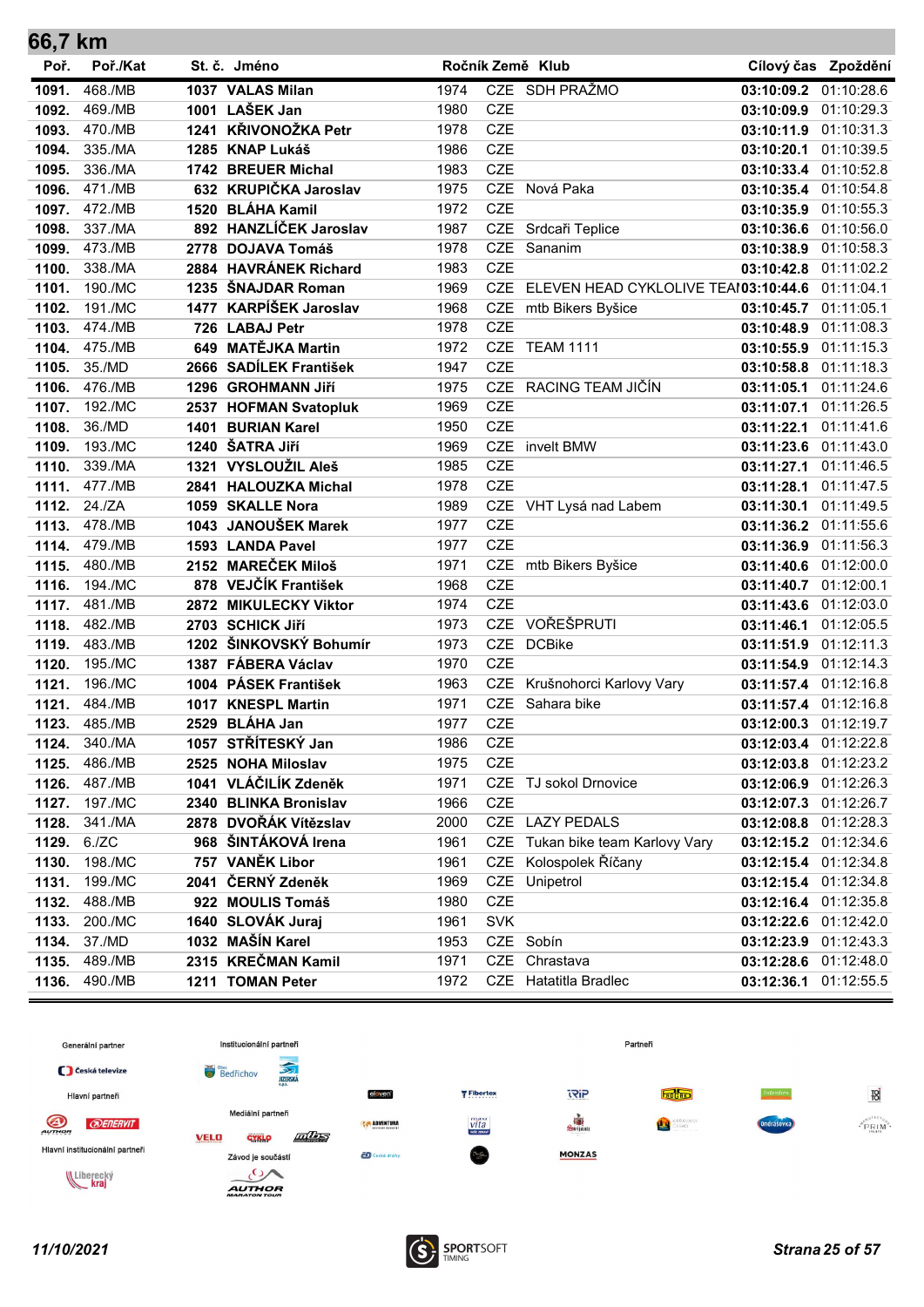| 66,7 km |               |                          |      |            |                                  |                       |                       |
|---------|---------------|--------------------------|------|------------|----------------------------------|-----------------------|-----------------------|
| Poř.    | Poř./Kat      | St. č. Jméno             |      |            | Ročník Země Klub                 |                       | Cílový čas Zpoždění   |
| 1137.   | 38./MD        | 403 VRÁNA Josef          | 1958 |            | CZE Rokytnice nad Jizerou        | 03:12:36.9            | 01:12:56.4            |
| 1138.   | 491./MB       | 1803 MUŠINSKÝ Ladislav   | 1978 | <b>SVK</b> |                                  | 03:12:40.9 01:13:00.3 |                       |
| 1139.   | 492./MB       | 1370 BOGNER Pavel        | 1974 | <b>CZE</b> |                                  | 03:12:41.3 01:13:00.7 |                       |
| 1140.   | 493./MB       | 1462 LÁZŇOVSKÝ Jiří      | 1974 | <b>CZE</b> |                                  | 03:12:46.9            | 01:13:06.3            |
| 1141.   | 494./MB       | 1351 ČTVRTLÍK Bohumil    | 1977 | <b>CZE</b> |                                  | 03:12:50.6 01:13:10.0 |                       |
| 1142.   | 342./MA       | 1074 KUTTELWASCHER Marek | 1983 | <b>CZE</b> | <b>LAZY PEDALS</b>               | 03:12:51.4 01:13:10.8 |                       |
| 1143.   | 343./MA       | 2713 KOČÍ Tomáš          | 1984 | <b>CZE</b> | SDH Daměnice RCT                 | 03:12:58.6 01:13:18.0 |                       |
| 1144.   | 495./MB       | 2237 ŠTĚBRA Martin       | 1976 | <b>CZE</b> |                                  | 03:13:02.8 01:13:22.2 |                       |
| 1145.   | 496./MB       | 1245 ROZSÍVAL Tomáš      | 1977 |            | CZE HRT cycling team             | 03:13:13.1 01:13:32.5 |                       |
| 1146.   | 201./MC       | 1517 VONDRA Václav       | 1968 | CZE        | <b>DB</b> Schenker               | 03:13:13.8 01:13:33.2 |                       |
| 1147.   | 202./MC       | 1589 STŘÍŽ Michal        | 1962 | <b>CZE</b> |                                  | 03:13:13.9 01:13:33.3 |                       |
| 1148.   | 497./MB       | 1398 STRNÁDEK Roman      | 1972 | <b>CZE</b> |                                  | 03:13:16.6 01:13:36.0 |                       |
| 1149.   | 344./MA       | 2502 VACEK Martin        | 1983 | <b>CZE</b> |                                  | 03:13:17.1            | 01:13:36.5            |
| 1150.   | 39./MD        | 1302 NÁVRAT Ladislav     | 1960 | <b>CZE</b> |                                  | 03:13:18.6 01:13:38.0 |                       |
| 1151.   | 498./MB       | 1570 CHLOUPEK Stanislav  | 1973 | <b>CZE</b> |                                  | 03:13:21.1            | 01:13:40.5            |
| 1152.   | 345./MA       | 1495 TLACH Michal        | 1984 | <b>CZE</b> |                                  | 03:13:28.4 01:13:47.8 |                       |
| 1153.   | 346./MA       | 2668 MAŠEK Honza         | 2003 | <b>CZE</b> |                                  |                       | 03:13:29.8 01:13:49.2 |
| 1154.   | 347./MA       | 1077 KOLÁŘ Matěj         | 1996 | <b>CZE</b> |                                  | 03:13:35.7 01:13:55.1 |                       |
| 1155.   | 203./MC       | 1491 RUDOLF Jiří         | 1963 | <b>CZE</b> |                                  | 03:13:37.4 01:13:56.8 |                       |
| 1156.   | 204./MC       | 852 ČERNÝ Liboslav       | 1968 | <b>CZE</b> | Zababčák Litoměřice              | 03:13:37.9            | 01:13:57.3            |
| 1157.   | 499./MB       | 734 HASTRDLO Jan         | 1977 | <b>CZE</b> |                                  | 03:13:38.4 01:13:57.8 |                       |
| 1158.   | 348./MA       | 1619 ČEŠKA Petr          | 1982 | <b>CZE</b> |                                  | 03:13:41.9 01:14:01.3 |                       |
| 1159.   | 205./MC       | 904 BOHÁČEK Luboš        | 1962 | <b>CZE</b> |                                  | 03:13:43.4 01:14:02.8 |                       |
| 1160.   | 349./MA       | 2640 NOVÁK Vit           | 1985 | <b>CZE</b> |                                  | 03:13:46.8 01:14:06.2 |                       |
| 1161.   | 350./MA       | 2191 PLÍVA Petr          | 1986 | <b>CZE</b> |                                  |                       | 03:13:49.3 01:14:08.7 |
| 1162.   | 206./MC       | 880 ZÁRUBA Robert        | 1967 | <b>CZE</b> |                                  | 03:13:52.4 01:14:11.8 |                       |
| 1163.   | 500./MB       | 2073 HLADÍK Vlastimil    | 1975 | <b>CZE</b> |                                  |                       | 03:13:52.8 01:14:12.2 |
| 1164.   | 501./MB       | 1214 VOKOUN Zbynek       | 1971 | <b>CZE</b> |                                  | 03:13:53.4 01:14:12.8 |                       |
| 1165.   | 502./MB       | 426 LEHNERT Daniel       | 1971 | <b>CZE</b> |                                  | 03:13:53.6 01:14:13.0 |                       |
| 1166.   | 503./MB       | 1291 MOTL Vojtěch        | 1971 | <b>CZE</b> |                                  | 03:13:57.1 01:14:16.5 |                       |
| 1167.   | 207./MC       | 1405 KRÁSA David         | 1961 | <b>CZE</b> | Sokol Malá Strana                | 03:14:03.1            | 01:14:22.5            |
| 1168.   | 208./MC       | 2192 STRAKA Zdeněk       | 1964 | <b>CZE</b> |                                  | 03:14:06.8 01:14:26.2 |                       |
|         | 1169. 40./MD  | 1025 POŘÍZKA Zbyněk      | 1957 | <b>CZE</b> |                                  |                       | 03:14:11.2 01:14:30.6 |
|         | 1170. 504./MB | 1434 SASÍN Martin        | 1974 | <b>CZE</b> |                                  | 03:14:12.1 01:14:31.5 |                       |
| 1171.   | 351./MA       | 2733 HARÁK Jiří          | 1992 | CZE        |                                  | 03:14:15.6 01:14:35.0 |                       |
| 1172.   | 352./MA       | 929 CHALUPECKÝ Vojtěch   | 1990 | <b>CZE</b> |                                  |                       | 03:14:16.3 01:14:35.8 |
| 1173.   | 353./MA       | 430 CEMPER Karel         | 1981 | <b>CZE</b> |                                  |                       | 03:14:17.4 01:14:36.8 |
| 1174.   | 505./MB       | 1304 KOUTNÍK Vladislav   | 1973 | CZE        |                                  |                       | 03:14:17.8 01:14:37.2 |
| 1175.   | 354./MA       | 2294 PRAŽAN Marek        | 1991 | CZE        |                                  |                       | 03:14:22.1 01:14:41.5 |
| 1176.   | 209./MC       | 2598 VICAN Jiří          | 1966 | CZE        |                                  | 03:14:24.1 01:14:43.5 |                       |
| 1177.   | 41./MD        | 647 PUŠ Jiří             | 1954 |            | CZE Tukan bike team Karlovy Vary | 03:14:24.3 01:14:43.8 |                       |
| 1178.   | 42./MD        | 437 KOPEČNÝ Bořivoj      | 1959 | CZE        |                                  |                       | 03:14:25.2 01:14:44.6 |
| 1179.   | 506./MB       | 1884 DOSTÁL Michal       | 1974 |            | CZE MTB HANZ                     | 03:14:26.1 01:14:45.5 |                       |
| 1180.   | 355./MA       | 2830 JÁGR Jan            | 1988 |            | CZE Bubáci                       |                       | 03:14:26.6 01:14:46.0 |
| 1181.   | 507./MB       | 2177 NOVOTNÝ Jan         | 1977 | <b>CZE</b> |                                  |                       | 03:14:40.4 01:14:59.8 |
|         | 1182. 210./MC | 1236 RYCHLÝ Lubomír      | 1964 |            | CZE Sporttour Opava              |                       | 03:14:41.6 01:15:01.0 |

![](_page_25_Figure_1.jpeg)

![](_page_25_Picture_3.jpeg)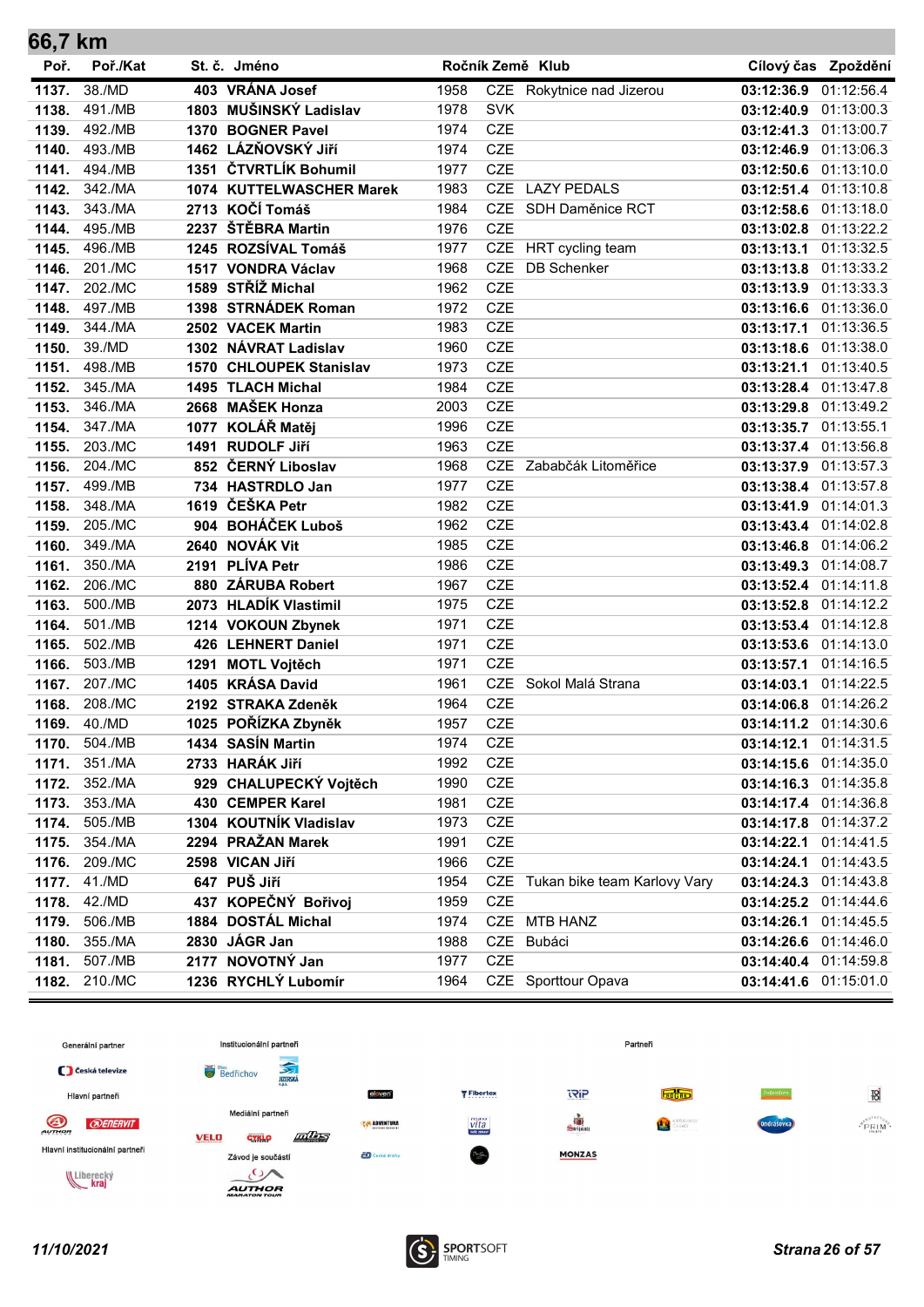| 66,7 km |          |     |                           |      |            |                        |            |                       |
|---------|----------|-----|---------------------------|------|------------|------------------------|------------|-----------------------|
| Poř.    | Poř./Kat |     | St. č. Jméno              |      |            | Ročník Země Klub       |            | Cílový čas Zpoždění   |
| 1183.   | 25./ZA   |     | 1418 ŠLECHTOVÁ Ester      | 1986 | <b>CZE</b> |                        | 03:14:41.9 | 01:15:01.3            |
| 1184.   | 508./MB  |     | 2642 MINAŘÍK Petr         | 1972 |            | CZE Hiceman Harrachov  |            | 03:14:42.8 01:15:02.2 |
| 1185.   | 43./MD   |     | 1307 DUCHOSLAV Roman      | 1959 | <b>CZE</b> |                        |            | 03:14:43.6 01:15:03.0 |
| 1186.   | 509./MB  |     | 1566 BARTÁK Lukáš         | 1971 | <b>CZE</b> |                        |            | 03:14:47.4 01:15:06.8 |
| 1187.   | 44./MD   |     | 2541 VALÁŠEK Pavel        | 1950 | <b>CZE</b> | Kula Team              | 03:14:50.3 | 01:15:09.7            |
| 1188.   | 356./MA  |     | 1751 SUCHÁN Lukáš         | 1984 | <b>CZE</b> |                        | 03:14:50.6 | 01:15:10.0            |
| 1189.   | 510./MB  |     | 1970 VENDLER Martin       | 1976 | CZE        | Děsný Belíže           | 03:15:00.1 | 01:15:19.5            |
| 1190.   | 511./MB  |     | 1602 SLOUP Karel          | 1980 | <b>CZE</b> |                        |            | 03:15:03.9 01:15:23.3 |
| 1191.   | 15./ZB   |     | 2179 NYKODÝMOVÁ Jitka     | 1971 | <b>CZE</b> |                        | 03:15:11.1 | 01:15:30.5            |
| 1192.   | 512./MB  | 721 | POLÁK Roman               | 1972 | <b>CZE</b> | <b>STS Tismice</b>     |            | 03:15:12.7 01:15:32.1 |
| 1193.   | 513./MB  |     | 723 DOLEJŠ Miloš          | 1974 | <b>CZE</b> | <b>ROULA BOYS</b>      |            | 03:15:17.6 01:15:37.0 |
| 1194.   | 357./MA  |     | 2269 VYMĚTAL Zdeněk       | 1985 | <b>CZE</b> |                        |            | 03:15:22.4 01:15:41.8 |
| 1195.   | 514./MB  |     | 2651 AUGUSTA Zdeněk       | 1979 | <b>CZE</b> |                        | 03:15:23.6 | 01:15:43.0            |
| 1196.   | 211./MC  |     | 1391 KOBR Jiří            | 1968 | <b>CZE</b> | Killich                |            | 03:15:31.4 01:15:50.8 |
| 1197.   | 16./ZB   |     | 1013 BALOGOVÁ Lenka       | 1979 | <b>CZE</b> |                        |            | 03:15:31.6 01:15:51.1 |
| 1198.   | 45./MD   |     | 1003 DONTH Petr           | 1950 | <b>CZE</b> |                        |            | 03:15:33.4 01:15:52.8 |
| 1199.   | 515./MB  |     | 1021 BUCHTA František     | 1973 | <b>CZE</b> |                        |            | 03:15:34.6 01:15:54.0 |
| 1200.   | 516./MB  |     | 954 DVOŘÁK Aleš           | 1972 |            | CZE Vyškov             |            | 03:15:35.8 01:15:55.2 |
| 1201.   | 212./MC  |     | 1066 VOTAVA Jindřich      | 1963 | <b>CZE</b> |                        |            | 03:15:37.6 01:15:57.0 |
| 1202.   | 213./MC  |     | 2118 KOLÁŘ František      | 1965 | <b>CZE</b> |                        | 03:15:40.3 | 01:15:59.7            |
| 1203.   | 358./MA  |     | 2037 MEDYNSKÝ Dan         | 1994 | <b>CZE</b> | <b>MEDYSON TEAM</b>    | 03:15:44.3 | 01:16:03.7            |
| 1204.   | 359./MA  |     | 2803 ŠTĚCH Ladislav       | 1988 | <b>CZE</b> |                        | 03:15:53.8 | 01:16:13.2            |
| 1205.   | 214./MC  |     | 1733 NOVÁK Jaromír        | 1962 | <b>CZE</b> |                        | 03:15:55.7 | 01:16:15.1            |
| 1206.   | 517./MB  |     | 2081 HORÁK Roman          | 1980 | <b>CZE</b> | Bikers České Kopisty   | 03:15:56.3 | 01:16:15.7            |
| 1207.   | 518./MB  |     | 416 SMEJKAL Jaroslav      | 1980 | <b>CZE</b> |                        | 03:16:08.9 | 01:16:28.3            |
| 1208.   | 215./MC  |     | 1089 ŠENBERK JIří         | 1970 | <b>CZE</b> |                        |            | 03:16:18.4 01:16:37.8 |
| 1209.   | 519./MB  |     | 1510 SCHEITHAUER Jaroslav | 1977 | <b>CZE</b> | TRIsáci                |            | 03:16:30.4 01:16:49.8 |
| 1210.   | 360./MA  |     | 1058 LUDVÍK Jan           | 1987 | <b>CZE</b> |                        |            | 03:16:32.4 01:16:51.8 |
| 1211.   | 520./MB  |     | 1654 KAPRÁLEK Martin      | 1973 | <b>CZE</b> |                        | 03:16:34.1 | 01:16:53.5            |
| 1212.   | 521./MB  |     | 2882 KROPÁČEK Libor       | 1976 | <b>CZE</b> |                        | 03:16:35.1 | 01:16:54.5            |
| 1213.   | 361./MA  |     | 1355 TAMCHYNA Michal      | 1981 | CZE        |                        |            | 03:16:41.2 01:17:00.6 |
| 1214.   | 216./MC  |     | 2862 MUTL Ivo             | 1966 | <b>CZE</b> |                        |            | 03:16:42.8 01:17:02.2 |
| 1215.   | 522./MB  |     | 2225 ŠAFRÁNEK Petr        | 1979 | <b>CZE</b> |                        |            | 03:16:44.3 01:17:03.7 |
| 1216.   | 362./MA  |     | 2108 KESSLER Jaromír      | 1984 |            | CZE Marathonsport Most |            | 03:16:49.4 01:17:08.8 |
| 1217.   | 363./MA  |     | 2811 VEVERKA Jiří         | 1989 | <b>CZE</b> |                        |            | 03:17:00.8 01:17:20.2 |
| 1218.   | 364./MA  |     | 825 SAHÁNEK Martin        | 1998 |            | CZE BIKEMARAST team    |            | 03:17:01.6 01:17:21.0 |
| 1219.   | 365./MA  |     | 2723 ŠAROCH Jaroslav      | 1994 | <b>CZE</b> |                        |            | 03:17:03.5 01:17:22.9 |
| 1220.   | 366./MA  |     | 959 NEZBEDA Radek         | 1981 |            | CZE Ždirec Bike        |            | 03:17:03.6 01:17:23.0 |
| 1221.   | 367./MA  |     | 1213 BŘEZINA Lukáš        | 1984 |            | CZE VELaMaLaVA         |            | 03:17:04.1 01:17:23.5 |
| 1222.   | 368./MA  |     | 1583 ŘEZÁČ Jiří           | 1981 | CZE        |                        |            | 03:17:10.4 01:17:29.8 |
| 1223.   | 217./MC  |     | 1417 RYŠAVÝ Stanislav     | 1963 | CZE        |                        |            | 03:17:11.9 01:17:31.3 |
| 1224.   | 369./MA  |     | 1996 RIEDL Lukaš          | 1983 | CZE -      |                        |            | 03:17:12.6 01:17:32.0 |
| 1225.   | 370./MA  |     | 1238 MAI Lukáš            | 1993 |            | CZE Herby Servis       |            | 03:17:16.4 01:17:35.8 |
| 1226.   | 371./MA  |     | 1394 JELINEK Vladimír     | 1988 |            | CZE Kola 98            |            | 03:17:19.9 01:17:39.3 |
| 1227.   | 218./MC  |     | 1354 ČERNOHLÁVEK Josef    | 1970 | <b>CZE</b> |                        |            | 03:17:23.3 01:17:42.7 |
| 1228.   | 17./ZB   |     | 1239 MACUROVÁ Zuzana      | 1980 | <b>CZE</b> |                        |            | 03:17:23.4 01:17:42.8 |

![](_page_26_Figure_1.jpeg)

![](_page_26_Picture_3.jpeg)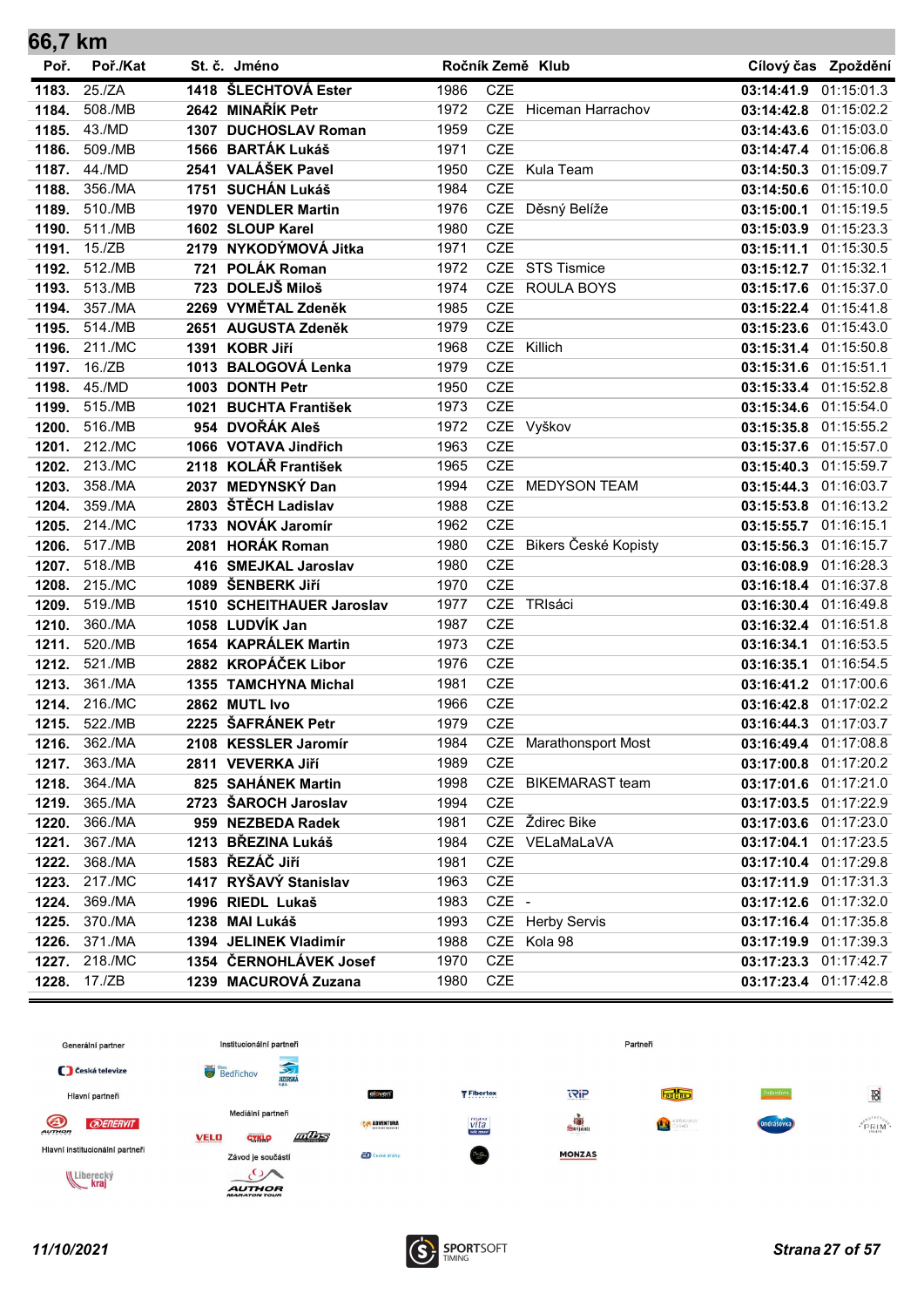| 66,7 km        |                    |                                       |              |                          |                                             |                          |                          |
|----------------|--------------------|---------------------------------------|--------------|--------------------------|---------------------------------------------|--------------------------|--------------------------|
| Poř.           | Poř./Kat           | St. č. Jméno                          |              |                          | Ročník Země Klub                            |                          | Cílový čas Zpoždění      |
| 1229.          | 523./MB            | 1478 ROLEČEK Petr                     | 1978         | <b>CZE</b>               |                                             | 03:17:26.1               | 01:17:45.5               |
| 1230.          | 219./MC            | 1870 JANSA Martin                     | 1970         |                          | CZE Hujeři Kutná Hora                       | 03:17:26.6 01:17:46.0    |                          |
| 1231.          | 524./MB            | 1346 REMEŠ Michal                     | 1971         | <b>CZE</b>               |                                             | 03:17:30.8               | 01:17:50.2               |
| 1232.          | 525./MB            | 1232 HERIŠER Petr                     | 1973         | <b>CZE</b>               |                                             | 03:17:43.6               | 01:18:03.0               |
| 1233.          | 526./MB            | 973 KALENDA Josef                     | 1976         | <b>CZE</b>               |                                             | 03:17:52.8               | 01:18:12.2               |
| 1234.          | 46./MD             | 1512 JEŽEK Vladimír                   | 1948         | <b>CZE</b>               | Ústí nad Labem                              | 03:17:53.1               | 01:18:12.5               |
| 1235.          | 47./MD             | 2260 VELE Roman                       | 1960         | <b>CZE</b>               |                                             | 03:17:53.8               | 01:18:13.2               |
| 1236.          | 372./MA            | 1693 NOVOTNÝ Vojtěch                  | 1991         | CZE                      | psí útulek Kozly                            | 03:17:56.5 01:18:16.0    |                          |
| 1237.          | 26./ZA             | 408 HORÁKOVÁ Kristýna                 | 1987         | <b>CZE</b>               | <b>ELECTROLUX</b>                           | 03:17:59.9 01:18:19.3    |                          |
| 1238.          | 220./MC            | 2335 ŠINDELÁŘ Miloš                   | 1967         | <b>CZE</b>               | Cyklistika TJ Lokomotiva Nymburk 03:18:01.1 |                          | 01:18:20.5               |
| 1239.          | 23./MJ             | 2362 GAJDOŠ Karel                     | 2006         | <b>CZE</b>               | Mountaintime Kross tri team                 | 03:18:04.3               | 01:18:23.7               |
| 1240.          | 221./MC            | 1205 RAMBOUSEK Richard                | 1967         | <b>CZE</b>               |                                             | 03:18:05.0               | 01:18:24.5               |
| 1241.          | 527./MB            | 2112 KIŠA Marek                       | 1973         | <b>CZE</b>               | Kisaci bikers                               | 03:18:09.3               | 01:18:28.7               |
| 1242.          | 528./MB            | 305 KAŠPAR Tomáš                      | 1980         | <b>CZE</b>               |                                             | 03:18:09.7               | 01:18:29.1               |
| 1243.          | 373./MA            | 1984 ŠTAINZ Petr                      | 1982         | <b>CZE</b>               |                                             | 03:18:10.3               | 01:18:29.7               |
| 1244.          | 374./MA            | 1862 PAVLOVEC Ondřej                  | 1981         | <b>CZE</b>               |                                             | 03:18:11.1               | 01:18:30.5               |
| 1245.          | 529./MB            | 889 MYŠKA Jiří                        | 1978         | CZE                      | Cajk Bike                                   | 03:18:16.4 01:18:35.8    |                          |
| 1246.          | 530./MB            | 897 NEBESKÝ Miroslav                  | 1972         | <b>CZE</b>               |                                             | 03:18:17.3 01:18:36.7    |                          |
| 1247.          | 222./MC            | 1297 SVOBODA Jiří                     | 1964         | <b>CZE</b>               |                                             | 03:18:22.3               | 01:18:41.7               |
| 1248.          | 531./MB            | 1311 JIREČEK Jan                      | 1976         | <b>CZE</b>               |                                             | 03:18:22.4 01:18:41.8    |                          |
| 1249.          | 532./MB            | 1277 PRIBYL Jiri                      | 1979         | <b>CZE</b>               |                                             | 03:18:31.4 01:18:50.8    |                          |
| 1250.          | 18./ZB             | 1486 POLOPRUTSKÁ Klára                | 1979         | <b>CZE</b>               |                                             | 03:18:34.6 01:18:54.0    |                          |
| 1251.          | 533./MB            | 2604 STÁREK Petr                      | 1974         | <b>CZE</b>               |                                             | 03:18:37.1               | 01:18:56.5               |
| 1252.          | 534./MB            | 1267 BĚLKA David                      | 1972         | <b>CZE</b><br><b>CZE</b> | <b>MTB HANZ</b>                             | 03:18:40.8 01:19:00.2    |                          |
| 1253.          | 223./MC            | 1376 VLK Luděk<br>1243 SKLENÁŘ Václav | 1963         | <b>CZE</b>               |                                             | 03:18:42.9 01:19:02.3    |                          |
| 1254.          | 535./MB<br>224./MC | 2524 PLICHTA Robert                   | 1974<br>1966 | <b>CZE</b>               |                                             | 03:18:43.1               | 01:19:02.5<br>01:19:04.0 |
| 1255.<br>1256. | 375./MA            | 2542 KOKEŠ Radim                      | 1993         | <b>CZE</b>               | Cyklotrip                                   | 03:18:44.6<br>03:18:48.3 | 01:19:07.7               |
| 1257.          | 225./MC            | 881 VANICKÝ Miroslav                  | 1965         | <b>CZE</b>               | <b>CK Nymburk</b>                           | 03:18:48.3               | 01:19:07.7               |
| 1258.          | 226./MC            | 844 SOUKAL František                  | 1962         | <b>CZE</b>               | Lokomotiva Nymburk                          | 03:18:48.9               | 01:19:08.3               |
| 1259.          | 227./MC            | 2158 MARTINŮ Radek                    | 1968         | <b>CZE</b>               |                                             | 03:18:59.8               | 01:19:19.2               |
| 1260.          | 376./MA            | 2111 KIŠA Jiří                        | 2003         | <b>CZE</b>               | Kisaci bikers                               | 03:19:00.6 01:19:20.0    |                          |
| 1261.          | 377./MA            | 2888 ŠTĚRBA Michal                    | 1981         | <b>CZE</b>               |                                             | 03:19:03.6 01:19:23.0    |                          |
| 1262.          | 536./MB            | 1257 HOŠEK Daniel                     | 1980         |                          | CZE GYMKC.cz                                | 03:19:06.1 01:19:25.5    |                          |
| 1263.          | 48./MD             | 1039 KULHAVÝ JIří                     | 1957         | CZE                      | <b>SK Liberec</b>                           | 03:19:07.4 01:19:26.8    |                          |
| 1264.          | 378./MA            | 140 WESTFAL Radek                     | 1982         | CZE                      |                                             | 03:19:15.4 01:19:34.8    |                          |
| 1265.          | 537./MB            | 2088 KNAP Vladimír                    | 1980         |                          | CZE Suchánek a Walraven                     | 03:19:16.1 01:19:35.5    |                          |
| 1266.          | 228./MC            | 1019 BÖHM Vlastimil                   | 1966         | CZE                      | Kraken team Dobříš                          | 03:19:18.4 01:19:37.8    |                          |
| 1267.          | 538./MB            | 762 NOVOTNY Mojmir                    | 1980         | <b>CZE</b>               |                                             | 03:19:25.6 01:19:45.0    |                          |
| 1268.          | 24./MJ             | 2654 BERNAT Matěj                     | 2004         | CZE                      | Mounting                                    | 03:19:27.8 01:19:47.2    |                          |
| 1269.          | 379./MA            | 2052 FALTINEK Libor                   | 1989         | CZE                      | <b>KSC Skuhrov</b>                          | 03:19:33.4 01:19:52.8    |                          |
| 1270.          | 380./MA            | 1447 GOLDBRICHT Ivo                   | 1986         | <b>CZE</b>               |                                             | 03:19:35.6 01:19:55.0    |                          |
| 1271.          | 539./MB            | 658 ŠILHÁNEK Pavel                    | 1975         |                          | CZE HRT cycling team                        | 03:19:42.9 01:20:02.3    |                          |
| 1272.          | 381./MA            | 2692 CIPRYS Milan                     | 1982         | <b>CZE</b>               |                                             | 03:19:43.7 01:20:03.1    |                          |
| 1273.          | 540./MB            | 676 PÝCHA Jakub                       | 1978         |                          | CZE Na Jedno                                | 03:19:45.1 01:20:04.5    |                          |
| 1274.          | 49./MD             | 1366 MALÝ Vladimír                    | 1959         | <b>CZE</b>               |                                             | 03:19:49.6 01:20:09.0    |                          |

![](_page_27_Figure_1.jpeg)

![](_page_27_Picture_3.jpeg)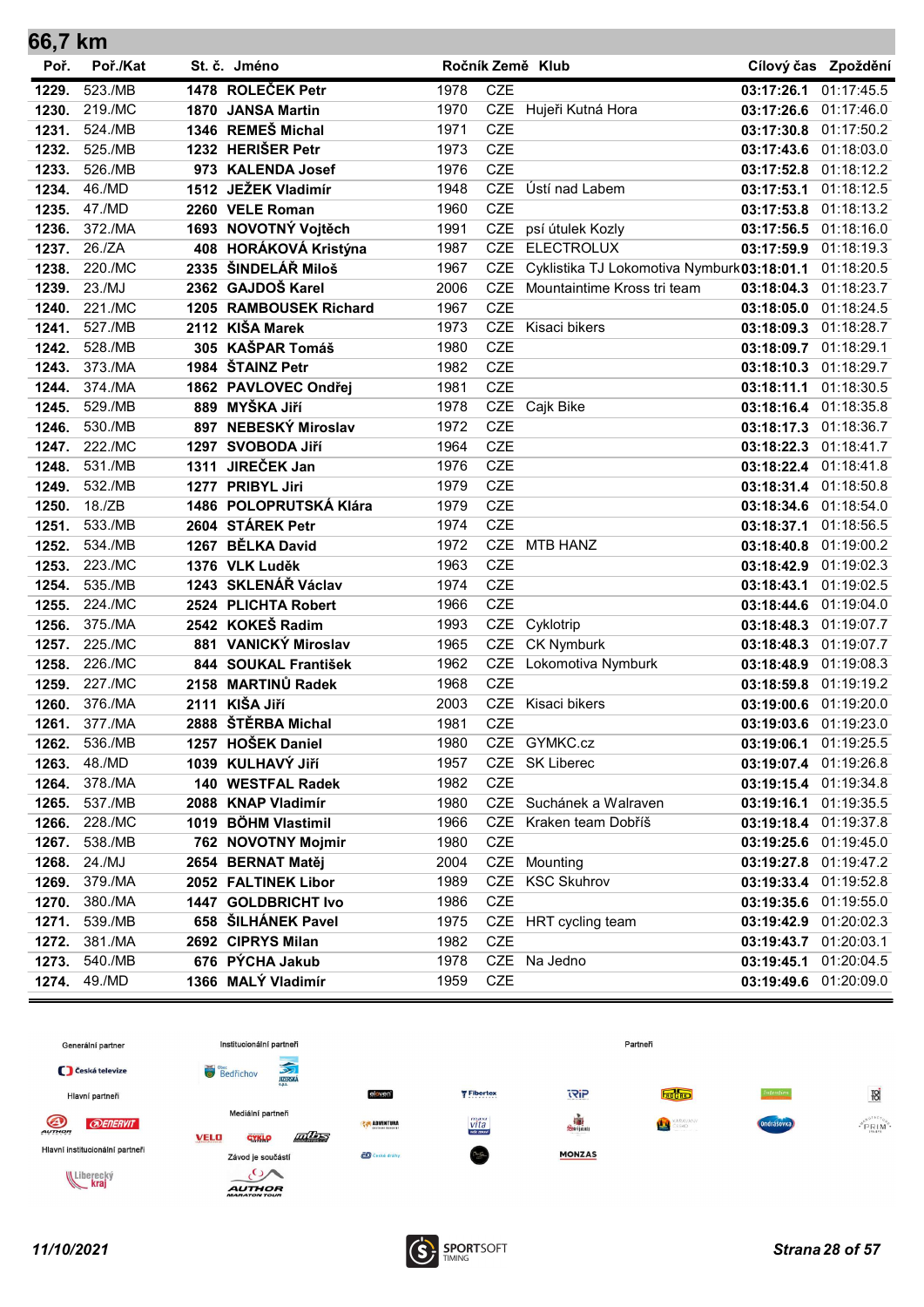| 66,7 km |          |                         |      |                  |                             |                       |                       |
|---------|----------|-------------------------|------|------------------|-----------------------------|-----------------------|-----------------------|
| Poř.    | Poř./Kat | St. č. Jméno            |      | Ročník Země Klub |                             |                       | Cílový čas Zpoždění   |
| 1275.   | 229./MC  | 1340 MOTTL Martin       | 1967 | <b>CZE</b>       |                             | 03:19:53.1            | 01:20:12.5            |
| 1276.   | 382./MA  | 1487 STOKLASA Libor     | 1984 | <b>CZE</b>       |                             | 03:20:04.1 01:20:23.5 |                       |
| 1277.   | 230./MC  | 1775 MENTBERGER Štěpán  | 1970 |                  | CZE DEPRE REPRE 2014        | 03:20:11.8 01:20:31.2 |                       |
| 1278.   | 231./MC  | 1114 ELIŠKA Martin      | 1961 |                  | CZE VHT Lysá nad Labem      | 03:20:13.9 01:20:33.3 |                       |
| 1279.   | 383./MA  | 1392 KRÁL Ondřej        | 1981 | <b>CZE</b>       |                             | 03:20:19.1            | 01:20:38.5            |
| 1280.   | 384./MA  | 2760 GÖBEL Jindřich     | 1982 | <b>CZE</b>       |                             | 03:20:20.3            | 01:20:39.7            |
| 1281.   | 541./MB  | 1740 KAPAL Jan          | 1975 | <b>CZE</b>       |                             | 03:20:23.6 01:20:43.0 |                       |
| 1282.   | 542./MB  | 2517 PREJZEK Michal     | 1974 | <b>CZE</b>       |                             | 03:20:24.2            | 01:20:43.6            |
| 1283.   | 385./MA  | 1359 STLOUKAL Patrik    | 1996 | <b>CZE</b>       |                             | 03:20:26.3            | 01:20:45.7            |
| 1284.   | 543./MB  | 1038 KAMÍNEK Karel      | 1973 | <b>CZE</b>       |                             | 03:20:27.4            | 01:20:46.8            |
| 1285.   | 232./MC  | 1318 PŘIKRYL Bohuslav   | 1961 | CZE              | Fajn Bajk                   | 03:20:27.5 01:20:46.9 |                       |
| 1286.   | 386./MA  | 874 ŠIMŮNEK David       | 1983 | <b>CZE</b>       | Joskatel Team               | 03:20:29.4 01:20:48.8 |                       |
| 1287.   | 544./MB  | 2345 KLÁŠTERSKÝ Jan     | 1978 | <b>CZE</b>       |                             | 03:20:32.1            | 01:20:51.5            |
| 1288.   | 233./MC  | 1261 HOFFMAN Ladislav   | 1962 | <b>CZE</b>       |                             | 03:20:41.8 01:21:01.2 |                       |
| 1289.   | 545./MB  | 2818 DOČEKAL Milan      | 1973 | <b>CZE</b>       |                             | 03:20:46.5 01:21:05.9 |                       |
| 1290.   | 234./MC  | 1271 ŠTOK Jiří          | 1964 |                  | CZE Vazouni                 | 03:20:47.3 01:21:06.7 |                       |
| 1291.   | 19./ZB   | 1498 PETERKOVÁ Kateřina | 1971 | <b>CZE</b>       |                             | 03:20:49.5 01:21:08.9 |                       |
| 1292.   | 546./MB  | 1889 BÁRTA Zdeněk       | 1971 |                  | CZE cykloturisté Holostřevy | 03:20:54.3 01:21:13.7 |                       |
| 1293.   | 235./MC  | 2105 KAPRÁLEK Michal    | 1966 | <b>CZE</b>       |                             | 03:20:58.1            | 01:21:17.5            |
| 1294.   | 387./MA  | 2887 HAMRLÍČEK Jan      | 1982 | <b>CZE</b>       |                             | 03:21:01.0            | 01:21:20.5            |
| 1295.   | 236./MC  | 1254 ANDRÝSEK Petr      | 1969 | <b>CZE</b>       |                             | 03:21:02.5            | 01:21:21.9            |
| 1296.   | 237./MC  | 2807 TOMEČEK Pavel      | 1965 | <b>CZE</b>       | Cyklistika Želeč            | 03:21:02.5            | 01:21:21.9            |
| 1297.   | 238./MC  | 1328 MOTEJL Jan         | 1968 |                  | CZE ZO 226                  | 03:21:04.0 01:21:23.4 |                       |
| 1298.   | 388./MA  | 2722 VÁŇA Michal        | 1983 | <b>CZE</b>       |                             | 03:21:04.3            | 01:21:23.7            |
| 1299.   | 239./MC  | 1222 LEBEDA Jaroslav    | 1970 | <b>CZE</b>       |                             | 03:21:12.5            | 01:21:31.9            |
| 1300.   | 240./MC  | 1407 VAŇOUS Vlastimil   | 1962 | CZE              | Kujebajk team Vysoké Mýto   | 03:21:17.0 01:21:36.4 |                       |
| 1301.   | 547./MB  | 2070 HEJL Tomáš         | 1976 | <b>CZE</b>       |                             | 03:21:21.0 01:21:40.4 |                       |
| 1302.   | 389./MA  | 2753 RENNÉT JIří        | 1985 |                  | CZE WWW.COREX.CZ            | 03:21:21.0            | 01:21:40.4            |
| 1303.   | 548./MB  | 939 ŠPIČKA Martin       | 1979 | <b>CZE</b>       |                             | 03:21:32.1            | 01:21:51.5            |
| 1304.   | 241./MC  | 1027 PETŘÍK Roman       | 1962 | <b>CZE</b>       |                             | 03:21:34.1            | 01:21:53.5            |
| 1305.   | 549./MB  | 1997 KULÍŠEK Petr       | 1978 | CZE -            |                             | 03:21:35.0 01:21:54.4 |                       |
| 1306.   | 550./MB  | 1473 RITTER David       | 1973 | <b>CZE</b>       |                             | 03:21:37.6 01:21:57.0 |                       |
| 1307.   | 551./MB  | 2824 PROCHÁZKA Václav   | 1971 |                  | CZE Pohodáři                | 03:21:40.0 01:21:59.4 |                       |
| 1308.   | 552./MB  | 1744 PAVLÍČEK Miroslav  | 1978 | CZE              |                             | 03:21:42.3 01:22:01.8 |                       |
| 1309.   | 242./MC  | 1429 NAGY Josef         | 1967 |                  | CZE HEXENSCHOOS             | 03:21:50.6 01:22:10.0 |                       |
| 1310.   | 553./MB  | 1368 WALDEKER Jaroslav  | 1979 | CZE              |                             | 03:21:51.3 01:22:10.8 |                       |
| 1311.   | 27./ZA   | 1967 HUMMELOVÁ Eva      | 1989 |                  | CZE Děsný Belíže            | 03:21:51.8 01:22:11.2 |                       |
| 1312.   | 554./MB  | 1572 KVAPIL Aleš        | 1974 | <b>CZE</b>       |                             | 03:21:53.1 01:22:12.5 |                       |
| 1313.   | 243./MC  | 1286 SCHÖNHÖFER Pavel   | 1969 | CZE              |                             | 03:21:58.1 01:22:17.5 |                       |
| 1314.   | 555./MB  | 2533 KUFNER Robert      | 1972 | CZE              |                             | 03:21:59.2 01:22:18.6 |                       |
| 1315.   | 556./MB  | 1968 DVOŘÁK Petr        | 1975 |                  | CZE Děsný Belíže            | 03:22:00.0 01:22:19.4 |                       |
| 1316.   | 390./MA  | 2222 SVOBODA Jiří       | 1986 | CZE              |                             | 03:22:03.6 01:22:23.0 |                       |
| 1317.   | 20./ZB   | 1042 RYŠAVÁ Kateřina    | 1973 |                  | CZE Hostavice               | 03:22:09.6 01:22:29.0 |                       |
| 1318.   | 557./MB  | 1736 ANDRYS Radek       | 1972 | CZE              |                             |                       | 03:22:11.3 01:22:30.7 |
| 1319.   | 391./MA  | 2328 ZAHRADNÍK Václav   | 1989 | CZE              |                             |                       | 03:22:19.3 01:22:38.7 |
| 1320.   | 392./MA  | 2869 MICHNA Lukáš       | 1994 | CZE              |                             |                       | 03:22:21.3 01:22:40.7 |

![](_page_28_Figure_1.jpeg)

![](_page_28_Picture_3.jpeg)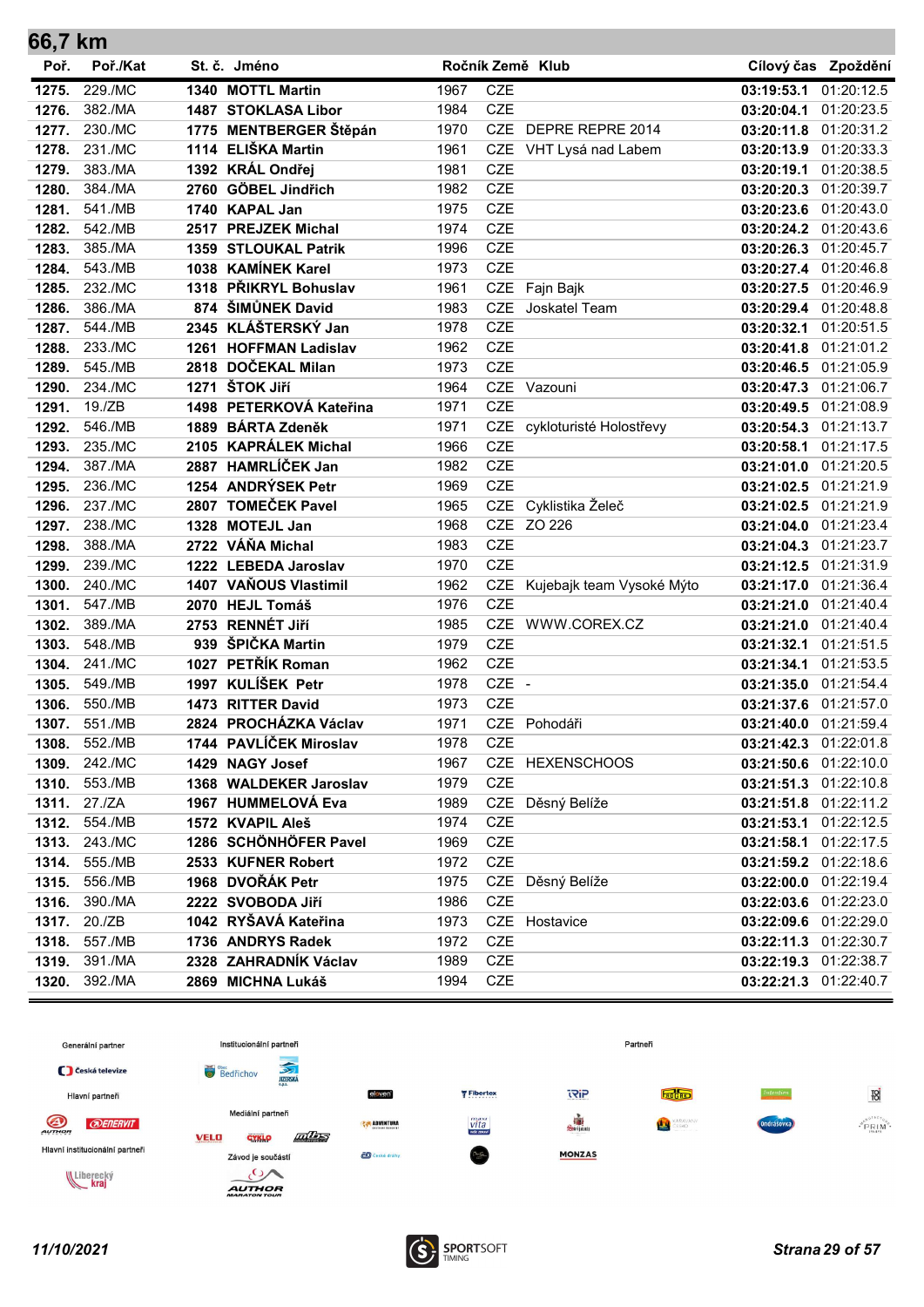| 66,7 km |          |      |                        |      |                  |                                            |                       |                     |
|---------|----------|------|------------------------|------|------------------|--------------------------------------------|-----------------------|---------------------|
| Poř.    | Poř./Kat |      | St. č. Jméno           |      | Ročník Země Klub |                                            |                       | Cílový čas Zpoždění |
| 1321.   | 393./MA  |      | 2338 ANDRLE Jakub      | 1986 | <b>CZE</b>       |                                            | 03:22:22.6            | 01:22:42.0          |
| 1322.   | 244./MC  |      | 2092 CHARVÁT Miroslav  | 1964 | CZE VR 46        |                                            | 03:22:34.0 01:22:53.4 |                     |
| 1323.   | 558./MB  |      | 2021 BEDNÁŘ Michal     | 1971 | <b>CZE</b>       |                                            | 03:22:35.3 01:22:54.7 |                     |
| 1324.   | 559./MB  |      | 1807 HORVÁTH Miroslav  | 1978 | <b>CZE</b>       |                                            | 03:22:37.1            | 01:22:56.5          |
| 1325.   | 394./MA  |      | 1770 BUŠTA Jan         | 1993 | <b>CZE</b>       | ČS Café Racers                             | 03:22:37.3            | 01:22:56.7          |
| 1326.   | 560./MB  |      | 1573 KLIMEŠ Radek      | 1974 | <b>CZE</b>       |                                            | 03:22:38.0            | 01:22:57.4          |
| 1327.   | 561./MB  |      | 1425 BRANDL Manfred    | 1971 | <b>CZE</b>       | Cyklovyletníci Svatava                     | 03:22:40.1            | 01:22:59.5          |
| 1328.   | 562./MB  |      | 1645 IVANČO Alexandr   | 1973 | <b>CZE</b>       |                                            | 03:22:41.3            | 01:23:00.7          |
| 1329.   | 395./MA  |      | 442 MIKOVEC Štěpán     | 1986 | <b>CZE</b>       |                                            | 03:22:48.9            | 01:23:08.3          |
| 1330.   | 245./MC  |      | 504 KOHOUT Roman       | 1969 | <b>CZE</b>       |                                            | 03:22:50.4            | 01:23:09.8          |
| 1331.   | 396./MA  |      | 1508 LUKÁŠ Petr        | 1983 | <b>CZE</b>       |                                            | 03:22:53.4 01:23:12.8 |                     |
| 1332.   | 397./MA  |      | 2631 MADĚRA Tomáš      | 1981 | <b>CZE</b>       |                                            | 03:22:54.8            | 01:23:14.2          |
| 1333.   | 246./MC  |      | 1568 BANOVIČ Tomáš     | 1970 | <b>CZE</b>       |                                            | 03:22:54.8            | 01:23:14.2          |
| 1334.   | 247./MC  |      | 1375 BRABLEC Dalibor   | 1967 | CZE SKVK         |                                            | 03:22:56.8 01:23:16.2 |                     |
| 1335.   | 398./MA  |      | 2090 HYNEK Lukaš       | 1981 | <b>CZE</b>       |                                            | 03:22:58.2 01:23:17.6 |                     |
| 1336.   | 563./MB  |      | 2531 SOJÁK Tomáš       | 1980 | <b>CZE</b>       |                                            | 03:23:13.8 01:23:33.2 |                     |
| 1337.   | 399./MA  |      | 1248 KOUTENSKÝ Daniel  | 1995 | <b>CZE</b>       |                                            | 03:23:17.3 01:23:36.7 |                     |
| 1338.   | 564./MB  |      | 1554 SMAŽÍK Martin     | 1977 | <b>CZE</b>       |                                            | 03:23:33.0 01:23:52.4 |                     |
| 1339.   | 21./ZB   |      | 2716 KOLBOVÁ Šárka     | 1975 | <b>CZE</b>       |                                            | 03:23:33.2 01:23:52.6 |                     |
| 1340.   | 565./MB  |      | 1582 ŠIMÁČEK Miroslav  | 1977 | <b>CZE</b>       |                                            | 03:23:36.6            | 01:23:56.0          |
| 1341.   | 248./MC  |      | 1483 ČECHURA Petr      | 1962 | <b>CZE</b>       |                                            | 03:23:38.3            | 01:23:57.7          |
| 1342.   | 249./MC  |      | 1397 TOMÁŠ Petr        | 1965 | <b>CZE</b>       | <b>KVM 1881</b>                            | 03:23:40.8            | 01:24:00.2          |
| 1343.   | 566./MB  |      | 1386 DUŠEK Milan       | 1972 | <b>CZE</b>       |                                            | 03:23:41.3            | 01:24:00.7          |
| 1344.   | 400./MA  |      | 1644 IVANČO Robin      | 1999 | <b>CZE</b>       |                                            | 03:23:51.6            | 01:24:11.0          |
| 1345.   | 250./MC  |      | 2717 KÁŇA Jaromír      | 1970 | <b>CZE</b>       |                                            | 03:23:52.7            | 01:24:12.1          |
| 1346.   | 401./MA  |      | 2734 PATOČKA Josef     | 1985 | <b>CZE</b>       |                                            | 03:23:54.7            | 01:24:14.1          |
| 1347.   | 567./MB  |      | 1484 BÁRTA Martin      | 1974 | <b>CZE</b>       |                                            | 03:24:07.1            | 01:24:26.5          |
| 1348.   | 251./MC  |      | 932 NEKUT Pavel        | 1968 | <b>CZE</b>       |                                            | 03:24:09.0            | 01:24:28.4          |
| 1349.   | 568./MB  | 1371 | VOŠAHLÍK Miroslav      | 1974 | <b>CZE</b>       |                                            | 03:24:19.3            | 01:24:38.7          |
| 1350.   | 569./MB  |      | 1412 ČEPEK Roman       | 1971 | <b>CZE</b>       | Réma Nymburk                               | 03:24:20.9 01:24:40.3 |                     |
| 1351.   | 570./MB  |      | 1795 LOIDL Milan       | 1974 | <b>CZE</b>       | ACS Louňovičky                             | 03:24:29.1            | 01:24:48.5          |
| 1352.   | 7./ZC    |      | 1523 BLAŽKOVÁ Denisa   | 1968 | CZE              | VHT Lysá nad Labem                         | 03:24:30.3            | 01:24:49.7          |
| 1353.   | 252./MC  |      | 1339 GAŽUR Pavel       | 1963 |                  | CZE Beton Bike Litvínov                    | 03:24:34.6            | 01:24:54.0          |
| 1354.   | 402./MA  |      | 2162 MÍCHAL Vojtěch    | 1982 |                  | CZE TJ Sokol Červený Újezd                 | 03:24:36.0 01:24:55.4 |                     |
| 1355.   | 403./MA  |      | 1938 NÝČ Marek         | 1988 | CZE              |                                            | 03:24:39.0 01:24:58.4 |                     |
| 1356.   | 404./MA  |      | 2239 ŠTEFAN Michal     | 1982 | CZE              |                                            | 03:24:40.5 01:24:59.9 |                     |
| 1357.   | 253./MC  |      | 977 SEKRT Michal       | 1970 | CZE              |                                            | 03:24:41.8 01:25:01.2 |                     |
| 1358.   | 405./MA  |      | 678 BÍLEK Josef        | 2001 | CZE              |                                            | 03:24:42.1 01:25:01.5 |                     |
| 1359.   | 406./MA  |      | 2199 PROCHAZKA David   | 1985 | <b>CZE</b>       |                                            | 03:24:42.3 01:25:01.7 |                     |
| 1360.   | 28./ZA   |      | 2126 MERTLÍKOVÁ Lenka  | 1994 | CZE              |                                            | 03:24:45.0 01:25:04.4 |                     |
| 1361.   | 407./MA  |      | 2794 BAŽANT Jakub      | 1989 |                  | CZE CFL- CYCLING FOR LIFE                  | 03:24:45.0 01:25:04.4 |                     |
| 1362.   | 408./MA  |      | 2401 VESELÝ Jan        | 1990 |                  | CZE CFL- CYCLING FOR LIFE                  | 03:24:45.5 01:25:04.9 |                     |
| 1363.   | 409./MA  |      | 2616 SMUTNÝ Tomaš      | 1993 |                  | CZE CFL- CYCLING FOR LIFE                  | 03:24:45.7 01:25:05.1 |                     |
| 1364.   | 410./MA  |      | 2536 HUJER Ondřej      | 1997 |                  | CZE SPORT TEAM Hrádek nad Nisou 03:24:46.0 |                       | 01:25:05.4          |
| 1365.   | 411./MA  |      | 1969 LIMBERSKÝ Tomáš   | 1983 | <b>CZE</b>       | Děsný Belíže                               | 03:24:47.5            | 01:25:06.9          |
| 1366.   | 571./MB  |      | 2687 KOUBEK Vlastislav | 1975 | CZE              |                                            | 03:24:48.0            | 01:25:07.4          |

![](_page_29_Figure_1.jpeg)

![](_page_29_Picture_3.jpeg)

 $\sim$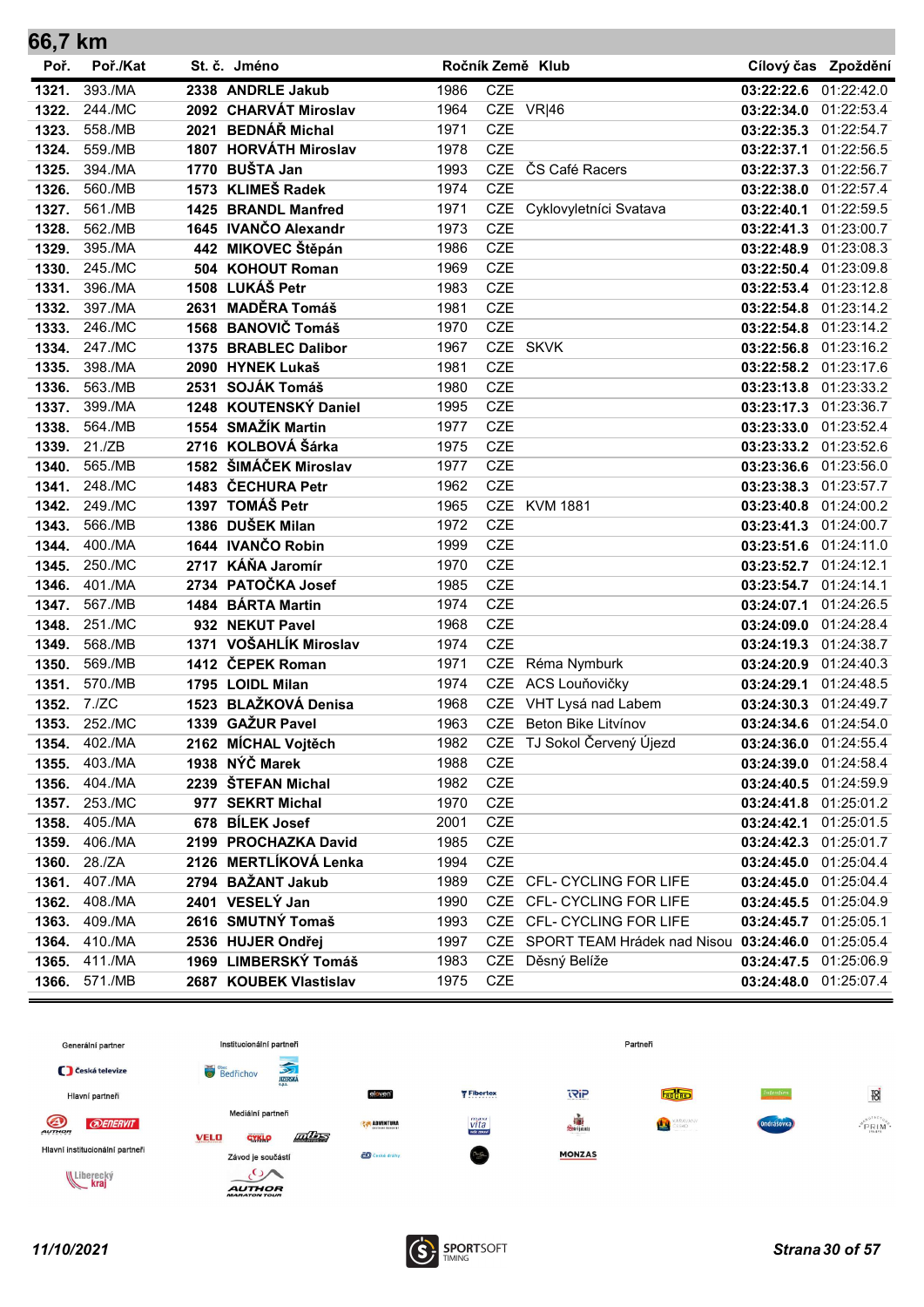| 66,7 km        |                    |      |                                           |              |                          |                               |                                                |                       |
|----------------|--------------------|------|-------------------------------------------|--------------|--------------------------|-------------------------------|------------------------------------------------|-----------------------|
| Poř.           | Poř./Kat           |      | St. č. Jméno                              |              |                          | Ročník Země Klub              |                                                | Cílový čas Zpoždění   |
| 1367.          | 572./MB            |      | 2832 KOZÁR Michal                         | 1979         | <b>CZE</b>               |                               | 03:24:48.0                                     | 01:25:07.4            |
| 1368.          | 573./MB            |      | 2333 URBAN Tomáš                          | 1979         |                          | CZE XU Bike Team              | 03:24:54.8 01:25:14.2                          |                       |
| 1369.          | 412./MA            |      | 2282 VARYŠ Zdeněk                         | 1987         | <b>CZE</b>               |                               | 03:24:56.8 01:25:16.2                          |                       |
| 1370.          | 413./MA            |      | 1643 STEHLÍK Miroslav                     | 1982         | <b>CZE</b>               |                               | 03:24:57.3 01:25:16.7                          |                       |
| 1371.          | 414./MA            |      | 2091 CHARVÁT Jakub                        | 1992         | <b>CZE</b>               |                               | 03:24:58.1 01:25:17.5                          |                       |
| 1372.          | 50./MD             |      | 1590 ŠVARC Miroslav                       | 1959         | <b>CZE</b>               | SK DRTIKOLO CIBULKA           | 03:24:58.8 01:25:18.2                          |                       |
| 1373.          | 415./MA            |      | 1437 KROVACEK Pavel                       | 1983         | <b>CZE</b>               |                               | 03:24:59.5 01:25:18.9                          |                       |
| 1374.          | 574./MB            |      | 1040 BURIAN Pavel                         | 1975         |                          | CZE Sokol Drnovice            | 03:25:03.9 01:25:23.3                          |                       |
| 1375.          | 575./MB            |      | 1333 VINŠ Josef                           | 1978         | <b>CZE</b>               |                               | 03:25:06.6 01:25:26.0                          |                       |
| 1376.          | 576./MB            |      | 2074 HLAVÁČEK Tomáš                       | 1973         | <b>CZE</b>               | MTB Nebákov                   | 03:25:10.1 01:25:29.5                          |                       |
| 1377.          | 577./MB            |      | 1008 ŠŤASTNIK Jaroslav                    | 1977         | <b>CZE</b>               |                               | 03:25:14.1                                     | 01:25:33.5            |
| 1378.          | 578./MB            |      | 2725 JANDUS Luboš                         | 1972         | <b>CZE</b>               |                               | 03:25:14.5 01:25:33.9                          |                       |
| 1379.          | 579./MB            |      | 1522 CEE Jiří                             | 1978         | <b>CZE</b>               |                               | 03:25:17.3 01:25:36.7                          |                       |
| 1380.          | 254./MC            |      | 1006 SMÍŠEK Martin                        | 1970         | <b>CZE</b>               |                               | 03:25:20.3 01:25:39.7                          |                       |
| 1381.          | 580./MB            |      | 1600 ČECH Pavel                           | 1971         | <b>CZE</b>               | Bone breakers                 | 03:25:22.6 01:25:42.0                          |                       |
| 1382.          | 51./MD             |      | 1504 SKALA Jiří                           | 1955         | <b>CZE</b>               | HS Šneci                      | 03:25:27.1 01:25:46.5                          |                       |
| 1383.          | 416./MA            |      | 756 KEPL Jiří                             | 1984         | <b>CZE</b>               |                               | 03:25:30.5 01:25:49.9                          |                       |
| 1384.          | 417./MA            | 1521 | <b>KŘIŽAN František</b>                   | 1983         | <b>CZE</b>               |                               | 03:25:34.8 01:25:54.2                          |                       |
| 1385.          | 52./MD             |      | 1207 MARTÍNEK Dušan                       | 1960         | <b>CZE</b>               | Like Bike Rasochy             | 03:25:41.8 01:26:01.2                          |                       |
| 1386.          | 418./MA            |      | 2779 KARPÍŠEK Ondřej                      | 1986         | <b>CZE</b>               |                               | 03:25:42.8 01:26:02.2                          |                       |
| 1387.          | 53./MD             |      | 1033 JANO Zvada                           | 1950         | <b>CZE</b>               |                               | 03:25:43.1 01:26:02.5                          |                       |
| 1388.          | 255./MC            |      | 1513 VOKOUN Pavel                         | 1963         | <b>CZE</b>               |                               | 03:25:55.1 01:26:14.5                          |                       |
| 1389.          | 581./MB            |      | 413 CIHLÁŘ Zdeněk                         | 1973         | <b>CZE</b><br><b>CZE</b> |                               | 03:26:07.4 01:26:26.8                          |                       |
| 1390.          | 256./MC<br>419./MA |      | 2799 BERNARD Arnošt                       | 1961         | <b>CZE</b>               | Kola Šír Bělohrad             | 03:26:15.0 01:26:34.4                          |                       |
| 1391.          |                    |      | 1344 ZIMA Martin<br>2520 SLAVÍČKOVÁ Petra | 1993         | <b>CZE</b>               | Rendl Megič<br>SPORTICUS team | 03:26:15.6 01:26:35.0<br>03:26:25.0 01:26:44.4 |                       |
| 1392.<br>1393. | 29./ZA<br>582./MB  |      | 2610 JANŮ Tomáš                           | 1982<br>1974 | <b>CZE</b>               |                               |                                                | 01:26:46.1            |
| 1394.          | 583./MB            |      | 1531 KNÁPEK Daniel                        | 1978         | <b>CZE</b>               |                               | 03:26:26.7<br>03:26:28.3                       | 01:26:47.7            |
| 1395.          | 257./MC            |      | 1479 PÁLINKÁŠ Martin                      | 1968         | <b>CZE</b>               |                               | 03:26:34.8 01:26:54.2                          |                       |
| 1396.          | 584./MB            |      | 2197 POLÍVKA Luděk                        | 1972         | <b>CZE</b>               |                               | 03:26:35.5 01:26:54.9                          |                       |
| 1397.          | 420./MA            |      | 2049 DUBEN Jan                            | 1985         | CZE                      | Atelier Přípeř team           | 03:26:52.0                                     | 01:27:11.4            |
| 1398.          | 585./MB            |      | 1699 VESELÝ Robert                        | 1976         | <b>CZE</b>               |                               | 03:26:53.6 01:27:13.0                          |                       |
| 1399.          | 54./MD             |      | 1353 ŠUMICHRAST Vratislav                 | 1958         |                          | CZE Bikers České Kopisty      |                                                | 03:26:58.5 01:27:17.9 |
| 1400.          | 421./MA            |      | 2757 CIBERE Radek                         | 1981         | CZE                      |                               | 03:27:00.5 01:27:19.9                          |                       |
| 1401.          | 55./MD             |      | 2806 STROUHAL Vlastimil                   | 1959         |                          | CZE Cyklistika Želeč          | 03:27:05.5 01:27:24.9                          |                       |
| 1402.          | 258./MC            |      | 1426 SLAVÍK Martin                        | 1969         | CZE                      |                               | 03:27:05.6 01:27:25.0                          |                       |
| 1403.          | 586./MB            |      | 1063 RUCHAŘ Zdeněk                        | 1980         | <b>CZE</b>               |                               | 03:27:05.8 01:27:25.2                          |                       |
| 1404.          | 587./MB            |      | 1525 VODIČKA Michal                       | 1973         | CZE                      |                               | 03:27:06.8 01:27:26.2                          |                       |
| 1405.          | 588./MB            |      | 2780 MARTINEZ Tomas                       | 1972         | CZE                      | STS Chvojkovice Brod          | 03:27:08.0                                     | 01:27:27.4            |
| 1406.          | 422./MA            |      | 1890 HEJKAL Petr                          | 1982         | CZE                      |                               | 03:27:08.8 01:27:28.2                          |                       |
| 1407.          | 589./MB            |      | 1399 JANKA Marek                          | 1976         | CZE                      |                               | 03:27:11.8 01:27:31.2                          |                       |
| 1408.          | 590./MB            |      | 2581 PEŠEK Miroslav                       | 1980         | CZE                      |                               | 03:27:12.4 01:27:31.8                          |                       |
| 1409.          | 423./MA            |      | 2365 BLAŽEK Václav                        | 1996         | CZE                      |                               | 03:27:15.0 01:27:34.4                          |                       |
| 1410.          | 591./MB            |      | 1471 BILEK Josef                          | 1973         | CZE                      |                               | 03:27:16.8 01:27:36.2                          |                       |
| 1410.          | 259./MC            |      | 1516 NEKOLNÝ Petr                         | 1961         | CZE                      |                               |                                                | 03:27:16.8 01:27:36.2 |
| 1412.          | 260./MC            |      | 2646 PILIK Radek                          | 1966         | CZE                      |                               | 03:27:16.9 01:27:36.3                          |                       |

![](_page_30_Figure_1.jpeg)

![](_page_30_Picture_3.jpeg)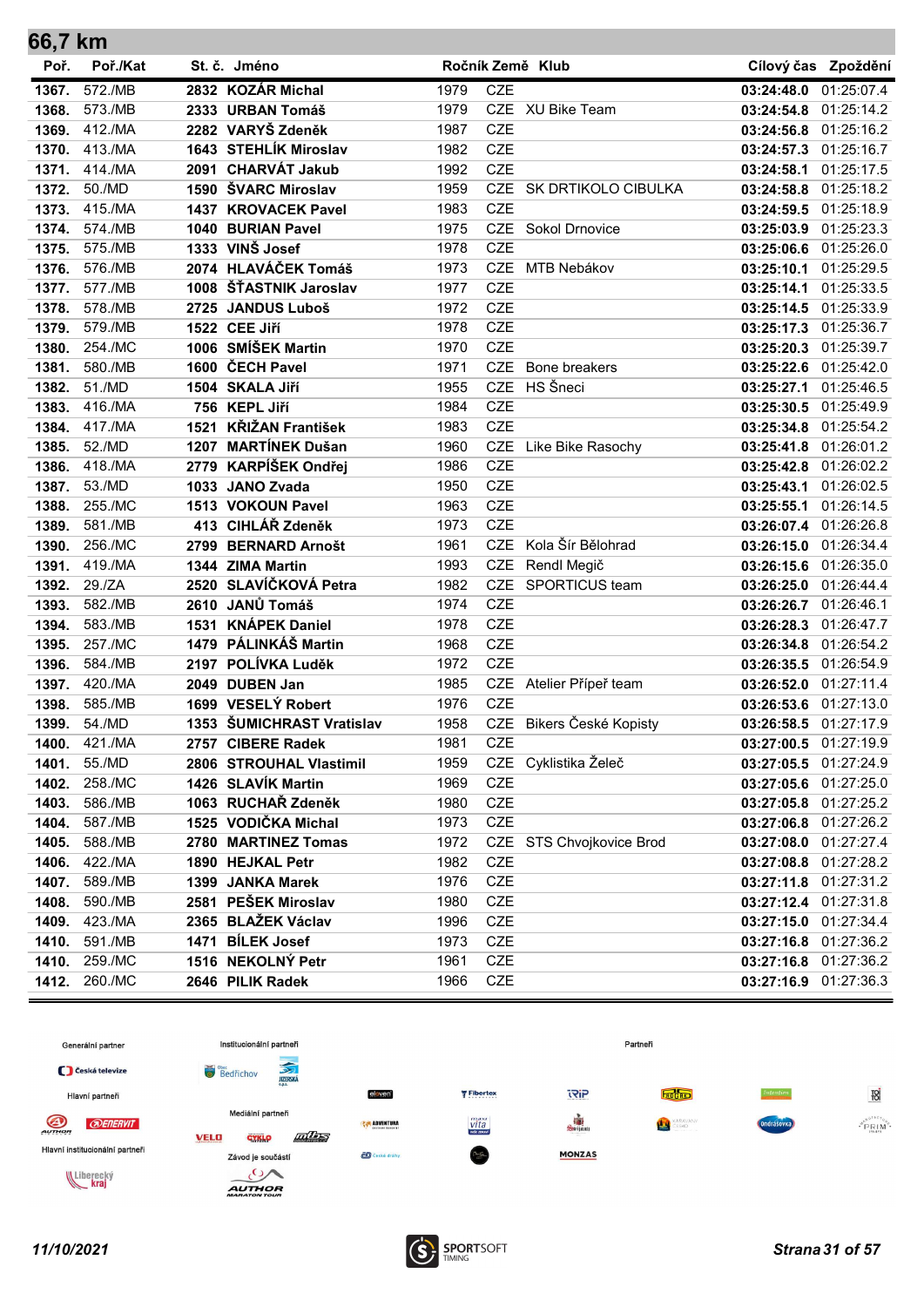| 66,7 km        |                    |                                       |              |                          |                            |                          |                          |
|----------------|--------------------|---------------------------------------|--------------|--------------------------|----------------------------|--------------------------|--------------------------|
| Poř.           | Poř./Kat           | St. č. Jméno                          |              |                          | Ročník Země Klub           |                          | Cílový čas Zpoždění      |
| 1413.          | 25./MJ             | 2030 BRADÁČ Petr                      | 2007         |                          | CZE Štětí                  | 03:27:17.2 01:27:36.6    |                          |
| 1414.          | 592./MB            | 1737 CHUNGU Philipp                   | 1977         | <b>GER</b>               |                            | 03:27:27.8               | 01:27:47.2               |
| 1415.          | 22./ZB             | 1331 IVIČIČOVÁ Petra                  | 1974         | <b>CZE</b>               | Elektro Ivičič Mikulov     | 03:27:29.5               | 01:27:48.9               |
| 1416.          | 593./MB            | 694 VANĚK František                   | 1975         | <b>CZE</b>               | 102.pzpr                   | 03:27:29.6               | 01:27:49.0               |
| 1417.          | 594./MB            | 1378 REISINGER Štěpán                 | 1979         | <b>CZE</b>               |                            | 03:27:29.8               | 01:27:49.2               |
| 1418.          | 261./MC            | 898 ZELENKA Pavel                     | 1962         | <b>CZE</b>               | Miba sport                 | 03:27:37.8 01:27:57.2    |                          |
| 1419.          | 262./MC            | 1511 JAURIS Luboš                     | 1966         | <b>CZE</b>               |                            | 03:27:38.3               | 01:27:57.7               |
| 1420.          | 595./MB            | 1564 MARŠÍK Pavel                     | 1979         | CZE                      |                            | 03:27:44.1               | 01:28:03.5               |
| 1421.          | 424./MA            | 2546 SKOPOVÝ Petr                     | 1983         | <b>CZE</b>               |                            | 03:27:52.4 01:28:11.8    |                          |
| 1422.          | 30./ZA             | 2033 BUDÍNOVÁ Lucie                   | 1992         | <b>CZE</b>               |                            | 03:27:57.7               | 01:28:17.1               |
| 1423.          | 56./MD             | 1293 KYBIKÁS Zdeněk                   | 1960         | <b>CZE</b>               | Amálka                     | 03:27:59.6               | 01:28:19.0               |
| 1424.          | 596./MB            | 1338 KREJČÍK JIří                     | 1973         | <b>CZE</b>               | <b>Tramway Boys</b>        | 03:28:00.2               | 01:28:19.6               |
| 1425.          | 597./MB            | 2764 VESELÝ Michal                    | 1980         | <b>CZE</b>               |                            | 03:28:11.5 01:28:30.9    |                          |
| 1426.          | 425./MA            | 2551 TYLEČEK Libor                    | 1986         | <b>CZE</b>               |                            | 03:28:17.5               | 01:28:36.9               |
| 1427.          | 598./MB            | 1209 ČABLA Tomáš                      | 1974         | <b>CZE</b>               |                            | 03:28:22.5               | 01:28:41.9               |
| 1428.          | 599./MB            | 2565 BURIÁN Ladislav                  | 1972         | <b>CZE</b>               |                            | 03:28:26.2               | 01:28:45.6               |
| 1429.          | 57./MD             | 1341 VÍTEK Pavel                      | 1960         | <b>CZE</b>               |                            | 03:28:28.7 01:28:48.1    |                          |
| 1430.          | 426./MA            | 2373 VÍT Ondřej                       | 1981         | <b>CZE</b>               | OVdent                     | 03:28:35.7               | 01:28:55.1               |
| 1431.          | 263./MC            | 1632 DAŠEK Milan                      | 1967         | <b>CZE</b>               |                            | 03:28:36.0               | 01:28:55.4               |
| 1432.          | 600./MB            | 1268 SOLAŘ Petr                       | 1973         | <b>CZE</b>               |                            | 03:28:37.0 01:28:56.4    |                          |
| 1433.          | 264./MC            | 1028 ZENKO Pavel                      | 1961         | <b>CZE</b>               |                            | 03:28:39.3 01:28:58.7    |                          |
| 1433.          | 427./MA            | 1035 LANGR Václav                     | 1982         | <b>CZE</b>               |                            | 03:28:39.3               | 01:28:58.7               |
| 1435.          | 428./MA<br>601./MB | 1763 FUKSA Miroslav<br>1541 ČERNÝ Jan | 1982<br>1977 | <b>CZE</b><br><b>CZE</b> | <b>Hiceman Harrachov</b>   | 03:28:49.8               | 01:29:09.2               |
| 1436.<br>1437. | 602./MB            | 1555 OMELKA Michal                    | 1978         | <b>CZE</b>               |                            | 03:28:54.3               | 01:29:13.7<br>01:29:15.5 |
| 1438.          | 429./MA            | 2296 BARTOŠ Adam                      | 2000         | <b>CZE</b>               | <b>Bike Club Komtupapa</b> | 03:28:56.1<br>03:28:56.2 | 01:29:15.6               |
| 1439.          | 603./MB            | 1419 LÁSKA Jaroslav                   | 1973         | <b>CZE</b>               |                            | 03:28:57.3               | 01:29:16.7               |
| 1440.          | 430./MA            | 1409 HODAČ Michael                    | 1992         | <b>CZE</b>               |                            | 03:29:04.5               | 01:29:23.9               |
| 1441.          | 265./MC            | 1410 KŮLA Tomáš                       | 1969         | <b>CZE</b>               | Tomíno                     | 03:29:06.1               | 01:29:25.5               |
| 1442.          | 604./MB            | 1653 CHIABODO Karel                   | 1980         | <b>CZE</b>               |                            | 03:29:06.8               | 01:29:26.2               |
| 1443.          | 431./MA            | 2747 JOKL Lukáš                       | 1982         | <b>CZE</b>               | Severní VĚTRY              | 03:29:07.2               | 01:29:26.6               |
| 1444.          | 605./MB            | 1472 KUČERA David                     | 1971         | <b>CZE</b>               |                            | 03:29:09.8               | 01:29:29.2               |
| 1445.          | 606./MB            | 942 LUPOMĚCH JIří                     | 1972         | <b>CZE</b>               |                            | 03:29:11.3 01:29:30.7    |                          |
| 1446.          | 266./MC            | 457 RYBÁŘ Marek                       | 1968         | CZE                      |                            | 03:29:13.8 01:29:33.2    |                          |
| 1447.          | 267./MC            | 1558 ŠŤASTNÝ JIří                     | 1961         | <b>CZE</b>               |                            | 03:29:18.8 01:29:38.2    |                          |
| 1448.          | 432./MA            | 1428 LUKÁŠEK JIří                     | 1983         | CZE                      |                            | 03:29:24.1 01:29:43.5    |                          |
| 1449.          | 268./MC            | 2837 BÍNA Pavel                       | 1969         | CZE                      |                            | 03:29:26.3 01:29:45.7    |                          |
| 1450.          | 433./MA            | 1051 HANZL Bronislav                  | 1985         |                          | CZE BH28                   | 03:29:27.8 01:29:47.2    |                          |
| 1451.          | 607./MB            | 1361 KOMÁREK Luboš                    | 1972         | CZE                      |                            | 03:29:29.3 01:29:48.7    |                          |
| 1452.          | 434./MA            | 1542 VYŠNÝ Martin                     | 1992         | CZE                      |                            | 03:29:38.3 01:29:57.7    |                          |
| 1453.          | 608./MB            | 1357 SLOVÁK Jaroslav                  | 1973         | CZE                      |                            | 03:29:39.2 01:29:58.6    |                          |
| 1454.          | 269./MC            | 1499 LODINSKÝ Martin                  | 1969         | CZE                      |                            | 03:29:39.3 01:29:58.7    |                          |
| 1455.          | 609./MB            | 1994 LAUBE Jiří                       | 1978         | CZE -                    |                            | 03:29:43.0 01:30:02.4    |                          |
| 1456.          | 270./MC            | 2810 KIAC Jiri                        | 1963         |                          | CZE XPU Pardubice          | 03:29:45.9 01:30:05.3    |                          |
| 1457.          | 435./MA            | 404 KLÁSEK David                      | 1992         |                          | CZE EMBA                   | 03:29:47.1 01:30:06.5    |                          |
| 1458.          | 436./MA            | 2290 RYBÁŘ Ondřej                     | 1982         | <b>CZE</b>               |                            | 03:29:47.5 01:30:06.9    |                          |

![](_page_31_Figure_1.jpeg)

![](_page_31_Picture_3.jpeg)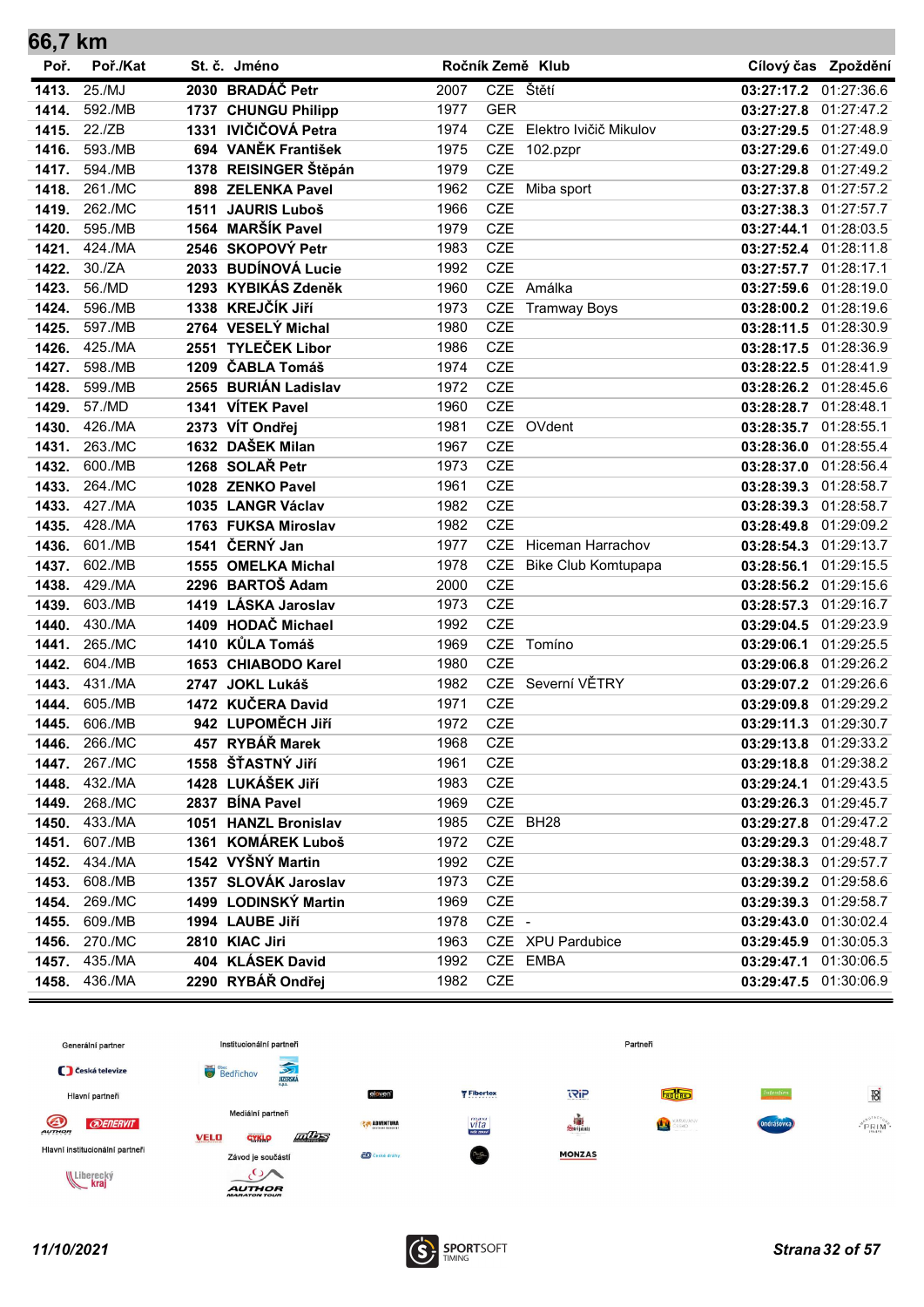| 66,7 km        |                   |      |                                       |              |            |                         |                                                |                     |
|----------------|-------------------|------|---------------------------------------|--------------|------------|-------------------------|------------------------------------------------|---------------------|
| Poř.           | Poř./Kat          |      | St. č. Jméno                          |              |            | Ročník Země Klub        |                                                | Cílový čas Zpoždění |
| 1459.          | 271./MC           |      | 2253 TYRPEKL Pavel                    | 1969         |            | CZE Cobram Team PPC     | 03:29:48.5                                     | 01:30:07.9          |
| 1460.          | 23./ZB            |      | 2254 TYRPEKLOVÁ Romana                | 1973         | <b>CZE</b> | Cobram Team PPC         | 03:29:49.0 01:30:08.4                          |                     |
| 1461.          | 437./MA           |      | 2364 MOTTL David                      | 2000         | <b>CZE</b> |                         | 03:29:49.5 01:30:08.9                          |                     |
| 1462.          | 610./MB           |      | 1748 ZOUBEK Petr                      | 1974         | <b>CZE</b> | <b>MTB HANZ</b>         | 03:29:50.1 01:30:09.5                          |                     |
| 1463.          | 58./MD            |      | 1430 ŽALSKÝ Šlechtislav               | 1942         |            | CZE Apache Loko Trutnov | 03:29:52.6 01:30:12.0                          |                     |
| 1464.          | 611./MB           |      | 2261 VĚTROVSKÝ Petr                   | 1976         | CZE        |                         | 03:29:54.3 01:30:13.7                          |                     |
| 1465.          | 612./MB           |      | 2748 KALOUS David                     | 1973         | <b>CZE</b> |                         | 03:30:01.4 01:30:20.8                          |                     |
| 1466.          | 59./MD            |      | 962 BRDLÍK Vladimír                   | 1957         | CZE        |                         | 03:30:05.1 01:30:24.5                          |                     |
| 1467.          | 24./ZB            |      | 1537 CHARVÁTOVÁ Barbora               | 1980         | <b>CZE</b> |                         | 03:30:13.5 01:30:32.9                          |                     |
| 1468.          | 613./MB           |      | 1739 KOMÁREK Petr                     | 1980         | <b>CZE</b> |                         | 03:30:30.5 01:30:49.9                          |                     |
| 1469.          | 614./MB           |      | 1406 BUDSKY Pavel                     | 1973         | <b>CZE</b> |                         | 03:30:34.2 01:30:53.6                          |                     |
| 1470.          | 272./MC           |      | 1846 PRŮŠA Roman                      | 1967         |            | CZE Průšáci             | 03:30:45.0 01:31:04.4                          |                     |
| 1471.          | 438./MA           |      | 1076 ŠUK Michal                       | 1992         | <b>CZE</b> |                         | 03:31:10.1 01:31:29.5                          |                     |
| 1472.          | 615./MB           |      | 2056 FIŠER Jan                        | 1973         | CZE        |                         | 03:31:12.2 01:31:31.6                          |                     |
| 1473.          | 616./MB           |      | 1565 KOTĚŠOVEC Miroslav               | 1975         | <b>CZE</b> |                         | 03:31:21.5 01:31:40.9                          |                     |
| 1474.          | 31./ZA            |      | 2557 TUŠLOVÁ Veronika                 | 1982         | CZE        |                         | 03:31:23.2 01:31:42.6                          |                     |
| 1475.          | 439./MA           |      | 1309 NĚMEC Zdeněk                     | 1982         | <b>CZE</b> |                         | 03:31:25.2 01:31:44.6                          |                     |
| 1476.          | 60./MD            |      | 1680 ŠAŠEK Jirka                      | 1960         | <b>CZE</b> |                         | 03:31:27.5 01:31:46.9                          |                     |
| 1477.          | 617./MB           |      | 1105 SLAVÍČEK Radovan                 | 1971         | <b>CZE</b> |                         | 03:31:29.8 01:31:49.2                          |                     |
| 1478.          | 440./MA           |      | 829 ŠILHAVÝ Jan                       | 1981         | <b>CZE</b> | SbK Unčín               | 03:31:32.3 01:31:51.7                          |                     |
| 1479.          | 618./MB           |      | 1442 JENIŠTA Marek                    | 1976         | <b>CZE</b> |                         | 03:31:37.2 01:31:56.6                          |                     |
| 1480.          | 273./MC           |      | 1278 BLÁHA Tomáš                      | 1970         | CZE        |                         | 03:31:37.5 01:31:56.9                          |                     |
| 1481.          | 619./MB           |      | 1756 HUML Petr                        | 1974         | <b>CZE</b> |                         | 03:31:41.0 01:32:00.4                          |                     |
| 1482.          | 32./ZA            |      | 1678 HORAISOVÁ Jana                   | 1985         | <b>CZE</b> |                         | 03:31:45.5 01:32:04.9                          |                     |
| 1483.          | 620./MB           |      | 1771 HULÁK Jaroslav                   | 1976         | <b>CZE</b> | cykloturisté Holostřevy | 03:31:48.0 01:32:07.4                          |                     |
| 1484.          | 621./MB           |      | 1778 HULÁK Miroslav                   | 1974         | CZE        | cykloturisté Holostřevy | 03:31:48.5 01:32:07.9                          |                     |
| 1485.          | 61./MD            |      | 1596 KOUTEK František                 | 1956         |            | CZE Teplice             | 03:31:50.8 01:32:10.2                          |                     |
| 1486.          | 441./MA           |      | 2712 KAČEROVSKÝ Roman                 | 1981         | <b>CZE</b> |                         | 03:31:55.3 01:32:14.7                          |                     |
| 1487.          | 622./MB           |      | 653 MIKOLIN Radek                     | 1971         | <b>CZE</b> | Bike Březová            | 03:31:55.7 01:32:15.2                          |                     |
| 1488.          | 274./MC           | 1527 | <b>ČÍHAL Roman</b>                    | 1970         | CZE        |                         | 03:32:10.0 01:32:29.4                          |                     |
| 1489.          | 442./MA           |      | 1456 MUSIL Jiří                       | 1991         | <b>CZE</b> |                         | 03:32:16.0 01:32:35.5                          |                     |
| 1490.          | 62./MD            |      | 2025 BLÁHA Roman                      | 1960         | <b>CZE</b> |                         | 03:32:17.5 01:32:36.9                          |                     |
| 1491.          | 443./MA           |      | 124 ELGER Jaroslav<br>796 KOZLÍK Petr | 1986         | <b>CZE</b> |                         | 03:32:24.1 01:32:43.5<br>03:32:33.1 01:32:52.5 |                     |
| 1492.          | 275./MC<br>63./MD |      | 1379 MIHALÍK Jan                      | 1966<br>1955 | CZE        |                         | 03:32:36.0 01:32:55.5                          |                     |
| 1493.          | 444./MA           |      | 1049 KUŽELKA Míra                     | 1982         | CZE        | CZE MIKULOV             | 03:32:41.3 01:33:00.7                          |                     |
| 1494.<br>1495. | 64./MD            |      | 1529 VRBA Jaroslav                    | 1957         |            | CZE Dnes naposled       | 03:32:43.8 01:33:03.2                          |                     |
| 1496.          | 445./MA           |      | 1526 ŠTĚCH Filip                      | 1981         | <b>CZE</b> |                         | 03:32:44.2 01:33:03.6                          |                     |
| 1497.          | 623./MB           |      | 1206 VANCL Karel                      | 1973         | CZE        |                         | 03:32:46.0 01:33:05.4                          |                     |
| 1498.          | 446./MA           |      | 934 VÁCLAVÍK Tomáš                    | 1986         | CZE        |                         | 03:32:47.6 01:33:07.0                          |                     |
| 1499.          | 447./MA           |      | 1641 JANÍČEK Martin                   | 1983         | CZE        | Joskatel                | 03:32:48.8 01:33:08.2                          |                     |
| 1500.          | 276./MC           |      | 1587 HUBKA Vladimír                   | 1966         | CZE        | CIME MTB team           | 03:32:49.3 01:33:08.7                          |                     |
| 1501.          | 277./MC           |      | 1393 KRČMÁŘ Aleš                      | 1963         | CZE        |                         | 03:32:50.3 01:33:09.7                          |                     |
| 1502.          | 278./MC           |      | 2233 ŠÍR Vladimír                     | 1966         | CZE        | Sokol Mnisek            | 03:32:51.9 01:33:11.3                          |                     |
| 1503.          | 624./MB           |      | 229 FIŠER Rostislav                   | 1974         | CZE        |                         | 03:33:06.1 01:33:25.5                          |                     |
| 1504.          | 448./MA           |      | 2288 GOTTVALD Jakub                   | 1999         | CZE        |                         | 03:33:07.8 01:33:27.2                          |                     |
|                |                   |      |                                       |              |            |                         |                                                |                     |

![](_page_32_Figure_1.jpeg)

![](_page_32_Picture_3.jpeg)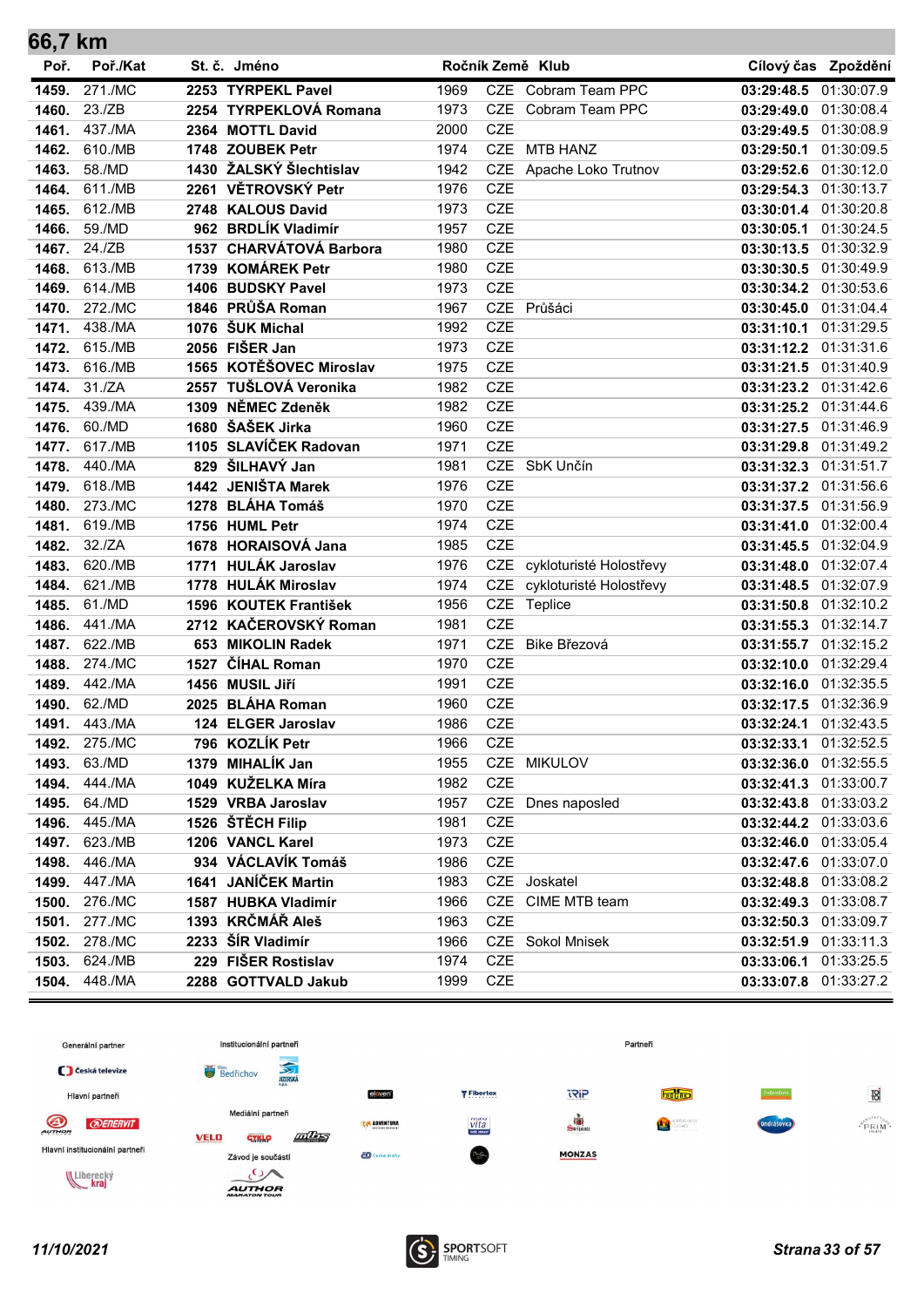| 66,7 KM |          |                                 |      |            |                                 |                       |                     |
|---------|----------|---------------------------------|------|------------|---------------------------------|-----------------------|---------------------|
| Poř.    | Poř./Kat | St. č. Jméno                    |      |            | Ročník Země Klub                |                       | Cílový čas Zpoždění |
| 1505.   | 449./MA  | 2136 KUBŮ Tomáš                 | 1985 | <b>CZE</b> |                                 | 03:33:08.5 01:33:27.9 |                     |
| 1506.   | 279./MC  | 1957 KOLÍNSKÝ Karel             | 1964 |            | CZE Cardiac                     | 03:33:14.8 01:33:34.2 |                     |
| 1507.   | 625./MB  | 1023 BRABEC Jiří                | 1978 | <b>CZE</b> |                                 | 03:33:15.6 01:33:35.0 |                     |
| 1508.   | 626./MB  | 1414 HAMALA Zdeněk              | 1977 |            | CZE SK Cyklotour Ústí nad Labem | 03:33:15.8 01:33:35.2 |                     |
| 1509.   | 25./ZB   | 2286 SCHMIDTOVÁ Šárka           | 1978 | <b>CZE</b> |                                 | 03:33:25.5            | 01:33:44.9          |
| 1510.   | 450./MA  | 1610 KALČIC Filip               | 1992 | <b>CZE</b> |                                 | 03:33:37.0            | 01:33:56.4          |
| 1511.   | 451./MA  | 2083 HOUŽVIC Petr               | 1995 | <b>CZE</b> |                                 | 03:33:39.7 01:33:59.1 |                     |
| 1512.   | 452./MA  | 2817 HÁTLE Jakub                | 1988 | <b>CZE</b> | Mlázovice                       | 03:33:48.0            | 01:34:07.4          |
| 1513.   | 280./MC  | 2512 KOSÍK Aleš                 | 1968 | <b>CZE</b> |                                 | 03:33:53.7            | 01:34:13.1          |
| 1514.   | 627./MB  | 2102 JIROUŠEK Pavel             | 1977 | <b>CZE</b> |                                 | 03:33:54.9            | 01:34:14.3          |
| 1515.   | 281./MC  | 1457 RATAJ Jiří                 | 1964 | <b>CZE</b> |                                 | 03:33:55.0 01:34:14.4 |                     |
| 1516.   | 453./MA  | 2301 POLÁK Libor                | 1999 | <b>CZE</b> |                                 | 03:34:03.0 01:34:22.4 |                     |
| 1517.   | 454./MA  | <b>1649 MARKOWICZ Bronislav</b> | 1992 | <b>CZE</b> | <b>MK-VISION</b>                | 03:34:08.5 01:34:27.9 |                     |
| 1518.   | 282./MC  | 1538 KRATOCHVIL Karel           | 1970 | <b>CZE</b> |                                 | 03:34:20.7            | 01:34:40.1          |
| 1519.   | 628./MB  | 2892 PAZDERNIK Jan              | 1971 | CZE KPC    |                                 | 03:34:21.7 01:34:41.1 |                     |
| 1520.   | 283./MC  | 1567 LUSTYK JIří                | 1965 | <b>CZE</b> | KASOLU                          | 03:34:24.7 01:34:44.1 |                     |
| 1521.   | 629./MB  | 2783 MLEJNEK Martin             | 1980 | <b>CZE</b> |                                 | 03:34:28.9            | 01:34:48.3          |
| 1522.   | 284./MC  | 1329 BŘÍZA Jiří                 | 1968 |            | CZE Fyzio&relax Žatec           | 03:34:30.5 01:34:49.9 |                     |
| 1523.   | 285./MC  | 206 MAISSNER Jaroslav           | 1969 | <b>CZE</b> | MTB Bier team Mlejnek           | 03:34:37.1 01:34:56.5 |                     |
| 1524.   | 630./MB  | 995 MŮRA Lukáš                  | 1975 |            | CZE VD Brumovice                | 03:34:47.1            | 01:35:06.5          |
| 1525.   | 455./MA  | 1424 RÁZL Lukáš                 | 1993 | <b>CZE</b> |                                 | 03:34:47.8            | 01:35:07.2          |
| 1526.   | 631./MB  | 2782 KAŠKA Ladislav             | 1972 | <b>CZE</b> |                                 | 03:34:48.5            | 01:35:07.9          |
| 1527.   | 286./MC  | 2107 KAVALÍR Martin             | 1967 | <b>CZE</b> | <b>KASOLU</b>                   | 03:34:51.0            | 01:35:10.4          |
| 1528.   | 632./MB  | 2761 PITRO Ondřej               | 1977 | <b>CZE</b> |                                 | 03:34:52.2            | 01:35:11.6          |
| 1529.   | 633./MB  | 2833 ZBOŘIL Zbyněk              | 1973 | <b>CZE</b> |                                 | 03:34:54.6            | 01:35:14.1          |
| 1530.   | 65./MD   | 1300 BARTOŠ Josef               | 1942 | <b>CZE</b> |                                 | 03:34:55.3            | 01:35:14.7          |
| 1531.   | 287./MC  | 1500 PEUTLSCHMID Roman          | 1967 | <b>CZE</b> |                                 | 03:34:56.0 01:35:15.4 |                     |
| 1532.   | 288./MC  | 1551 PROCHAZKA Tomas            | 1965 | <b>CZE</b> |                                 | 03:34:57.3            | 01:35:16.7          |
| 1533.   | 634./MB  | 1470 KERVITCER Lukáš            | 1980 | <b>CZE</b> | ČS Café Racers                  | 03:34:58.0            | 01:35:17.4          |
| 1534.   | 289./MC  | 2744 SALAČ Miloslav             | 1969 | <b>CZE</b> |                                 | 03:35:03.5 01:35:22.9 |                     |
| 1535.   | 66./MD   | 1658 MONDEK Petr                | 1959 | <b>CZE</b> |                                 | 03:35:06.3 01:35:25.7 |                     |
| 1536.   | 67./MD   | 2738 HALUZÍK Dušan              | 1959 | <b>CZE</b> |                                 | 03:35:08.5 01:35:27.9 |                     |
| 1537.   | 635./MB  | 1793 HRODEK Lukáš               | 1974 |            | CZE Na Vinohradech              | 03:35:12.0 01:35:31.4 |                     |
| 1538.   | 456./MA  | 1452 ŠVEC Roman                 | 1989 | CZE        |                                 | 03:35:13.3            | 01:35:32.7          |
| 1539.   | 68./MD   | 1784 HORÁK Leopold              | 1958 | <b>CZE</b> |                                 | 03:35:22.5 01:35:41.9 |                     |
| 1540.   | 636./MB  | 2773 HENDRYCH Josef             | 1971 |            | CZE LAZY PEDALS                 | 03:35:26.5 01:35:45.9 |                     |
| 1541.   | 26./ZB   | 2582 ŠÁLKOVÁ Alena              | 1980 | CZE        |                                 | 03:35:26.7 01:35:46.1 |                     |
| 1542.   | 637./MB  | 1664 PAPEŽÍK Luboš              | 1975 | <b>CZE</b> |                                 | 03:35:40.3            | 01:35:59.7          |
| 1543.   | 8./ZC    | 1779 PRŮŠOVÁ lveta              | 1966 |            | CZE Průšáci                     | 03:35:44.3            | 01:36:03.7          |
| 1544.   | 638./MB  | 1465 KLEMEŠ Jiří                | 1972 | <b>CZE</b> |                                 | 03:36:00.5 01:36:19.9 |                     |
| 1545.   | 639./MB  | 2522 KUCHYŇKA Pavel             | 1978 |            | CZE FUBO team Hradec Králové    | 03:36:02.9            | 01:36:22.3          |
| 1546.   | 69./MD   | 1549 PETRÁNEK Michal            | 1948 |            | CZE AVS Karlovy Vary            | 03:36:14.3            | 01:36:33.7          |
| 1547.   | 640./MB  | 2849 KOSTÍK Antonín             | 1971 | CZE        |                                 | 03:36:20.5 01:36:39.9 |                     |
| 1548.   | 457./MA  | 2863 DOLEŽAL Lukáš              | 1988 | CZE        |                                 | 03:36:20.7 01:36:40.1 |                     |
| 1549.   | 641./MB  | 1579 KLEIN Petr                 | 1980 | <b>CZE</b> |                                 | 03:36:28.0            | 01:36:47.4          |
| 1550.   | 642./MB  | 1360 FAJMON Petr                | 1974 | <b>CZE</b> |                                 | 03:36:31.5            | 01:36:50.9          |

![](_page_33_Figure_1.jpeg)

![](_page_33_Picture_3.jpeg)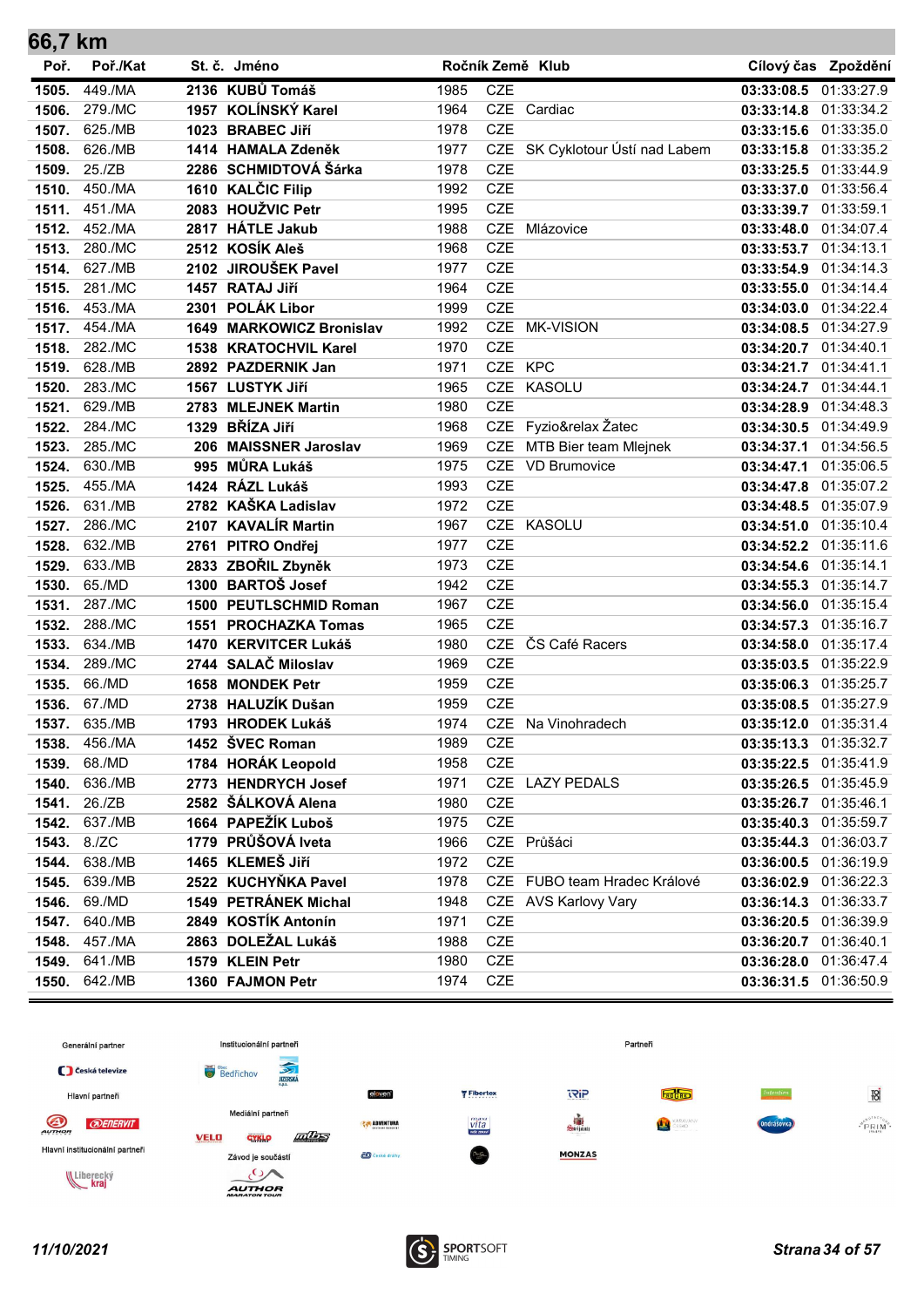| 66,7 km |          |      |                         |      |            |                                 |                       |                       |
|---------|----------|------|-------------------------|------|------------|---------------------------------|-----------------------|-----------------------|
| Poř.    | Poř./Kat |      | St. č. Jméno            |      |            | Ročník Země Klub                |                       | Cílový čas Zpoždění   |
| 1551.   | 643./MB  |      | 2714 STRÁNSKÝ Dalibor   | 1976 | <b>CZE</b> |                                 | 03:36:45.0            | 01:37:04.4            |
| 1552.   | 70./MD   |      | 2292 ŠŤASTNÝ Václav     | 1944 | <b>CZE</b> |                                 | 03:36:54.0            | 01:37:13.4            |
| 1553.   | 71./MD   |      | 2538 LIPOVSKÝ Josef     | 1957 | <b>CZE</b> |                                 | 03:37:03.0 01:37:22.4 |                       |
| 1554.   | 458./MA  |      | 1659 KONČEL Miroslav    | 1982 | CZE        |                                 | 03:37:03.8 01:37:23.2 |                       |
| 1555.   | 290./MC  |      | 2311 KOŠŤÁL Zdeněk      | 1961 | <b>CZE</b> |                                 | 03:37:09.5 01:37:28.9 |                       |
| 1556.   | 291./MC  |      | 1852 TICHÝ Tomáš        | 1970 |            | CZE JE-BE-TI                    | 03:37:11.2 01:37:30.6 |                       |
| 1557.   | 292./MC  |      | 1679 SEDLECKY Karel     | 1968 | <b>CZE</b> |                                 | 03:37:11.5 01:37:30.9 |                       |
| 1558.   | 459./MA  |      | 2827 HNIK Jakub         | 1989 | <b>CZE</b> |                                 | 03:37:21.4            | 01:37:40.8            |
| 1559.   | 460./MA  |      | 1082 SVOBODA David      | 1985 |            | CZE Svobitrans bike racing team |                       | 03:37:37.3 01:37:56.7 |
| 1560.   | 644./MB  |      | 2774 ČECHLOVSKÝ Milan   | 1971 | <b>CZE</b> | Emco                            | 03:37:40.4 01:37:59.8 |                       |
| 1561.   | 461./MA  |      | 2697 ČÁNI Marián        | 1982 | <b>CZE</b> |                                 | 03:37:42.0            | 01:38:01.4            |
| 1562.   | 462./MA  |      | 1918 ČAMEK Petr         | 1983 | CZE        | "Ostrava;-))))"                 | 03:37:46.7 01:38:06.1 |                       |
| 1563.   | 463./MA  |      | 1365 PALA Jan           | 1986 | <b>SVK</b> | slovenska strela                | 03:37:50.8            | 01:38:10.2            |
| 1564.   | 645./MB  |      | 1552 MARTINEC Roman     | 1971 | <b>CZE</b> |                                 |                       | 03:37:51.3 01:38:10.7 |
| 1565.   | 27./ZB   |      | 2634 MATLOCHOVÁ Lucie   | 1973 | <b>CZE</b> |                                 |                       | 03:38:02.0 01:38:21.4 |
| 1566.   | 293./MC  |      | 1635 PROCHÁZKA Vladimír | 1961 | <b>CZE</b> |                                 | 03:38:04.3 01:38:23.7 |                       |
| 1567.   | 464./MA  |      | 1690 DOBEŠ Jan          | 1982 | <b>CZE</b> |                                 |                       | 03:38:06.2 01:38:25.6 |
| 1568.   | 465./MA  |      | 2653 BERNAT Martin      | 1997 | <b>CZE</b> | Mounting                        | 03:38:21.1            | 01:38:40.5            |
| 1569.   | 466./MA  |      | 2789 ŠÁFR Vladimír      | 1981 | <b>CZE</b> | TJ Sokol Maxičky                | 03:38:21.2 01:38:40.6 |                       |
| 1570.   | 33./ZA   |      | 1669 URBANOVÁ Aneta     | 1994 | <b>CZE</b> |                                 | 03:38:25.8            | 01:38:45.2            |
| 1571.   | 646./MB  |      | 2864 DOČEKAL Milan      | 1972 | <b>CZE</b> |                                 | 03:38:26.7 01:38:46.1 |                       |
| 1572.   | 72./MD   |      | 451 ZELINKA Jaroslav    | 1957 | <b>CZE</b> |                                 | 03:38:27.0 01:38:46.4 |                       |
| 1573.   | 294./MC  |      | 1753 AUGUSTIN Filip     | 1969 | <b>CZE</b> |                                 |                       | 03:38:27.3 01:38:46.7 |
| 1574.   | 467./MA  |      | 1396 MARTÍNEK Petr      | 1984 | <b>CZE</b> |                                 | 03:38:35.4 01:38:54.8 |                       |
| 1575.   | 295./MC  |      | 2510 FOUS František     | 1962 | <b>CZE</b> |                                 | 03:38:37.2 01:38:56.6 |                       |
| 1576.   | 647./MB  |      | 2583 KUBÍK Pavel        | 1971 | <b>CZE</b> |                                 | 03:38:38.7 01:38:58.1 |                       |
| 1577.   | 34./ZA   | 2741 | ŠŤASTNÁ Veronika        | 1988 | CZE        | Pchery                          | 03:38:39.2 01:38:58.6 |                       |
| 1578.   | 73./MD   |      | 1553 SVOBODA Jiří       | 1954 | CZE        | Spartak Modřany                 |                       | 03:38:42.4 01:39:01.8 |
| 1579.   | 648./MB  |      | 2596 KADUBEC Marek      | 1977 | <b>CZE</b> |                                 | 03:39:07.9 01:39:27.3 |                       |
| 1580.   | 296./MC  |      | 883 JOSEF Petr          | 1968 | <b>CZE</b> | RACING TEAM JIČÍN               | 03:39:09.0 01:39:28.4 |                       |
| 1581.   | 297./MC  |      | 730 PANÁČEK Jan         | 1970 | <b>CZE</b> | RACING TEAM JIČÍN               | 03:39:09.0 01:39:28.4 |                       |
| 1582.   | 74./MD   |      | 1316 CHLOUBA Karel      | 1956 | <b>CZE</b> | Tina Mělnik                     |                       | 03:39:22.5 01:39:41.9 |
| 1583.   | 649./MB  |      | 993 MATOUŠEK Marcel     | 1976 | <b>CZE</b> |                                 |                       | 03:39:23.3 01:39:42.7 |
| 1584.   | 650./MB  |      | 2629 KRAUS Tomáš        | 1974 | CZE        |                                 |                       | 03:39:26.0 01:39:45.4 |
| 1585.   | 298./MC  |      | 1714 BAŠTA Jindřich     | 1966 | CZE        |                                 |                       | 03:39:28.5 01:39:47.9 |
| 1586.   | 651./MB  |      | 1686 GRYGÁREK Radim     | 1974 | CZE        |                                 |                       | 03:39:31.0 01:39:50.4 |
| 1587.   | 652./MB  |      | 1665 BEK Daniel         | 1975 | CZE        |                                 |                       | 03:39:32.5 01:39:51.9 |
| 1588.   | 299./MC  |      | 1101 HOFMAN Oldřich     | 1963 | CZE        |                                 |                       | 03:39:33.5 01:39:52.9 |
| 1589.   | 26./MJ   |      | 2578 SOROKA David       | 2004 | <b>CZE</b> |                                 |                       | 03:39:45.2 01:40:04.6 |
| 1590.   | 653./MB  |      | 1550 RYTÍŘ Jan          | 1980 | <b>CZE</b> |                                 | 03:39:45.5            | 01:40:04.9            |
| 1591.   | 300./MC  |      | 2018 BEČKA Zdeněk       | 1970 |            | CZE Kožený Projektil Most       |                       | 03:39:49.2 01:40:08.6 |
| 1592.   | 654./MB  |      | 1330 ŠOHAJ Martin       | 1971 | CZE        | Rohozec Amulet Team             |                       | 03:39:49.7 01:40:09.1 |
| 1593.   | 655./MB  |      | 2183 PACÁK Roman        | 1973 | CZE        |                                 |                       | 03:39:51.0 01:40:10.4 |
| 1594.   | 656./MB  |      | 1683 JOHANIDES Petr     | 1978 |            | CZE Huňošáci                    |                       | 03:39:57.0 01:40:16.4 |
| 1595.   | 301./MC  |      | 2385 CECH Oldrich       | 1967 |            | CZE Sauna Boys                  |                       | 03:40:00.7 01:40:20.1 |
| 1596.   | 468./MA  |      | 1782 SEWALD Pavel       | 1987 | CZE        |                                 |                       | 03:40:03.2 01:40:22.6 |

![](_page_34_Figure_1.jpeg)

![](_page_34_Picture_3.jpeg)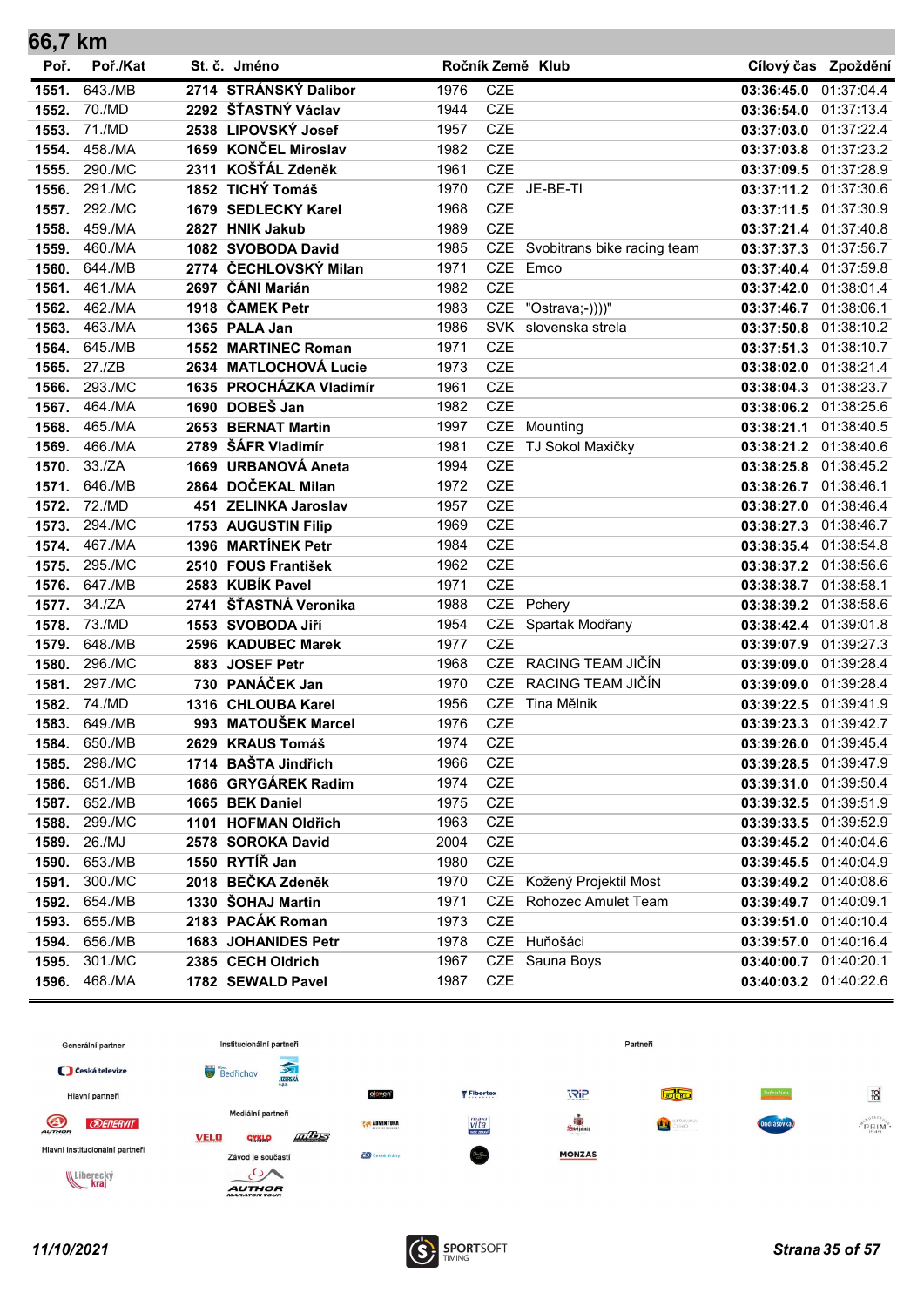| 66,7 km |          |                              |      |            |                          |                       |                       |
|---------|----------|------------------------------|------|------------|--------------------------|-----------------------|-----------------------|
| Poř.    | Poř./Kat | St. č. Jméno                 |      |            | Ročník Země Klub         |                       | Cílový čas Zpoždění   |
| 1597.   | 469./MA  | 2095 CHRPA Frantisek         | 1982 | <b>CZE</b> |                          | 03:40:04.7 01:40:24.1 |                       |
| 1598.   | 470./MA  | 2597 HYBLER Vojtěch          | 1984 |            | CZE VELaMaLaVA           | 03:40:19.0            | 01:40:38.4            |
| 1599.   | 657./MB  | 2387 MODR Michal             | 1972 |            | CZE Sauna Boys           | 03:40:24.0 01:40:43.4 |                       |
| 1600.   | 471./MA  | 1662 VIDIČAN Tomáš           | 1988 | <b>CZE</b> |                          | 03:40:27.0 01:40:46.4 |                       |
| 1601.   | 658./MB  | 2287 PERNIČKA Marek          | 1971 | <b>CZE</b> | Kosovští sněžní levharti | 03:40:45.7            | 01:41:05.1            |
| 1602.   | 75./MD   | 2891 MATTUŠ Milan            | 1937 | <b>CZE</b> | <b>POKR Pardubice</b>    | 03:40:48.4 01:41:07.8 |                       |
| 1603.   | 76./MD   | 2032 BROŽ Milan              | 1959 | <b>CZE</b> |                          | 03:40:53.0 01:41:12.4 |                       |
| 1604.   | 302./MC  | 1605 KNESPL Petr             | 1962 | <b>CZE</b> |                          | 03:40:53.7 01:41:13.1 |                       |
| 1605.   | 472./MA  | 1113 NIKL + PILÍK Petr + Jan | 1994 | <b>CZE</b> |                          | 03:40:57.0            | 01:41:16.4            |
| 1606.   | 303./MC  | 2881 KŘÍŽ Jan                | 1964 | <b>CZE</b> | AC Praha 1890            | 03:40:59.1            | 01:41:18.5            |
| 1607.   | 659./MB  | 1449 ARAZIM Pavel            | 1978 | <b>CZE</b> |                          | 03:41:07.0 01:41:26.4 |                       |
| 1608.   | 77./MD   | 1716 DRÁBEK JIří             | 1954 | <b>CZE</b> |                          | 03:41:14.4 01:41:33.8 |                       |
| 1609.   | 660./MB  | 1439 JANEBA Jaroslav         | 1974 | <b>CZE</b> |                          | 03:41:16.7 01:41:36.1 |                       |
| 1610.   | 304./MC  | 1723 ČECH Jaroslav           | 1965 | <b>CZE</b> |                          | 03:41:17.9            | 01:41:37.3            |
| 1611.   | 661./MB  | 1703 ZINEK Kamil             | 1971 | <b>CZE</b> |                          | 03:41:45.5 01:42:04.9 |                       |
| 1612.   | 662./MB  | 2342 MORAVEC Jiří            | 1975 | <b>CZE</b> |                          | 03:41:45.6 01:42:05.0 |                       |
| 1613.   | 663./MB  | 2544 LITOŠ Václav            | 1976 | <b>CZE</b> |                          | 03:41:45.9 01:42:05.3 |                       |
| 1614.   | 473./MA  | 2683 RITTER Tomáš            | 1981 | <b>CZE</b> |                          | 03:41:47.1 01:42:06.5 |                       |
| 1615.   | 305./MC  | 1588 NÁLEVKA Ladislav        | 1962 | <b>CZE</b> |                          | 03:42:03.0 01:42:22.4 |                       |
| 1616.   | 306./MC  | 1480 MÍKA Zdeněk             | 1961 |            | CZE MIBA SPORT Říčany    | 03:42:07.3 01:42:26.7 |                       |
| 1617.   | 664./MB  | 2303 MIZERA Ondřej           | 1978 | <b>CZE</b> |                          | 03:42:13.4 01:42:32.8 |                       |
| 1618.   | 474./MA  | 2132 KRUPKA Martin           | 1983 | <b>CZE</b> |                          | 03:42:17.6 01:42:37.0 |                       |
| 1619.   | 665./MB  | 1493 JILEK Petr              | 1977 | <b>CZE</b> |                          | 03:42:18.2 01:42:37.6 |                       |
| 1620.   | 475./MA  | 2883 KURKA Pavel             | 1982 | <b>CZE</b> |                          | 03:42:20.9 01:42:40.3 |                       |
| 1621.   | 476./MA  | 1639 PÖSELT Lukáš            | 1982 |            | CZE A-B-C                | 03:42:28.7 01:42:48.1 |                       |
| 1622.   | 477./MA  | 1638 PÖSELT Martin           | 1983 |            | CZE A-B-C                | 03:42:28.7 01:42:48.1 |                       |
| 1623.   | 666./MB  | 1319 ČABLA Marek             | 1973 | <b>CZE</b> |                          | 03:42:38.2 01:42:57.6 |                       |
| 1624.   | 478./MA  | 1591 LUKÁŠ Jindřich          | 1985 | <b>CZE</b> |                          | 03:42:48.7 01:43:08.1 |                       |
| 1625.   | 479./MA  | 957 ROŽA Tomáš               | 1988 | <b>CZE</b> |                          | 03:42:52.3            | 01:43:11.7            |
| 1626.   | 307./MC  | 1609 BLAŽÍČEK Petr           | 1967 | <b>CZE</b> |                          | 03:42:56.9 01:43:16.3 |                       |
| 1627.   | 667./MB  | 2802 TURTENWALD Filip        | 1978 | <b>CZE</b> | U dvou kanců bike club   | 03:43:04.2 01:43:23.6 |                       |
| 1628.   | 480./MA  | 2868 VOHRALÍK Matyáš         | 1997 | <b>CZE</b> | BIKER z MUŠKY            | 03:43:07.9 01:43:27.3 |                       |
| 1629.   | 668./MB  | 1560 LAMAČ Miroslav          | 1974 | <b>CZE</b> |                          | 03:43:10.2 01:43:29.6 |                       |
| 1630.   | 669./MB  | 1616 PECKA Tomáš             | 1975 | CZE        |                          |                       | 03:43:11.9 01:43:31.3 |
| 1631.   | 670./MB  | 1404 NĚMEC Vlasta            | 1979 | CZE        |                          | 03:43:13.5 01:43:32.9 |                       |
| 1632.   | 671./MB  | 2689 VOJTÍŠEK Pavel          | 1978 | CZE        |                          | 03:43:16.1 01:43:35.5 |                       |
| 1633.   | 3./ZJ    | 2685 RYŠAVÁ Tereza           | 2004 | <b>CZE</b> |                          |                       | 03:43:21.3 01:43:40.8 |
| 1634.   | 672./MB  | 1673 BERAN Petr              | 1972 | CZE        | Cyklovýletnici Svatava   |                       | 03:43:23.4 01:43:42.8 |
| 1635.   | 35./ZA   | 1670 JANSOVÁ Barbora         | 1993 | CZE        | Hujeři Kutná Hora        |                       | 03:43:24.0 01:43:43.4 |
| 1636.   | 673./MB  | 1382 HEJHAL Josef            | 1972 | <b>CZE</b> |                          | 03:43:30.2 01:43:49.6 |                       |
| 1637.   | 674./MB  | 1741 BARTOŠ Jaroslav         | 1979 | CZE        |                          |                       | 03:43:32.2 01:43:51.6 |
| 1638.   | 481./MA  | 2124 KOPÝTKO Jan             | 1991 | CZE        |                          | 03:43:42.0 01:44:01.4 |                       |
| 1639.   | 675./MB  | 2264 VOLÁK Jan               | 1973 |            | CZE TJ OKROUHLO BIKE     | 03:43:46.7 01:44:06.1 |                       |
| 1640.   | 676./MB  | 2205 REICHEL Michael         | 1973 |            | CZE WALBO                | 03:43:47.6 01:44:07.0 |                       |
| 1641.   | 677./MB  | 2003 POLÁČEK Karel           | 1975 | <b>CZE</b> | Rumělci                  | 03:43:48.7            | 01:44:08.1            |
| 1642.   | 482./MA  | 2069 HALÍŘ Lubomír           | 1986 | <b>CZE</b> |                          | 03:43:49.7            | 01:44:09.1            |

![](_page_35_Figure_1.jpeg)

![](_page_35_Picture_3.jpeg)

 $\sim$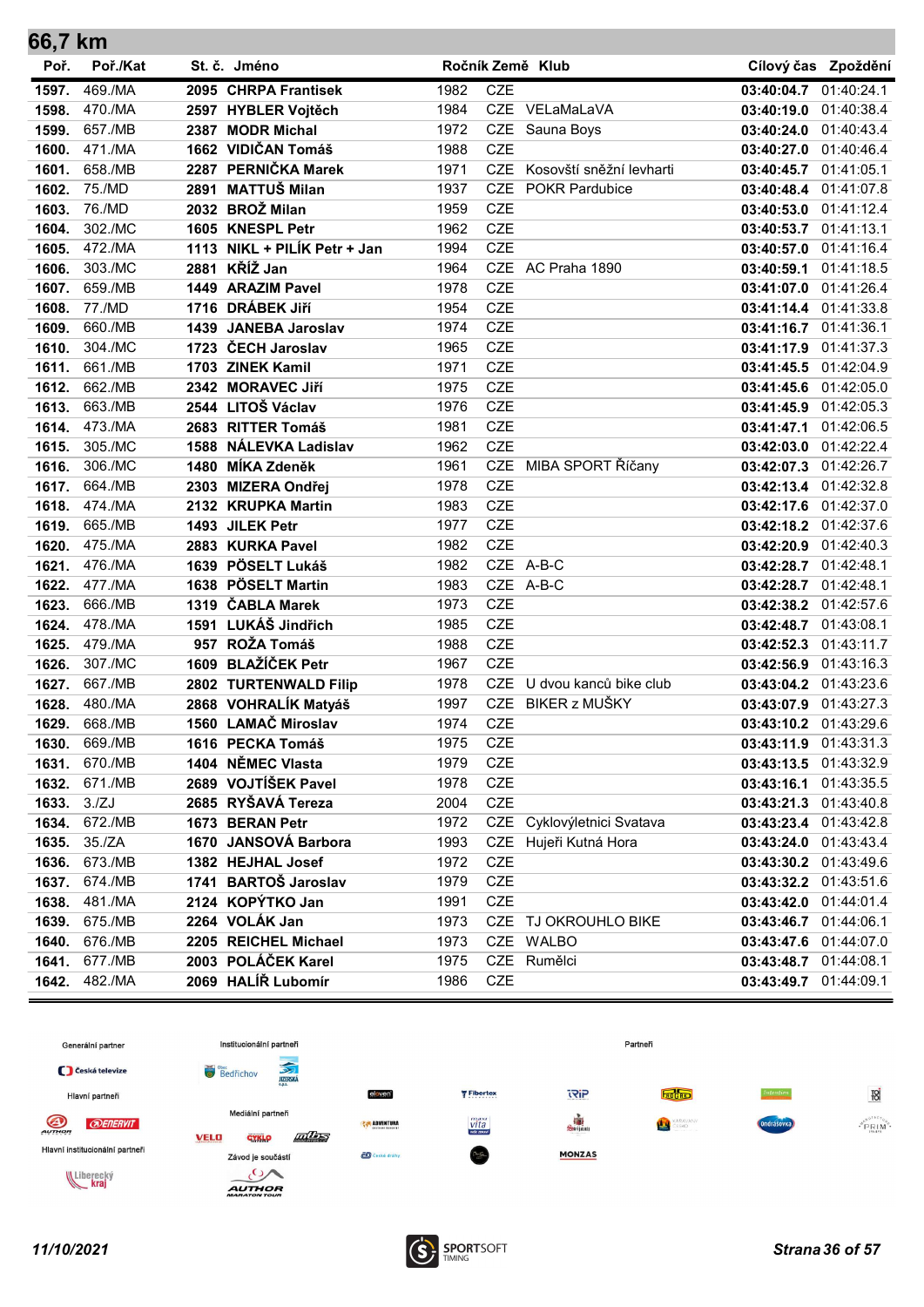| 66,7 km        |                   |                                            |              |            |                          |                                                |                       |
|----------------|-------------------|--------------------------------------------|--------------|------------|--------------------------|------------------------------------------------|-----------------------|
| Poř.           | Poř./Kat          | St. č. Jméno                               |              |            | Ročník Země Klub         |                                                | Cílový čas Zpoždění   |
| 1643.          | 308./MC           | 1719 GEMPERLE Martin                       | 1967         | <b>CZE</b> |                          | 03:43:59.2                                     | 01:44:18.6            |
| 1644.          | 678./MB           | 2729 CHRÁSTECKÝ Vladimír                   | 1973         |            | CZE NAKIT                | 03:43:59.9 01:44:19.3                          |                       |
| 1645.          | 679./MB           | 1546 ŠIROKÝ Ladislav                       | 1974         | <b>CZE</b> | <b>LAZY PEDALS</b>       | 03:44:16.0 01:44:35.4                          |                       |
| 1646.          | 483./MA           | 2562 NAŠTICKÝ Petr                         | 1999         |            | CZE ASTRA                | 03:44:21.4 01:44:40.8                          |                       |
| 1647.          | 309./MC           | 1501 STLOUKAL Miloš                        | 1968         | <b>CZE</b> |                          | 03:44:22.9 01:44:42.3                          |                       |
| 1648.          | 484./MA           | 1729 HANZLÍK Andrej                        | 1985         | CZE        |                          | 03:44:41.9 01:45:01.3                          |                       |
| 1649.          | 27./MJ            | 1709 FAJGL Vojtěch                         | 2004         | <b>CZE</b> |                          | 03:44:44.6 01:45:04.1                          |                       |
| 1650.          | 680./MB           | 1998 PŘÍHODA Radek                         | 1974         | CZE -      |                          | 03:44:44.7 01:45:04.1                          |                       |
| 1651.          | 681./MB           | 1692 TESAŘ Martin                          | 1976         | <b>CZE</b> |                          | 03:44:47.7 01:45:07.1                          |                       |
| 1652.          | 682./MB           | 1400 STIBOR JIří                           | 1976         | CZE        | HRT cycling team         | 03:44:53.7 01:45:13.1                          |                       |
| 1653.          | 683./MB           | 1046 MAŠINDA Robert                        | 1974         | <b>CZE</b> |                          | 03:44:59.5 01:45:18.9                          |                       |
| 1654.          | 684./MB           | 2708 POKORNÝ Petr                          | 1974         | <b>CZE</b> |                          | 03:45:07.3 01:45:26.7                          |                       |
| 1655.          | 485./MA           | 2117 KNECHTL Jiří                          | 1985         | <b>CZE</b> |                          | 03:45:09.2 01:45:28.6                          |                       |
| 1656.          | 486./MA           | 2304 EXNER Rostislav                       | 1981         | <b>CZE</b> | karavlesku.cz            | 03:45:12.4 01:45:31.9                          |                       |
| 1657.          | 685./MB           | 1607 POŠTULKA David                        | 1975         | <b>CZE</b> |                          | 03:45:15.7 01:45:35.1                          |                       |
| 1658.          | 686./MB           | 1843 PANUŠKA Antonín                       | 1979         | <b>CZE</b> |                          | 03:45:16.9 01:45:36.3                          |                       |
| 1659.          | 36./ZA            | 2633 FOJTÍKOVÁ Tereza                      | 1996         | <b>CZE</b> |                          | 03:45:17.5 01:45:36.9                          |                       |
| 1660.          | 310./MC           | 2718 LAŠTŮVKA Petr                         | 1967         | <b>CZE</b> | <b>KASOLU</b>            | 03:45:26.4 01:45:45.8                          |                       |
| 1661.          | 487./MA           | 1416 KOVAŘÍK Milan                         | 1987         | <b>CZE</b> |                          | 03:45:36.4 01:45:55.8                          |                       |
| 1662.          | 687./MB           | 967 BARTH Pavel                            | 1974         | <b>CZE</b> | Vazouni                  | 03:45:41.0                                     | 01:46:00.4            |
| 1663.          | 488./MA           | 1625 GRULICH David                         | 1989         | <b>CZE</b> |                          | 03:45:41.2 01:46:00.6                          |                       |
| 1664.          | 688./MB           | 2601 DVOŘÁK Jaroslav                       | 1979         | <b>CZE</b> |                          | 03:45:59.2 01:46:18.6                          |                       |
| 1665.          | 489./MA           | 2682 MUSIL Radek                           | 1984         | CZE        | Koloshopteam.cz          | 03:46:06.1                                     | 01:46:25.5            |
| 1666.          | 689./MB           | 2518 RUDOLF Aleš                           | 1976         | <b>CZE</b> |                          | 03:46:10.2 01:46:29.6                          |                       |
| 1667.          | 311./MC           | 1858 HELEMIK Michal                        | 1969         | <b>CZE</b> |                          | 03:46:23.4 01:46:42.8                          |                       |
| 1668.          | 312./MC           | 1458 TUROK Petr                            | 1966         | <b>CZE</b> | Chrastava                | 03:46:31.1 01:46:50.5                          |                       |
| 1669.          | 313./MC           | 1402 VAŠINA Tomáš                          | 1965         | <b>CZE</b> |                          | 03:46:35.2 01:46:54.6                          |                       |
| 1670.          | 28./ZB            | 2063 GEORGIOU Lucie                        | 1976         | CZE        | georgiani                | 03:47:14.4 01:47:33.9                          |                       |
| 1671.          | 690./MB           | 2006 URBANEC Pavel                         | 1977         | <b>CZE</b> | Rumělci                  | 03:47:16.4 01:47:35.8                          |                       |
| 1672.          | 314./MC           | 2079 HOLZKNECHT Pavel                      | 1968         | <b>CZE</b> |                          | 03:47:18.9 01:47:38.3                          |                       |
| 1673.          | 78./MD<br>315./MC | 2153 MAREK Josef                           | 1956         | <b>CZE</b> | CZE Klub balony OK 21    | 03:47:18.9 01:47:38.4<br>03:47:23.6 01:47:43.0 |                       |
| 1674.          |                   | 1626 ROKUSEK Jaromír<br>1518 ŠPAŇÁR Martin | 1966         |            |                          |                                                |                       |
| 1675.          | 316./MC           |                                            | 1970         | CZE        | CZE Ski Klub Hřebeč      |                                                | 03:47:25.2 01:47:44.6 |
| 1676.<br>1677. | 29./ZB<br>79./MD  | 1585 HRDOVÁ Zuzana<br>2096 JANÁČ Pavel     | 1976<br>1953 | CZE        |                          | 03:47:28.0 01:47:47.4<br>03:47:30.4 01:47:49.8 |                       |
| 1678.          | 28./MJ            | 2808 BUDKA Matěj                           | 2006         | CZE        |                          |                                                | 03:47:37.3 01:47:56.7 |
| 1679.          | 490./MA           | 2366 ŠRUBAŘ Jan                            | 1996         | CZE        |                          | 03:47:38.4 01:47:57.8                          |                       |
| 1680.          | 80./MD            | 1707 POHL Bořivoj                          | 1950         |            | CZE Skiklub Jiz 50       | 03:47:38.7 01:47:58.1                          |                       |
| 1681.          | 30./ZB            | 2606 DOUDOVÁ Zuzana                        | 1978         |            | CZE LAZY PEDALS          | 03:47:40.3 01:47:59.7                          |                       |
| 1682.          | 491./MA           | 1924 ROUČ Martin                           | 1986         | CZE        |                          |                                                | 03:47:51.9 01:48:11.3 |
| 1683.          | 691./MB           | 2707 VYTISKA Radomír                       | 1972         | CZE        |                          | 03:47:56.4 01:48:15.8                          |                       |
| 1684.          | 492./MA           | 1577 TOMÁNEK Jiří                          | 1981         |            | CZE dobris.NET           |                                                | 03:47:58.0 01:48:17.4 |
| 1685.          | 692./MB           | 2650 JAROSIL Roman                         | 1974         | CZE        | <b>MIROMAX Statenice</b> | 03:48:08.1                                     | 01:48:27.5            |
| 1686.          | 693./MB           | 2513 LAŠTOVIČKA Jaroslav                   | 1977         | CZE        |                          |                                                | 03:48:10.8 01:48:30.2 |
| 1687.          | 694./MB           | 2004 CHALOUPKA Luboš                       | 1979         |            | CZE Rumělci              |                                                | 03:48:18.2 01:48:37.6 |
| 1688.          | 493./MA           | 2283 URBAN Petr                            | 1995         | CZE        |                          |                                                | 03:48:20.4 01:48:39.8 |
|                |                   |                                            |              |            |                          |                                                |                       |

![](_page_36_Figure_1.jpeg)

![](_page_36_Picture_3.jpeg)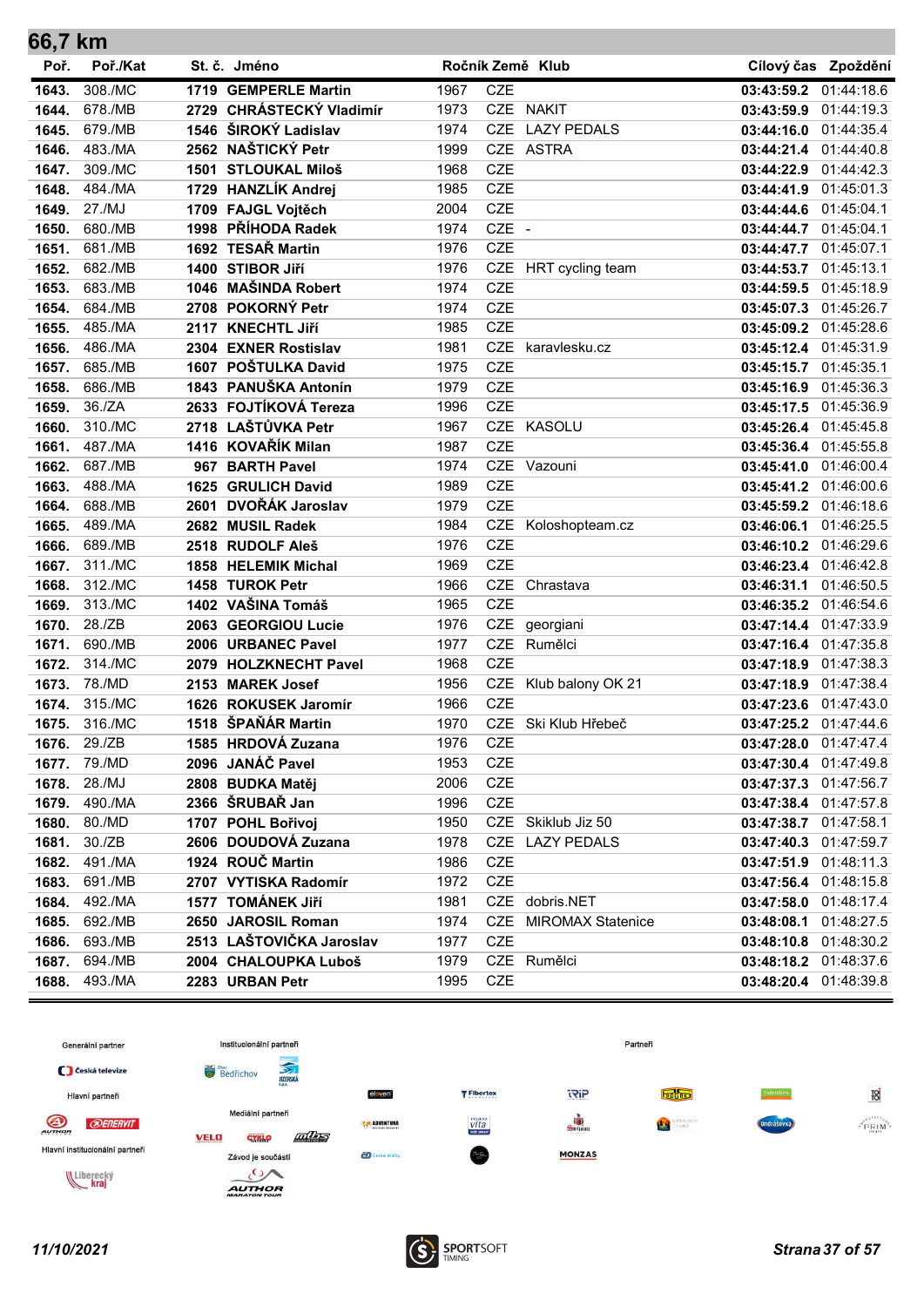| 66,7 km |          |                        |                                |      |            |                             |                       |                     |
|---------|----------|------------------------|--------------------------------|------|------------|-----------------------------|-----------------------|---------------------|
| Poř.    | Poř./Kat | St. č. Jméno           |                                |      |            | Ročník Země Klub            |                       | Cílový čas Zpoždění |
| 1689.   | 494./MA  |                        | 1620 BUDIL + MÜLLER Ivo + Petr | 1992 | <b>CZE</b> |                             | 03:48:29.5 01:48:48.9 |                     |
| 1690.   | 695./MB  | 820 KLAIN Marek        |                                | 1975 | <b>CZE</b> |                             | 03:48:53.0 01:49:12.4 |                     |
| 1691.   | 696./MB  | 1869 DIBLÍK Tomáš      |                                | 1973 | <b>CZE</b> |                             | 03:48:54.3 01:49:13.8 |                     |
| 1692.   | 697./MB  | 1532 BRADA Josef       |                                | 1980 | <b>CZE</b> | <b>Bikebase</b>             | 03:48:56.4 01:49:15.8 |                     |
| 1693.   | 317./MC  | 1580 PÁNEK Jiří        |                                | 1963 | <b>CZE</b> | Sokolov                     | 03:48:58.9 01:49:18.3 |                     |
| 1694.   | 698./MB  | 1363 ZIMMERT Jiří      |                                | 1973 | <b>CZE</b> | SK Cyklotour Ústí nad Labem | 03:49:07.7 01:49:27.1 |                     |
| 1695.   | 37./ZA   | 1705 IROVÁ Marie       |                                | 1991 | <b>CZE</b> |                             | 03:49:08.7 01:49:28.1 |                     |
| 1696.   | 31./ZB   | 1769 HRUBÁ Renáta      |                                | 1979 | <b>CZE</b> |                             | 03:49:08.7 01:49:28.1 |                     |
| 1697.   | 81./MD   | 1389 KNESPL Miroslav   |                                | 1953 | <b>CZE</b> |                             | 03:49:13.0 01:49:32.4 |                     |
| 1698.   | 699./MB  | 1623 VRBATA Leoš       |                                | 1979 | <b>CZE</b> |                             | 03:49:16.7 01:49:36.1 |                     |
| 1699.   | 700./MB  | 2005 LIBJAK Tomáš      |                                | 1980 | <b>CZE</b> | Rumělci                     | 03:49:23.9 01:49:43.3 |                     |
| 1700.   | 318./MC  | 1755 BUDIRSKÝ Zdeněk   |                                | 1962 | <b>CZE</b> |                             | 03:49:27.0 01:49:46.4 |                     |
| 1701.   | 701./MB  | 2501 NOVÝ Zdeněk       |                                | 1975 |            | CZE SK K2 Prostějov         | 03:49:32.1 01:49:51.5 |                     |
| 1702.   | 495./MA  | 2591 LAPKA Ondřej      |                                | 1996 | <b>CZE</b> |                             | 03:49:38.3 01:49:57.7 |                     |
| 1703.   | 702./MB  | 1663 ŠVEHLA David      |                                | 1977 | <b>CZE</b> |                             | 03:49:47.7 01:50:07.1 |                     |
| 1704.   | 703./MB  | 1594 ŠTEMBERK Jaroslav |                                | 1978 | <b>CZE</b> | Bike team TAVERNY Sedlčany  | 03:49:57.1            | 01:50:16.5          |
| 1705.   | 496./MA  | 1584 X Y               |                                | 1994 | <b>CZE</b> |                             | 03:50:04.5 01:50:23.9 |                     |
| 1706.   | 497./MA  | 2227 ŠANTROCH Tomáš    |                                | 1981 | <b>CZE</b> |                             | 03:50:05.4 01:50:24.8 |                     |
| 1707.   | 704./MB  | 2749 KLAPKA Martin     |                                | 1977 | <b>CZE</b> |                             | 03:50:07.7 01:50:27.1 |                     |
| 1708.   | 705./MB  | 1951 HASIL František   |                                | 1976 | <b>CZE</b> |                             | 03:50:08.1            | 01:50:27.5          |
| 1709.   | 82./MD   | 1752 CSÖLLE Loránt     |                                | 1960 | <b>CZE</b> |                             | 03:50:10.9 01:50:30.4 |                     |
| 1710.   | 706./MB  | 2819 PÁLA Václav       |                                | 1975 | <b>CZE</b> | Joskatel Team               | 03:50:13.6 01:50:33.0 |                     |
| 1711.   | 707./MB  | 1646 KOLÁŘÍK Pavel     |                                | 1979 | <b>CZE</b> | Řemesníci                   | 03:50:15.5 01:50:34.9 |                     |
| 1712.   | 708./MB  | 2339 MATOUŠEK Petr     |                                | 1972 | <b>CZE</b> |                             | 03:50:18.8 01:50:38.2 |                     |
| 1713.   | 498./MA  | 1421 PETR Jaroslav     |                                | 1982 | <b>CZE</b> |                             | 03:50:27.1 01:50:46.5 |                     |
| 1714.   | 38./ZA   | 1697 PETROVA Kateřina  |                                | 1983 | <b>CZE</b> |                             | 03:50:27.4 01:50:46.8 |                     |
| 1715.   | 319./MC  | 2064 GURKA Marián      |                                | 1968 | <b>CZE</b> |                             | 03:50:29.8            | 01:50:49.2          |
| 1716.   | 29./MJ   | 2410 DOUŠA Tomáš       |                                | 2005 | <b>CZE</b> | RACING TEAM JIČÍN           | 03:50:32.7 01:50:52.1 |                     |
| 1717.   | 709./MB  | 1312 ŠAFAŘÍK Martin    |                                | 1974 | <b>CZE</b> | Jizerkovi                   | 03:50:36.5 01:50:55.9 |                     |
| 1718.   | 499./MA  | 2388 LÍPA Martin       |                                | 1988 | <b>CZE</b> |                             | 03:50:41.4 01:51:00.8 |                     |
| 1719.   | 500./MA  | 2705 DOBOŠ Roman       |                                | 1985 | <b>CZE</b> | VOŘEŠPRUTI                  | 03:50:53.1            | 01:51:12.5          |
| 1720.   | 710./MB  | 2587 JAN Zikmund       |                                | 1973 |            | CZE Pakobylka team          | 03:50:56.1 01:51:15.5 |                     |
| 1721.   | 501./MA  | 2184 PÁL Mikuláš       |                                | 1998 |            | CZE Renkard s.r.o MTB Team  | 03:50:59.1 01:51:18.5 |                     |
| 1722.   | 502./MA  | 1575 NÁLEVKA Lukáš     |                                | 1988 | CZE        |                             | 03:51:05.4 01:51:24.8 |                     |
| 1723.   | 711./MB  | 2381 LOCHMAN Radek     |                                | 1976 | <b>CZE</b> |                             | 03:51:11.4 01:51:30.8 |                     |
| 1724.   | 712./MB  | 2213 SCHEJBAL Tomáš    |                                | 1980 | CZE        |                             | 03:51:13.2 01:51:32.6 |                     |
| 1725.   | 39./ZA   | 2879 BALCAROVÁ Petra   |                                | 1989 | CZE        |                             | 03:51:13.8 01:51:33.2 |                     |
| 1726.   | 320./MC  | 2860 MACEK Petr        |                                | 1967 | <b>CZE</b> |                             | 03:51:17.9 01:51:37.3 |                     |
| 1727.   | 503./MA  | 1294 HRUBÝ Aleš        |                                | 1988 | <b>CZE</b> |                             | 03:51:40.4 01:51:59.8 |                     |
| 1728.   | 321./MC  | 1666 ŠAŠEK Petr        |                                | 1967 | <b>CZE</b> |                             | 03:51:49.6 01:52:09.0 |                     |
| 1729.   | 322./MC  | 1604 ADAMEC Petr       |                                | 1968 |            | CZE SBK Teplice             | 03:51:50.2 01:52:09.6 |                     |
| 1730.   | 323./MC  | 2155 MARKOVIČ Milan    |                                | 1966 | <b>CZE</b> |                             | 03:51:51.9 01:52:11.3 |                     |
| 1731.   | 713./MB  | 1735 KOLOVRAT Jiří     |                                | 1976 |            | CZE BK Čvacht               | 03:51:55.1            | 01:52:14.5          |
| 1732.   | 714./MB  | 1045 DOLANSKÝ JIří     |                                | 1974 | CZE        |                             | 03:51:57.2 01:52:16.6 |                     |
| 1733.   | 324./MC  | 2272 VÝŠEK Pavel       |                                | 1967 |            | CZE Unipetrol               | 03:52:05.1 01:52:24.5 |                     |
| 1734.   | 715./MB  | 2615 HOŘENÍ Michal     |                                | 1975 | <b>CZE</b> |                             | 03:52:06.3 01:52:25.7 |                     |

![](_page_37_Figure_1.jpeg)

![](_page_37_Picture_3.jpeg)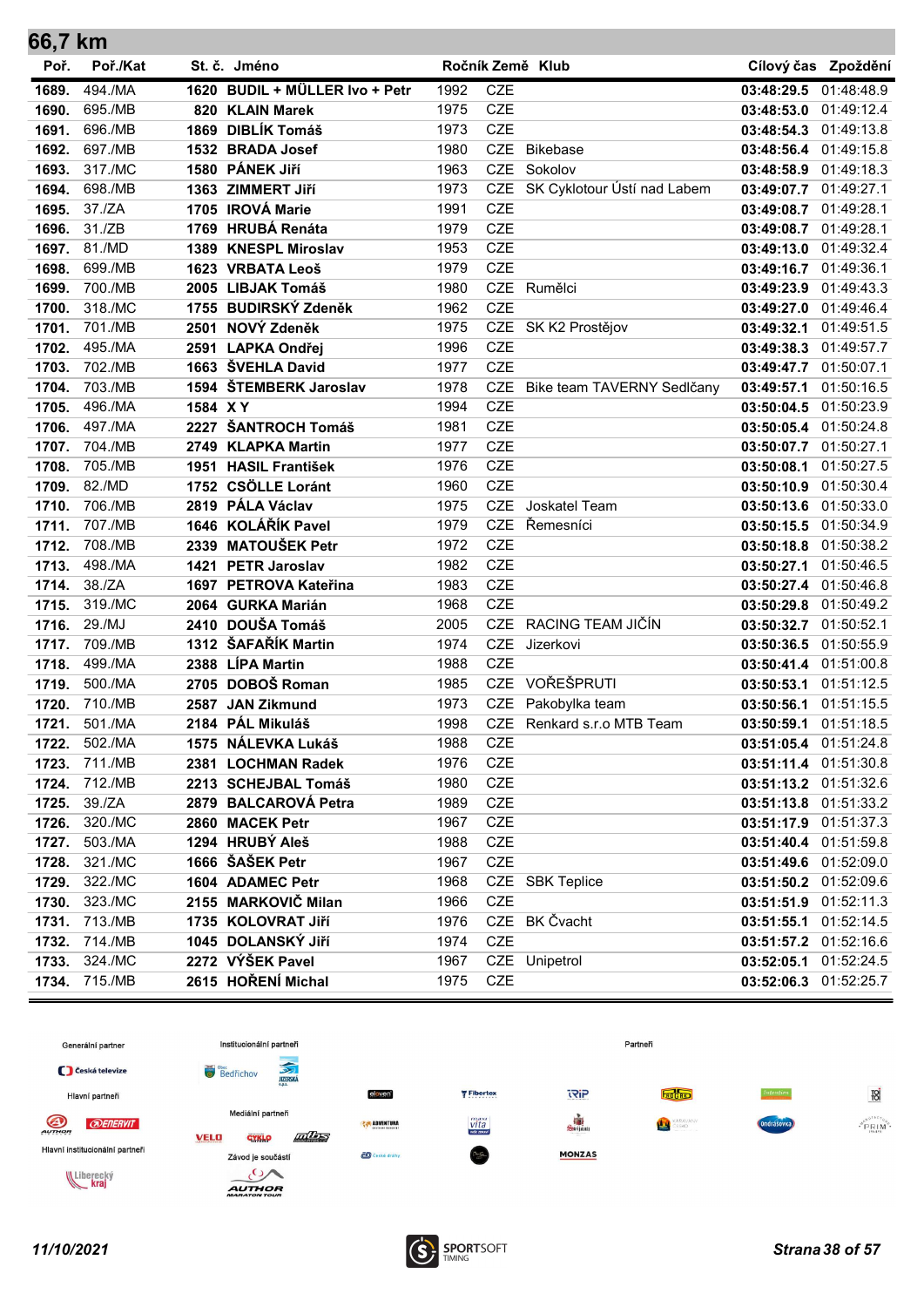| 66,7 KM |          |      |                                    |      |            |                                     |                       |                     |
|---------|----------|------|------------------------------------|------|------------|-------------------------------------|-----------------------|---------------------|
| Poř.    | Poř./Kat |      | St. č. Jméno                       |      |            | Ročník Země Klub                    |                       | Cílový čas Zpoždění |
| 1735.   | 504./MA  |      | 2308 PATEJDL Tomáš                 | 1981 | <b>CZE</b> |                                     | 03:52:28.9 01:52:48.3 |                     |
| 1736.   | 716./MB  |      | 1710 VRIČAN Roman                  | 1975 | <b>CZE</b> |                                     | 03:52:36.4 01:52:55.8 |                     |
| 1737.   | 717./MB  |      | 974 PALGUTA Roman                  | 1977 | <b>CZE</b> |                                     | 03:52:43.4 01:53:02.8 |                     |
| 1738.   | 505./MA  |      | 816 BURÝSEK Jan                    | 1988 | <b>CZE</b> |                                     | 03:52:43.5 01:53:02.9 |                     |
| 1739.   | 718./MB  |      | 2235 ŠKRLÍK Miroslav               | 1978 | <b>CZE</b> | SK Jedlička Liberec                 | 03:52:45.4            | 01:53:04.8          |
| 1740.   | 719./MB  |      | 2412 TRÁVNÍČEK Lukáš               | 1976 | <b>CZE</b> |                                     | 03:52:59.6            | 01:53:19.0          |
| 1741.   | 720./MB  |      | 1976 SVOBODA Václav                | 1980 | <b>CZE</b> |                                     | 03:53:12.8 01:53:32.2 |                     |
| 1742.   | 325./MC  |      | 1724 LINDOVSKÝ Kamil               | 1963 | <b>CZE</b> |                                     | 03:53:14.4 01:53:33.8 |                     |
| 1743.   | 721./MB  |      | 1468 SEKANINA Milan                | 1979 | <b>CZE</b> | Fištróni                            | 03:53:17.4            | 01:53:36.8          |
| 1744.   | 506./MA  |      | 1503 MÉSL Roman                    | 1981 | <b>CZE</b> | Fištróni                            | 03:53:18.1            | 01:53:37.5          |
| 1745.   | 507./MA  |      | 427 FAJFR Vojtěch                  | 1996 | <b>CZE</b> |                                     | 03:53:28.0 01:53:47.4 |                     |
| 1746.   | 40./ZA   |      | 1562 POTOČKOVÁ Blanka              | 1983 | <b>CZE</b> |                                     | 03:53:49.7 01:54:09.1 |                     |
| 1747.   | 722./MB  |      | 1848 ŠPILAR Michal                 | 1976 | <b>CZE</b> |                                     | 03:53:55.1            | 01:54:14.5          |
| 1748.   | 508./MA  |      | 2558 VYKYDAL Martin                | 1992 | <b>CZE</b> |                                     | 03:53:57.8            | 01:54:17.2          |
| 1749.   | 723./MB  |      | 2344 HRUŠKA Karel                  | 1975 | <b>CZE</b> |                                     | 03:53:57.9 01:54:17.3 |                     |
| 1750.   | 509./MA  |      | 2172 NEZBEDA Jan                   | 1982 | <b>CZE</b> |                                     | 03:54:04.7 01:54:24.1 |                     |
| 1751.   | 30./MJ   |      | 1794 VACEK René                    | 2007 | <b>CZE</b> |                                     | 03:54:15.8            | 01:54:35.2          |
| 1752.   | 724./MB  |      | 1689 SKŘIVAN Emilian               | 1971 | <b>CZE</b> |                                     | 03:54:17.9            | 01:54:37.3          |
| 1753.   | 31./MJ   |      | 2532 HAVELEK Václav                | 2006 | <b>CZE</b> |                                     | 03:54:23.5 01:54:42.9 |                     |
| 1754.   | 9./ZC    |      | 1757 JENČOVÁ Barbora               | 1966 | <b>CZE</b> | Amcykl Humpolec                     | 03:54:31.9            | 01:54:51.3          |
| 1755.   | 326./MC  |      | 1494 ŽEMLIČKA Pavel                | 1968 | <b>CZE</b> | Krušnohorci                         | 03:54:44.9            | 01:55:04.3          |
| 1756.   | 10./ZC   |      | 1827 KREJNUSOVÁ Jarmila            | 1970 | <b>CZE</b> |                                     | 03:54:50.4            | 01:55:09.8          |
| 1757.   | 327./MC  |      | 1826 KREJNUS Róbert                | 1965 | <b>CZE</b> |                                     | 03:54:50.6            | 01:55:10.1          |
| 1758.   | 725./MB  |      | 2062 GEORGIOU David                | 1977 | <b>CZE</b> | georgiani                           | 03:54:52.9            | 01:55:12.3          |
| 1759.   | 32./ZB   |      | 2061 DAŇHELOVÁ Erika               | 1978 | <b>CZE</b> | <b>MOUNTAINTIME</b>                 | 03:54:56.6            | 01:55:16.1          |
| 1760.   | 510./MA  | 1727 | <b>BARTESKA Martin</b>             | 1985 | <b>CZE</b> |                                     | 03:55:03.9            | 01:55:23.3          |
| 1761.   | 511./MA  |      | 1725 ŠEJVL David                   | 1985 | <b>CZE</b> |                                     | 03:55:04.2 01:55:23.6 |                     |
| 1762.   | 328./MC  |      | 1820 HRONÍK Jan                    | 1970 | <b>CZE</b> |                                     | 03:55:07.1            | 01:55:26.5          |
| 1763.   | 329./MC  |      | 499 CHARVÁT + HRONEK Rostisla 1968 |      | <b>CZE</b> | Cyklo Švec Písek                    | 03:55:08.5            | 01:55:27.9          |
| 1764.   | 726./MB  |      | 919 VRBA Pavel                     | 1974 | <b>CZE</b> |                                     | 03:55:14.9            | 01:55:34.4          |
| 1765.   | 727./MB  |      | 2614 DOLEŽAL Jakub                 | 1979 | <b>CZE</b> |                                     | 03:55:15.9 01:55:35.3 |                     |
| 1766.   | 41./ZA   |      | 2659 ŠTEFÁNIKOVÁ Mária             | 1991 | <b>CZE</b> |                                     | 03:55:17.6 01:55:37.0 |                     |
| 1767.   | 83./MD   |      | 1747 NOVÁK Jaroslav                | 1959 |            | CZE Joskatel                        | 03:55:24.7 01:55:44.1 |                     |
| 1768.   | 728./MB  |      | 1395 OSTROUKHOV Vitaliy            | 1975 |            | CZE žuch (žižkovská unie chlastačů) | 03:55:27.3 01:55:46.7 |                     |
| 1769.   | 729./MB  |      | 2765 NEKOLNÝ Petr                  | 1972 | CZE        |                                     | 03:55:36.4 01:55:55.8 |                     |
| 1770.   | 512./MA  |      | 2731 SETNIČKA Vojtěch              | 1992 |            | CZE Emco                            | 03:55:42.6 01:56:02.0 |                     |
| 1771.   | 513./MA  |      | 2178 NOVOTNÝ Roman                 | 2002 | CZE        | psí útulek Kozly                    | 03:55:43.4 01:56:02.8 |                     |
| 1772.   | 330./MC  |      | 1631 KUČERA Pavel                  | 1967 | <b>CZE</b> |                                     | 03:55:49.4 01:56:08.8 |                     |
| 1773.   | 514./MA  |      | 2821 MLČÁK Vít                     | 1982 | CZE CPR    |                                     | 03:55:50.8 01:56:10.2 |                     |
| 1774.   | 730./MB  |      | 2216 SLANINA Karel                 | 1979 | <b>CZE</b> |                                     | 03:55:52.6 01:56:12.0 |                     |
| 1775.   | 731./MB  |      | 2732 HOLAN Stanislav               | 1976 | <b>CZE</b> |                                     | 03:55:52.9            | 01:56:12.3          |
| 1776.   | 732./MB  |      | 2740 DŽURBA Petr                   | 1980 | CZE        |                                     | 03:55:53.2 01:56:12.6 |                     |
| 1777.   | 42./ZA   |      | 1335 BURDOVÁ Hana                  | 1981 |            | CZE Amcykl Humpolec                 | 03:56:02.7 01:56:22.1 |                     |
| 1778.   | 515./MA  |      | 1934 VLČEK Petr                    | 1983 | <b>CZE</b> |                                     | 03:56:07.3 01:56:26.7 |                     |
| 1779.   | 516./MA  |      | 2829 BUFÁK Vojtěch                 | 1991 | CZE        |                                     | 03:56:14.3 01:56:33.7 |                     |
| 1780.   | 517./MA  |      | 2137 KUBŮ Vladislav                | 1986 |            | CZE Kia Jičín                       | 03:56:15.6            | 01:56:35.0          |

![](_page_38_Figure_1.jpeg)

![](_page_38_Picture_3.jpeg)

÷.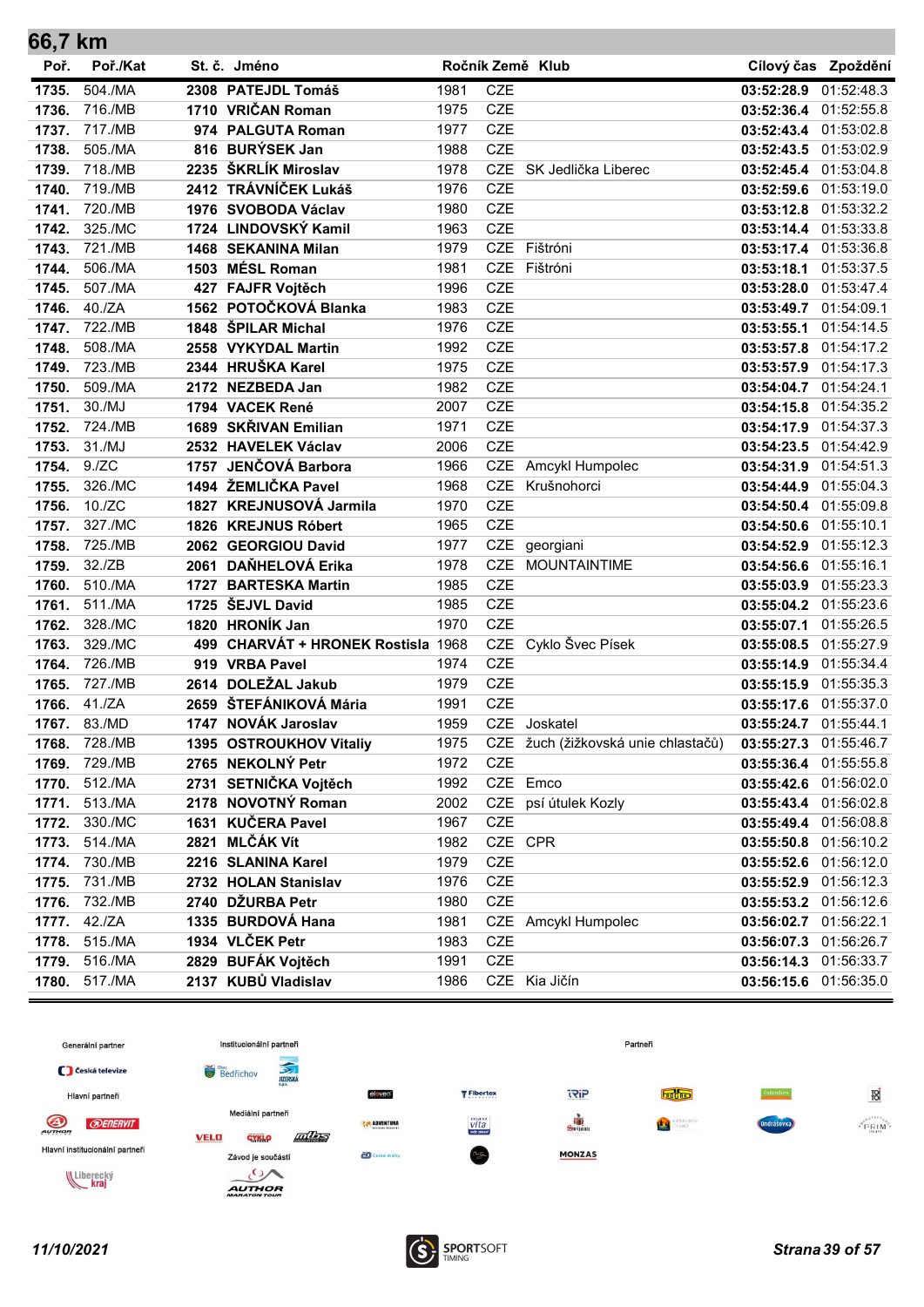| 66,7 km |          |      |                          |      |            |                       |                       |                     |
|---------|----------|------|--------------------------|------|------------|-----------------------|-----------------------|---------------------|
| Poř.    | Poř./Kat |      | St. č. Jméno             |      |            | Ročník Země Klub      |                       | Cílový čas Zpoždění |
| 1781.   | 84./MD   |      | 1788 KOVÁŘ Vladimír      | 1956 |            | CZE Tramway Boys      | 03:56:19.4            | 01:56:38.8          |
| 1782.   | 85./MD   |      | 1844 KADLEČÍK Milan      | 1958 | <b>CZE</b> |                       | 03:56:28.1            | 01:56:47.6          |
| 1783.   | 331./MC  |      | 2319 SUCHAN Petr         | 1964 | <b>CZE</b> |                       | 03:56:32.6 01:56:52.0 |                     |
| 1784.   | 518./MA  |      | 1948 KŘIKLAVA Tomáš      | 1995 | <b>CZE</b> | <b>WTF</b>            | 03:56:54.1            | 01:57:13.5          |
| 1785.   | 332./MC  |      | 1633 BARSA Radovan       | 1968 | <b>CZE</b> | <b>SDH Velvary</b>    | 03:56:55.3            | 01:57:14.7          |
| 1786.   | 733./MB  |      | 449 STEJSKAL Martin      | 1979 | <b>CZE</b> | White-Hill.cz         | 03:56:59.0            | 01:57:18.4          |
| 1787.   | 734./MB  |      | 2015 BAMBAS David        | 1973 | <b>CZE</b> |                       | 03:56:59.6            | 01:57:19.0          |
| 1788.   | 519./MA  |      | 2188 PEKAŘ Jaroslav      | 1981 | <b>CZE</b> | #jsemtatar            | 03:57:08.9            | 01:57:28.3          |
| 1789.   | 333./MC  |      | 2702 JAVORSKÝ Petr       | 1966 | <b>CZE</b> | VOŘEŠPRUTI            | 03:57:12.6            | 01:57:32.0          |
| 1790.   | 735./MB  |      | 2400 PAVELEK David       | 1976 | <b>CZE</b> |                       | 03:57:14.1            | 01:57:33.6          |
| 1791.   | 736./MB  |      | 930 BÍLEK Jan            | 1977 | <b>CZE</b> |                       | 03:57:29.6 01:57:49.0 |                     |
| 1792.   | 737./MB  |      | 1810 ŠTARHA Stanislav    | 1971 |            | CZE Vazouni           | 03:57:39.4 01:57:58.8 |                     |
| 1793.   | 86./MD   |      | 2694 PTASZNIK Arnold     | 1957 | <b>CZE</b> | Káva Růžová           | 03:58:03.4            | 01:58:22.8          |
| 1794.   | 87./MD   |      | 1694 KOSTKA Petr         | 1958 | <b>CZE</b> | HO Karpatia           | 03:58:18.4 01:58:37.8 |                     |
| 1795.   | 738./MB  | 857  | ŠINKOVSKÝ Radek          | 1972 | <b>CZE</b> |                       | 03:58:30.4 01:58:49.8 |                     |
| 1796.   | 739./MB  |      | 1543 SKLENÁŘ Martin      | 1979 | <b>CZE</b> |                       | 03:58:30.7            | 01:58:50.1          |
| 1797.   | 88./MD   |      | 1853 VÁŠA Petr           | 1960 |            | CZE cykloBulis 4ever  | 03:58:44.6            | 01:59:04.0          |
| 1798.   | 740./MB  |      | 1859 ŽEMLIČKA Jan        | 1972 | <b>CZE</b> |                       | 03:58:45.6 01:59:05.0 |                     |
| 1799.   | 334./MC  |      | 1685 KNOTEK Jan          | 1970 | CZE        | Senát                 | 03:59:00.4 01:59:19.8 |                     |
| 1800.   | 33./ZB   |      | 1713 RAJNIŠOVÁ Hana      | 1972 | <b>CZE</b> | Velemín               | 03:59:12.3            | 01:59:31.7          |
| 1801.   | 335./MC  |      | 2664 DOLEŽAL Karel       | 1963 | <b>CZE</b> |                       | 03:59:14.3            | 01:59:33.8          |
| 1802.   | 43./ZA   |      | 2613 HLADÍKOVÁ Petra     | 1988 | <b>CZE</b> | Chlupatá opička       | 03:59:17.6            | 01:59:37.0          |
| 1803.   | 741./MB  |      | 1830 ČERNOHORSKÝ Jan     | 1971 | <b>CZE</b> |                       | 03:59:18.5            | 01:59:37.9          |
| 1804.   | 520./MA  |      | 1533 LUKÁŠ David         | 1981 | <b>CZE</b> |                       | 03:59:21.1            | 01:59:40.5          |
| 1805.   | 44./ZA   |      | 2618 BROMOVÁ Lucie       | 1989 | <b>CZE</b> |                       | 03:59:21.1            | 01:59:40.5          |
| 1806.   | 742./MB  |      | 1637 ŠINDELÁŘ David      | 1971 | <b>CZE</b> |                       | 03:59:46.8            | 02:00:06.2          |
| 1807.   | 89./MD   |      | 1875 HOFMAN Josef        | 1958 | CZE        | hofiprofi             | 03:59:59.4            | 02:00:18.8          |
| 1808.   | 336./MC  | 2617 | <b>BARTÁK Aleš</b>       | 1965 | <b>CZE</b> |                       | 04:00:05.8            | 02:00:25.2          |
| 1809.   | 743./MB  | 747  | <b>SOBOTKA František</b> | 1978 | <b>CZE</b> | Author Bike Sedláček  | 04:00:08.7            | 02:00:28.1          |
| 1810.   | 744./MB  |      | 1892 KOCHAN Tomáš        | 1971 | <b>CZE</b> |                       | 04:00:08.9            | 02:00:28.3          |
| 1811.   | 521./MA  |      | 2086 HROMADNÍK Lukáš     | 1993 | <b>CZE</b> |                       | 04:00:09.7            | 02:00:29.1          |
| 1812.   | 745./MB  |      | 2407 BARČÁK Andrej       | 1977 | <b>CZE</b> | McHappy Team          | 04:00:11.4            | 02:00:30.8          |
| 1813.   | 337./MC  |      | 2406 NOVOTNÝ Anton       | 1970 | <b>SVK</b> |                       | 04:00:11.5            | 02:00:30.9          |
| 1814.   | 338./MC  |      | 2403 JANALÍK Radek       | 1969 | CZE        |                       | 04:00:11.6 02:00:31.0 |                     |
| 1815.   | 746./MB  |      | 2060 FUČÍK Robert        | 1976 | CZE        | CHB-20-09             | 04:00:14.4 02:00:33.8 |                     |
| 1816.   | 747./MB  |      | 1280 LEDVINA Tomáš       | 1976 | <b>CZE</b> |                       | 04:00:16.2 02:00:35.6 |                     |
| 1817.   | 339./MC  |      | 1895 SLÁDEK Václav       | 1969 |            | CZE KPC Strašice      | 04:00:20.1            | 02:00:39.5          |
| 1818.   | 522./MA  |      | 2750 NOVÝ Jan            | 1995 | <b>CZE</b> |                       | 04:00:25.3            | 02:00:44.7          |
| 1819.   | 748./MB  |      | 1636 DOUŠA Tomáš         | 1974 |            | CZE RACING TEAM JIČÍN | 04:00:32.9 02:00:52.3 |                     |
| 1820.   | 749./MB  |      | 1847 KUTTELWASCHER Tomáš | 1977 | <b>CZE</b> | <b>LAZY PEDALS</b>    | 04:00:33.9            | 02:00:53.3          |
| 1821.   | 523./MA  |      | 2785 ZÝMA Petr           | 1989 | CZE        | Eagles Praha          | 04:00:35.6 02:00:55.0 |                     |
| 1822.   | 34./ZB   |      | 2312 NOVÁKOVÁ Ilona      | 1971 | CZE        | <b>KPC Strašice</b>   | 04:00:37.9 02:00:57.3 |                     |
| 1823.   | 524./MA  |      | 1711 HRŇA Jan            | 1996 | CZE        |                       | 04:00:43.1 02:01:02.5 |                     |
| 1824.   | 32./MJ   |      | 2201 PŘIKRYL Jakub       | 2005 | CZE        |                       | 04:00:55.9            | 02:01:15.3          |
| 1825.   | 750./MB  |      | 1377 SKALICKÝ Zbyšek     | 1978 | CZE        | Pakobylka team        | 04:00:56.1            | 02:01:15.5          |
| 1826.   | 90./MD   |      | 2875 HAMRLÍČEK Karel     | 1959 | CZE        |                       | 04:01:02.7            | 02:01:22.2          |

![](_page_39_Figure_1.jpeg)

![](_page_39_Picture_3.jpeg)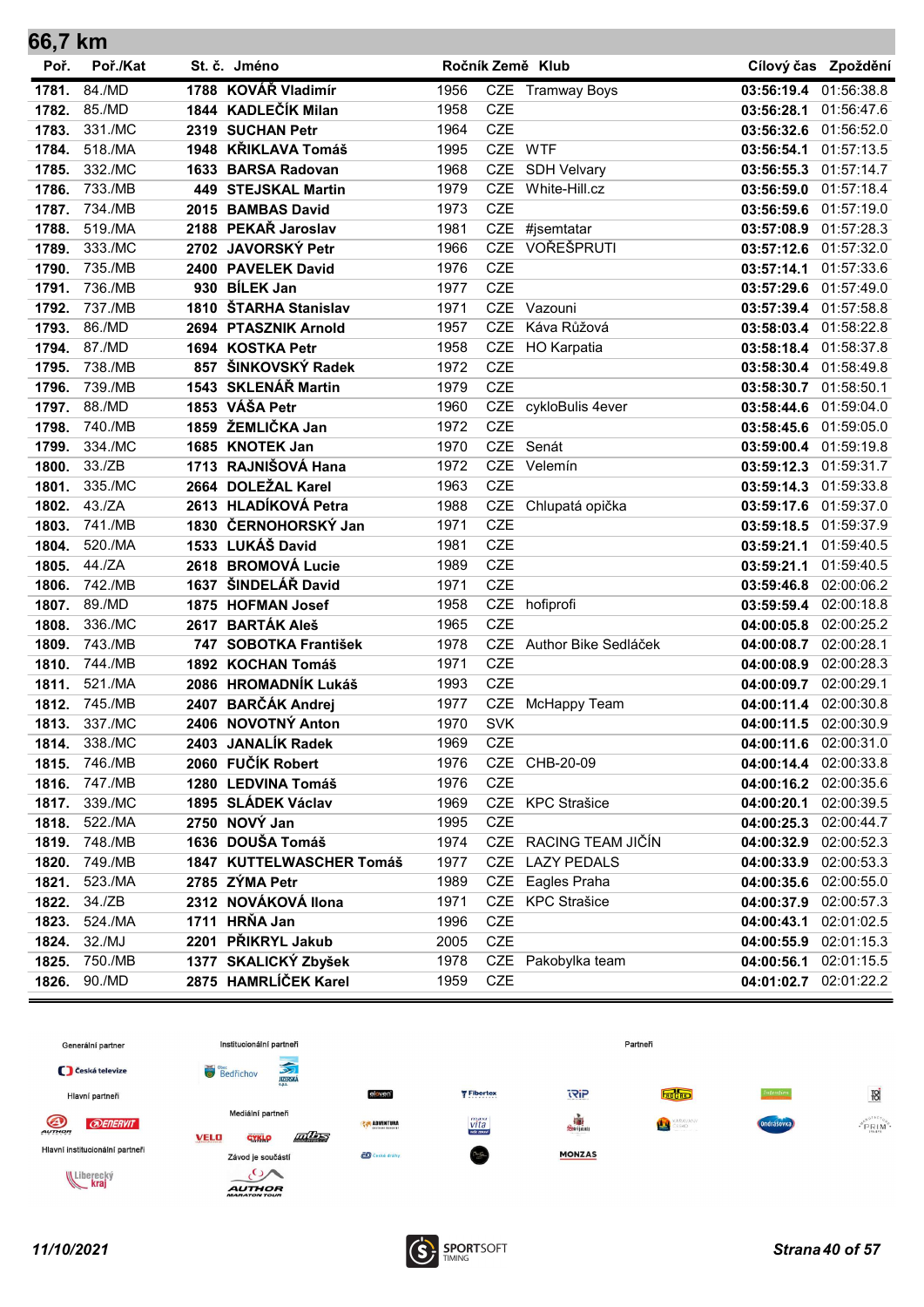| 66,7 km |          |      |                                  |      |            |                             |                       |                     |
|---------|----------|------|----------------------------------|------|------------|-----------------------------|-----------------------|---------------------|
| Poř.    | Poř./Kat |      | St. č. Jméno                     |      |            | Ročník Země Klub            |                       | Cílový čas Zpoždění |
| 1827.   | 751./MB  |      | 2580 DOBROUCKÝ Martin            | 1977 | <b>CZE</b> |                             | 04:01:21.3 02:01:40.7 |                     |
| 1828.   | 45./ZA   |      | 1915 ŠINFELTOVÁ Michala          | 1990 | <b>CZE</b> |                             | 04:01:22.9            | 02:01:42.3          |
| 1829.   | 91./MD   |      | 2257 VACULA Josef                | 1960 | <b>CZE</b> |                             | 04:01:28.4 02:01:47.8 |                     |
| 1830.   | 340./MC  |      | 2247 TRNKA Aleš                  | 1961 | <b>CZE</b> |                             | 04:01:28.4 02:01:47.8 |                     |
| 1831.   | 752./MB  |      | 2715 BLECHA Tomáš                | 1979 | <b>CZE</b> | TJ Zentiva                  | 04:01:31.2            | 02:01:50.7          |
| 1832.   | 753./MB  |      | 1728 MATUŠÍK Aleš                | 1980 | <b>CZE</b> | Matušíci z Milovic          | 04:01:48.9            | 02:02:08.3          |
| 1833.   | 525./MA  |      | 1982 ČERNÝ Hynek                 | 1992 | <b>CZE</b> |                             | 04:01:56.3            | 02:02:15.7          |
| 1834.   | 4./ZJ    |      | 2776 RŮŽIČKOVÁ Šarlota           | 2009 | <b>CZE</b> |                             | 04:01:56.6            | 02:02:16.0          |
| 1835.   | 754./MB  | 2781 | RŮŽIČKA Ladislav                 | 1977 | <b>CZE</b> |                             | 04:02:00.1            | 02:02:19.5          |
| 1836.   | 526./MA  |      | 1766 KŘIŽKA Dominik              | 1989 | <b>CZE</b> |                             | 04:02:03.6            | 02:02:23.0          |
| 1837.   | 755./MB  |      | 1872 BARBORKA Tomáš              | 1978 | <b>CZE</b> |                             | 04:02:11.1            | 02:02:30.5          |
| 1838.   | 527./MA  |      | 2686 FÜRBACHER Michal            | 1986 | <b>CZE</b> |                             | 04:02:17.3 02:02:36.7 |                     |
| 1839.   | 756./MB  |      | 1611 NÝVLT Petr                  | 1980 | <b>CZE</b> | <b>LAZY PEDALS</b>          | 04:02:24.9            | 02:02:44.3          |
| 1840.   | 35./ZB   |      | 2167 MORAVČÍKOVÁ STACHOVÁ G 1973 |      | <b>CZE</b> |                             | 04:02:42.1            | 02:03:01.5          |
| 1841.   | 757./MB  |      | 2054 FILIP Petr                  | 1978 | <b>CZE</b> |                             | 04:02:56.1            | 02:03:15.5          |
| 1842.   | 92./MD   |      | 1857 PURŠ Pavel                  | 1960 | <b>CZE</b> | <b>Contador Brno</b>        | 04:02:59.8 02:03:19.2 |                     |
| 1843.   | 36./ZB   |      | 1879 PURŠOVÁ Lenka               | 1972 | <b>CZE</b> |                             | 04:03:05.5 02:03:24.9 |                     |
| 1844.   | 758./MB  |      | 1650 HRUBÝ Pavel                 | 1972 | <b>CZE</b> |                             | 04:03:15.6 02:03:35.0 |                     |
| 1845.   | 528./MA  |      | 1695 VÁŠA Petr                   | 1995 | <b>CZE</b> |                             | 04:03:17.4 02:03:36.8 |                     |
| 1846.   | 341./MC  |      | 2608 NOVOTNÝ Petr                | 1964 | CZE        | Unicam System s.r.o.        | 04:03:25.8 02:03:45.2 |                     |
| 1847.   | 342./MC  |      | 1901 ŠTULÍK Martin               | 1968 | <b>CZE</b> |                             | 04:03:38.8            | 02:03:58.2          |
| 1848.   | 759./MB  |      | 1749 KARPÍŠEK Aleš               | 1976 | <b>CZE</b> |                             | 04:03:47.1            | 02:04:06.5          |
| 1849.   | 760./MB  | 1801 | ŽEMLIČKA Radek                   | 1973 | <b>CZE</b> | Krušnohorci                 | 04:03:55.6 02:04:15.0 |                     |
| 1850.   | 529./MA  |      | 1786 MUSIL Lukáš                 | 1987 | <b>CZE</b> |                             | 04:04:28.1            | 02:04:47.5          |
| 1851.   | 37./ZB   |      | 1615 BRADÁČOVÁ Eva               | 1972 | <b>CZE</b> | Štětí                       | 04:05:02.6            | 02:05:22.0          |
| 1852.   | 33./MJ   |      | 1613 BÁRTA Petr                  | 2007 | <b>CZE</b> |                             | 04:05:23.6            | 02:05:43.0          |
| 1853.   | 761./MB  |      | 2360 HOLEK René                  | 1974 | <b>CZE</b> |                             | 04:05:32.6            | 02:05:52.0          |
| 1854.   | 762./MB  |      | 2356 PAVLIK Martin               | 1979 | <b>CZE</b> |                             | 04:05:34.6            | 02:05:54.0          |
| 1855.   | 763./MB  |      | 1336 BÁRTA Petr                  | 1977 | <b>CZE</b> |                             | 04:05:42.1            | 02:06:01.5          |
| 1856.   | 764./MB  |      | 1783 GLUMBÍK Karel               | 1977 | CZE        | <b>SBK Teplice</b>          | 04:05:47.9            | 02:06:07.3          |
| 1857.   | 765./MB  |      | 1731 JIROUT Martin               | 1979 | <b>CZE</b> |                             | 04:05:48.0 02:06:07.4 |                     |
| 1858.   | 766./MB  |      | 2146 LŽIČAŘ Milan                | 1973 | CZE        | MTB Újezd nad Lesy          | 04:05:57.7 02:06:17.2 |                     |
| 1859.   | 343./MC  |      | 171 FIKAR Miroslav               | 1961 |            | CZE EZ-TEST team            | 04:06:09.2            | 02:06:28.6          |
| 1860.   | 93./MD   |      | 1796 ČERNÝ Josef                 | 1954 | CZE        |                             | 04:06:12.0            | 02:06:31.4          |
| 1861.   | 767./MB  |      | 1762 JACHEK Tomas                | 1978 | CZE        |                             | 04:06:17.0            | 02:06:36.4          |
| 1862.   | 344./MC  |      | 1772 SZROMEK Pavel               | 1966 | CZE        |                             | 04:06:37.4 02:06:56.8 |                     |
| 1863.   | 530./MA  |      | 433 MICHALEC Petr                | 1984 | CZE        |                             | 04:06:40.2 02:06:59.6 |                     |
| 1864.   | 531./MA  |      | 2620 NOVÁK Václav                | 1990 | CZE        |                             | 04:06:43.3 02:07:02.7 |                     |
| 1865.   | 345./MC  |      | 2847 TIHON Jaroslav              | 1962 |            | CZE Sport-lav               | 04:06:59.8 02:07:19.2 |                     |
| 1866.   | 768./MB  |      | 1917 HAVLÍČEK Martin             | 1971 | CZE        | Huňošáci                    | 04:07:05.3 02:07:24.7 |                     |
| 1867.   | 532./MA  |      | 104 HRONEK Luboš                 | 1986 | CZE        | Rejoice Team                | 04:07:07.8 02:07:27.2 |                     |
| 1868.   | 769./MB  |      | 1576 PICH Petr                   | 1975 |            | CZE cykloturisté Holostřevy | 04:07:24.4            | 02:07:43.8          |
| 1869.   | 533./MA  |      | 2828 BAŘINA Jaroslav             | 1989 | <b>CZE</b> |                             | 04:07:28.7 02:07:48.1 |                     |
| 1870.   | 534./MA  |      | 2826 ČÁP Petr                    | 1990 | <b>CZE</b> |                             | 04:07:29.6 02:07:49.0 |                     |
| 1871.   | 94./MD   |      | 1805 HOLEČEK Milan               | 1960 | CZE ne     |                             | 04:07:51.7            | 02:08:11.1          |
| 1872.   | 346./MC  |      | 1671 PYSKATÝ Miloš               | 1966 | CZE        |                             | 04:07:51.9            | 02:08:11.3          |

![](_page_40_Figure_1.jpeg)

![](_page_40_Picture_3.jpeg)

 $\sim$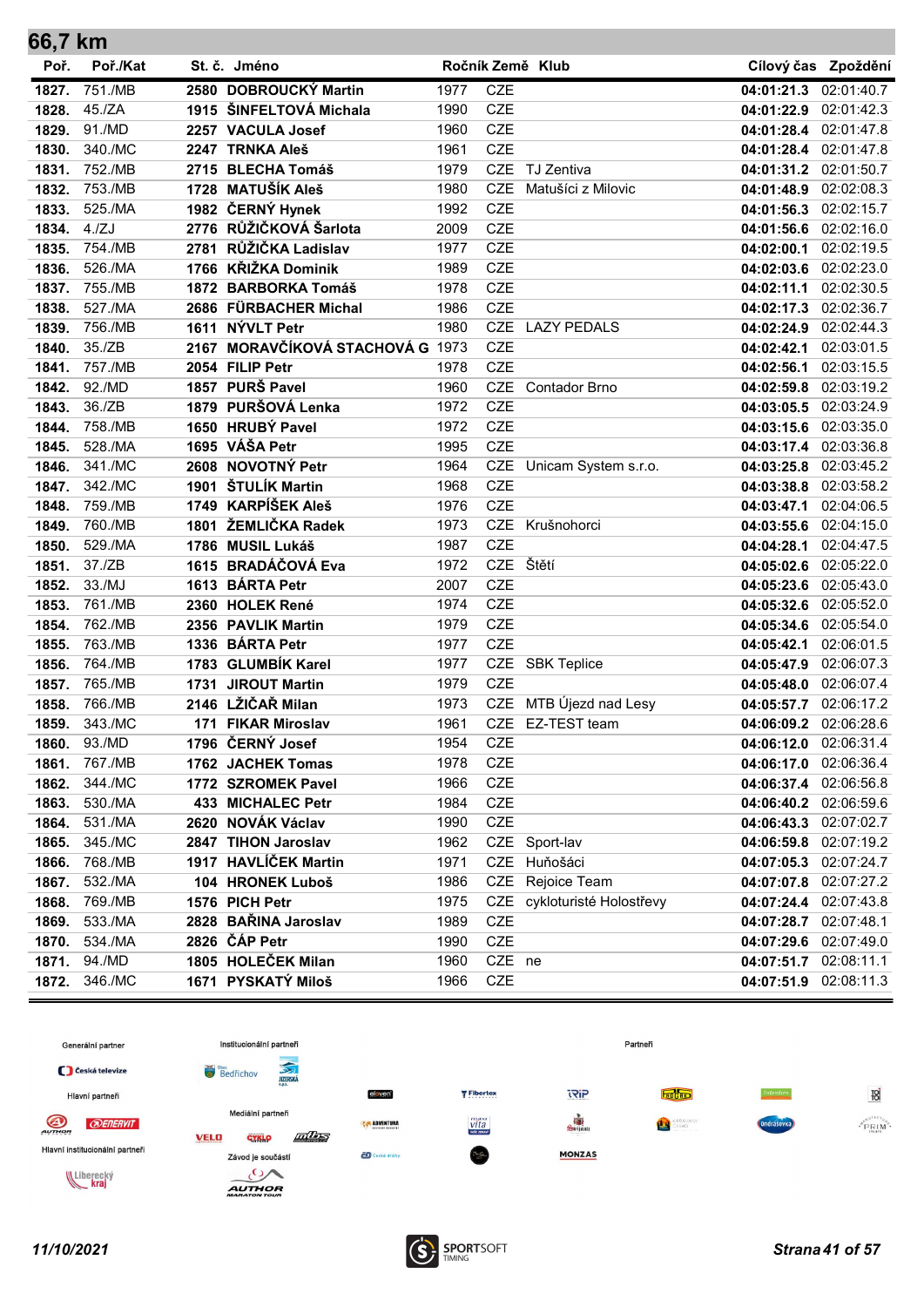| 66,7 km |          |      |                             |      |                  |                                |                       |                     |
|---------|----------|------|-----------------------------|------|------------------|--------------------------------|-----------------------|---------------------|
| Poř.    | Poř./Kat |      | St. č. Jméno                |      | Ročník Země Klub |                                |                       | Cílový čas Zpoždění |
| 1873.   | 34./MJ   |      | 2571 NEJEDLÝ Ondřej         | 2009 | <b>CZE</b>       |                                | 04:07:52.6            | 02:08:12.0          |
| 1874.   | 535./MA  |      | 2568 SOLDÁN Jan             | 1990 | <b>CZE</b>       |                                | 04:07:54.3            | 02:08:13.7          |
| 1875.   | 536./MA  |      | 1764 SCHOVANEC Josef        | 1983 | <b>CZE</b>       |                                | 04:08:03.1            | 02:08:22.5          |
| 1876.   | 770./MB  |      | 2790 KOUTNY Pavel           | 1975 | <b>CZE</b>       |                                | 04:08:47.2            | 02:09:06.6          |
| 1877.   | 771./MB  |      | 1785 ROUBÍČEK Aleš          | 1978 | <b>CZE</b>       |                                | 04:08:48.0            | 02:09:07.4          |
| 1878.   | 537./MA  |      | 1706 PETRÁK Jan             | 1982 | <b>CZE</b>       |                                | 04:08:52.6            | 02:09:12.0          |
| 1879.   | 772./MB  |      | 1812 PŘIKRYL Tomáš          | 1972 | <b>CZE</b>       |                                | 04:09:22.3            | 02:09:41.7          |
| 1880.   | 773./MB  |      | 843 ŠEDINA Martin           | 1973 | <b>CZE</b>       |                                | 04:09:22.4            | 02:09:41.8          |
| 1881.   | 774./MB  |      | 1581 STODŮLKA David         | 1979 | <b>CZE</b>       |                                | 04:09:24.3            | 02:09:43.7          |
| 1882.   | 538./MA  |      | 2010 SPĚVÁČEK JIří          | 1982 | <b>CZE</b>       |                                | 04:09:24.3            | 02:09:43.7          |
| 1883.   | 347./MC  |      | 1435 VANCL Vladimír         | 1969 | CZE              | TJ Praga                       | 04:09:32.3            | 02:09:51.7          |
| 1884.   | 539./MA  |      | 1831 KAPIC Jan              | 1994 | <b>CZE</b>       |                                | 04:09:50.0            | 02:10:09.4          |
| 1885.   | 348./MC  |      | 2788 VRBA Daniel            | 1967 | <b>CZE</b>       |                                | 04:09:58.7            | 02:10:18.1          |
| 1886.   | 349./MC  |      | 2404 NEIZER Tibor           | 1965 | <b>CZE</b>       |                                | 04:10:06.4            | 02:10:25.9          |
| 1887.   | 540./MA  |      | 1919 BOŘIL Zbyněk           | 1981 | <b>CZE</b>       |                                | 04:10:07.8            | 02:10:27.2          |
| 1888.   | 775./MB  |      | 1913 VICHTA Marek           | 1975 | <b>CZE</b>       |                                | 04:10:15.3            | 02:10:34.7          |
| 1889.   | 776./MB  |      | 435 ZÁRUBA Jan              | 1975 | <b>CZE</b>       |                                | 04:10:17.3            | 02:10:36.7          |
| 1890.   | 350./MC  |      | 1773 NOVÝ Jan               | 1966 | <b>CZE</b>       |                                | 04:10:25.1            | 02:10:44.5          |
| 1891.   | 351./MC  |      | 1720 KEBERT Vladimír        | 1963 | <b>CZE</b>       |                                | 04:10:29.8            | 02:10:49.2          |
| 1892.   | 352./MC  |      | 1701 HUBENÝ Vladimír        | 1966 | <b>CZE</b>       |                                | 04:10:39.6            | 02:10:59.0          |
| 1893.   | 777./MB  |      | 1790 PINTA Petr             | 1974 | <b>CZE</b>       |                                | 04:10:44.8            | 02:11:04.2          |
| 1894.   | 778./MB  | 2871 | <b>HERÁK Milan</b>          | 1975 | <b>CZE</b>       | Svataváci                      | 04:10:55.8            | 02:11:15.2          |
| 1895.   | 779./MB  |      | 2519 KAŠÁK Jan              | 1973 | <b>CZE</b>       |                                | 04:10:56.2            | 02:11:15.6          |
| 1896.   | 541./MA  |      | 1774 VÁVRA Martin           | 1986 | <b>CZE</b>       |                                | 04:11:02.2            | 02:11:21.7          |
| 1897.   | 542./MA  |      | 2156 VRBA Martin            | 1985 | <b>CZE</b>       |                                | 04:11:10.7            | 02:11:30.1          |
| 1898.   | 780./MB  |      | 1474 HNILICA Tomas          | 1980 | CZE              | Převážně neškodný DBT          | 04:11:32.8            | 02:11:52.3          |
| 1899.   | 781./MB  |      | 1675 PETRÁŇ Martin          | 1974 | <b>CZE</b>       | Převážně neškodný DBT          | 04:11:33.1            | 02:11:52.5          |
| 1900.   | 782./MB  |      | 1940 PAŠEK Pavel            | 1971 | <b>CZE</b>       | Continental Sport club         | 04:11:36.8            | 02:11:56.2          |
| 1901.   | 353./MC  |      | 2149 MALÝ Karel             | 1970 | <b>CZE</b>       | <b>ZEMA-KV</b>                 | 04:11:42.2            | 02:12:01.6          |
| 1902.   | 783./MB  |      | 2395 KUNZ Martin            | 1979 | <b>CZE</b>       |                                | 04:11:49.8            | 02:12:09.2          |
| 1903.   | 784./MB  |      | 2402 FIALA Josef            | 1972 | <b>CZE</b>       |                                | 04:12:00.2            | 02:12:19.6          |
| 1904.   | 785./MB  |      | 1660 HEGR Jan               | 1974 | <b>CZE</b>       |                                | 04:12:01.6            | 02:12:21.0          |
| 1905.   | 95./MD   |      | 1688 PERNÝ Josef            | 1956 | <b>CZE</b>       |                                | 04:12:11.3            | 02:12:30.7          |
| 1906.   | 38./ZB   |      | 2369 JAKUBCOVÁ ČERNÁ Simona | 1972 |                  | CZE Black's gang               | 04:12:20.3 02:12:39.7 |                     |
| 1907.   | 786./MB  |      | 1925 JAKUBEC Martin         | 1973 |                  | CZE Demon                      | 04:12:20.7 02:12:40.1 |                     |
| 1908.   | 354./MC  |      | 1856 PILAŘ Pavel            | 1968 | <b>CZE</b>       |                                | 04:12:24.7 02:12:44.1 |                     |
| 1909.   | 355./MC  |      | 2386 BREZINA Radek          | 1968 |                  | CZE Sauna Boys                 | 04:12:40.5 02:12:59.9 |                     |
| 1910.   | 787./MB  |      | 2143 LITSTER Fraser         | 1972 | <b>GBR</b>       |                                | 04:13:01.3 02:13:20.7 |                     |
| 1911.   | 96./MD   |      | 1634 ZÚBEK Oldřich          | 1947 | <b>CZE</b>       |                                | 04:13:16.8 02:13:36.2 |                     |
| 1912.   | 788./MB  |      | 1819 HOFMAN Zdeněk          | 1974 | <b>CZE</b>       |                                | 04:13:29.7 02:13:49.1 |                     |
| 1913.   | 11./ZC   |      | 1840 POHLOVA Jadwiga        | 1955 |                  | CZE Herby Servis               | 04:13:44.7 02:14:04.1 |                     |
| 1914.   | 543./MA  |      | 1765 FAJGL Jan              | 1983 | <b>CZE</b>       |                                | 04:13:47.2 02:14:06.6 |                     |
| 1915.   | 39./ZB   |      | 1780 LEDVINOVÁ Lenka        | 1975 | CZE              |                                | 04:14:33.0 02:14:52.4 |                     |
| 1916.   | 789./MB  |      | 1738 VOVSÍK Josef           | 1971 |                  | CZE Bike team TAVERNY Sedlčany | 04:14:37.5 02:14:56.9 |                     |
| 1917.   | 544./MA  |      | 1767 ZRŮST Miroslav         | 1983 | CZE              |                                | 04:14:49.1            | 02:15:08.5          |
| 1918.   | 545./MA  |      | 1624 RIEGEL Pavel           | 1982 | <b>CZE</b>       |                                | 04:14:56.3            | 02:15:15.7          |

![](_page_41_Figure_1.jpeg)

![](_page_41_Picture_3.jpeg)

 $\sim$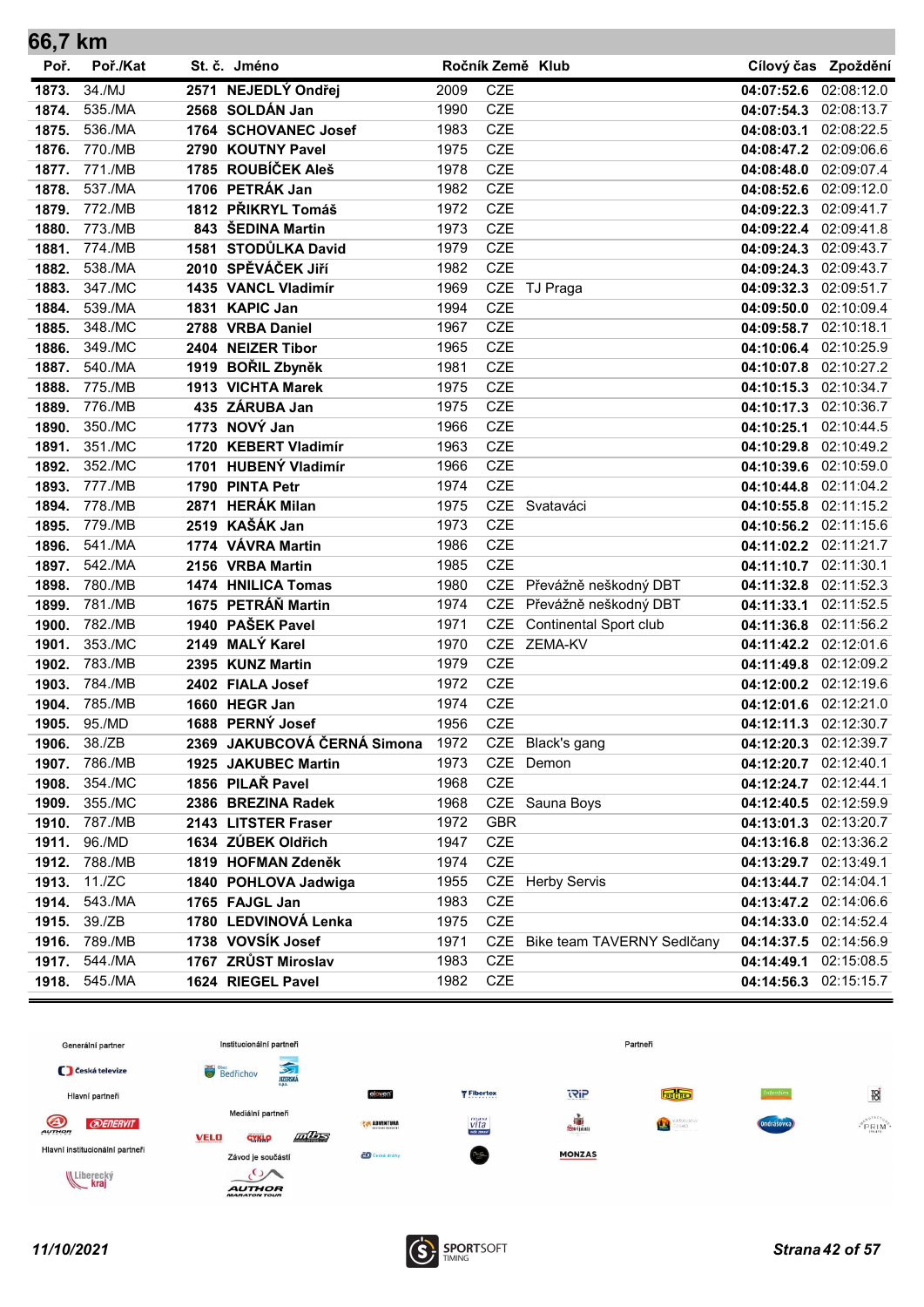| 66,7 KM |          |      |                                    |      |                  |                           |                       |                     |
|---------|----------|------|------------------------------------|------|------------------|---------------------------|-----------------------|---------------------|
| Poř.    | Poř./Kat |      | St. č. Jméno                       |      | Ročník Země Klub |                           |                       | Cílový čas Zpoždění |
| 1919.   | 546./MA  |      | 2570 DOŠLÍK Adam                   | 1994 | <b>CZE</b>       |                           | 04:14:59.8            | 02:15:19.2          |
| 1920.   | 547./MA  |      | 2129 KRAUS Aleš                    | 1987 | <b>CZE</b>       |                           | 04:15:53.5 02:16:12.9 |                     |
| 1921.   | 790./MB  |      | 1860 ŠTEFL Ivoš                    | 1971 | <b>CZE</b>       |                           | 04:15:55.9 02:16:15.3 |                     |
| 1922.   | 791./MB  |      | 1777 CHMELAŘ Martin                | 1972 | <b>CZE</b>       |                           | 04:16:33.8 02:16:53.2 |                     |
| 1923.   | 548./MA  |      | 1492 HOLEC Michal                  | 1999 | <b>CZE</b>       |                           | 04:16:45.0            | 02:17:04.4          |
| 1924.   | 792./MB  |      | 1548 KONEČNÝ Pavel                 | 1976 | <b>CZE</b>       |                           | 04:16:46.8            | 02:17:06.2          |
| 1925.   | 356./MC  |      | 1839 BEZDĚK Thomas Von             | 1970 | <b>CZE</b>       |                           | 04:16:54.8            | 02:17:14.2          |
| 1926.   | 549./MA  | 2361 | <b>BOUMA Tomáš</b>                 | 1981 | <b>CZE</b>       |                           | 04:16:56.2            | 02:17:15.6          |
| 1927.   | 357./MC  |      | 1708 VÍTKŮ Miroslav                | 1970 | <b>CZE</b>       |                           | 04:16:59.5            | 02:17:18.9          |
| 1928.   | 550./MA  |      | 1836 ODSTRCIL Pavel                | 1991 | <b>CZE</b>       |                           | 04:17:07.5            | 02:17:26.9          |
| 1929.   | 793./MB  |      | 1886 MIKLOVIČ Radek                | 1977 | <b>CZE</b>       |                           | 04:17:10.3            | 02:17:29.7          |
| 1930.   | 40./ZB   |      | 2648 VOKRÁČKOVÁ + BENEŠ Jitka 1972 |      | <b>CZE</b>       | STK Náčelníci             | 04:17:28.3            | 02:17:47.7          |
| 1931.   | 41./ZB   |      | 1825 KRENAROVÁ Kateřina            | 1975 | <b>CZE</b>       |                           | 04:17:36.8            | 02:17:56.2          |
| 1932.   | 794./MB  |      | 2838 FOUKAL Pavel                  | 1976 | <b>CZE</b>       |                           | 04:18:23.9            | 02:18:43.3          |
| 1933.   | 795./MB  |      | 2240 ŠTEFL Milan                   | 1974 | <b>CZE</b>       |                           | 04:18:25.5            | 02:18:44.9          |
| 1934.   | 796./MB  |      | 1891 NETOLICKÝ Josef               | 1971 | CZE              |                           | 04:18:32.3 02:18:51.7 |                     |
| 1935.   | 797./MB  |      | 1802 TALSKÝ Radek                  | 1972 | <b>CZE</b>       |                           | 04:18:35.5            | 02:18:54.9          |
| 1936.   | 551./MA  |      | 1586 ROHOVEC David                 | 1993 | <b>CZE</b>       | CIME MTB team             | 04:18:50.2            | 02:19:09.6          |
| 1937.   | 798./MB  |      | 2787 KRUSINA Roman                 | 1973 | <b>CZE</b>       |                           | 04:19:32.0 02:19:51.4 |                     |
| 1938.   | 552./MA  |      | 2159 MAŘÁDEK David                 | 1989 | <b>CZE</b>       |                           | 04:19:34.7 02:19:54.1 |                     |
| 1939.   | 553./MA  |      | 2317 LAUN Lukas                    | 1985 | <b>CZE</b>       |                           | 04:19:37.9            | 02:19:57.3          |
| 1940.   | 97./MD   |      | 1791 NEMČÍK Štefan                 | 1950 | <b>SVK</b>       |                           | 04:19:46.8            | 02:20:06.2          |
| 1941.   | 554./MA  |      | 1800 RYCHLÝ Ladislav               | 1984 | <b>CZE</b>       |                           | 04:19:48.2            | 02:20:07.6          |
| 1942.   | 555./MA  |      | 2318 SUCHÁNEK Lukáš                | 1994 | <b>CZE</b>       |                           | 04:19:53.5            | 02:20:12.9          |
| 1943.   | 799./MB  |      | 1961 HONZA Gabriel                 | 1978 | <b>CZE</b>       |                           | 04:19:57.8            | 02:20:17.2          |
| 1944.   | 46./ZA   |      | 1842 PANUŠKOVÁ Jaroslava           | 1982 | <b>CZE</b>       |                           | 04:19:58.0            | 02:20:17.4          |
| 1945.   | 800./MB  |      | 1885 LUDICKÝ Tomáš                 | 1973 | <b>CZE</b>       | <b>MTB HANZ</b>           | 04:20:05.7            | 02:20:25.1          |
| 1946.   | 801./MB  |      | 2543 JIROUT Tomáš                  | 1971 | <b>CZE</b>       |                           | 04:20:15.2 02:20:34.6 |                     |
| 1947.   | 802./MB  |      | 1828 SAHULA Petr                   | 1978 | <b>CZE</b>       |                           | 04:20:58.2            | 02:21:17.6          |
| 1948.   | 556./MA  |      | 1792 ČAPEK Petr                    | 1993 | <b>CZE</b>       |                           | 04:21:11.2            | 02:21:30.6          |
| 1949.   | 98./MD   |      | 2798 PAJER Stanislav               | 1958 | <b>CZE</b>       |                           | 04:21:19.0            | 02:21:38.4          |
| 1950.   | 47./ZA   |      | 2797 HANUŠOVÁ Kamila               | 1983 | <b>CZE</b>       |                           | 04:21:19.2            | 02:21:38.6          |
| 1951.   | 557./MA  |      | 2851 KUBEŠ Jiří                    | 1981 |                  | CZE Divočáci Tučapy       | 04:21:29.2            | 02:21:48.6          |
| 1952.   | 42./ZB   |      | 1768 BÁRTOVÁ Martina               | 1976 | CZE              |                           | 04:21:51.3 02:22:10.7 |                     |
| 1953.   | 5./ZJ    |      | 2559 FIALOVÁ Zuzana                | 2004 | CZE              |                           | 04:22:00.2 02:22:19.6 |                     |
| 1954.   | 558./MA  |      | 1571 VOJÍK Radek                   | 1992 | CZE              |                           | 04:22:16.0 02:22:35.4 |                     |
| 1955.   | 803./MB  |      | 1861 SIGMUND Milan                 | 1977 | CZE              |                           | 04:22:19.5 02:22:38.9 |                     |
| 1956.   | 559./MA  |      | 2660 KROUTIL Pavel                 | 1986 | CZE              |                           | 04:22:28.1            | 02:22:47.5          |
| 1957.   | 560./MA  |      | 2539 PECHAN Pavel                  | 1995 | CZE              |                           | 04:22:32.4 02:22:51.8 |                     |
| 1958.   | 561./MA  |      | 2145 LUKÁŠ Radek                   | 1997 |                  | CZE LAZY PEDALS           | 04:22:43.0 02:23:02.4 |                     |
| 1959.   | 358./MC  |      | 287 DRBOHLAV Zdeněk                | 1966 | CZE              | <b>BikeStars Vrchlabí</b> | 04:22:44.7            | 02:23:04.1          |
| 1960.   | 43./ZB   |      | 2563 TŘMÍNKOVÁ Radka               | 1972 |                  | CZE ASTRA                 | 04:23:20.1            | 02:23:39.5          |
| 1961.   | 99./MD   |      | 2755 KUCHINKA Petr                 | 1951 | CZE              |                           | 04:23:21.7 02:23:41.1 |                     |
| 1962.   | 804./MB  |      | 1514 ŠŤASTNÝ Pavel                 | 1976 | CZE              |                           | 04:23:32.8 02:23:52.2 |                     |
| 1963.   | 805./MB  |      | 1539 KOSTKA Roman                  | 1978 | CZE              |                           | 04:23:32.8 02:23:52.2 |                     |
| 1964.   | 806./MB  |      | 1817 ČÁSTKA Karel                  | 1977 | CZE              |                           | 04:24:07.2            | 02:24:26.6          |

![](_page_42_Figure_1.jpeg)

![](_page_42_Picture_3.jpeg)

÷.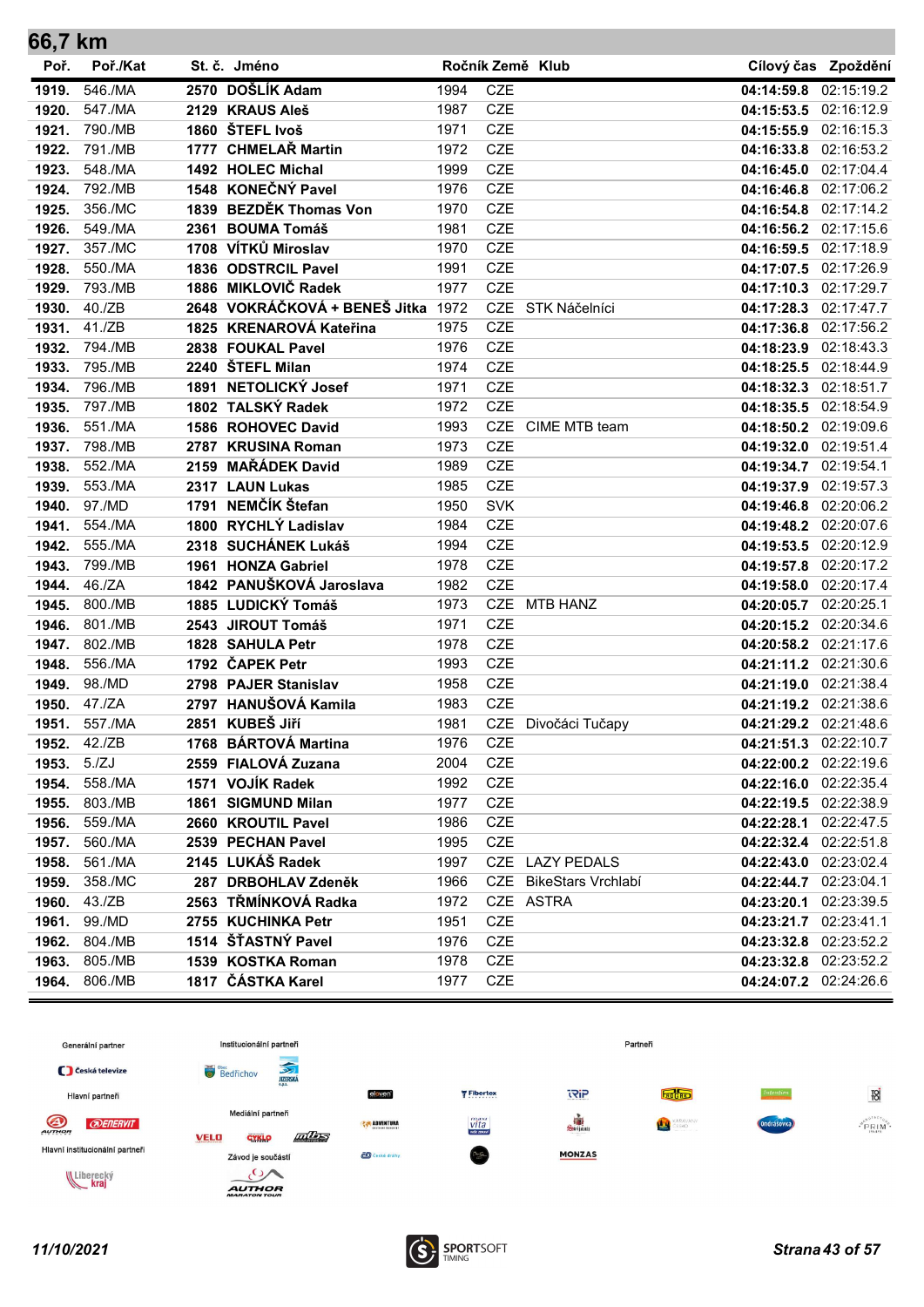| 66,7 km |          |      |                                      |      |            |                           |                       |                     |
|---------|----------|------|--------------------------------------|------|------------|---------------------------|-----------------------|---------------------|
| Poř.    | Poř./Kat |      | St. č. Jméno                         |      |            | Ročník Země Klub          |                       | Cílový čas Zpoždění |
| 1965.   | 359./MC  |      | 1677 BLÁHA Antonín                   | 1967 | <b>CZE</b> |                           | 04:24:08.3            | 02:24:27.7          |
| 1966.   | 562./MA  |      | 2671 VESELÝ Jan                      | 1999 | <b>CZE</b> |                           | 04:24:34.1 02:24:53.5 |                     |
| 1967.   | 807./MB  |      | 2600 MIŠÁK Milan                     | 1978 | <b>CZE</b> | Bike Březová              | 04:24:37.0 02:24:56.4 |                     |
| 1968.   | 808./MB  |      | 1829 KRYSTÝNEK JIří                  | 1979 | <b>CZE</b> | <b>LAZY PEDALS</b>        | 04:24:49.5            | 02:25:08.9          |
| 1969.   | 809./MB  |      | 2298 BRABEC Tomáš                    | 1971 | <b>CZE</b> | Nový Bor                  | 04:24:59.0            | 02:25:18.4          |
| 1970.   | 100./MD  |      | 2786 KRUPIČKA Jaroslav               | 1960 | <b>CZE</b> |                           | 04:25:39.0 02:25:58.4 |                     |
| 1971.   | 810./MB  |      | 2169 MRÁZ Pavel                      | 1975 | <b>CZE</b> |                           | 04:26:35.9            | 02:26:55.3          |
| 1972.   | 360./MC  |      | 1657 HOLICKÝ Milan                   | 1961 | <b>CZE</b> |                           | 04:26:41.8            | 02:27:01.2          |
| 1973.   | 811./MB  |      | 1540 LOBIŠ Petr                      | 1973 | <b>CZE</b> |                           | 04:26:56.2 02:27:15.6 |                     |
| 1974.   | 563./MA  |      | 1904 KLEPAL Tomáš                    | 1985 | <b>CZE</b> | Čudla tým                 | 04:27:01.5 02:27:20.9 |                     |
| 1975.   | 812./MB  |      | 1907 FOŘT Jakub                      | 1973 | <b>CZE</b> | Běchovice Sršni B         | 04:27:01.7 02:27:21.1 |                     |
| 1975.   | 812./MB  |      | 1908 POČÁROVSKÝ Zdeněk               | 1975 | <b>CZE</b> |                           | 04:27:01.7 02:27:21.1 |                     |
| 1977.   | 361./MC  |      | 2585 LANGHAMER Petr                  | 1969 | <b>CZE</b> |                           | 04:27:13.1            | 02:27:32.5          |
| 1978.   | 814./MB  |      | 1933 VACHUDA Pavel                   | 1974 | <b>CZE</b> |                           | 04:27:30.9            | 02:27:50.3          |
| 1979.   | 815./MB  | 1721 | <b>KRATOCHVÍL Jan</b>                | 1979 | <b>CZE</b> |                           | 04:27:49.8            | 02:28:09.2          |
| 1980.   | 816./MB  |      | 69 NEJEDLÝ Roman                     | 1974 | <b>CZE</b> | Koloshopteam              | 04:27:53.3            | 02:28:12.7          |
| 1981.   | 564./MA  |      | 1880 BAKULE Karel                    | 1997 | <b>CZE</b> | <b>LAZY PEDALS</b>        | 04:28:22.6 02:28:42.0 |                     |
| 1982.   | 817./MB  |      | 1627 DUPAČ Michal                    | 1980 | <b>CZE</b> |                           | 04:28:29.5 02:28:48.9 |                     |
| 1982.   | 817./MB  |      | 1651 REJMAN + ZMEŠKAL Jiří + On 1972 |      | <b>CZE</b> |                           | 04:28:29.5 02:28:48.9 |                     |
| 1984.   | 35./MJ   |      | 2393 FALTA David                     | 2011 | <b>CZE</b> |                           | 04:28:49.0            | 02:29:08.4          |
| 1985.   | 819./MB  |      | 2246 TRČKA Josef                     | 1971 | <b>CZE</b> | Roštín                    | 04:29:10.4 02:29:29.8 |                     |
| 1986.   | 48./ZA   |      | 2249 TULACHOVÁ Nikola                | 2000 | <b>CZE</b> | LKF Šmoulové              | 04:29:23.6 02:29:43.0 |                     |
| 1987.   | 36./MJ   |      | 2334 URBAN Jan                       | 2007 | <b>CZE</b> | XU Bike Team              | 04:30:25.4 02:30:44.8 |                     |
| 1988.   | 820./MB  |      | 1850 KUBÍK Martin                    | 1973 | <b>CZE</b> |                           | 04:30:31.0            | 02:30:50.4          |
| 1989.   | 565./MA  |      | 1893 REJF Lukáš                      | 1983 | <b>CZE</b> |                           | 04:30:32.2 02:30:51.6 |                     |
| 1990.   | 362./MC  | 2077 | <b>HOLÍK Petr</b>                    | 1966 | <b>CZE</b> |                           | 04:30:53.4 02:31:12.8 |                     |
| 1991.   | 363./MC  | 2561 | <b>WEISENBILDER Petr</b>             | 1966 | <b>CZE</b> | <b>ASTRA</b>              | 04:31:02.4 02:31:21.8 |                     |
| 1992.   | 821./MB  | 428  | <b>THOMPSON Daniel</b>               | 1978 | <b>CZE</b> |                           | 04:31:33.7 02:31:53.1 |                     |
| 1993.   | 822./MB  |      | 1467 ADAMEC Stanislav                | 1978 | <b>CZE</b> |                           | 04:31:45.2            | 02:32:04.6          |
| 1994.   | 566./MA  |      | 2141 LANK Ondřej                     | 1998 | <b>CZE</b> |                           | 04:31:47.2 02:32:06.6 |                     |
| 1995.   | 567./MA  |      | 1941 ČADEK Martin                    | 1985 | <b>CZE</b> |                           | 04:31:58.1            | 02:32:17.5          |
| 1996.   | 44./ZB   |      | 1743 BERÁNKOVÁ Hana                  | 1978 | <b>CZE</b> |                           | 04:31:59.5 02:32:18.9 |                     |
| 1997.   | 568./MA  |      | 1927 BLAHA Miroslav                  | 1985 | <b>CZE</b> |                           | 04:32:10.4 02:32:29.8 |                     |
| 1998.   | 823./MB  |      | 1954 ČERVENÝ Michal                  | 1977 | CZE        |                           | 04:33:09.6 02:33:29.0 |                     |
| 1999.   | 569./MA  |      | 2621 PILC Jan                        | 1990 | <b>CZE</b> |                           | 04:33:11.4 02:33:30.8 |                     |
| 2000.   | 364./MC  |      | 1797 JANOUŠEK JIří                   | 1970 |            | CZE Amcykl Humpolec       | 04:33:20.7 02:33:40.1 |                     |
| 2001.   | 824./MB  |      | 1865 VOPALECKÝ Jaroslav              | 1980 | CZE        |                           | 04:33:27.4 02:33:46.8 |                     |
| 2002.   | 570./MA  |      | 1900 VAŇOUS Marek                    | 1983 | <b>CZE</b> |                           | 04:33:29.6 02:33:49.0 |                     |
| 2003.   | 365./MC  |      | 970 DOSTÁL Roman                     | 1970 | <b>CZE</b> |                           | 04:33:29.6            | 02:33:49.1          |
| 2004.   | 825./MB  |      | 2148 MACHÁNĚ Pavel                   | 1976 | <b>CZE</b> |                           | 04:35:14.9            | 02:35:34.3          |
| 2005.   | 571./MA  |      | 2320 JUHAŇÁK Radek                   | 1989 | <b>CZE</b> |                           | 04:35:21.9 02:35:41.3 |                     |
| 2006.   | 366./MC  |      | 2214 SKOŘEPA JIří                    | 1965 | <b>CZE</b> |                           | 04:35:25.7 02:35:45.1 |                     |
| 2007.   | 826./MB  |      | 1926 VANĚK Jan                       | 1971 |            | CZE Kožený Projektil Most | 04:35:35.4 02:35:54.8 |                     |
| 2007.   | 367./MC  |      | 1939 MIKLOŠ Josef                    | 1970 | <b>CZE</b> | Kožený Projektil Žatec    | 04:35:35.4 02:35:54.8 |                     |
| 2009.   | 572./MA  |      | 1821 GRULICH Michal                  | 1984 | <b>CZE</b> |                           | 04:35:45.0 02:36:04.4 |                     |
| 2010.   | 101./MD  |      | 1563 OLAH Petr                       | 1952 | CZE        |                           | 04:36:56.1 02:37:15.5 |                     |

![](_page_43_Figure_1.jpeg)

![](_page_43_Picture_3.jpeg)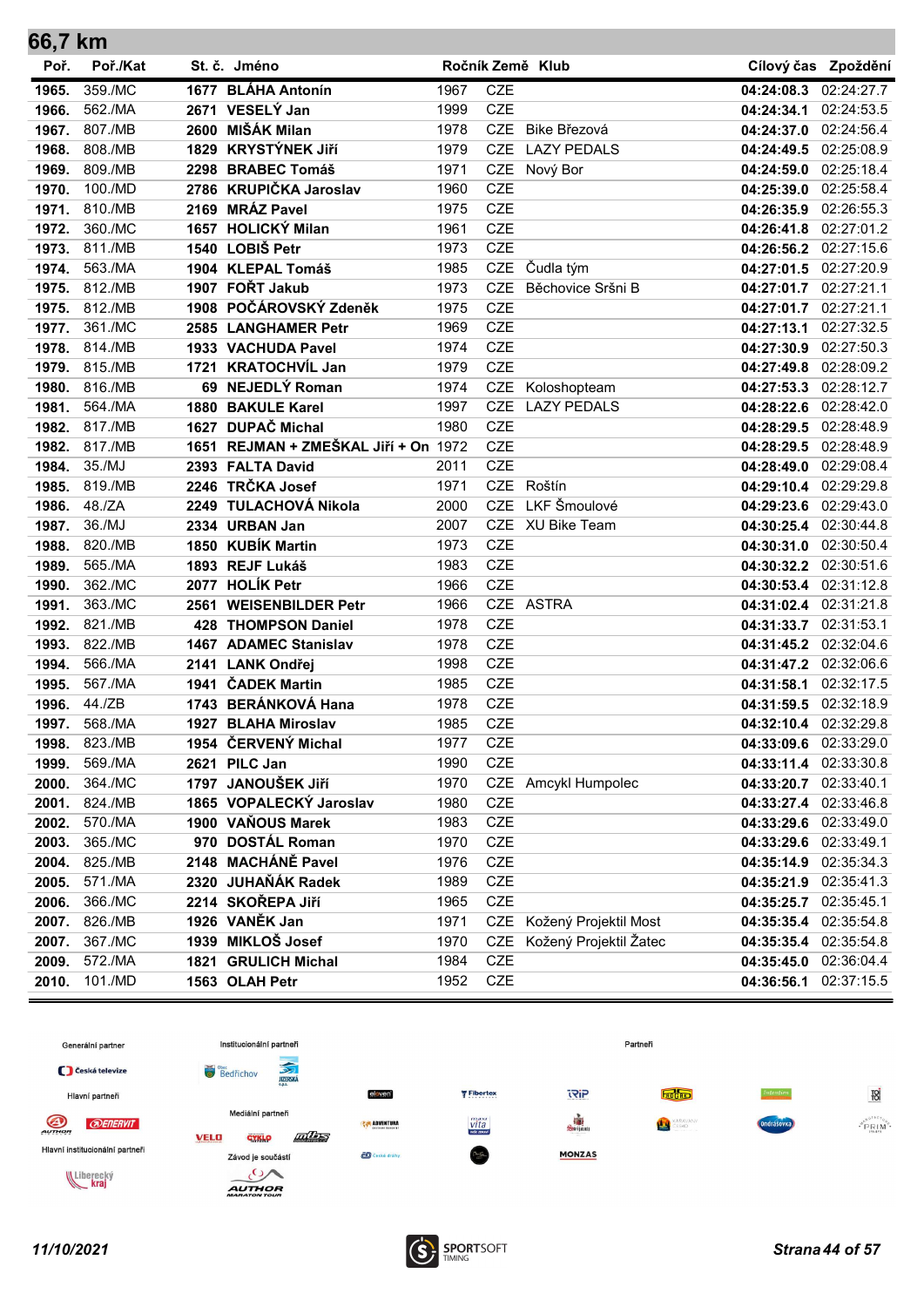| 66,7 km |          |                         |      |            |                            |                       |                       |
|---------|----------|-------------------------|------|------------|----------------------------|-----------------------|-----------------------|
| Poř.    | Poř./Kat | St. č. Jméno            |      |            | Ročník Země Klub           | Cílový čas            | Zpoždění              |
| 2011.   | 573./MA  | 1837 KADLEC Tomáš       | 1983 | <b>CZE</b> |                            | 04:37:01.3            | 02:37:20.7            |
| 2012.   | 37./MJ   | 2667 HOVORKA Václav     | 2004 | <b>CZE</b> |                            | 04:38:07.3 02:38:26.7 |                       |
| 2013.   | 574./MA  | 2545 VYBÍRAL Petr       | 1981 | <b>CZE</b> |                            | 04:38:10.3            | 02:38:29.7            |
| 2014.   | 575./MA  | 2739 ŤOUPAL Michal      | 1995 | <b>CZE</b> |                            | 04:38:43.6 02:39:03.0 |                       |
| 2015.   | 45./ZB   | 1754 KAVECKÁ Miroslava  | 1976 | <b>CZE</b> | Bikolka Team Litvínov      | 04:38:55.9 02:39:15.3 |                       |
| 2016.   | 102./MD  | 1867 KUPR Jan           | 1959 | <b>CZE</b> |                            | 04:39:07.7 02:39:27.1 |                       |
| 2017.   | 368./MC  | 1806 KOTT Robert        | 1968 | <b>CZE</b> |                            | 04:39:31.7            | 02:39:51.1            |
| 2018.   | 576./MA  | 2367 PETR Miroslav      | 1997 | <b>CZE</b> |                            | 04:39:49.2 02:40:08.6 |                       |
| 2019.   | 46./ZB   | 2009 ČERMÁKOVÁ Bohumila | 1978 | <b>CZE</b> |                            | 04:40:00.9 02:40:20.3 |                       |
| 2020.   | 49./ZA   | 1811 MATUŠÍKOVÁ Hana    | 1981 | <b>CZE</b> | Matušíci z Milovic         | 04:40:02.8 02:40:22.2 |                       |
| 2021.   | 369./MC  | 2796 DOČEKAL Miloš      | 1968 | <b>CZE</b> |                            | 04:41:07.9 02:41:27.3 |                       |
| 2022.   | 38./MJ   | 2341 TUREK Martin       | 2006 | <b>CZE</b> | Herby Servis Rumburk       | 04:41:10.7 02:41:30.1 |                       |
| 2023.   | 827./MB  | 1855 URBAN Martin       | 1977 | <b>CZE</b> | XU Bike Team               |                       | 04:42:22.3 02:42:41.7 |
| 2024.   | 828./MB  | 2394 FALTA Miloš        | 1974 | <b>CZE</b> |                            | 04:42:46.5            | 02:43:06.0            |
| 2025.   | 829./MB  | 1992 GAJDA Jan          | 1971 | <b>CZE</b> |                            | 04:43:40.6            | 02:44:00.0            |
| 2026.   | 830./MB  | 2267 VOTÝPKA Miroslav   | 1972 | <b>CZE</b> |                            | 04:43:45.9 02:44:05.3 |                       |
| 2027.   | 370./MC  | 2800 ROHLENA Milan      | 1963 | <b>CZE</b> |                            | 04:43:53.3 02:44:12.7 |                       |
| 2028.   | 47./ZB   | 2599 MERUNKOVÁ Zdeňka   | 1974 | <b>CZE</b> | Isergebirgerína modrooká   | 04:44:01.9 02:44:21.3 |                       |
| 2029.   | 103./MD  | 1952 JANSKÝ Michael     | 1958 | <b>CZE</b> | VHT Lysá nad Labem         | 04:44:35.3            | 02:44:54.7            |
| 2030.   | 6./ZJ    | 2408 LOSMANOVÁ Leontýna | 2008 | <b>CZE</b> |                            | 04:44:48.1            | 02:45:07.5            |
| 2031.   | 831./MB  | 2409 LOSMAN Tomáš       | 1976 | <b>CZE</b> |                            | 04:44:48.7 02:45:08.1 |                       |
| 2032.   | 832./MB  | 2553 DOLEJŠÍ Filip      | 1976 | <b>CZE</b> |                            | 04:44:48.9            | 02:45:08.3            |
| 2033.   | 104./MD  | 1814 KARKULÍN Jiří      | 1959 | <b>CZE</b> | <b>SSK Přezletice</b>      | 04:45:09.9            | 02:45:29.3            |
| 2034.   | 577./MA  | 1823 ČÍŽEK Petr         | 1984 | <b>CZE</b> | Petr a Jirka               | 04:45:45.0 02:46:04.4 |                       |
| 2035.   | 48./ZB   | 2656 BĚLANSKÁ Natálie   | 1978 | <b>CZE</b> |                            | 04:46:07.6 02:46:27.0 |                       |
| 2036.   | 833./MB  | 1455 POHL Martin        | 1976 | <b>CZE</b> | Herby Servis Rumburk       | 04:46:08.7 02:46:28.1 |                       |
| 2037.   | 371./MC  | 2051 DVOŘÁK Miroslav    | 1966 | <b>CZE</b> | Třebechovice pod Orebem    | 04:46:37.0            | 02:46:56.4            |
| 2038.   | 49./ZB   | 2180 OLŠOVÁ Petra       | 1980 | <b>CZE</b> |                            | 04:46:53.3            | 02:47:12.7            |
| 2039.   | 372./MC  | 2411 JELÍNEK Miroslav   | 1968 | <b>CZE</b> | Cyklo IK Neratovice        | 04:48:48.6 02:49:08.0 |                       |
| 2040.   | 39./MJ   | 2839 JELÍNEK Vít        | 2009 | <b>CZE</b> | <b>Cyklo IK Neratovice</b> | 04:48:54.3            | 02:49:13.7            |
| 2041.   | 50./ZB   | 2590 KALČEVA Renata     | 1974 | <b>CZE</b> |                            | 04:48:57.1            | 02:49:16.5            |
| 2042.   | 834./MB  | 2589 JÁNSKÝ Přemysl     | 1973 | <b>CZE</b> |                            | 04:48:59.9 02:49:19.3 |                       |
| 2043.   | 578./MA  | 2727 LEDVINA Michal     | 1993 | <b>CZE</b> |                            |                       | 04:49:15.3 02:49:34.7 |
| 2044.   | 373./MC  | 2123 KOPÝTKO Ctirad     | 1964 | CZE        |                            | 04:49:58.3 02:50:17.7 |                       |
| 2045.   | 50./ZA   | 2612 LIŠKOVÁ Lucie      | 1989 | <b>CZE</b> |                            |                       | 04:50:11.3 02:50:30.7 |
| 2046.   | 374./MC  | 2695 SOPUSEK Radomil    | 1961 | CZE        |                            | 04:50:12.3 02:50:31.8 |                       |
| 2046.   | 12./ZC   | 2696 SOPUSKOVA Marie    | 1964 | CZE        |                            | 04:50:12.3 02:50:31.8 |                       |
| 2048.   | 579./MA  | 1912 JONÁŠ Jakub        | 1990 | <b>CZE</b> |                            | 04:51:44.1            | 02:52:03.5            |
| 2049.   | 580./MA  | 2336 KOTRBA Tomáš       | 1989 | <b>CZE</b> |                            | 04:51:51.0            | 02:52:10.4            |
| 2050.   | 375./MC  | 1655 OCHOTSKÝ Robert    | 1969 | <b>CZE</b> |                            | 04:54:02.1 02:54:21.5 |                       |
| 2051.   | 581./MA  | 1866 KUPR David         | 1981 | CZE        |                            | 04:54:17.1 02:54:36.5 |                       |
| 2052.   | 376./MC  | 1876 NĚMEC Radovan      | 1965 | <b>CZE</b> |                            | 04:54:25.0 02:54:44.4 |                       |
| 2053.   | 835./MB  | 2637 DVOŘÁK Robert      | 1977 | CZE        |                            | 04:54:26.6 02:54:46.0 |                       |
| 2054.   | 377./MC  | 1822 MACHALICKÝ Zbyněk  | 1963 | <b>CZE</b> |                            |                       | 04:55:09.8 02:55:29.2 |
| 2055.   | 51./ZA   | 1804 VANČUROVÁ Barbora  | 1985 |            | CZE Author                 | 04:55:34.1            | 02:55:53.5            |
| 2056.   | 836./MB  | 1899 LUKÁŠEK Marek      | 1973 | <b>CZE</b> |                            |                       | 04:55:40.3 02:55:59.7 |

![](_page_44_Figure_1.jpeg)

![](_page_44_Picture_3.jpeg)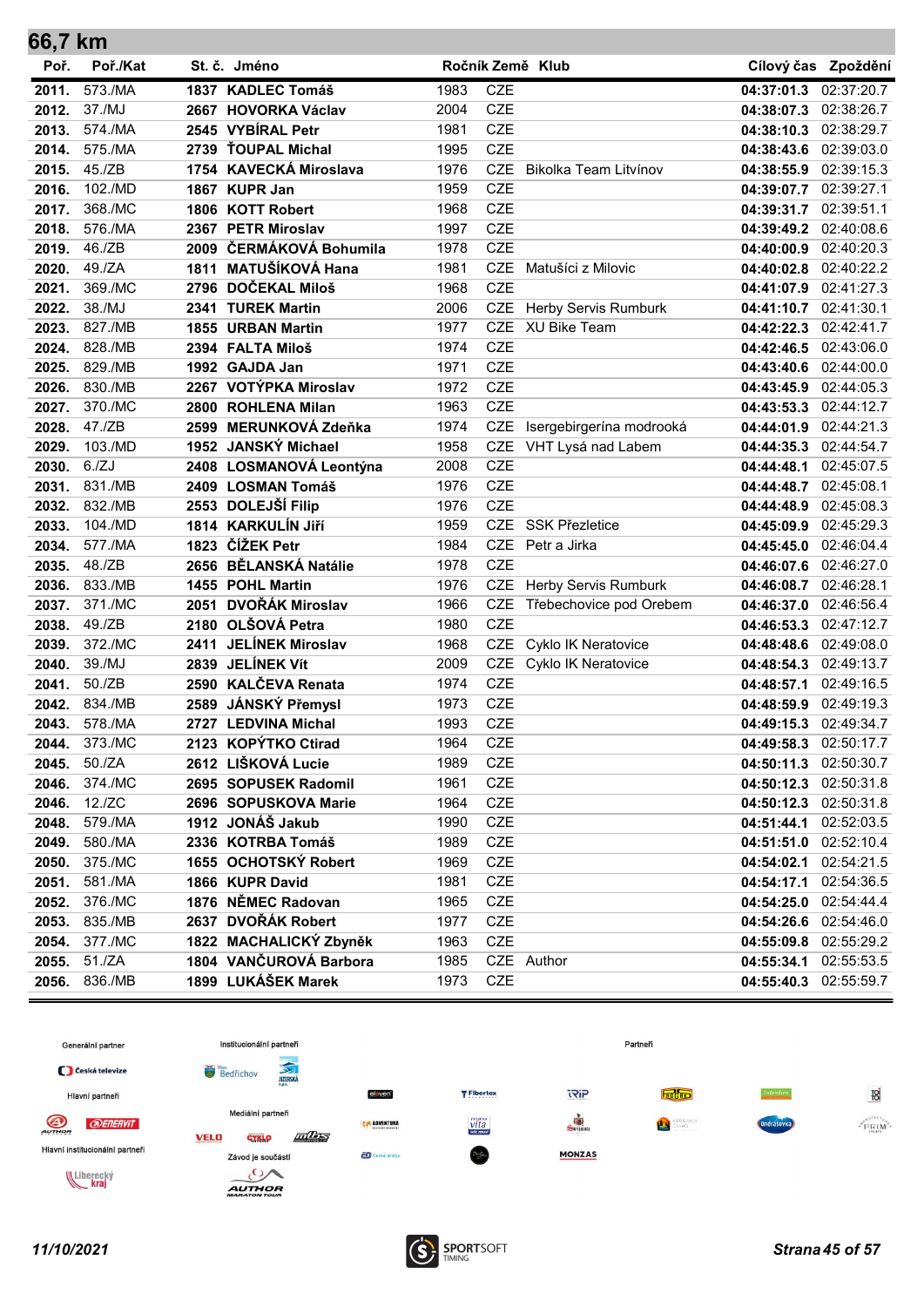| 66,7 km |          |                              |      |            |                            |                       |                     |
|---------|----------|------------------------------|------|------------|----------------------------|-----------------------|---------------------|
| Poř.    | Poř./Kat | St. č. Jméno                 |      |            | Ročník Země Klub           |                       | Cílový čas Zpoždění |
| 2057.   | 582./MA  | 2194 POKORNÝ Pavel           | 1986 | <b>CZE</b> |                            | 04:56:29.6            | 02:56:49.0          |
| 2058.   | 13./ZC   | 1945 ŠTRINCLOVÁ Marcela      | 1967 | <b>CZE</b> |                            | 04:56:34.8            | 02:56:54.2          |
| 2059.   | 583./MA  | 2867 BORECKÝ Lukáš           | 1985 | <b>CZE</b> |                            | 04:56:38.0            | 02:56:57.4          |
| 2060.   | 105./MD  | 2528 JEDLIČKA Karel          | 1944 | <b>CZE</b> | Liberec                    | 04:56:56.5            | 02:57:16.0          |
| 2061.   | 837./MB  | 1868 PLESKOT Lukáš           | 1978 | <b>CZE</b> |                            | 04:57:30.3 02:57:49.7 |                     |
| 2062.   | 378./MC  | 1986 MÜLLER Martin           | 1970 | <b>CZE</b> |                            | 04:58:12.6 02:58:32.0 |                     |
| 2063.   | 838./MB  | 2198 PREK Tomáš              | 1973 | <b>CZE</b> |                            | 04:58:49.0            | 02:59:08.4          |
| 2064.   | 52./ZA   | 2031 BROŽOVÁ Kristýna        | 1986 | <b>CZE</b> |                            | 04:58:54.1 02:59:13.5 |                     |
| 2065.   | 839./MB  | 2027 BOLEN Lukáš             | 1979 | <b>CZE</b> |                            | 04:58:54.8 02:59:14.2 |                     |
| 2066.   | 840./MB  | 2173 NOVÁČEK Ladislav Viktor | 1973 | <b>CZE</b> |                            | 05:00:00.3 03:00:19.7 |                     |
| 2067.   | 379./MC  | 2023 BEZPALEC Petr           | 1965 | <b>CZE</b> |                            | 05:00:00.6            | 03:00:20.0          |
| 2068.   | 106./MD  | 1909 PLÍHAL Zbyněk           | 1956 | <b>CZE</b> |                            | 05:00:45.8            | 03:01:05.2          |
| 2069.   | 584./MA  | 1888 TROJAN Tomáš            | 1982 | <b>CZE</b> |                            | 05:01:07.9            | 03:01:27.3          |
| 2070.   | 585./MA  | 1903 PROŠEK Zdeněk           | 1989 | <b>CZE</b> |                            | 05:01:08.3            | 03:01:27.7          |
| 2071.   | 380./MC  | 1824 KOLÁŘ Radek             | 1967 | <b>CZE</b> |                            | 05:01:49.4            | 03:02:08.8          |
| 2072.   | 381./MC  | 1910 BLAŽEK Vratislav        | 1963 | <b>CZE</b> |                            | 05:02:36.9            | 03:02:56.3          |
| 2073.   | 586./MA  | 1874 HORÁČEK Jakub           | 1986 | <b>CZE</b> |                            | 05:03:42.2 03:04:01.6 |                     |
| 2074.   | 51./ZB   | 2876 BROŽOVÁ Markéta         | 1971 | <b>CZE</b> | Dolní Počernice            | 05:04:03.0 03:04:22.4 |                     |
| 2075.   | 587./MA  | 2758 BROŽ Daniel             | 2000 | <b>CZE</b> | Alfa Romeo klub Děčín      | 05:04:07.0            | 03:04:26.4          |
| 2076.   | 841./MB  | 2681 KŘIKAVA Roman           | 1971 | <b>CZE</b> |                            | 05:04:22.8            | 03:04:42.2          |
| 2077.   | 842./MB  | 2310 PROKOP Tomáš            | 1973 | <b>CZE</b> |                            | 05:05:56.5            | 03:06:15.9          |
| 2078.   | 53./ZA   | 1881 MIČEKOVÁ Ivana          | 1984 | <b>SVK</b> |                            | 05:07:07.5 03:07:26.9 |                     |
| 2079.   | 14./ZC   | 1944 HOFSTETTER Iva          | 1966 | <b>GER</b> |                            | 05:07:57.8            | 03:08:17.2          |
| 2080.   | 843./MB  | 2094 CHMELÍČEK Karel         | 1980 | <b>CZE</b> |                            | 05:08:29.9            | 03:08:49.3          |
| 2081.   | 844./MB  | 251 SVOBODA Miroslav         | 1977 | <b>CZE</b> | CykloTrener.com            | 05:09:11.4 03:09:30.8 |                     |
| 2082.   | 845./MB  | 1902 STACH Jan               | 1975 | <b>CZE</b> |                            | 05:10:13.4 03:10:32.8 |                     |
| 2083.   | 382./MC  | 1942 PODARIL Stanislav       | 1966 | <b>CZE</b> |                            | 05:12:09.5            | 03:12:28.9          |
| 2084.   | 588./MA  | 1883 DICK Ondřej             | 1983 | <b>CZE</b> |                            | 05:13:06.2            | 03:13:25.6          |
| 2084.   | 52./ZB   | 2044 DICKOVÁ Petra           | 1980 | <b>CZE</b> |                            | 05:13:06.2 03:13:25.6 |                     |
| 2086.   | 383./MC  | 2704 CEJNAR Tomáš            | 1966 | <b>CZE</b> |                            | 05:14:44.5            | 03:15:03.9          |
| 2087.   | 589./MA  | 2210 ŘÍPA Stanislav          | 1987 | <b>CZE</b> |                            | 05:17:24.1            | 03:17:43.5          |
| 2088.   | 846./MB  | 1928 SEKA Jan                | 1972 | <b>CZE</b> |                            | 05:19:36.2 03:19:55.6 |                     |
| 2089.   | 847./MB  | 1980 VALER Tomáš             | 1975 | <b>CZE</b> |                            | 05:21:22.5 03:21:41.9 |                     |
| 2090.   | 848./MB  | 1920 LIPOVÝ Pavel            | 1976 | CZE        |                            | 05:21:55.5 03:22:14.9 |                     |
| 2090.   | 590./MA  | 1921 PRŮCHA Jiří             | 1990 | <b>CZE</b> |                            | 05:21:55.5 03:22:14.9 |                     |
| 2090.   | 384./MC  | 1922 KROLICZEK Vítězslav     | 1969 | CZE        |                            | 05:21:55.5 03:22:14.9 |                     |
| 2093.   | 54./ZA   | 2643 HOLASOVÁ Karolína       | 1996 |            | CZE AUTHOR Team            | 05:26:13.0 03:26:32.4 |                     |
| 2094.   | 849./MB  | 320 JENÍČEK Robert           | 1974 | <b>CZE</b> | Boban cyklo team           | 05:27:16.9            | 03:27:36.3          |
| 2095.   | 55./ZA   | 2759 ČERVENÁ Markéta         | 2001 | <b>CZE</b> | TK Scratch Děčín           | 05:27:18.6            | 03:27:38.0          |
| 2096.   | 591./MA  | 2206 REJF Tomáš              | 1988 | <b>CZE</b> |                            | 05:28:24.4 03:28:43.8 |                     |
| 2097.   | 592./MA  | 1816 ČÁSTKA Ondřej           | 1981 | CZE        |                            | 05:29:34.7 03:29:54.1 |                     |
| 2098.   | 385./MC  | 1946 HAAS Tomáš              | 1962 | <b>CZE</b> |                            | 05:30:12.1 03:30:31.6 |                     |
| 2099.   | 56./ZA   | 2850 KUBEŠOVÁ Petra          | 1983 |            | CZE Divočáci Tučapy        | 05:35:13.1 03:35:32.5 |                     |
| 2100.   | 593./MA  | 2306 LUKÁŠ Martin            | 1993 |            | CZE LAZY PEDALS            | 05:35:29.1 03:35:48.5 |                     |
| 2101.   | 850./MB  | 1936 HANÍK Tomáš             | 1975 | CZE        | Bike team TAVERNY Sedlčany | 05:43:23.3 03:43:42.7 |                     |
| 2102.   | 107./MD  | 2236 ŠNAJBERG Stanislav      | 1959 | <b>CZE</b> |                            | 05:47:58.0 03:48:17.4 |                     |

![](_page_45_Figure_1.jpeg)

![](_page_45_Picture_3.jpeg)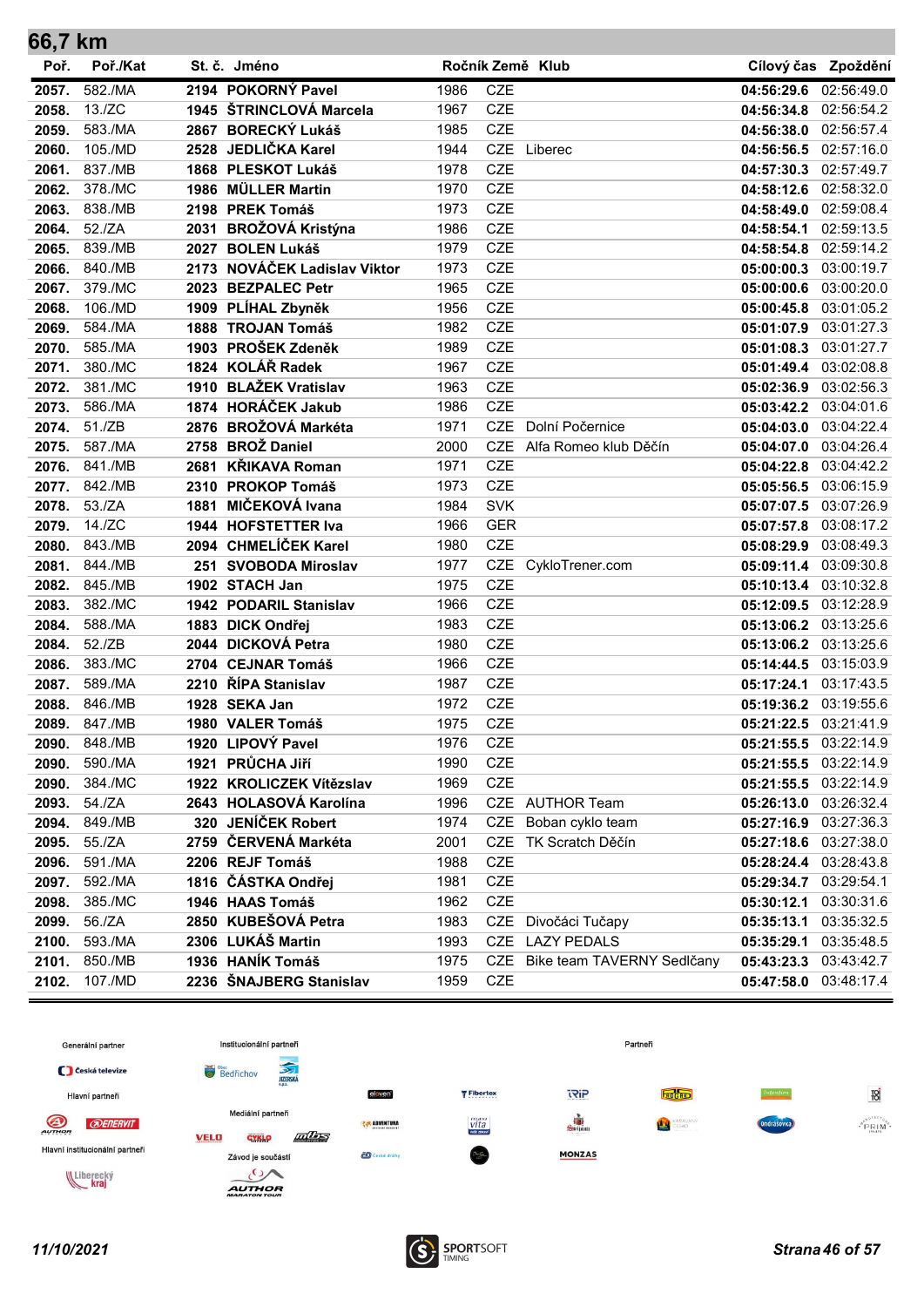| 66,7 KM |           |      |                                    |              |            |                                         |                          |                     |
|---------|-----------|------|------------------------------------|--------------|------------|-----------------------------------------|--------------------------|---------------------|
| Poř.    | Poř./Kat  |      | St. č. Jméno                       |              |            | Ročník Země Klub                        |                          | Cílový čas Zpoždění |
| 2103.   | 108./MD   |      | 1887 HROCH Jan                     | 1950         | <b>CZE</b> |                                         | 05:52:59.5 03:53:18.9    |                     |
|         | <b>MB</b> |      | 696 BIŽA Pavel                     | 1971         | <b>CZE</b> |                                         | <b>DSQ</b>               |                     |
|         | MA        |      | 2834 SOLTYS Tomáš                  | 2003         |            | CZE Bicisport                           | <b>DSQ</b>               |                     |
|         | <b>MA</b> |      | 4 VLÁŠEK Michal                    | 1989         |            | CZE KROSS BIKERANCH TEAM                | <b>DNS</b>               |                     |
|         | <b>MA</b> |      | 6 KOROS Stanislav                  | 1984         | <b>CZE</b> |                                         | <b>DNS</b>               |                     |
|         | <b>MC</b> |      | 23 POLÁK Kamil                     | 1968         |            | CZE Author                              | <b>DNS</b>               |                     |
|         | MJ        | 38   | <b>MLEJNEK Daniel</b>              | 2004         | CZE        | Alltraining.cz                          | <b>DNS</b>               |                     |
|         | MA        | 39   | <b>KUBIŠTA Martin</b>              | 2003         | <b>CZE</b> | Jaroslav Kulhavý Cycling Team           | <b>DNS</b>               |                     |
|         | <b>MB</b> | 41   | <b>BUŠEK Marek</b>                 | 1973         | <b>CZE</b> | <b>BTT Libochovice</b>                  | <b>DNS</b>               |                     |
|         | <b>MB</b> |      | 44 KUČA Daniel                     | 1980         | <b>CZE</b> |                                         | <b>DNS</b>               |                     |
|         | <b>MC</b> |      | 45 KUCHAŘ Martin                   | 1969         |            | CZE Kbely cycling team                  | <b>DNS</b>               |                     |
|         | <b>MB</b> |      | 48 KOVÁŘÍK Karel                   | 1975         | <b>CZE</b> |                                         | <b>DNS</b>               |                     |
|         | MA        |      | 50 CHLUPÁČ Jan                     | 1994         |            | CZE SPORTOVNÍ KLUB MS AUTO              | <b>DNS</b>               |                     |
|         | <b>MB</b> |      | 73 NOVÁK Martin                    | 1976         | <b>CZE</b> |                                         | <b>DNS</b>               |                     |
|         | <b>MA</b> |      | 83 MIKOLÁŠEK Jan                   | 1993         |            | CZE Velosport Valenta Scott Team        | <b>DNS</b>               |                     |
|         | <b>MC</b> |      | 91 SCHIFFER Michael                | 1966         | <b>AUT</b> | bike altmann.at                         | <b>DNS</b>               |                     |
|         | <b>MA</b> |      | 97 HOFMAN Lukáš                    | 1991         | <b>CZE</b> | Ski a Bike Centrum Radotín              | <b>DNS</b>               |                     |
|         | <b>MB</b> | 101  | <b>ZÁMEČNÍK Martin</b>             | 1979         | <b>CZE</b> |                                         | <b>DNS</b>               |                     |
|         | <b>MC</b> | 125  | <b>POPIOLEK Pavel</b>              | 1965         |            | CZE Kamiga                              | <b>DNS</b>               |                     |
|         | <b>MD</b> |      | 142 HRUBEC Milan                   | 1954         |            | CZE TJ Lokomotiva Nymburk               | <b>DNS</b>               |                     |
|         | <b>MA</b> |      | 167 VÁŇA Radek                     | 1988         | <b>CZE</b> | CT SanunaBar H. Cerekev                 | <b>DNS</b>               |                     |
|         | <b>MB</b> | 169. | <b>SCHMIEDBERGER Petr</b>          | 1973         |            | CZE COTY                                | <b>DNS</b>               |                     |
|         | <b>MB</b> |      | 183 COUBAL Jakub                   | 1978         |            | CZE Elco Kolín                          | <b>DNS</b>               |                     |
|         | <b>MC</b> |      | 185 FREMUT Ludvík                  | 1970         | <b>CZE</b> |                                         | <b>DNS</b>               |                     |
|         | <b>MB</b> |      | 194 KOČANDRLE Michal               | 1973         |            | CZE Košířská šlapka                     | <b>DNS</b>               |                     |
|         | <b>MA</b> |      | 213 ŠVÁB Jan                       | 1991         | CZE        | <b>Greyhound Racing Team</b>            | <b>DNS</b>               |                     |
|         | <b>MC</b> |      | 220 ROČEK Martin                   | 1970         | <b>CZE</b> | <b>BIKE FREAKS HOLICE</b>               | <b>DNS</b>               |                     |
|         | <b>MB</b> |      | 227 HOLONA Martin                  | 1977         |            | CZE Růžová a fialova 20/40              | <b>DNS</b>               |                     |
|         | <b>MB</b> |      | 230 MIKLÍK Marek                   | 1977         | <b>CZE</b> | Perun                                   | <b>DNS</b>               |                     |
|         | <b>MA</b> |      | 236 VITVAR Martin                  | 1987         | <b>CZE</b> | Kola Šír Bělohrad                       | <b>DNS</b>               |                     |
|         | <b>MB</b> |      | 240 LOUKOTKA Radek                 | 1971         |            | CZE SAC Bělá pod Bezdězem               | <b>DNS</b>               |                     |
|         | <b>MC</b> |      | 247 HYBŠ Milan                     | 1963         | <b>CZE</b> |                                         | <b>DNS</b>               |                     |
|         | <b>MB</b> |      | 257 VESELÝ Martin                  | 1973         |            | CZE Dobi                                | <b>DNS</b>               |                     |
|         | <b>MC</b> |      | 259 FRIŠ Jaroslav                  | 1963         |            | CZE Mácháč Team Bike                    | <b>DNS</b>               |                     |
|         | MВ        |      | 263 KRPÁLEK Ladislav               | 1972         |            | CZE Mikulášovice                        | <b>DNS</b>               |                     |
|         | MA        |      | 265 NOVÁK Jan                      | 1993         |            | CZE Vostrý hrany                        | <b>DNS</b>               |                     |
|         | MB        |      | 284 ČECH Miroslav                  | 1974         |            | CZE MTB Team Hodkovice nad MohelkDNS    |                          |                     |
|         | MB        |      | 286 ŠVANDA Igor                    | 1975         | <b>CZE</b> |                                         | <b>DNS</b>               |                     |
|         | MB        |      | 295 ŠTĚPANÍK Bedřich               | 1973         |            | CZE Force Fojtík Wilier Team            | <b>DNS</b>               |                     |
|         | MB        |      | 298 WAGNER Pavel                   | 1972         |            | CZE CKL Lovosice                        | <b>DNS</b>               |                     |
|         | MA        |      |                                    |              | <b>CZE</b> |                                         |                          |                     |
|         | <b>MC</b> |      | 303 HORA Martin<br>311 BURSA Pavel | 1993<br>1964 | CZE        |                                         | <b>DNS</b><br><b>DNS</b> |                     |
|         | MB        |      | 316 SKOŘEPA David                  | 1980         | CZE        |                                         |                          |                     |
|         |           |      |                                    |              |            |                                         | <b>DNS</b>               |                     |
|         | MD        |      | 326 VOSYKA Richard                 | 1954         |            | CZE Eleven Black E.T. Mercedes team DNS |                          |                     |
|         | <b>MC</b> |      | 336 GALKO Jozef                    | 1965         |            | CZE Barbora Team                        | <b>DNS</b>               |                     |
|         | MB        |      | 338 CÍSAŘ Marek                    | 1976         |            | CZE Eleven Black E.T. Mercedes team DNS |                          |                     |

![](_page_46_Figure_1.jpeg)

![](_page_46_Picture_3.jpeg)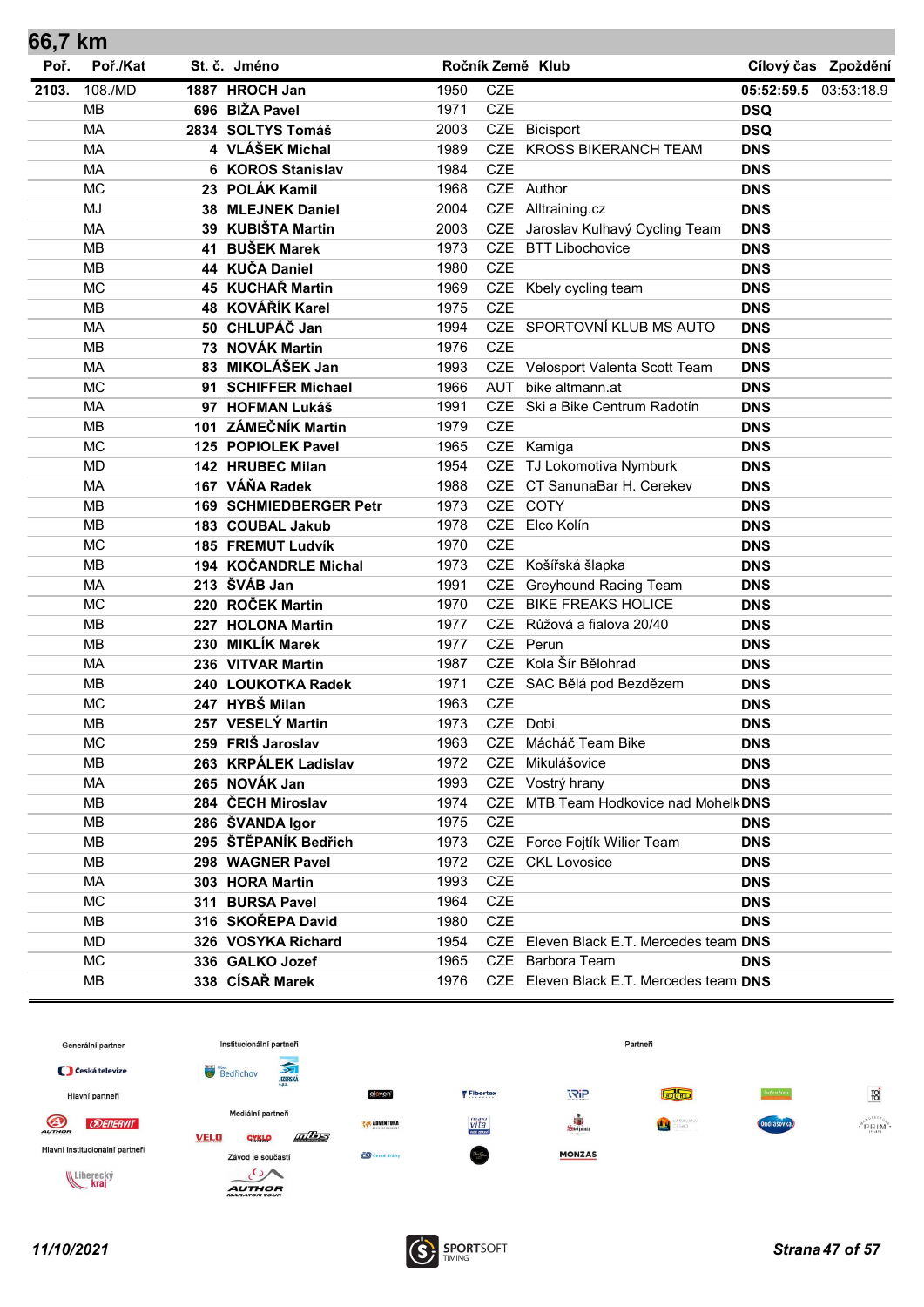| Poř.<br>Poř./Kat<br>St. č. Jméno<br>Ročník Země Klub<br>Cílový čas Zpoždění<br>340 NOVOTNÝ Roman<br><b>MC</b><br>CZE psí útulek Kozly<br>1966<br>DNS<br>342 ŠVESTKA Martin<br><b>MB</b><br>1973<br>CZE Cmd-Q<br><b>DNS</b><br><b>MC</b><br>346 ČERVENÝ Miloš<br>CZE Česká spořitelna MTB Hobby<br>1966<br><b>DNS</b><br><b>MC</b><br>CZE CC Varnsdorf<br>353 PROCHÁZKA Miloš<br>1969<br><b>DNS</b><br><b>CZE</b><br><b>MB</b><br>1979<br>358 VEJROSTA Stanislav<br><b>DNS</b><br><b>MC</b><br>CZE STS Chvojkovice Brod<br>1970<br>363 ROZSYPAL Vladislav<br><b>DNS</b><br>368 SEIDL Vladimír<br>CZE METROPROJEKT<br><b>MB</b><br>1971<br><b>DNS</b><br>378 ČERNÝ Jan<br>MB<br>1976<br><b>CZE</b><br><b>Black Bikes</b><br><b>DNS</b><br><b>MB</b><br>1974<br>CZE hajci<br>380 HAJEK Mila<br><b>DNS</b><br>395 BĚLKA Radek<br><b>MA</b><br>2000<br>CZE Alltraining.cz<br><b>DNS</b><br>MJ<br>397 BĚLKA Lukáš<br>CZE Aktivit Nový Bor<br>2004<br><b>DNS</b><br>409 HORÁK Jiří<br>CZE ELECTROLUX<br>MA<br>1988<br><b>DNS</b><br><b>MB</b><br><b>CZE</b><br>431 DRTINA Karel<br>1974<br><b>DNS</b><br><b>CZE</b><br><b>MA</b><br>1985<br>432 DRTINA Michal<br><b>DNS</b><br><b>CZE</b><br><b>MA</b><br><b>438 ZATLOUKAL Filip</b><br>1989<br><b>DNS</b><br>445 SOUČEK Šimon<br>CZE ZO 226<br><b>MA</b><br>1999<br><b>DNS</b><br><b>MC</b><br>446 POLÁK Martin<br><b>CZE</b><br>1970<br><b>DNS</b><br><b>MA</b><br>448 MAREK Jan<br>1998<br>CZE KC Slavia Praha<br><b>DNS</b><br>CZE KUPKOLO.CZ<br><b>MA</b><br>454 BAKO Josef<br>1985<br><b>DNS</b><br><b>CZE</b><br><b>MA</b><br><b>456 DJULIMAN Denis</b><br>1985<br><b>DNS</b><br>CZE Born In Šumava<br>ZA<br>459 HASELBERGEROVÁ Eva<br>1990<br><b>DNS</b><br>463 POLESNÝ Martin<br>CZE BEKO Bike Team<br>MB<br>1980<br><b>DNS</b><br><b>CZE</b><br>480 MICHOVSKÝ Petr<br><b>MB</b><br>1973<br><b>DNS</b><br>487 BENEŠ Karel<br>CZE STK Náčelníci<br>MB<br>1975<br><b>DNS</b><br>488 SLABÝ Radek<br><b>MA</b><br>1990<br>CZE SDH Jetřichovec<br><b>DNS</b><br>606 DOLEJŠÍ Blahoslav<br><b>CZE</b><br><b>MD</b><br>1959<br><b>DNS</b><br><b>CZE</b><br>615 PEŘINA JIří<br><b>MD</b><br>1958<br><b>DNS</b><br><b>MD</b><br>616 ZUZANEK Paul<br>1956<br>GER Mtb-Team Böbrach<br><b>DNS</b><br>621 MAŠEK Petr<br><b>MA</b><br><b>CZE</b><br>1981<br><b>DNS</b><br>CZE "STS Chvojkovice Brod ""B"""<br>ZB<br>627 FICOVÁ Radka<br>1973<br><b>DNS</b><br><b>MC</b><br><b>CZE</b><br>646 PETR Luděk<br>1970<br><b>DNS</b><br>657 RYBÁR Ondřej<br><b>MB</b><br>CZE Drylock Hrádek<br>1978<br><b>DNS</b><br><b>MB</b><br>CZE Cykloklub Osek<br>664 ZEITHAML Milan<br>1977<br><b>DNS</b><br>CZE<br>MВ<br>669 ZUNA Aleš<br>1977<br><b>DNS</b><br><b>MC</b><br>CZE Drupospol<br>681 MOKREJŠ Leoš<br>1968<br><b>DNS</b><br>CZE<br>MВ<br>683 KUNC Petr<br>1974<br><b>DNS</b><br><b>MB</b><br>687 MOC Radek<br>CZE<br>1974<br><b>DNS</b><br>697 DORŇÁK Miroslav<br>CZE<br>MA<br>1989<br><b>DNS</b><br>CZE<br>699 KOŽUKAR Pavel<br>MВ<br>1971<br><b>DNS</b><br>MВ<br>708 AUGUSTA Michal<br>1974<br>CZE Skyhouse<br><b>DNS</b><br>725 SRŠEŇ Tomáš<br>MA<br>1988<br>CZE<br><b>DNS</b><br>751 MUDRÍK Ján<br>CZE<br>MA<br>1987<br><b>DNS</b><br>CZE ACS Vroutek<br>MB<br>769 FREUND Daniel<br>1977<br><b>DNS</b><br>MA<br>777 GABZDIL Jakub<br>1981<br>CZE LAZY PEDALS<br><b>DNS</b><br><b>CZE</b><br><b>MB</b><br>784 SVÍTEK Jan<br>1974<br><b>DNS</b><br>MC<br>CZE Cobram team Ostrava<br>786 OTAWA Zdeněk<br>1969<br><b>DNS</b> | 66,7 km |  |  |  |  |
|--------------------------------------------------------------------------------------------------------------------------------------------------------------------------------------------------------------------------------------------------------------------------------------------------------------------------------------------------------------------------------------------------------------------------------------------------------------------------------------------------------------------------------------------------------------------------------------------------------------------------------------------------------------------------------------------------------------------------------------------------------------------------------------------------------------------------------------------------------------------------------------------------------------------------------------------------------------------------------------------------------------------------------------------------------------------------------------------------------------------------------------------------------------------------------------------------------------------------------------------------------------------------------------------------------------------------------------------------------------------------------------------------------------------------------------------------------------------------------------------------------------------------------------------------------------------------------------------------------------------------------------------------------------------------------------------------------------------------------------------------------------------------------------------------------------------------------------------------------------------------------------------------------------------------------------------------------------------------------------------------------------------------------------------------------------------------------------------------------------------------------------------------------------------------------------------------------------------------------------------------------------------------------------------------------------------------------------------------------------------------------------------------------------------------------------------------------------------------------------------------------------------------------------------------------------------------------------------------------------------------------------------------------------------------------------------------------------------------------------------------------------------------------------------------------------------------------------------------------------------------------------------------------------------------------------------------------------------------------------------------------------------------------------------------------------------------------------------------------------------------------------------------------------------------------------------------------------------------------------------------------------------------------------------------------------------------------------------------------------------------------------------------------------------------------------------------------------|---------|--|--|--|--|
|                                                                                                                                                                                                                                                                                                                                                                                                                                                                                                                                                                                                                                                                                                                                                                                                                                                                                                                                                                                                                                                                                                                                                                                                                                                                                                                                                                                                                                                                                                                                                                                                                                                                                                                                                                                                                                                                                                                                                                                                                                                                                                                                                                                                                                                                                                                                                                                                                                                                                                                                                                                                                                                                                                                                                                                                                                                                                                                                                                                                                                                                                                                                                                                                                                                                                                                                                                                                                                                              |         |  |  |  |  |
|                                                                                                                                                                                                                                                                                                                                                                                                                                                                                                                                                                                                                                                                                                                                                                                                                                                                                                                                                                                                                                                                                                                                                                                                                                                                                                                                                                                                                                                                                                                                                                                                                                                                                                                                                                                                                                                                                                                                                                                                                                                                                                                                                                                                                                                                                                                                                                                                                                                                                                                                                                                                                                                                                                                                                                                                                                                                                                                                                                                                                                                                                                                                                                                                                                                                                                                                                                                                                                                              |         |  |  |  |  |
|                                                                                                                                                                                                                                                                                                                                                                                                                                                                                                                                                                                                                                                                                                                                                                                                                                                                                                                                                                                                                                                                                                                                                                                                                                                                                                                                                                                                                                                                                                                                                                                                                                                                                                                                                                                                                                                                                                                                                                                                                                                                                                                                                                                                                                                                                                                                                                                                                                                                                                                                                                                                                                                                                                                                                                                                                                                                                                                                                                                                                                                                                                                                                                                                                                                                                                                                                                                                                                                              |         |  |  |  |  |
|                                                                                                                                                                                                                                                                                                                                                                                                                                                                                                                                                                                                                                                                                                                                                                                                                                                                                                                                                                                                                                                                                                                                                                                                                                                                                                                                                                                                                                                                                                                                                                                                                                                                                                                                                                                                                                                                                                                                                                                                                                                                                                                                                                                                                                                                                                                                                                                                                                                                                                                                                                                                                                                                                                                                                                                                                                                                                                                                                                                                                                                                                                                                                                                                                                                                                                                                                                                                                                                              |         |  |  |  |  |
|                                                                                                                                                                                                                                                                                                                                                                                                                                                                                                                                                                                                                                                                                                                                                                                                                                                                                                                                                                                                                                                                                                                                                                                                                                                                                                                                                                                                                                                                                                                                                                                                                                                                                                                                                                                                                                                                                                                                                                                                                                                                                                                                                                                                                                                                                                                                                                                                                                                                                                                                                                                                                                                                                                                                                                                                                                                                                                                                                                                                                                                                                                                                                                                                                                                                                                                                                                                                                                                              |         |  |  |  |  |
|                                                                                                                                                                                                                                                                                                                                                                                                                                                                                                                                                                                                                                                                                                                                                                                                                                                                                                                                                                                                                                                                                                                                                                                                                                                                                                                                                                                                                                                                                                                                                                                                                                                                                                                                                                                                                                                                                                                                                                                                                                                                                                                                                                                                                                                                                                                                                                                                                                                                                                                                                                                                                                                                                                                                                                                                                                                                                                                                                                                                                                                                                                                                                                                                                                                                                                                                                                                                                                                              |         |  |  |  |  |
|                                                                                                                                                                                                                                                                                                                                                                                                                                                                                                                                                                                                                                                                                                                                                                                                                                                                                                                                                                                                                                                                                                                                                                                                                                                                                                                                                                                                                                                                                                                                                                                                                                                                                                                                                                                                                                                                                                                                                                                                                                                                                                                                                                                                                                                                                                                                                                                                                                                                                                                                                                                                                                                                                                                                                                                                                                                                                                                                                                                                                                                                                                                                                                                                                                                                                                                                                                                                                                                              |         |  |  |  |  |
|                                                                                                                                                                                                                                                                                                                                                                                                                                                                                                                                                                                                                                                                                                                                                                                                                                                                                                                                                                                                                                                                                                                                                                                                                                                                                                                                                                                                                                                                                                                                                                                                                                                                                                                                                                                                                                                                                                                                                                                                                                                                                                                                                                                                                                                                                                                                                                                                                                                                                                                                                                                                                                                                                                                                                                                                                                                                                                                                                                                                                                                                                                                                                                                                                                                                                                                                                                                                                                                              |         |  |  |  |  |
|                                                                                                                                                                                                                                                                                                                                                                                                                                                                                                                                                                                                                                                                                                                                                                                                                                                                                                                                                                                                                                                                                                                                                                                                                                                                                                                                                                                                                                                                                                                                                                                                                                                                                                                                                                                                                                                                                                                                                                                                                                                                                                                                                                                                                                                                                                                                                                                                                                                                                                                                                                                                                                                                                                                                                                                                                                                                                                                                                                                                                                                                                                                                                                                                                                                                                                                                                                                                                                                              |         |  |  |  |  |
|                                                                                                                                                                                                                                                                                                                                                                                                                                                                                                                                                                                                                                                                                                                                                                                                                                                                                                                                                                                                                                                                                                                                                                                                                                                                                                                                                                                                                                                                                                                                                                                                                                                                                                                                                                                                                                                                                                                                                                                                                                                                                                                                                                                                                                                                                                                                                                                                                                                                                                                                                                                                                                                                                                                                                                                                                                                                                                                                                                                                                                                                                                                                                                                                                                                                                                                                                                                                                                                              |         |  |  |  |  |
|                                                                                                                                                                                                                                                                                                                                                                                                                                                                                                                                                                                                                                                                                                                                                                                                                                                                                                                                                                                                                                                                                                                                                                                                                                                                                                                                                                                                                                                                                                                                                                                                                                                                                                                                                                                                                                                                                                                                                                                                                                                                                                                                                                                                                                                                                                                                                                                                                                                                                                                                                                                                                                                                                                                                                                                                                                                                                                                                                                                                                                                                                                                                                                                                                                                                                                                                                                                                                                                              |         |  |  |  |  |
|                                                                                                                                                                                                                                                                                                                                                                                                                                                                                                                                                                                                                                                                                                                                                                                                                                                                                                                                                                                                                                                                                                                                                                                                                                                                                                                                                                                                                                                                                                                                                                                                                                                                                                                                                                                                                                                                                                                                                                                                                                                                                                                                                                                                                                                                                                                                                                                                                                                                                                                                                                                                                                                                                                                                                                                                                                                                                                                                                                                                                                                                                                                                                                                                                                                                                                                                                                                                                                                              |         |  |  |  |  |
|                                                                                                                                                                                                                                                                                                                                                                                                                                                                                                                                                                                                                                                                                                                                                                                                                                                                                                                                                                                                                                                                                                                                                                                                                                                                                                                                                                                                                                                                                                                                                                                                                                                                                                                                                                                                                                                                                                                                                                                                                                                                                                                                                                                                                                                                                                                                                                                                                                                                                                                                                                                                                                                                                                                                                                                                                                                                                                                                                                                                                                                                                                                                                                                                                                                                                                                                                                                                                                                              |         |  |  |  |  |
|                                                                                                                                                                                                                                                                                                                                                                                                                                                                                                                                                                                                                                                                                                                                                                                                                                                                                                                                                                                                                                                                                                                                                                                                                                                                                                                                                                                                                                                                                                                                                                                                                                                                                                                                                                                                                                                                                                                                                                                                                                                                                                                                                                                                                                                                                                                                                                                                                                                                                                                                                                                                                                                                                                                                                                                                                                                                                                                                                                                                                                                                                                                                                                                                                                                                                                                                                                                                                                                              |         |  |  |  |  |
|                                                                                                                                                                                                                                                                                                                                                                                                                                                                                                                                                                                                                                                                                                                                                                                                                                                                                                                                                                                                                                                                                                                                                                                                                                                                                                                                                                                                                                                                                                                                                                                                                                                                                                                                                                                                                                                                                                                                                                                                                                                                                                                                                                                                                                                                                                                                                                                                                                                                                                                                                                                                                                                                                                                                                                                                                                                                                                                                                                                                                                                                                                                                                                                                                                                                                                                                                                                                                                                              |         |  |  |  |  |
|                                                                                                                                                                                                                                                                                                                                                                                                                                                                                                                                                                                                                                                                                                                                                                                                                                                                                                                                                                                                                                                                                                                                                                                                                                                                                                                                                                                                                                                                                                                                                                                                                                                                                                                                                                                                                                                                                                                                                                                                                                                                                                                                                                                                                                                                                                                                                                                                                                                                                                                                                                                                                                                                                                                                                                                                                                                                                                                                                                                                                                                                                                                                                                                                                                                                                                                                                                                                                                                              |         |  |  |  |  |
|                                                                                                                                                                                                                                                                                                                                                                                                                                                                                                                                                                                                                                                                                                                                                                                                                                                                                                                                                                                                                                                                                                                                                                                                                                                                                                                                                                                                                                                                                                                                                                                                                                                                                                                                                                                                                                                                                                                                                                                                                                                                                                                                                                                                                                                                                                                                                                                                                                                                                                                                                                                                                                                                                                                                                                                                                                                                                                                                                                                                                                                                                                                                                                                                                                                                                                                                                                                                                                                              |         |  |  |  |  |
|                                                                                                                                                                                                                                                                                                                                                                                                                                                                                                                                                                                                                                                                                                                                                                                                                                                                                                                                                                                                                                                                                                                                                                                                                                                                                                                                                                                                                                                                                                                                                                                                                                                                                                                                                                                                                                                                                                                                                                                                                                                                                                                                                                                                                                                                                                                                                                                                                                                                                                                                                                                                                                                                                                                                                                                                                                                                                                                                                                                                                                                                                                                                                                                                                                                                                                                                                                                                                                                              |         |  |  |  |  |
|                                                                                                                                                                                                                                                                                                                                                                                                                                                                                                                                                                                                                                                                                                                                                                                                                                                                                                                                                                                                                                                                                                                                                                                                                                                                                                                                                                                                                                                                                                                                                                                                                                                                                                                                                                                                                                                                                                                                                                                                                                                                                                                                                                                                                                                                                                                                                                                                                                                                                                                                                                                                                                                                                                                                                                                                                                                                                                                                                                                                                                                                                                                                                                                                                                                                                                                                                                                                                                                              |         |  |  |  |  |
|                                                                                                                                                                                                                                                                                                                                                                                                                                                                                                                                                                                                                                                                                                                                                                                                                                                                                                                                                                                                                                                                                                                                                                                                                                                                                                                                                                                                                                                                                                                                                                                                                                                                                                                                                                                                                                                                                                                                                                                                                                                                                                                                                                                                                                                                                                                                                                                                                                                                                                                                                                                                                                                                                                                                                                                                                                                                                                                                                                                                                                                                                                                                                                                                                                                                                                                                                                                                                                                              |         |  |  |  |  |
|                                                                                                                                                                                                                                                                                                                                                                                                                                                                                                                                                                                                                                                                                                                                                                                                                                                                                                                                                                                                                                                                                                                                                                                                                                                                                                                                                                                                                                                                                                                                                                                                                                                                                                                                                                                                                                                                                                                                                                                                                                                                                                                                                                                                                                                                                                                                                                                                                                                                                                                                                                                                                                                                                                                                                                                                                                                                                                                                                                                                                                                                                                                                                                                                                                                                                                                                                                                                                                                              |         |  |  |  |  |
|                                                                                                                                                                                                                                                                                                                                                                                                                                                                                                                                                                                                                                                                                                                                                                                                                                                                                                                                                                                                                                                                                                                                                                                                                                                                                                                                                                                                                                                                                                                                                                                                                                                                                                                                                                                                                                                                                                                                                                                                                                                                                                                                                                                                                                                                                                                                                                                                                                                                                                                                                                                                                                                                                                                                                                                                                                                                                                                                                                                                                                                                                                                                                                                                                                                                                                                                                                                                                                                              |         |  |  |  |  |
|                                                                                                                                                                                                                                                                                                                                                                                                                                                                                                                                                                                                                                                                                                                                                                                                                                                                                                                                                                                                                                                                                                                                                                                                                                                                                                                                                                                                                                                                                                                                                                                                                                                                                                                                                                                                                                                                                                                                                                                                                                                                                                                                                                                                                                                                                                                                                                                                                                                                                                                                                                                                                                                                                                                                                                                                                                                                                                                                                                                                                                                                                                                                                                                                                                                                                                                                                                                                                                                              |         |  |  |  |  |
|                                                                                                                                                                                                                                                                                                                                                                                                                                                                                                                                                                                                                                                                                                                                                                                                                                                                                                                                                                                                                                                                                                                                                                                                                                                                                                                                                                                                                                                                                                                                                                                                                                                                                                                                                                                                                                                                                                                                                                                                                                                                                                                                                                                                                                                                                                                                                                                                                                                                                                                                                                                                                                                                                                                                                                                                                                                                                                                                                                                                                                                                                                                                                                                                                                                                                                                                                                                                                                                              |         |  |  |  |  |
|                                                                                                                                                                                                                                                                                                                                                                                                                                                                                                                                                                                                                                                                                                                                                                                                                                                                                                                                                                                                                                                                                                                                                                                                                                                                                                                                                                                                                                                                                                                                                                                                                                                                                                                                                                                                                                                                                                                                                                                                                                                                                                                                                                                                                                                                                                                                                                                                                                                                                                                                                                                                                                                                                                                                                                                                                                                                                                                                                                                                                                                                                                                                                                                                                                                                                                                                                                                                                                                              |         |  |  |  |  |
|                                                                                                                                                                                                                                                                                                                                                                                                                                                                                                                                                                                                                                                                                                                                                                                                                                                                                                                                                                                                                                                                                                                                                                                                                                                                                                                                                                                                                                                                                                                                                                                                                                                                                                                                                                                                                                                                                                                                                                                                                                                                                                                                                                                                                                                                                                                                                                                                                                                                                                                                                                                                                                                                                                                                                                                                                                                                                                                                                                                                                                                                                                                                                                                                                                                                                                                                                                                                                                                              |         |  |  |  |  |
|                                                                                                                                                                                                                                                                                                                                                                                                                                                                                                                                                                                                                                                                                                                                                                                                                                                                                                                                                                                                                                                                                                                                                                                                                                                                                                                                                                                                                                                                                                                                                                                                                                                                                                                                                                                                                                                                                                                                                                                                                                                                                                                                                                                                                                                                                                                                                                                                                                                                                                                                                                                                                                                                                                                                                                                                                                                                                                                                                                                                                                                                                                                                                                                                                                                                                                                                                                                                                                                              |         |  |  |  |  |
|                                                                                                                                                                                                                                                                                                                                                                                                                                                                                                                                                                                                                                                                                                                                                                                                                                                                                                                                                                                                                                                                                                                                                                                                                                                                                                                                                                                                                                                                                                                                                                                                                                                                                                                                                                                                                                                                                                                                                                                                                                                                                                                                                                                                                                                                                                                                                                                                                                                                                                                                                                                                                                                                                                                                                                                                                                                                                                                                                                                                                                                                                                                                                                                                                                                                                                                                                                                                                                                              |         |  |  |  |  |
|                                                                                                                                                                                                                                                                                                                                                                                                                                                                                                                                                                                                                                                                                                                                                                                                                                                                                                                                                                                                                                                                                                                                                                                                                                                                                                                                                                                                                                                                                                                                                                                                                                                                                                                                                                                                                                                                                                                                                                                                                                                                                                                                                                                                                                                                                                                                                                                                                                                                                                                                                                                                                                                                                                                                                                                                                                                                                                                                                                                                                                                                                                                                                                                                                                                                                                                                                                                                                                                              |         |  |  |  |  |
|                                                                                                                                                                                                                                                                                                                                                                                                                                                                                                                                                                                                                                                                                                                                                                                                                                                                                                                                                                                                                                                                                                                                                                                                                                                                                                                                                                                                                                                                                                                                                                                                                                                                                                                                                                                                                                                                                                                                                                                                                                                                                                                                                                                                                                                                                                                                                                                                                                                                                                                                                                                                                                                                                                                                                                                                                                                                                                                                                                                                                                                                                                                                                                                                                                                                                                                                                                                                                                                              |         |  |  |  |  |
|                                                                                                                                                                                                                                                                                                                                                                                                                                                                                                                                                                                                                                                                                                                                                                                                                                                                                                                                                                                                                                                                                                                                                                                                                                                                                                                                                                                                                                                                                                                                                                                                                                                                                                                                                                                                                                                                                                                                                                                                                                                                                                                                                                                                                                                                                                                                                                                                                                                                                                                                                                                                                                                                                                                                                                                                                                                                                                                                                                                                                                                                                                                                                                                                                                                                                                                                                                                                                                                              |         |  |  |  |  |
|                                                                                                                                                                                                                                                                                                                                                                                                                                                                                                                                                                                                                                                                                                                                                                                                                                                                                                                                                                                                                                                                                                                                                                                                                                                                                                                                                                                                                                                                                                                                                                                                                                                                                                                                                                                                                                                                                                                                                                                                                                                                                                                                                                                                                                                                                                                                                                                                                                                                                                                                                                                                                                                                                                                                                                                                                                                                                                                                                                                                                                                                                                                                                                                                                                                                                                                                                                                                                                                              |         |  |  |  |  |
|                                                                                                                                                                                                                                                                                                                                                                                                                                                                                                                                                                                                                                                                                                                                                                                                                                                                                                                                                                                                                                                                                                                                                                                                                                                                                                                                                                                                                                                                                                                                                                                                                                                                                                                                                                                                                                                                                                                                                                                                                                                                                                                                                                                                                                                                                                                                                                                                                                                                                                                                                                                                                                                                                                                                                                                                                                                                                                                                                                                                                                                                                                                                                                                                                                                                                                                                                                                                                                                              |         |  |  |  |  |
|                                                                                                                                                                                                                                                                                                                                                                                                                                                                                                                                                                                                                                                                                                                                                                                                                                                                                                                                                                                                                                                                                                                                                                                                                                                                                                                                                                                                                                                                                                                                                                                                                                                                                                                                                                                                                                                                                                                                                                                                                                                                                                                                                                                                                                                                                                                                                                                                                                                                                                                                                                                                                                                                                                                                                                                                                                                                                                                                                                                                                                                                                                                                                                                                                                                                                                                                                                                                                                                              |         |  |  |  |  |
|                                                                                                                                                                                                                                                                                                                                                                                                                                                                                                                                                                                                                                                                                                                                                                                                                                                                                                                                                                                                                                                                                                                                                                                                                                                                                                                                                                                                                                                                                                                                                                                                                                                                                                                                                                                                                                                                                                                                                                                                                                                                                                                                                                                                                                                                                                                                                                                                                                                                                                                                                                                                                                                                                                                                                                                                                                                                                                                                                                                                                                                                                                                                                                                                                                                                                                                                                                                                                                                              |         |  |  |  |  |
|                                                                                                                                                                                                                                                                                                                                                                                                                                                                                                                                                                                                                                                                                                                                                                                                                                                                                                                                                                                                                                                                                                                                                                                                                                                                                                                                                                                                                                                                                                                                                                                                                                                                                                                                                                                                                                                                                                                                                                                                                                                                                                                                                                                                                                                                                                                                                                                                                                                                                                                                                                                                                                                                                                                                                                                                                                                                                                                                                                                                                                                                                                                                                                                                                                                                                                                                                                                                                                                              |         |  |  |  |  |
|                                                                                                                                                                                                                                                                                                                                                                                                                                                                                                                                                                                                                                                                                                                                                                                                                                                                                                                                                                                                                                                                                                                                                                                                                                                                                                                                                                                                                                                                                                                                                                                                                                                                                                                                                                                                                                                                                                                                                                                                                                                                                                                                                                                                                                                                                                                                                                                                                                                                                                                                                                                                                                                                                                                                                                                                                                                                                                                                                                                                                                                                                                                                                                                                                                                                                                                                                                                                                                                              |         |  |  |  |  |
|                                                                                                                                                                                                                                                                                                                                                                                                                                                                                                                                                                                                                                                                                                                                                                                                                                                                                                                                                                                                                                                                                                                                                                                                                                                                                                                                                                                                                                                                                                                                                                                                                                                                                                                                                                                                                                                                                                                                                                                                                                                                                                                                                                                                                                                                                                                                                                                                                                                                                                                                                                                                                                                                                                                                                                                                                                                                                                                                                                                                                                                                                                                                                                                                                                                                                                                                                                                                                                                              |         |  |  |  |  |
|                                                                                                                                                                                                                                                                                                                                                                                                                                                                                                                                                                                                                                                                                                                                                                                                                                                                                                                                                                                                                                                                                                                                                                                                                                                                                                                                                                                                                                                                                                                                                                                                                                                                                                                                                                                                                                                                                                                                                                                                                                                                                                                                                                                                                                                                                                                                                                                                                                                                                                                                                                                                                                                                                                                                                                                                                                                                                                                                                                                                                                                                                                                                                                                                                                                                                                                                                                                                                                                              |         |  |  |  |  |
|                                                                                                                                                                                                                                                                                                                                                                                                                                                                                                                                                                                                                                                                                                                                                                                                                                                                                                                                                                                                                                                                                                                                                                                                                                                                                                                                                                                                                                                                                                                                                                                                                                                                                                                                                                                                                                                                                                                                                                                                                                                                                                                                                                                                                                                                                                                                                                                                                                                                                                                                                                                                                                                                                                                                                                                                                                                                                                                                                                                                                                                                                                                                                                                                                                                                                                                                                                                                                                                              |         |  |  |  |  |
|                                                                                                                                                                                                                                                                                                                                                                                                                                                                                                                                                                                                                                                                                                                                                                                                                                                                                                                                                                                                                                                                                                                                                                                                                                                                                                                                                                                                                                                                                                                                                                                                                                                                                                                                                                                                                                                                                                                                                                                                                                                                                                                                                                                                                                                                                                                                                                                                                                                                                                                                                                                                                                                                                                                                                                                                                                                                                                                                                                                                                                                                                                                                                                                                                                                                                                                                                                                                                                                              |         |  |  |  |  |
|                                                                                                                                                                                                                                                                                                                                                                                                                                                                                                                                                                                                                                                                                                                                                                                                                                                                                                                                                                                                                                                                                                                                                                                                                                                                                                                                                                                                                                                                                                                                                                                                                                                                                                                                                                                                                                                                                                                                                                                                                                                                                                                                                                                                                                                                                                                                                                                                                                                                                                                                                                                                                                                                                                                                                                                                                                                                                                                                                                                                                                                                                                                                                                                                                                                                                                                                                                                                                                                              |         |  |  |  |  |
|                                                                                                                                                                                                                                                                                                                                                                                                                                                                                                                                                                                                                                                                                                                                                                                                                                                                                                                                                                                                                                                                                                                                                                                                                                                                                                                                                                                                                                                                                                                                                                                                                                                                                                                                                                                                                                                                                                                                                                                                                                                                                                                                                                                                                                                                                                                                                                                                                                                                                                                                                                                                                                                                                                                                                                                                                                                                                                                                                                                                                                                                                                                                                                                                                                                                                                                                                                                                                                                              |         |  |  |  |  |
|                                                                                                                                                                                                                                                                                                                                                                                                                                                                                                                                                                                                                                                                                                                                                                                                                                                                                                                                                                                                                                                                                                                                                                                                                                                                                                                                                                                                                                                                                                                                                                                                                                                                                                                                                                                                                                                                                                                                                                                                                                                                                                                                                                                                                                                                                                                                                                                                                                                                                                                                                                                                                                                                                                                                                                                                                                                                                                                                                                                                                                                                                                                                                                                                                                                                                                                                                                                                                                                              |         |  |  |  |  |
|                                                                                                                                                                                                                                                                                                                                                                                                                                                                                                                                                                                                                                                                                                                                                                                                                                                                                                                                                                                                                                                                                                                                                                                                                                                                                                                                                                                                                                                                                                                                                                                                                                                                                                                                                                                                                                                                                                                                                                                                                                                                                                                                                                                                                                                                                                                                                                                                                                                                                                                                                                                                                                                                                                                                                                                                                                                                                                                                                                                                                                                                                                                                                                                                                                                                                                                                                                                                                                                              |         |  |  |  |  |
|                                                                                                                                                                                                                                                                                                                                                                                                                                                                                                                                                                                                                                                                                                                                                                                                                                                                                                                                                                                                                                                                                                                                                                                                                                                                                                                                                                                                                                                                                                                                                                                                                                                                                                                                                                                                                                                                                                                                                                                                                                                                                                                                                                                                                                                                                                                                                                                                                                                                                                                                                                                                                                                                                                                                                                                                                                                                                                                                                                                                                                                                                                                                                                                                                                                                                                                                                                                                                                                              |         |  |  |  |  |
|                                                                                                                                                                                                                                                                                                                                                                                                                                                                                                                                                                                                                                                                                                                                                                                                                                                                                                                                                                                                                                                                                                                                                                                                                                                                                                                                                                                                                                                                                                                                                                                                                                                                                                                                                                                                                                                                                                                                                                                                                                                                                                                                                                                                                                                                                                                                                                                                                                                                                                                                                                                                                                                                                                                                                                                                                                                                                                                                                                                                                                                                                                                                                                                                                                                                                                                                                                                                                                                              |         |  |  |  |  |

![](_page_47_Figure_1.jpeg)

![](_page_47_Picture_3.jpeg)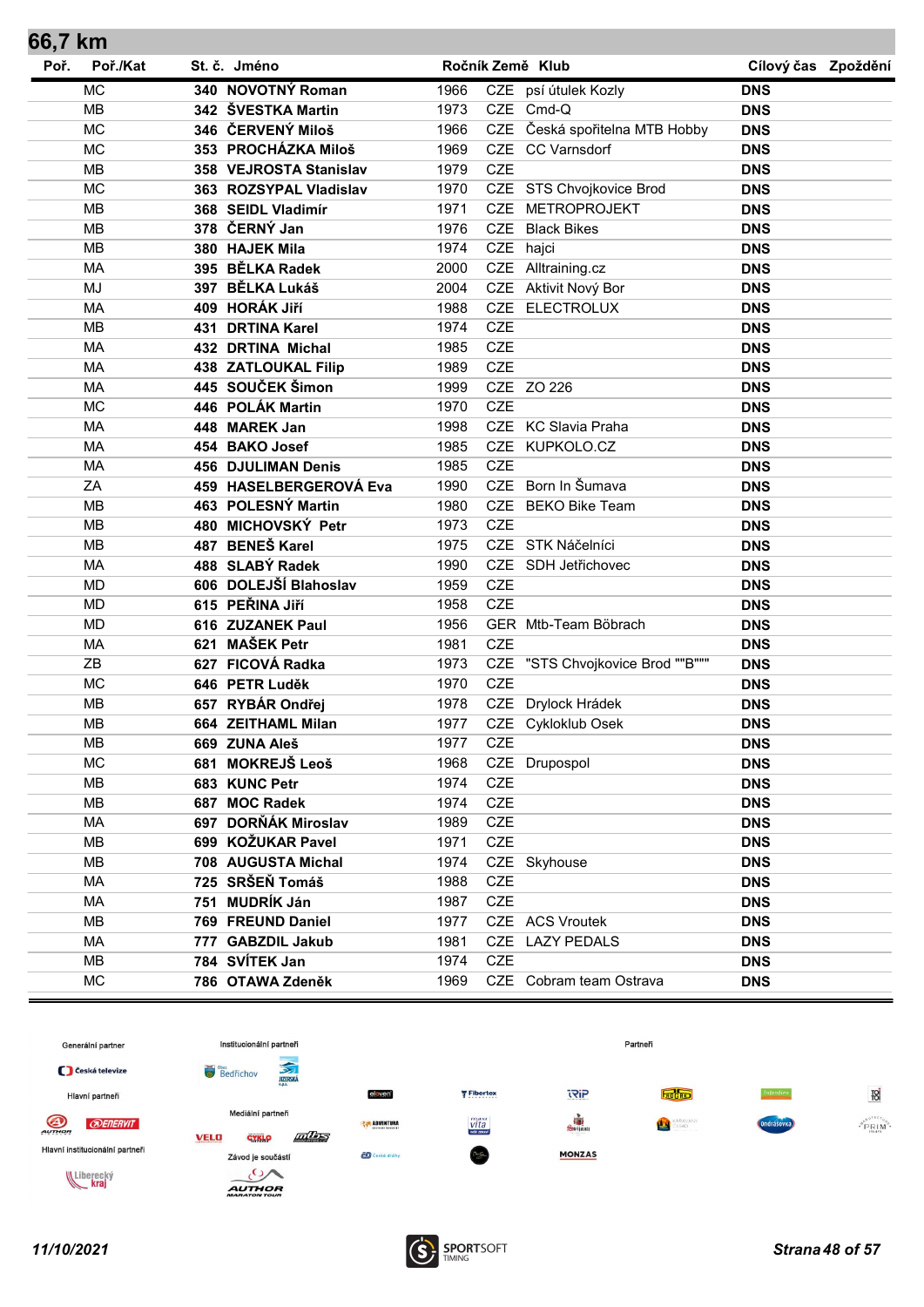| 66,7 km |           |                          |      |            |                                 |                     |  |
|---------|-----------|--------------------------|------|------------|---------------------------------|---------------------|--|
| Poř.    | Poř./Kat  | St. č. Jméno             |      |            | Ročník Země Klub                | Cílový čas Zpoždění |  |
|         | <b>MB</b> | 787 PRŮCHA Vladislav     | 1979 |            | CZE Řemesníci Kramolín          | <b>DNS</b>          |  |
|         | <b>MB</b> | 790 BURŠÍK Robert        | 1976 | <b>CZE</b> |                                 | <b>DNS</b>          |  |
|         | <b>MB</b> | 792 ŠPAČEK Jan           | 1971 |            | CZE AC Kobylisy                 | <b>DNS</b>          |  |
|         | <b>MB</b> | 808 KRITZBACH Jan        | 1979 |            | CZE AK Most                     | <b>DNS</b>          |  |
|         | <b>MB</b> | 815 VIŠČOR David         | 1978 |            | CZE CBASE retro                 | <b>DNS</b>          |  |
|         | <b>MB</b> | 818 LÁTAL Josef          | 1973 | <b>CZE</b> |                                 | <b>DNS</b>          |  |
|         | <b>MB</b> | 819 BABICKÝ Lukáš        | 1976 |            | CZE MONZAS                      | <b>DNS</b>          |  |
|         | ZB        | 824 GEDEONOVÁ Patricie   | 1979 | <b>CZE</b> |                                 | <b>DNS</b>          |  |
|         | <b>MB</b> | 835 ŠIPL Vladimír        | 1976 |            | CZE SK Cyklotour Ústí nad Labem | <b>DNS</b>          |  |
|         | <b>MB</b> | 840 BLAŽEK Zdenek        | 1973 | <b>CZE</b> |                                 | <b>DNS</b>          |  |
|         | <b>MC</b> | 854 KADLEČEK Petr        | 1969 |            | CZE Mácháč Team Bike            | <b>DNS</b>          |  |
|         | <b>MD</b> | 856 SLAVÍK Otomar        | 1958 | <b>CZE</b> | <b>MB Eleven Blacket</b>        | <b>DNS</b>          |  |
|         | <b>MB</b> | 859 KOLENOVSKÝ Petr      | 1976 | <b>CZE</b> | <b>HAKA RACING</b>              | <b>DNS</b>          |  |
|         | ZB        | 864 TOMANDLOVÁ Jitka     | 1978 | <b>CZE</b> | Penguin team                    | <b>DNS</b>          |  |
|         | <b>MC</b> | 871 LÉBR Martin          | 1969 | <b>CZE</b> | Rapid Líšnice                   | <b>DNS</b>          |  |
|         | <b>MC</b> | 877 ROLEČEK Milan        | 1964 | CZE        | Drupospol                       | <b>DNS</b>          |  |
|         | <b>MD</b> | 882 PAVELKA Jan          | 1952 | <b>CZE</b> |                                 | <b>DNS</b>          |  |
|         | <b>MC</b> | 886 STRÁNSKÝ Milan       | 1969 |            | CZE KCN                         | <b>DNS</b>          |  |
|         | <b>MB</b> | 899 KODÝTEK Martin       | 1977 | <b>CZE</b> |                                 | <b>DNS</b>          |  |
|         | <b>MB</b> | 900 KOLMAŠ Vojtěch       | 1979 | <b>CZE</b> |                                 | <b>DNS</b>          |  |
|         | <b>MB</b> | 915 JAKEŠ David          | 1977 | <b>CZE</b> |                                 | <b>DNS</b>          |  |
|         | <b>MA</b> | 918 DRBOHLAV Matěj       | 2003 |            | CZE SKP Kornspitz               | <b>DNS</b>          |  |
|         | <b>MA</b> | 928 BABORSKÝ Michal      | 1981 | <b>CZE</b> |                                 | <b>DNS</b>          |  |
|         | <b>MC</b> | 938 KLÁŠTERKA Josef      | 1968 | <b>CZE</b> |                                 | <b>DNS</b>          |  |
|         | <b>MB</b> | 940 MATEJICEK Jaromir    | 1974 | CZE        | NORDARCH CYCLING TEAM           | <b>DNS</b>          |  |
|         | <b>MD</b> | 943 HRAZDIL Pavel        | 1959 | <b>CZE</b> | Šlapanice                       | <b>DNS</b>          |  |
|         | <b>MB</b> | 944 BIRHANZL Jiří        | 1979 |            | CZE DEPRE REPRE 2014            | <b>DNS</b>          |  |
|         | <b>MD</b> | 948 KARABEC Marek        | 1959 | <b>CZE</b> |                                 | <b>DNS</b>          |  |
|         | <b>MB</b> | 966 MUSIL Petr           | 1974 | <b>CZE</b> |                                 | <b>DNS</b>          |  |
|         | <b>MB</b> | 971 PAVLÍK Leo           | 1973 | <b>CZE</b> |                                 | <b>DNS</b>          |  |
|         | MA        | 978 VILDT Vladimír       | 1983 |            | CZE Holba válec                 | <b>DNS</b>          |  |
|         | <b>ZC</b> | 986 SCHIFFER Andrea      | 1958 | AUT        | bike altmann.at                 | <b>DNS</b>          |  |
|         | MB        | 987 PEŠL Ondřej          | 1979 | <b>CZE</b> |                                 | <b>DNS</b>          |  |
|         | МC        | 1011 PAZDERNÍK Stanislav | 1962 |            | CZE Quake 3 Arena               | <b>DNS</b>          |  |
|         | MB        | 1012 KAČER Jan           | 1977 |            | CZE Valcha Bike Team            | <b>DNS</b>          |  |
|         | MA        | 1022 KLOUČEK Jan         | 1986 | <b>CZE</b> |                                 | <b>DNS</b>          |  |
|         | <b>MC</b> | 1024 ŠTOCHEL Milan       | 1963 |            | CZE Káva Růžová                 | <b>DNS</b>          |  |
|         | ΖA        | 1044 ŠINDELKOVÁ Jolana   | 2001 | <b>CZE</b> |                                 | <b>DNS</b>          |  |
|         | МA        | 1047 KALÁB Pavel         | 1992 | <b>CZE</b> |                                 | <b>DNS</b>          |  |
|         | MВ        | 1053 VAŠÍČEK Milan       | 1980 | <b>CZE</b> |                                 | <b>DNS</b>          |  |
|         | <b>MC</b> | 1055 HUZIL Oldřich       | 1964 |            | CZE Mácháč Team Bike            | <b>DNS</b>          |  |
|         | MB        | 1073 ŠULC Pavel          | 1975 | <b>CZE</b> |                                 | <b>DNS</b>          |  |
|         | <b>MC</b> | 1079 ŠTIKA Zdeněk        | 1967 | <b>CZE</b> |                                 | <b>DNS</b>          |  |
|         | MJ        | 1088 DVOŘÁK Marek        | 2005 |            | CZE Carla-kupkolo-Dvůr Králové  | <b>DNS</b>          |  |
|         | <b>MC</b> | 1092 HAŠEK Dominik       | 1965 | CZE        |                                 | <b>DNS</b>          |  |
|         | MA        | 1111 HOCHMUT Milan       | 1987 | <b>CZE</b> |                                 | <b>DNS</b>          |  |
|         |           |                          |      |            |                                 |                     |  |

![](_page_48_Figure_1.jpeg)

![](_page_48_Picture_3.jpeg)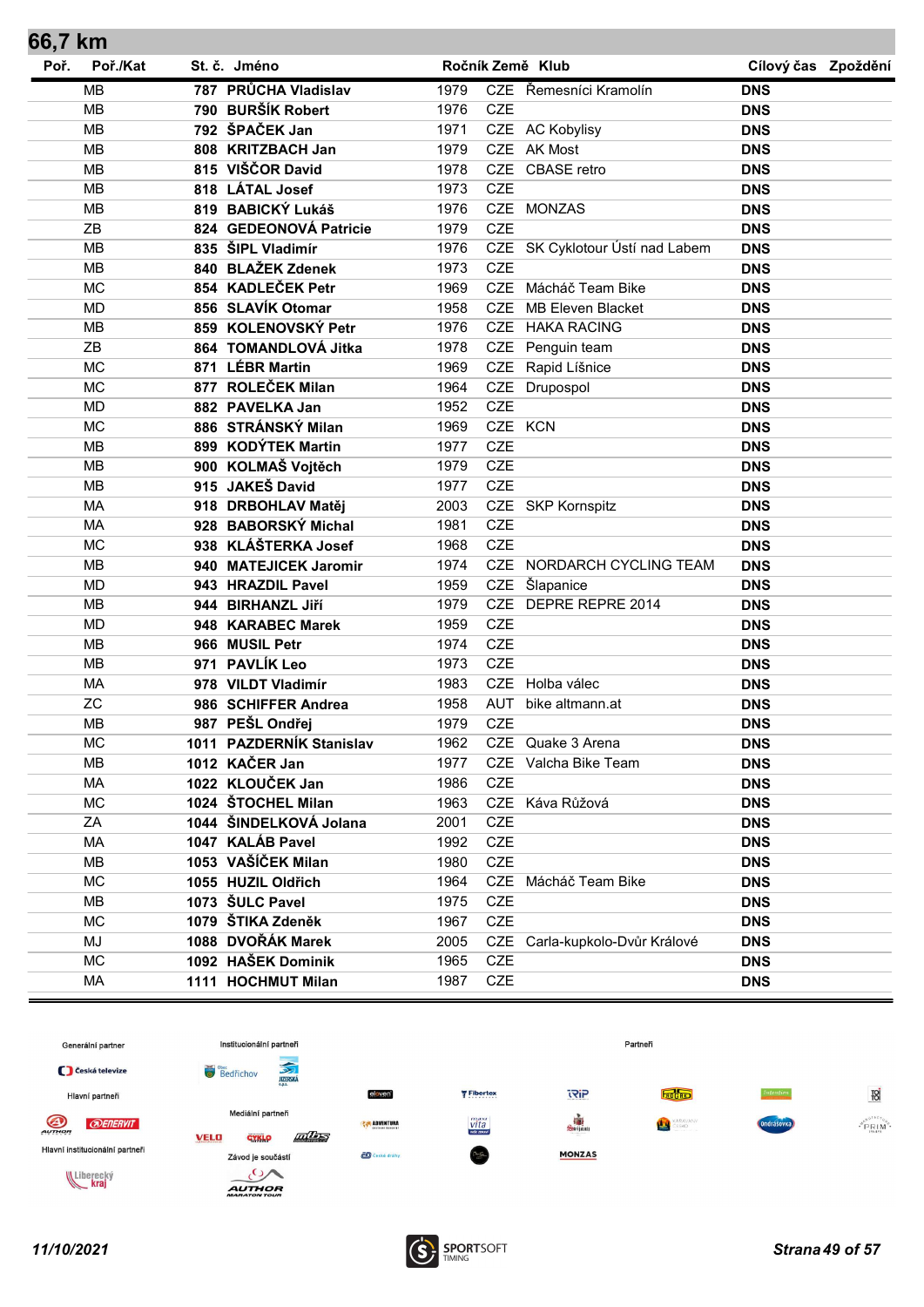| 66,7 km |           |                         |      |            |                        |                     |  |
|---------|-----------|-------------------------|------|------------|------------------------|---------------------|--|
| Poř.    | Poř./Kat  | St. č. Jméno            |      |            | Ročník Země Klub       | Cílový čas Zpoždění |  |
|         | <b>MA</b> | 1203 HAIS Eduard        | 1984 |            | CZE INCOsystems        | <b>DNS</b>          |  |
|         | <b>MC</b> | 1216 SKLENÁŘ Martin     | 1968 | CZE        | <b>DYNAL bike TEAM</b> | <b>DNS</b>          |  |
|         | <b>MC</b> | 1218 DUBSKÝ Pavel       | 1965 |            | CZE MTB LUCBERK        | <b>DNS</b>          |  |
|         | <b>MA</b> | 1221 NOVÁK Lukáš        | 1985 |            | CZE BORA Hansgrohe     | <b>DNS</b>          |  |
|         | <b>MD</b> | 1223 KUTÁLEK Michal     | 1953 |            | CZE SPŠE Pardubice     | <b>DNS</b>          |  |
|         | <b>MC</b> | 1227 KROUTIL Radek      | 1965 | <b>CZE</b> |                        | <b>DNS</b>          |  |
|         | <b>MB</b> | 1228 KELLER Aleš        | 1974 | <b>CZE</b> |                        | <b>DNS</b>          |  |
|         | <b>MB</b> | 1229 BUŽGA Ondřej       | 1975 | CZE        |                        | <b>DNS</b>          |  |
|         | <b>MB</b> | 1246 KOBERA Daniel      | 1976 | <b>CZE</b> |                        | <b>DNS</b>          |  |
|         | <b>MC</b> | 1249 POLEHLA Roman      | 1965 | CZE        |                        | <b>DNS</b>          |  |
|         | <b>MB</b> | 1250 BLÁHA Václav       | 1975 |            | CZE Cykloklub Osek     | <b>DNS</b>          |  |
|         | <b>MA</b> | 1253 PEŠOUT Martin      | 1982 |            | CZE LAZY PEDALS        | <b>DNS</b>          |  |
|         | <b>MC</b> | 1258 SVĚRÁK Vlastimil   | 1969 | <b>CZE</b> | MIBO Bike Team         | <b>DNS</b>          |  |
|         | <b>MB</b> | 1262 MUŽÍK Jan          | 1971 |            | CZE CBF                | <b>DNS</b>          |  |
|         | <b>MA</b> | 1266 MÍZNER Petr        | 1981 | <b>CZE</b> |                        | <b>DNS</b>          |  |
|         | <b>MB</b> | 1269 HRONEK Pepa        | 1977 |            | CZE Oudrazsky kruty    | <b>DNS</b>          |  |
|         | <b>MB</b> | 1274 BLAŽEJOVSKÝ Zdeněk | 1973 | <b>CZE</b> |                        | <b>DNS</b>          |  |
|         | <b>MJ</b> | 1275 CHYBA Filip        | 2005 | CZE        |                        | <b>DNS</b>          |  |
|         | <b>MB</b> | 1276 CHYBA Lubomír      | 1973 | CZE        |                        | <b>DNS</b>          |  |
|         | <b>MC</b> | 1281 NOVOTNÝ Pavel      | 1969 | <b>CZE</b> |                        | <b>DNS</b>          |  |
|         | <b>MB</b> | 1288 KADLEC Daniel      | 1979 | CZE        |                        | <b>DNS</b>          |  |
|         | <b>MB</b> | 1290 POSPÍSIL Martin    | 1973 | <b>CZE</b> |                        | <b>DNS</b>          |  |
|         | <b>MA</b> | 1314 PAPÍRNÍK Jan       | 1992 | <b>CZE</b> |                        | <b>DNS</b>          |  |
|         | <b>MB</b> | 1323 STANĚK Martin      | 1976 | CZE        |                        | <b>DNS</b>          |  |
|         | <b>MB</b> | 1343 ZIMA Libor         | 1971 | <b>CZE</b> |                        | <b>DNS</b>          |  |
|         | MB        | 1348 HALGAŠ Miroslav    | 1974 |            | CZE Žatec              | <b>DNS</b>          |  |
|         | <b>MA</b> | 1358 SKŘIVAN Dominik    | 1996 | <b>CZE</b> |                        | <b>DNS</b>          |  |
|         | <b>MC</b> | 1367 SLAVÍK Leoš        | 1962 | CZE        |                        | <b>DNS</b>          |  |
|         | <b>MA</b> | 1369 LEDECKÝ Ondřej     | 1989 | CZE        |                        | <b>DNS</b>          |  |
|         | MA        | 1381 ŠINDELÁŘ Martin    | 1982 | <b>CZE</b> |                        | <b>DNS</b>          |  |
|         | <b>MB</b> | 1403 PACOVSKÝ Martin    | 1973 | <b>CZE</b> |                        | <b>DNS</b>          |  |
|         | <b>MB</b> | 1411 JEŘÁBEK Viktor     | 1976 | <b>CZE</b> |                        | <b>DNS</b>          |  |
|         | MB        | 1427 BARTŮNĚK Dušan     | 1973 |            | CZE Hudlický medvěd    | <b>DNS</b>          |  |
|         | MВ        | 1440 PREY Pavel         | 1976 |            | CZE DYNAL bike TEAM    | <b>DNS</b>          |  |
|         | MВ        | 1443 ADAM Viktor        | 1974 | <b>CZE</b> |                        | <b>DNS</b>          |  |
|         | <b>MC</b> | 1445 AJCHLER Roman      | 1966 | CZE        |                        | <b>DNS</b>          |  |
|         | <b>MB</b> | 1450 MINAŘÍK Štěpán     | 1980 |            | CZE Go Vegan!          | <b>DNS</b>          |  |
|         | ΖA        | 1453 MAFKOVÁ Tereza     | 1997 | CZE        |                        | <b>DNS</b>          |  |
|         | <b>MC</b> | 1454 CERMAN Miroslav    | 1969 | CZE        |                        | <b>DNS</b>          |  |
|         | MA        | 1464 VALÁŠEK Karel      | 1984 | CZE        |                        | <b>DNS</b>          |  |
|         | <b>MB</b> | 1466 PREŠEK Pavel       | 1979 | CZE        |                        | <b>DNS</b>          |  |
|         | MA        | 1469 PETERA Lukas       | 1987 | <b>CZE</b> |                        | <b>DNS</b>          |  |
|         | <b>MC</b> | 1475 SÝKORA Jan         | 1966 |            | CZE Sport Races        | <b>DNS</b>          |  |
|         | MD        | 1482 HONZÍK Jiří        | 1948 | <b>CZE</b> |                        | <b>DNS</b>          |  |
|         | MA        | 1485 ŠTÍREK Pavel       | 1984 |            | CZE ČS Café Racers     | <b>DNS</b>          |  |
|         | MB        | 1490 KŘÍŽEK Petr        | 1972 | CZE        |                        | <b>DNS</b>          |  |

![](_page_49_Figure_1.jpeg)

![](_page_49_Picture_3.jpeg)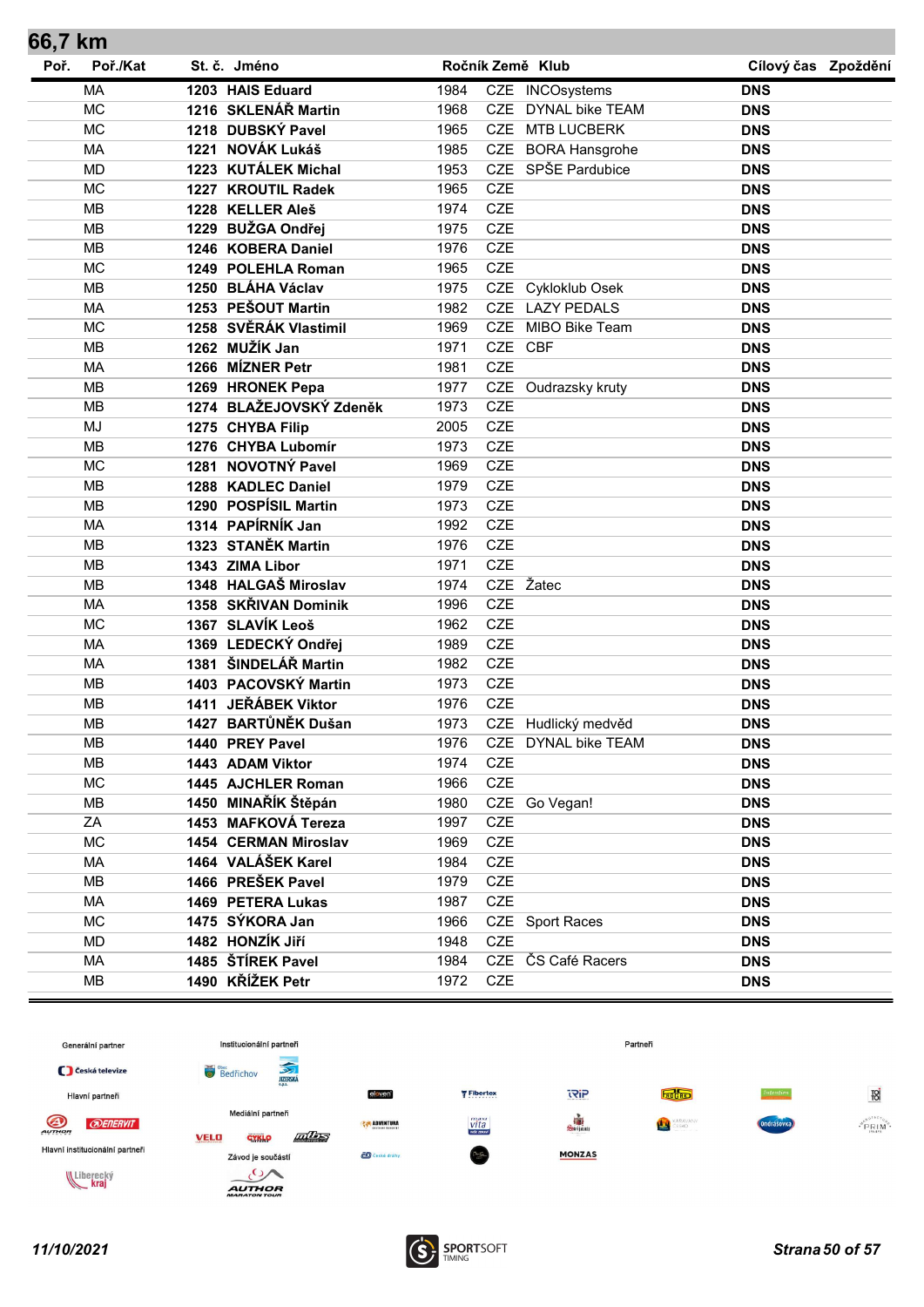| 66,7 km |           |                        |      |            |                                 |                     |  |
|---------|-----------|------------------------|------|------------|---------------------------------|---------------------|--|
| Poř.    | Poř./Kat  | St. č. Jméno           |      |            | Ročník Země Klub                | Cílový čas Zpoždění |  |
|         | <b>MD</b> | 1496 ŠPIČKA JIří       | 1956 | <b>CZE</b> |                                 | <b>DNS</b>          |  |
|         | <b>MC</b> | 1502 JANÁK Petr        | 1966 | CZE        |                                 | <b>DNS</b>          |  |
|         | <b>MA</b> | 1506 NOVÁK Jakub       | 1992 |            | CZE TME racing                  | <b>DNS</b>          |  |
|         | <b>MA</b> | 1507 DANIHLÍK Petr     | 1983 |            | CZE Žalhostice                  | <b>DNS</b>          |  |
|         | <b>MB</b> | 1509 ROTH Zdeněk       | 1971 | <b>CZE</b> |                                 | <b>DNS</b>          |  |
|         | <b>MA</b> | 1519 PÁLA Jan          | 1986 |            | CZE LK Medvěd                   | <b>DNS</b>          |  |
|         | <b>ZC</b> | 1528 ROČKOVÁ Romana    | 1970 |            | CZE BIKE FREAKS HOLICE          | <b>DNS</b>          |  |
|         | <b>MB</b> | 1530 KMENT Radek       | 1975 | <b>CZE</b> |                                 | <b>DNS</b>          |  |
|         | <b>MB</b> | 1534 ALBL Petr         | 1977 |            | CZE Řemesníci Kramolín          | <b>DNS</b>          |  |
|         | <b>MA</b> | 1545 LANDA Karel       | 1998 | CZE        |                                 | <b>DNS</b>          |  |
|         | <b>MC</b> | 1547 JAKUBAL Jaroslav  | 1969 | <b>CZE</b> |                                 | <b>DNS</b>          |  |
|         | <b>MC</b> | 1556 AULICKÝ Tomáš     | 1967 | <b>CZE</b> |                                 | <b>DNS</b>          |  |
|         | <b>MA</b> | 1557 ŠULC Miroslav     | 1984 |            | CZE Řemesníci Kramolín          | <b>DNS</b>          |  |
|         | <b>MB</b> | 1559 MAREČEK Štěpán    | 1977 | <b>CZE</b> |                                 | <b>DNS</b>          |  |
|         | MB        | 1569 PAŘÍZEK František | 1971 | CZE        |                                 | <b>DNS</b>          |  |
|         | <b>MA</b> | 1574 HANOUSEK Vojtěch  | 1991 |            | CZE Kia Jičín                   | <b>DNS</b>          |  |
|         | <b>MA</b> | 1578 VESELÝ Pavel      | 1986 |            | CZE DYNAL bike TEAM             | <b>DNS</b>          |  |
|         | <b>MB</b> | 1595 FRITZ Daniel      | 1978 |            | CZE SK Cyklotour Ústí nad Labem | <b>DNS</b>          |  |
|         | <b>MC</b> | 1597 PELÁN Vladimír    | 1964 | <b>CZE</b> |                                 | <b>DNS</b>          |  |
|         | MA        | 1598 PRIELOŽNÝ Richard | 1985 | CZE        |                                 | <b>DNS</b>          |  |
|         | MA        | 1601 HAVELKA Libor     | 1983 | <b>CZE</b> |                                 | <b>DNS</b>          |  |
|         | <b>MB</b> | 1603 KOHOUT Václav     | 1972 | <b>CZE</b> | Dynal bike club                 | <b>DNS</b>          |  |
|         | <b>MC</b> | 1606 ŠATRA Luděk       | 1966 |            | CZE Marathonsport Most          | <b>DNS</b>          |  |
|         | <b>MA</b> | 1608 OPLÍŠTIL Pavel    | 1985 | <b>CZE</b> |                                 | <b>DNS</b>          |  |
|         | MA        | 1614 DRBOHLAV Jakub    | 1999 |            | CZE SK Ještěd                   | <b>DNS</b>          |  |
|         | <b>MB</b> | 1617 BAZALKA Miroslav  | 1972 | <b>CZE</b> |                                 | <b>DNS</b>          |  |
|         | <b>MB</b> | 1618 DOSTÁL Miroslav   | 1974 |            | CZE Hošnice 25                  | <b>DNS</b>          |  |
|         | <b>MB</b> | 1622 ŠINFELT Jaromir   | 1980 | <b>CZE</b> |                                 | <b>DNS</b>          |  |
|         | <b>MJ</b> | 1629 ADÁMEK Adam       | 2004 |            | CZE TJ OKROUHLO BIKE            | <b>DNS</b>          |  |
|         | <b>ZC</b> | 1630 REZKOVÁ Renáta    | 1969 |            | CZE Cobram team Ostrava         | <b>DNS</b>          |  |
|         | MA        | 1642 DOAN David        | 1993 | <b>CZE</b> |                                 | <b>DNS</b>          |  |
|         | <b>MB</b> | 1652 HÖLZEL Jiří       | 1977 | <b>CZE</b> |                                 | <b>DNS</b>          |  |
|         | ZA        | 1656 DANGEL Iveta      | 1981 | <b>CZE</b> |                                 | <b>DNS</b>          |  |
|         | MВ        | 1661 DUBSKÝ Pavel      | 1976 |            | CZE Tomíno                      | <b>DNS</b>          |  |
|         | MA        | 1668 BARTOŠ Pavel      | 1991 | CZE        |                                 | <b>DNS</b>          |  |
|         | MA        | 1672 ČERVENKA Martin   | 1981 | CZE        |                                 | <b>DNS</b>          |  |
|         | MВ        | 1674 KARAS Pavel       | 1974 | CZE        |                                 | <b>DNS</b>          |  |
|         | <b>MC</b> | 1681 PRÁT Václav       | 1961 | CZE        |                                 | <b>DNS</b>          |  |
|         | MВ        | 1684 VESELÝ Aleš       | 1977 | <b>CZE</b> |                                 | <b>DNS</b>          |  |
|         | <b>MA</b> | 1691 LOSKOT Jan        | 1985 | <b>CZE</b> |                                 | <b>DNS</b>          |  |
|         | MВ        | 1698 KNĚZŮ Marek       | 1971 |            | CZE GEPRO                       | <b>DNS</b>          |  |
|         | <b>MC</b> | 1700 ŠITINA Vlastimil  | 1963 |            | CZE Litvínov                    | <b>DNS</b>          |  |
|         | MВ        | 1702 ROUŠAL Marek      | 1979 | CZE        |                                 | <b>DNS</b>          |  |
|         | MB        | 1704 ČERNÝ Pavel       | 1973 | <b>CZE</b> |                                 | <b>DNS</b>          |  |
|         | MВ        | 1715 WITOWSKI Ondřej   | 1975 | CZE        |                                 | <b>DNS</b>          |  |
|         | <b>MD</b> | 1718 NOVÁČEK Jiří      | 1955 | CZE        |                                 | <b>DNS</b>          |  |
|         |           |                        |      |            |                                 |                     |  |

![](_page_50_Figure_1.jpeg)

![](_page_50_Picture_3.jpeg)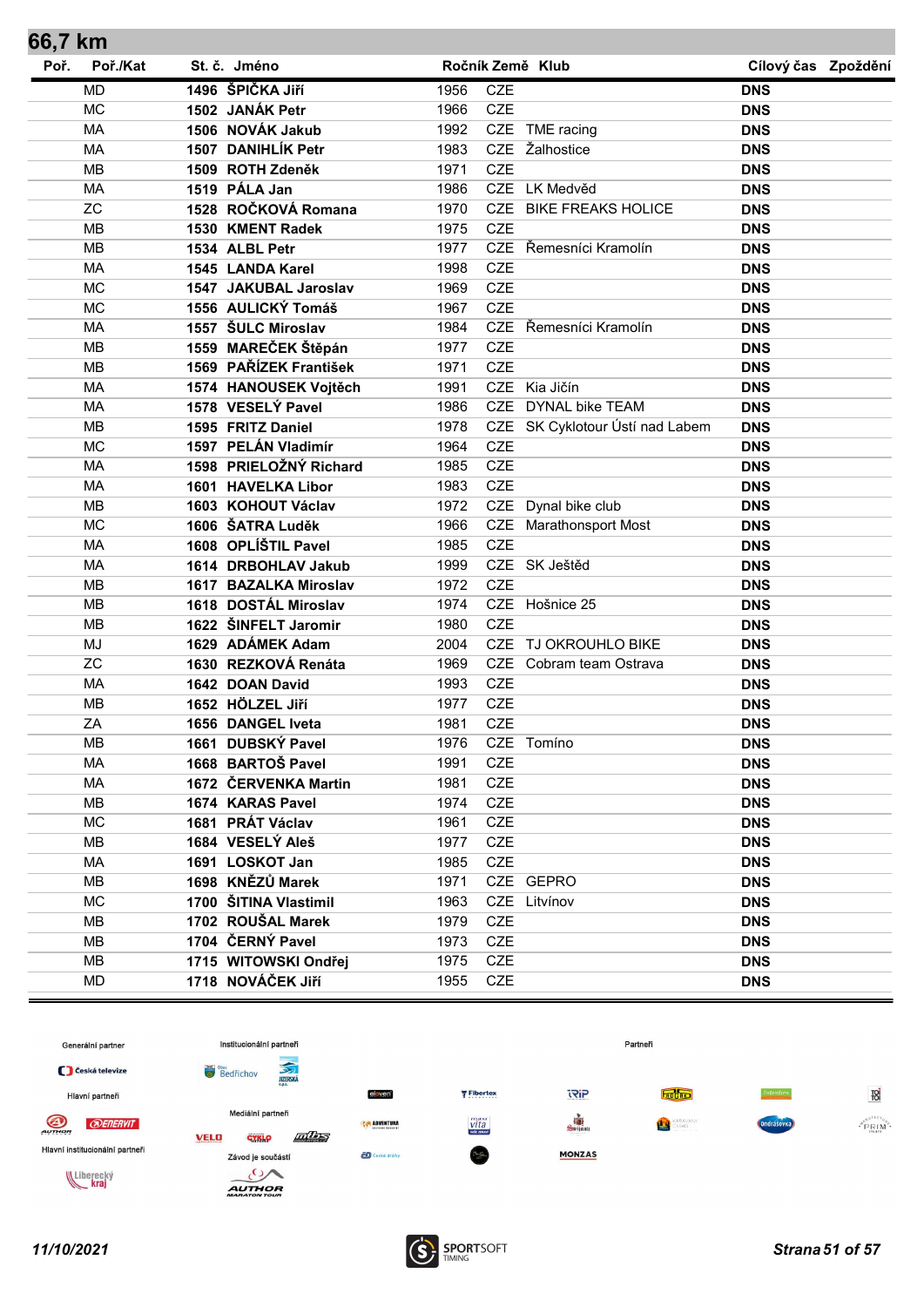| 66,7 km |           |                          |      |            |                               |                     |  |
|---------|-----------|--------------------------|------|------------|-------------------------------|---------------------|--|
| Poř.    | Poř./Kat  | St. č. Jméno             |      |            | Ročník Země Klub              | Cílový čas Zpoždění |  |
|         | <b>MC</b> | 1730 ORNST Jan           | 1967 | <b>CZE</b> |                               | <b>DNS</b>          |  |
|         | <b>MC</b> | 1732 MIKITIN Roman       | 1963 |            | CZE Marathon sport            | <b>DNS</b>          |  |
|         | ZB        | 1734 SMRČKOVÁ Kamila     | 1972 | <b>CZE</b> |                               | <b>DNS</b>          |  |
|         | <b>MD</b> | 1745 KOTOUČ JIří         | 1956 | <b>CZE</b> |                               | <b>DNS</b>          |  |
|         | <b>MB</b> | 1746 KYLNAR Vlastimil    | 1978 | <b>CZE</b> |                               | <b>DNS</b>          |  |
|         | <b>MC</b> | 1750 HOZÁK Roman         | 1968 | <b>CZE</b> |                               | <b>DNS</b>          |  |
|         | <b>MC</b> | 1758 STOPFER Jiri        | 1965 | <b>CZE</b> |                               | <b>DNS</b>          |  |
|         | <b>MD</b> | 1759 TADRA Miloš         | 1959 |            | CZE SK Zolboch                | <b>DNS</b>          |  |
|         | <b>MB</b> | 1761 RÖSSEL Michal       | 1975 | <b>CZE</b> |                               | <b>DNS</b>          |  |
|         | <b>MB</b> | 1776 STRNAD Petr         | 1978 | <b>CZE</b> |                               | <b>DNS</b>          |  |
|         | <b>MD</b> | 1781 VOLF Vladimír       | 1958 | <b>CZE</b> |                               | <b>DNS</b>          |  |
|         | ZB        | 1787 JAURISOVÁ Monika    | 1971 | <b>CZE</b> |                               | <b>DNS</b>          |  |
|         | <b>MA</b> | 1789 KOLÁŘ Stanislav     | 1987 | <b>CZE</b> |                               | <b>DNS</b>          |  |
|         | <b>MJ</b> | 1798 KUBALA Mikulas      | 2004 |            | CZE Race tam nuselské činčily | <b>DNS</b>          |  |
|         | <b>MA</b> | 1799 TYML Jiří           | 1991 | <b>CZE</b> |                               | <b>DNS</b>          |  |
|         | <b>MB</b> | 1808 STAŇA Pavel         | 1973 | <b>CZE</b> |                               | <b>DNS</b>          |  |
|         | <b>MB</b> | 1809 SYROVÝ Břetislav    | 1978 | <b>CZE</b> | Řemesníci Kramolín            | <b>DNS</b>          |  |
|         | <b>MA</b> | 1813 ZÍMA Jaroslav       | 1984 |            | CZE DPOV Nymburk              | <b>DNS</b>          |  |
|         | <b>MA</b> | 1815 NAGY Balazs         | 1983 | <b>CZE</b> |                               | <b>DNS</b>          |  |
|         | ZB        | 1832 MAZOURKOVÁ Ilona    | 1976 | <b>CZE</b> |                               | <b>DNS</b>          |  |
|         | <b>MB</b> | 1834 SMAŽÍK Michal       | 1976 | <b>CZE</b> | Valcha Bike Team              | <b>DNS</b>          |  |
|         | <b>MB</b> | 1835 FINK Petr           | 1973 | CZE.       | BikeTeam TAVERNY Sedlčany     | <b>DNS</b>          |  |
|         | <b>ZC</b> | 1838 VOJÁKOVA Jana       | 1968 | <b>CZE</b> | Klatovy                       | <b>DNS</b>          |  |
|         | <b>MB</b> | 1841 BĚLÍK Václav        | 1979 | <b>CZE</b> | Tři bratři bike B tým         | <b>DNS</b>          |  |
|         | <b>MC</b> | 1845 BUDEK Tomáš         | 1970 | <b>CZE</b> |                               | <b>DNS</b>          |  |
|         | <b>MA</b> | 1849 HOLZKNECHT Pavel    | 1986 | <b>CZE</b> |                               | <b>DNS</b>          |  |
|         | <b>MC</b> | 1851 REZEK Miloš         | 1969 | <b>CZE</b> |                               | <b>DNS</b>          |  |
|         | <b>MB</b> | 1854 VODIČKA Ladislav    | 1979 | <b>CZE</b> |                               | <b>DNS</b>          |  |
|         | <b>MD</b> | 1864 MŮRA Břetislav      | 1950 |            | CZE VD Brumovice              | <b>DNS</b>          |  |
|         | <b>MB</b> | 1871 MUCHA Petr          | 1978 | <b>CZE</b> |                               | <b>DNS</b>          |  |
|         | <b>MB</b> | 1873 KAPCALA Michal      | 1979 | <b>CZE</b> |                               | <b>DNS</b>          |  |
|         | <b>MB</b> | 1877 ŠATNÝ Martin        | 1976 |            | CZE RACING TEAM JIČÍN         | <b>DNS</b>          |  |
|         | MA        | 1878 POTOČEK Tomáš       | 1982 | <b>CZE</b> |                               | <b>DNS</b>          |  |
|         | ΖA        | 1882 ČECHOVÁ Tereza      | 1993 | CZE        |                               | <b>DNS</b>          |  |
|         | <b>MC</b> | 1897 KRISTMAN Lukáš      | 1970 | <b>CZE</b> |                               | <b>DNS</b>          |  |
|         | ZΑ        | 1898 KRIŠTOFOVÁ Dominika | 1993 | <b>CZE</b> |                               | <b>DNS</b>          |  |
|         | ZB        | 1905 FOŘTOVÁ Jana        | 1976 |            | CZE Mocný ženský Wizards      | <b>DNS</b>          |  |
|         | MВ        | 1906 RITTER Jaroslav     | 1976 | <b>CZE</b> |                               | <b>DNS</b>          |  |
|         | МA        | 1911 SKLENÁŘ Tomáš       | 1994 |            | CZE DYNAL bike TEAM           | <b>DNS</b>          |  |
|         | MВ        | 1914 VICHTA Pavel        | 1973 | <b>CZE</b> |                               | <b>DNS</b>          |  |
|         | MВ        | 1923 HNĚVKOVSKÝ Ivan     | 1972 | <b>CZE</b> |                               | <b>DNS</b>          |  |
|         | <b>MB</b> | 1929 KELLNER Zdeněk      | 1974 |            | CZE VFN Apolinář              | <b>DNS</b>          |  |
|         | <b>MC</b> | 1930 VEIGL Martin        | 1970 | <b>CZE</b> |                               | <b>DNS</b>          |  |
|         | <b>MC</b> | 1931 LUGAR Jiří          | 1964 | <b>CZE</b> |                               | <b>DNS</b>          |  |
|         | MВ        | 1932 TENKRÁT Martin      | 1980 | <b>CZE</b> |                               | <b>DNS</b>          |  |
|         | MA        | 1935 DRAHUSKÝ Marek      | 1991 | <b>CZE</b> |                               | <b>DNS</b>          |  |
|         |           |                          |      |            |                               |                     |  |

![](_page_51_Figure_1.jpeg)

![](_page_51_Picture_3.jpeg)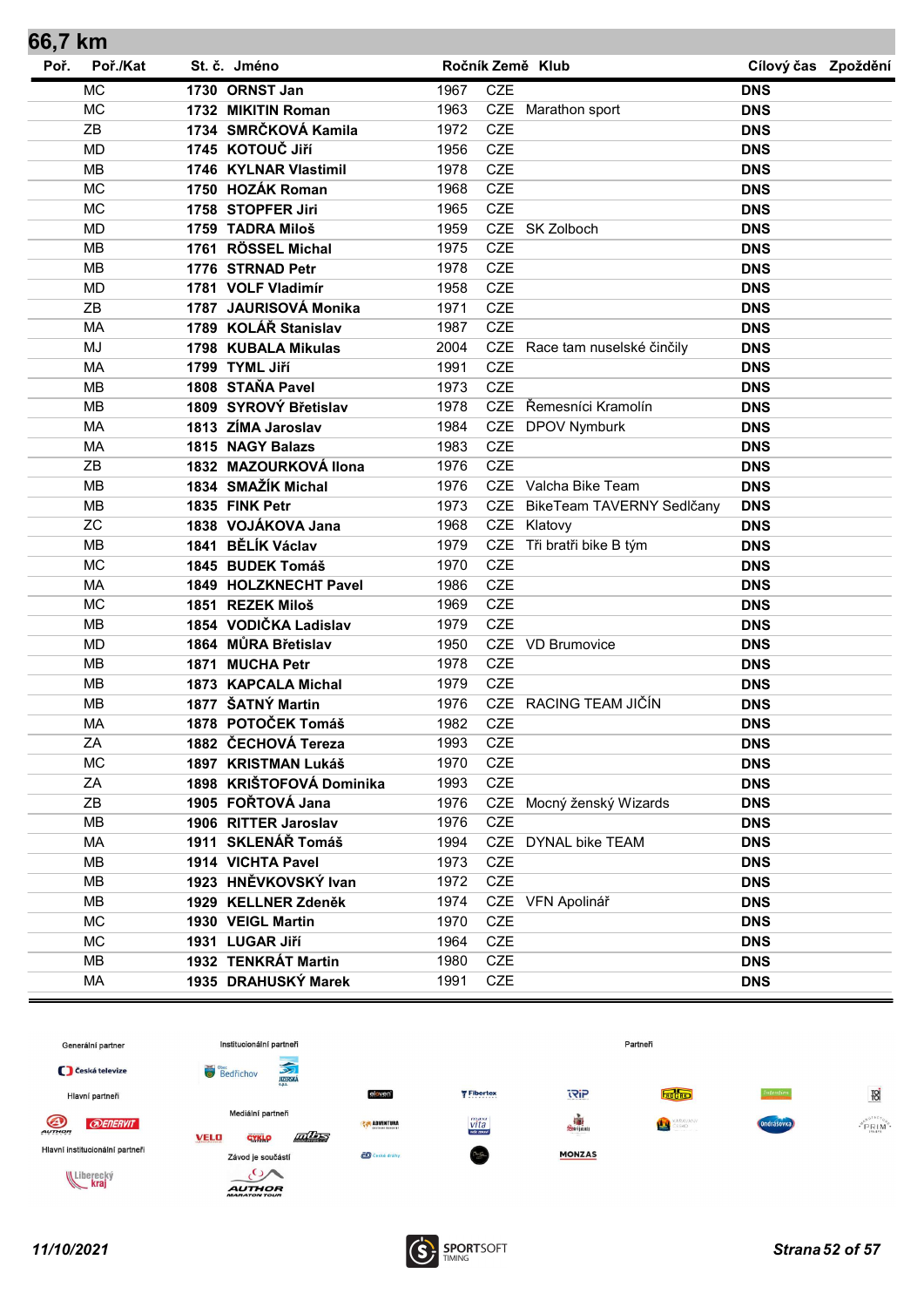| Poř./Kat<br>Poř.<br>St. č. Jméno<br>Ročník Země Klub<br>Cílový čas Zpoždění<br>1943 KORČIŠ Vavřinec<br><b>CZE</b><br><b>MB</b><br>1979<br><b>DNS</b><br>CZE<br>1947 KLADIVO Jakub<br>MA<br>1998<br><b>DNS</b><br><b>CZE</b><br><b>MB</b><br>1950 FLEK Petr<br>1980<br><b>DNS</b><br><b>MB</b><br>1955 SEDLÁČEK Tomáš<br>1977<br>CZE HRT cycling team<br><b>DNS</b><br>1956 KLOKOČKA Marek<br>MA<br><b>CZE</b><br>Autosalon Klokočka centrum a.s.<br>1993<br><b>DNS</b><br><b>CZE</b><br><b>MB</b><br>1958 VLACH Jiří<br>1974<br><b>DNS</b><br><b>CZE</b><br><b>MB</b><br>1959 PAVLAS David<br>1976<br><b>DNS</b><br><b>CZE</b><br>1962 ŠINDLER František<br><b>MB</b><br>1972<br><b>DNS</b><br>1963 KUČERA Libor Břetislav<br><b>MB</b><br><b>CZE</b><br>1974<br><b>DNS</b><br><b>CZE</b><br>1964 TICHÝ Michal<br><b>MB</b><br>1974<br><b>DNS</b><br>1965 MARTIŠKA Marek<br><b>CZE</b><br><b>MB</b><br>1975<br><b>DNS</b><br>1966 HANZLÍČEK Milan<br><b>MC</b><br><b>CZE</b><br>1970<br><b>DNS</b><br>CZE Děsný Belíže<br>MA<br>1971 ALBERT Martin<br>1993<br><b>DNS</b><br><b>CZE</b><br>1972 KALECKÝ Josef<br><b>MD</b><br>1951<br><b>DNS</b><br><b>CZE</b><br><b>MD</b><br>1973 BRZÁK Mirek<br>1949<br><b>DNS</b><br>1974 HERČÍK Olda<br><b>MD</b><br><b>CZE</b><br>1950<br><b>DNS</b><br>MA<br><b>CZE</b><br>1981 CIZNER Pavel<br>1990<br><b>DNS</b><br><b>CZE</b><br><b>MC</b><br>1983 VOTRUBA Jiří<br>1969<br><b>DNS</b><br><b>CZE</b><br><b>MB</b><br>1985 KROFT Petr<br>1975<br><b>DNS</b><br>1987 MÜLLER Josef<br><b>CZE</b><br><b>MC</b><br>1968<br><b>DNS</b><br><b>CZE</b><br><b>MB</b><br>1988 MÜLLER Václav<br>1975<br><b>DNS</b><br>1993 PISKÁČEK Tomáš<br><b>CZE</b><br><b>MB</b><br>1977<br><b>DNS</b><br>1995 VONDRAČEK Lukaš<br>CZE -<br><b>MB</b><br>1979<br><b>DNS</b><br>2002 LUKÁŠ Filip<br><b>CZE</b><br><b>MA</b><br>1981<br><b>DNS</b><br>CZE Rumělci<br>MA<br>2007 KULHANEK Martin<br>1997<br><b>DNS</b><br><b>CZE</b><br>2008 ANTOŠ Ondřej<br>MA<br>1992<br><b>DNS</b><br><b>CZE</b><br><b>MA</b><br>2011 HOFFMAN Lukáš<br>1993<br><b>DNS</b><br><b>CZE</b><br>MA<br>2013 AUGSTEN Adam<br>1998<br><b>DNS</b><br>2017 BÁRTŮ Dominik<br><b>CZE</b><br>MA<br>1993<br><b>DNS</b><br>2019 BEČVAŘÍK Zdeněk<br><b>CZE</b><br><b>MB</b><br>1974<br><b>DNS</b><br><b>CZE</b><br><b>MA</b><br>2024 BICISTE Petr<br>1984<br><b>DNS</b><br><b>CZE</b><br><b>MB</b><br>2026 BOCEK Kryštof<br>1973<br><b>DNS</b><br>CZE<br>MA<br>1996<br>2029 BRABEC Marek<br><b>DNS</b><br>CZE Řemesnící Kramolín<br>МA<br>2034 BULAN Jakub<br>1985<br><b>DNS</b><br>2035 BURIÁN Petr<br>CZE Já a ty<br>MA<br>1983<br><b>DNS</b><br>CZE<br>MB<br>2036 CECH Antonin<br>1975<br><b>DNS</b><br>2039 ČECHUROVÁ Šárka<br>CZE<br>ZA<br>1992<br><b>DNS</b><br>CZE<br>2040 ČERNÁ Anna<br>ZA<br>1999<br><b>DNS</b><br>2042 ČERVENÝ Jan<br><b>MB</b><br>CZE<br>1973<br><b>DNS</b><br>2043 ČÍLA Michal<br>CZE<br>MB<br>1977<br><b>DNS</b><br><b>MB</b><br>2046 DRÁBEK Michal<br>1980<br>CZE<br><b>MTB Rynholec</b><br><b>DNS</b><br>2050 DVOŘÁK Jan<br>MB<br>1976<br>CZE<br>Jesa MTB team<br><b>DNS</b><br>"STS Chvojkovice Brod ""B"""<br>ZJ<br>2053 FICOVÁ Markéta<br><b>CZE</b><br>2004<br><b>DNS</b><br>2059 REZKOVÁ Lucie<br>CZE<br>ZA<br>1991<br><b>DNS</b><br>CZE<br>MA<br>2065 HAAS Pavel<br>1983<br><b>DNS</b><br>CZE<br>2066 HÁJEK Jiří<br>MA<br>2002<br><b>DNS</b> | 66,7 km |  |  |  |  |
|-------------------------------------------------------------------------------------------------------------------------------------------------------------------------------------------------------------------------------------------------------------------------------------------------------------------------------------------------------------------------------------------------------------------------------------------------------------------------------------------------------------------------------------------------------------------------------------------------------------------------------------------------------------------------------------------------------------------------------------------------------------------------------------------------------------------------------------------------------------------------------------------------------------------------------------------------------------------------------------------------------------------------------------------------------------------------------------------------------------------------------------------------------------------------------------------------------------------------------------------------------------------------------------------------------------------------------------------------------------------------------------------------------------------------------------------------------------------------------------------------------------------------------------------------------------------------------------------------------------------------------------------------------------------------------------------------------------------------------------------------------------------------------------------------------------------------------------------------------------------------------------------------------------------------------------------------------------------------------------------------------------------------------------------------------------------------------------------------------------------------------------------------------------------------------------------------------------------------------------------------------------------------------------------------------------------------------------------------------------------------------------------------------------------------------------------------------------------------------------------------------------------------------------------------------------------------------------------------------------------------------------------------------------------------------------------------------------------------------------------------------------------------------------------------------------------------------------------------------------------------------------------------------------------------------------------------------------------------------------------------------------------------------------------------------------------------------------------------------------------------------------------------------------------------------------------------------------------------------------------------------------------------------------------------------------------------------------------------------------------|---------|--|--|--|--|
|                                                                                                                                                                                                                                                                                                                                                                                                                                                                                                                                                                                                                                                                                                                                                                                                                                                                                                                                                                                                                                                                                                                                                                                                                                                                                                                                                                                                                                                                                                                                                                                                                                                                                                                                                                                                                                                                                                                                                                                                                                                                                                                                                                                                                                                                                                                                                                                                                                                                                                                                                                                                                                                                                                                                                                                                                                                                                                                                                                                                                                                                                                                                                                                                                                                                                                                                                                   |         |  |  |  |  |
|                                                                                                                                                                                                                                                                                                                                                                                                                                                                                                                                                                                                                                                                                                                                                                                                                                                                                                                                                                                                                                                                                                                                                                                                                                                                                                                                                                                                                                                                                                                                                                                                                                                                                                                                                                                                                                                                                                                                                                                                                                                                                                                                                                                                                                                                                                                                                                                                                                                                                                                                                                                                                                                                                                                                                                                                                                                                                                                                                                                                                                                                                                                                                                                                                                                                                                                                                                   |         |  |  |  |  |
|                                                                                                                                                                                                                                                                                                                                                                                                                                                                                                                                                                                                                                                                                                                                                                                                                                                                                                                                                                                                                                                                                                                                                                                                                                                                                                                                                                                                                                                                                                                                                                                                                                                                                                                                                                                                                                                                                                                                                                                                                                                                                                                                                                                                                                                                                                                                                                                                                                                                                                                                                                                                                                                                                                                                                                                                                                                                                                                                                                                                                                                                                                                                                                                                                                                                                                                                                                   |         |  |  |  |  |
|                                                                                                                                                                                                                                                                                                                                                                                                                                                                                                                                                                                                                                                                                                                                                                                                                                                                                                                                                                                                                                                                                                                                                                                                                                                                                                                                                                                                                                                                                                                                                                                                                                                                                                                                                                                                                                                                                                                                                                                                                                                                                                                                                                                                                                                                                                                                                                                                                                                                                                                                                                                                                                                                                                                                                                                                                                                                                                                                                                                                                                                                                                                                                                                                                                                                                                                                                                   |         |  |  |  |  |
|                                                                                                                                                                                                                                                                                                                                                                                                                                                                                                                                                                                                                                                                                                                                                                                                                                                                                                                                                                                                                                                                                                                                                                                                                                                                                                                                                                                                                                                                                                                                                                                                                                                                                                                                                                                                                                                                                                                                                                                                                                                                                                                                                                                                                                                                                                                                                                                                                                                                                                                                                                                                                                                                                                                                                                                                                                                                                                                                                                                                                                                                                                                                                                                                                                                                                                                                                                   |         |  |  |  |  |
|                                                                                                                                                                                                                                                                                                                                                                                                                                                                                                                                                                                                                                                                                                                                                                                                                                                                                                                                                                                                                                                                                                                                                                                                                                                                                                                                                                                                                                                                                                                                                                                                                                                                                                                                                                                                                                                                                                                                                                                                                                                                                                                                                                                                                                                                                                                                                                                                                                                                                                                                                                                                                                                                                                                                                                                                                                                                                                                                                                                                                                                                                                                                                                                                                                                                                                                                                                   |         |  |  |  |  |
|                                                                                                                                                                                                                                                                                                                                                                                                                                                                                                                                                                                                                                                                                                                                                                                                                                                                                                                                                                                                                                                                                                                                                                                                                                                                                                                                                                                                                                                                                                                                                                                                                                                                                                                                                                                                                                                                                                                                                                                                                                                                                                                                                                                                                                                                                                                                                                                                                                                                                                                                                                                                                                                                                                                                                                                                                                                                                                                                                                                                                                                                                                                                                                                                                                                                                                                                                                   |         |  |  |  |  |
|                                                                                                                                                                                                                                                                                                                                                                                                                                                                                                                                                                                                                                                                                                                                                                                                                                                                                                                                                                                                                                                                                                                                                                                                                                                                                                                                                                                                                                                                                                                                                                                                                                                                                                                                                                                                                                                                                                                                                                                                                                                                                                                                                                                                                                                                                                                                                                                                                                                                                                                                                                                                                                                                                                                                                                                                                                                                                                                                                                                                                                                                                                                                                                                                                                                                                                                                                                   |         |  |  |  |  |
|                                                                                                                                                                                                                                                                                                                                                                                                                                                                                                                                                                                                                                                                                                                                                                                                                                                                                                                                                                                                                                                                                                                                                                                                                                                                                                                                                                                                                                                                                                                                                                                                                                                                                                                                                                                                                                                                                                                                                                                                                                                                                                                                                                                                                                                                                                                                                                                                                                                                                                                                                                                                                                                                                                                                                                                                                                                                                                                                                                                                                                                                                                                                                                                                                                                                                                                                                                   |         |  |  |  |  |
|                                                                                                                                                                                                                                                                                                                                                                                                                                                                                                                                                                                                                                                                                                                                                                                                                                                                                                                                                                                                                                                                                                                                                                                                                                                                                                                                                                                                                                                                                                                                                                                                                                                                                                                                                                                                                                                                                                                                                                                                                                                                                                                                                                                                                                                                                                                                                                                                                                                                                                                                                                                                                                                                                                                                                                                                                                                                                                                                                                                                                                                                                                                                                                                                                                                                                                                                                                   |         |  |  |  |  |
|                                                                                                                                                                                                                                                                                                                                                                                                                                                                                                                                                                                                                                                                                                                                                                                                                                                                                                                                                                                                                                                                                                                                                                                                                                                                                                                                                                                                                                                                                                                                                                                                                                                                                                                                                                                                                                                                                                                                                                                                                                                                                                                                                                                                                                                                                                                                                                                                                                                                                                                                                                                                                                                                                                                                                                                                                                                                                                                                                                                                                                                                                                                                                                                                                                                                                                                                                                   |         |  |  |  |  |
|                                                                                                                                                                                                                                                                                                                                                                                                                                                                                                                                                                                                                                                                                                                                                                                                                                                                                                                                                                                                                                                                                                                                                                                                                                                                                                                                                                                                                                                                                                                                                                                                                                                                                                                                                                                                                                                                                                                                                                                                                                                                                                                                                                                                                                                                                                                                                                                                                                                                                                                                                                                                                                                                                                                                                                                                                                                                                                                                                                                                                                                                                                                                                                                                                                                                                                                                                                   |         |  |  |  |  |
|                                                                                                                                                                                                                                                                                                                                                                                                                                                                                                                                                                                                                                                                                                                                                                                                                                                                                                                                                                                                                                                                                                                                                                                                                                                                                                                                                                                                                                                                                                                                                                                                                                                                                                                                                                                                                                                                                                                                                                                                                                                                                                                                                                                                                                                                                                                                                                                                                                                                                                                                                                                                                                                                                                                                                                                                                                                                                                                                                                                                                                                                                                                                                                                                                                                                                                                                                                   |         |  |  |  |  |
|                                                                                                                                                                                                                                                                                                                                                                                                                                                                                                                                                                                                                                                                                                                                                                                                                                                                                                                                                                                                                                                                                                                                                                                                                                                                                                                                                                                                                                                                                                                                                                                                                                                                                                                                                                                                                                                                                                                                                                                                                                                                                                                                                                                                                                                                                                                                                                                                                                                                                                                                                                                                                                                                                                                                                                                                                                                                                                                                                                                                                                                                                                                                                                                                                                                                                                                                                                   |         |  |  |  |  |
|                                                                                                                                                                                                                                                                                                                                                                                                                                                                                                                                                                                                                                                                                                                                                                                                                                                                                                                                                                                                                                                                                                                                                                                                                                                                                                                                                                                                                                                                                                                                                                                                                                                                                                                                                                                                                                                                                                                                                                                                                                                                                                                                                                                                                                                                                                                                                                                                                                                                                                                                                                                                                                                                                                                                                                                                                                                                                                                                                                                                                                                                                                                                                                                                                                                                                                                                                                   |         |  |  |  |  |
|                                                                                                                                                                                                                                                                                                                                                                                                                                                                                                                                                                                                                                                                                                                                                                                                                                                                                                                                                                                                                                                                                                                                                                                                                                                                                                                                                                                                                                                                                                                                                                                                                                                                                                                                                                                                                                                                                                                                                                                                                                                                                                                                                                                                                                                                                                                                                                                                                                                                                                                                                                                                                                                                                                                                                                                                                                                                                                                                                                                                                                                                                                                                                                                                                                                                                                                                                                   |         |  |  |  |  |
|                                                                                                                                                                                                                                                                                                                                                                                                                                                                                                                                                                                                                                                                                                                                                                                                                                                                                                                                                                                                                                                                                                                                                                                                                                                                                                                                                                                                                                                                                                                                                                                                                                                                                                                                                                                                                                                                                                                                                                                                                                                                                                                                                                                                                                                                                                                                                                                                                                                                                                                                                                                                                                                                                                                                                                                                                                                                                                                                                                                                                                                                                                                                                                                                                                                                                                                                                                   |         |  |  |  |  |
|                                                                                                                                                                                                                                                                                                                                                                                                                                                                                                                                                                                                                                                                                                                                                                                                                                                                                                                                                                                                                                                                                                                                                                                                                                                                                                                                                                                                                                                                                                                                                                                                                                                                                                                                                                                                                                                                                                                                                                                                                                                                                                                                                                                                                                                                                                                                                                                                                                                                                                                                                                                                                                                                                                                                                                                                                                                                                                                                                                                                                                                                                                                                                                                                                                                                                                                                                                   |         |  |  |  |  |
|                                                                                                                                                                                                                                                                                                                                                                                                                                                                                                                                                                                                                                                                                                                                                                                                                                                                                                                                                                                                                                                                                                                                                                                                                                                                                                                                                                                                                                                                                                                                                                                                                                                                                                                                                                                                                                                                                                                                                                                                                                                                                                                                                                                                                                                                                                                                                                                                                                                                                                                                                                                                                                                                                                                                                                                                                                                                                                                                                                                                                                                                                                                                                                                                                                                                                                                                                                   |         |  |  |  |  |
|                                                                                                                                                                                                                                                                                                                                                                                                                                                                                                                                                                                                                                                                                                                                                                                                                                                                                                                                                                                                                                                                                                                                                                                                                                                                                                                                                                                                                                                                                                                                                                                                                                                                                                                                                                                                                                                                                                                                                                                                                                                                                                                                                                                                                                                                                                                                                                                                                                                                                                                                                                                                                                                                                                                                                                                                                                                                                                                                                                                                                                                                                                                                                                                                                                                                                                                                                                   |         |  |  |  |  |
|                                                                                                                                                                                                                                                                                                                                                                                                                                                                                                                                                                                                                                                                                                                                                                                                                                                                                                                                                                                                                                                                                                                                                                                                                                                                                                                                                                                                                                                                                                                                                                                                                                                                                                                                                                                                                                                                                                                                                                                                                                                                                                                                                                                                                                                                                                                                                                                                                                                                                                                                                                                                                                                                                                                                                                                                                                                                                                                                                                                                                                                                                                                                                                                                                                                                                                                                                                   |         |  |  |  |  |
|                                                                                                                                                                                                                                                                                                                                                                                                                                                                                                                                                                                                                                                                                                                                                                                                                                                                                                                                                                                                                                                                                                                                                                                                                                                                                                                                                                                                                                                                                                                                                                                                                                                                                                                                                                                                                                                                                                                                                                                                                                                                                                                                                                                                                                                                                                                                                                                                                                                                                                                                                                                                                                                                                                                                                                                                                                                                                                                                                                                                                                                                                                                                                                                                                                                                                                                                                                   |         |  |  |  |  |
|                                                                                                                                                                                                                                                                                                                                                                                                                                                                                                                                                                                                                                                                                                                                                                                                                                                                                                                                                                                                                                                                                                                                                                                                                                                                                                                                                                                                                                                                                                                                                                                                                                                                                                                                                                                                                                                                                                                                                                                                                                                                                                                                                                                                                                                                                                                                                                                                                                                                                                                                                                                                                                                                                                                                                                                                                                                                                                                                                                                                                                                                                                                                                                                                                                                                                                                                                                   |         |  |  |  |  |
|                                                                                                                                                                                                                                                                                                                                                                                                                                                                                                                                                                                                                                                                                                                                                                                                                                                                                                                                                                                                                                                                                                                                                                                                                                                                                                                                                                                                                                                                                                                                                                                                                                                                                                                                                                                                                                                                                                                                                                                                                                                                                                                                                                                                                                                                                                                                                                                                                                                                                                                                                                                                                                                                                                                                                                                                                                                                                                                                                                                                                                                                                                                                                                                                                                                                                                                                                                   |         |  |  |  |  |
|                                                                                                                                                                                                                                                                                                                                                                                                                                                                                                                                                                                                                                                                                                                                                                                                                                                                                                                                                                                                                                                                                                                                                                                                                                                                                                                                                                                                                                                                                                                                                                                                                                                                                                                                                                                                                                                                                                                                                                                                                                                                                                                                                                                                                                                                                                                                                                                                                                                                                                                                                                                                                                                                                                                                                                                                                                                                                                                                                                                                                                                                                                                                                                                                                                                                                                                                                                   |         |  |  |  |  |
|                                                                                                                                                                                                                                                                                                                                                                                                                                                                                                                                                                                                                                                                                                                                                                                                                                                                                                                                                                                                                                                                                                                                                                                                                                                                                                                                                                                                                                                                                                                                                                                                                                                                                                                                                                                                                                                                                                                                                                                                                                                                                                                                                                                                                                                                                                                                                                                                                                                                                                                                                                                                                                                                                                                                                                                                                                                                                                                                                                                                                                                                                                                                                                                                                                                                                                                                                                   |         |  |  |  |  |
|                                                                                                                                                                                                                                                                                                                                                                                                                                                                                                                                                                                                                                                                                                                                                                                                                                                                                                                                                                                                                                                                                                                                                                                                                                                                                                                                                                                                                                                                                                                                                                                                                                                                                                                                                                                                                                                                                                                                                                                                                                                                                                                                                                                                                                                                                                                                                                                                                                                                                                                                                                                                                                                                                                                                                                                                                                                                                                                                                                                                                                                                                                                                                                                                                                                                                                                                                                   |         |  |  |  |  |
|                                                                                                                                                                                                                                                                                                                                                                                                                                                                                                                                                                                                                                                                                                                                                                                                                                                                                                                                                                                                                                                                                                                                                                                                                                                                                                                                                                                                                                                                                                                                                                                                                                                                                                                                                                                                                                                                                                                                                                                                                                                                                                                                                                                                                                                                                                                                                                                                                                                                                                                                                                                                                                                                                                                                                                                                                                                                                                                                                                                                                                                                                                                                                                                                                                                                                                                                                                   |         |  |  |  |  |
|                                                                                                                                                                                                                                                                                                                                                                                                                                                                                                                                                                                                                                                                                                                                                                                                                                                                                                                                                                                                                                                                                                                                                                                                                                                                                                                                                                                                                                                                                                                                                                                                                                                                                                                                                                                                                                                                                                                                                                                                                                                                                                                                                                                                                                                                                                                                                                                                                                                                                                                                                                                                                                                                                                                                                                                                                                                                                                                                                                                                                                                                                                                                                                                                                                                                                                                                                                   |         |  |  |  |  |
|                                                                                                                                                                                                                                                                                                                                                                                                                                                                                                                                                                                                                                                                                                                                                                                                                                                                                                                                                                                                                                                                                                                                                                                                                                                                                                                                                                                                                                                                                                                                                                                                                                                                                                                                                                                                                                                                                                                                                                                                                                                                                                                                                                                                                                                                                                                                                                                                                                                                                                                                                                                                                                                                                                                                                                                                                                                                                                                                                                                                                                                                                                                                                                                                                                                                                                                                                                   |         |  |  |  |  |
|                                                                                                                                                                                                                                                                                                                                                                                                                                                                                                                                                                                                                                                                                                                                                                                                                                                                                                                                                                                                                                                                                                                                                                                                                                                                                                                                                                                                                                                                                                                                                                                                                                                                                                                                                                                                                                                                                                                                                                                                                                                                                                                                                                                                                                                                                                                                                                                                                                                                                                                                                                                                                                                                                                                                                                                                                                                                                                                                                                                                                                                                                                                                                                                                                                                                                                                                                                   |         |  |  |  |  |
|                                                                                                                                                                                                                                                                                                                                                                                                                                                                                                                                                                                                                                                                                                                                                                                                                                                                                                                                                                                                                                                                                                                                                                                                                                                                                                                                                                                                                                                                                                                                                                                                                                                                                                                                                                                                                                                                                                                                                                                                                                                                                                                                                                                                                                                                                                                                                                                                                                                                                                                                                                                                                                                                                                                                                                                                                                                                                                                                                                                                                                                                                                                                                                                                                                                                                                                                                                   |         |  |  |  |  |
|                                                                                                                                                                                                                                                                                                                                                                                                                                                                                                                                                                                                                                                                                                                                                                                                                                                                                                                                                                                                                                                                                                                                                                                                                                                                                                                                                                                                                                                                                                                                                                                                                                                                                                                                                                                                                                                                                                                                                                                                                                                                                                                                                                                                                                                                                                                                                                                                                                                                                                                                                                                                                                                                                                                                                                                                                                                                                                                                                                                                                                                                                                                                                                                                                                                                                                                                                                   |         |  |  |  |  |
|                                                                                                                                                                                                                                                                                                                                                                                                                                                                                                                                                                                                                                                                                                                                                                                                                                                                                                                                                                                                                                                                                                                                                                                                                                                                                                                                                                                                                                                                                                                                                                                                                                                                                                                                                                                                                                                                                                                                                                                                                                                                                                                                                                                                                                                                                                                                                                                                                                                                                                                                                                                                                                                                                                                                                                                                                                                                                                                                                                                                                                                                                                                                                                                                                                                                                                                                                                   |         |  |  |  |  |
|                                                                                                                                                                                                                                                                                                                                                                                                                                                                                                                                                                                                                                                                                                                                                                                                                                                                                                                                                                                                                                                                                                                                                                                                                                                                                                                                                                                                                                                                                                                                                                                                                                                                                                                                                                                                                                                                                                                                                                                                                                                                                                                                                                                                                                                                                                                                                                                                                                                                                                                                                                                                                                                                                                                                                                                                                                                                                                                                                                                                                                                                                                                                                                                                                                                                                                                                                                   |         |  |  |  |  |
|                                                                                                                                                                                                                                                                                                                                                                                                                                                                                                                                                                                                                                                                                                                                                                                                                                                                                                                                                                                                                                                                                                                                                                                                                                                                                                                                                                                                                                                                                                                                                                                                                                                                                                                                                                                                                                                                                                                                                                                                                                                                                                                                                                                                                                                                                                                                                                                                                                                                                                                                                                                                                                                                                                                                                                                                                                                                                                                                                                                                                                                                                                                                                                                                                                                                                                                                                                   |         |  |  |  |  |
|                                                                                                                                                                                                                                                                                                                                                                                                                                                                                                                                                                                                                                                                                                                                                                                                                                                                                                                                                                                                                                                                                                                                                                                                                                                                                                                                                                                                                                                                                                                                                                                                                                                                                                                                                                                                                                                                                                                                                                                                                                                                                                                                                                                                                                                                                                                                                                                                                                                                                                                                                                                                                                                                                                                                                                                                                                                                                                                                                                                                                                                                                                                                                                                                                                                                                                                                                                   |         |  |  |  |  |
|                                                                                                                                                                                                                                                                                                                                                                                                                                                                                                                                                                                                                                                                                                                                                                                                                                                                                                                                                                                                                                                                                                                                                                                                                                                                                                                                                                                                                                                                                                                                                                                                                                                                                                                                                                                                                                                                                                                                                                                                                                                                                                                                                                                                                                                                                                                                                                                                                                                                                                                                                                                                                                                                                                                                                                                                                                                                                                                                                                                                                                                                                                                                                                                                                                                                                                                                                                   |         |  |  |  |  |
|                                                                                                                                                                                                                                                                                                                                                                                                                                                                                                                                                                                                                                                                                                                                                                                                                                                                                                                                                                                                                                                                                                                                                                                                                                                                                                                                                                                                                                                                                                                                                                                                                                                                                                                                                                                                                                                                                                                                                                                                                                                                                                                                                                                                                                                                                                                                                                                                                                                                                                                                                                                                                                                                                                                                                                                                                                                                                                                                                                                                                                                                                                                                                                                                                                                                                                                                                                   |         |  |  |  |  |
|                                                                                                                                                                                                                                                                                                                                                                                                                                                                                                                                                                                                                                                                                                                                                                                                                                                                                                                                                                                                                                                                                                                                                                                                                                                                                                                                                                                                                                                                                                                                                                                                                                                                                                                                                                                                                                                                                                                                                                                                                                                                                                                                                                                                                                                                                                                                                                                                                                                                                                                                                                                                                                                                                                                                                                                                                                                                                                                                                                                                                                                                                                                                                                                                                                                                                                                                                                   |         |  |  |  |  |
|                                                                                                                                                                                                                                                                                                                                                                                                                                                                                                                                                                                                                                                                                                                                                                                                                                                                                                                                                                                                                                                                                                                                                                                                                                                                                                                                                                                                                                                                                                                                                                                                                                                                                                                                                                                                                                                                                                                                                                                                                                                                                                                                                                                                                                                                                                                                                                                                                                                                                                                                                                                                                                                                                                                                                                                                                                                                                                                                                                                                                                                                                                                                                                                                                                                                                                                                                                   |         |  |  |  |  |
|                                                                                                                                                                                                                                                                                                                                                                                                                                                                                                                                                                                                                                                                                                                                                                                                                                                                                                                                                                                                                                                                                                                                                                                                                                                                                                                                                                                                                                                                                                                                                                                                                                                                                                                                                                                                                                                                                                                                                                                                                                                                                                                                                                                                                                                                                                                                                                                                                                                                                                                                                                                                                                                                                                                                                                                                                                                                                                                                                                                                                                                                                                                                                                                                                                                                                                                                                                   |         |  |  |  |  |
|                                                                                                                                                                                                                                                                                                                                                                                                                                                                                                                                                                                                                                                                                                                                                                                                                                                                                                                                                                                                                                                                                                                                                                                                                                                                                                                                                                                                                                                                                                                                                                                                                                                                                                                                                                                                                                                                                                                                                                                                                                                                                                                                                                                                                                                                                                                                                                                                                                                                                                                                                                                                                                                                                                                                                                                                                                                                                                                                                                                                                                                                                                                                                                                                                                                                                                                                                                   |         |  |  |  |  |
|                                                                                                                                                                                                                                                                                                                                                                                                                                                                                                                                                                                                                                                                                                                                                                                                                                                                                                                                                                                                                                                                                                                                                                                                                                                                                                                                                                                                                                                                                                                                                                                                                                                                                                                                                                                                                                                                                                                                                                                                                                                                                                                                                                                                                                                                                                                                                                                                                                                                                                                                                                                                                                                                                                                                                                                                                                                                                                                                                                                                                                                                                                                                                                                                                                                                                                                                                                   |         |  |  |  |  |
|                                                                                                                                                                                                                                                                                                                                                                                                                                                                                                                                                                                                                                                                                                                                                                                                                                                                                                                                                                                                                                                                                                                                                                                                                                                                                                                                                                                                                                                                                                                                                                                                                                                                                                                                                                                                                                                                                                                                                                                                                                                                                                                                                                                                                                                                                                                                                                                                                                                                                                                                                                                                                                                                                                                                                                                                                                                                                                                                                                                                                                                                                                                                                                                                                                                                                                                                                                   |         |  |  |  |  |
|                                                                                                                                                                                                                                                                                                                                                                                                                                                                                                                                                                                                                                                                                                                                                                                                                                                                                                                                                                                                                                                                                                                                                                                                                                                                                                                                                                                                                                                                                                                                                                                                                                                                                                                                                                                                                                                                                                                                                                                                                                                                                                                                                                                                                                                                                                                                                                                                                                                                                                                                                                                                                                                                                                                                                                                                                                                                                                                                                                                                                                                                                                                                                                                                                                                                                                                                                                   |         |  |  |  |  |
|                                                                                                                                                                                                                                                                                                                                                                                                                                                                                                                                                                                                                                                                                                                                                                                                                                                                                                                                                                                                                                                                                                                                                                                                                                                                                                                                                                                                                                                                                                                                                                                                                                                                                                                                                                                                                                                                                                                                                                                                                                                                                                                                                                                                                                                                                                                                                                                                                                                                                                                                                                                                                                                                                                                                                                                                                                                                                                                                                                                                                                                                                                                                                                                                                                                                                                                                                                   |         |  |  |  |  |

![](_page_52_Figure_1.jpeg)

![](_page_52_Picture_3.jpeg)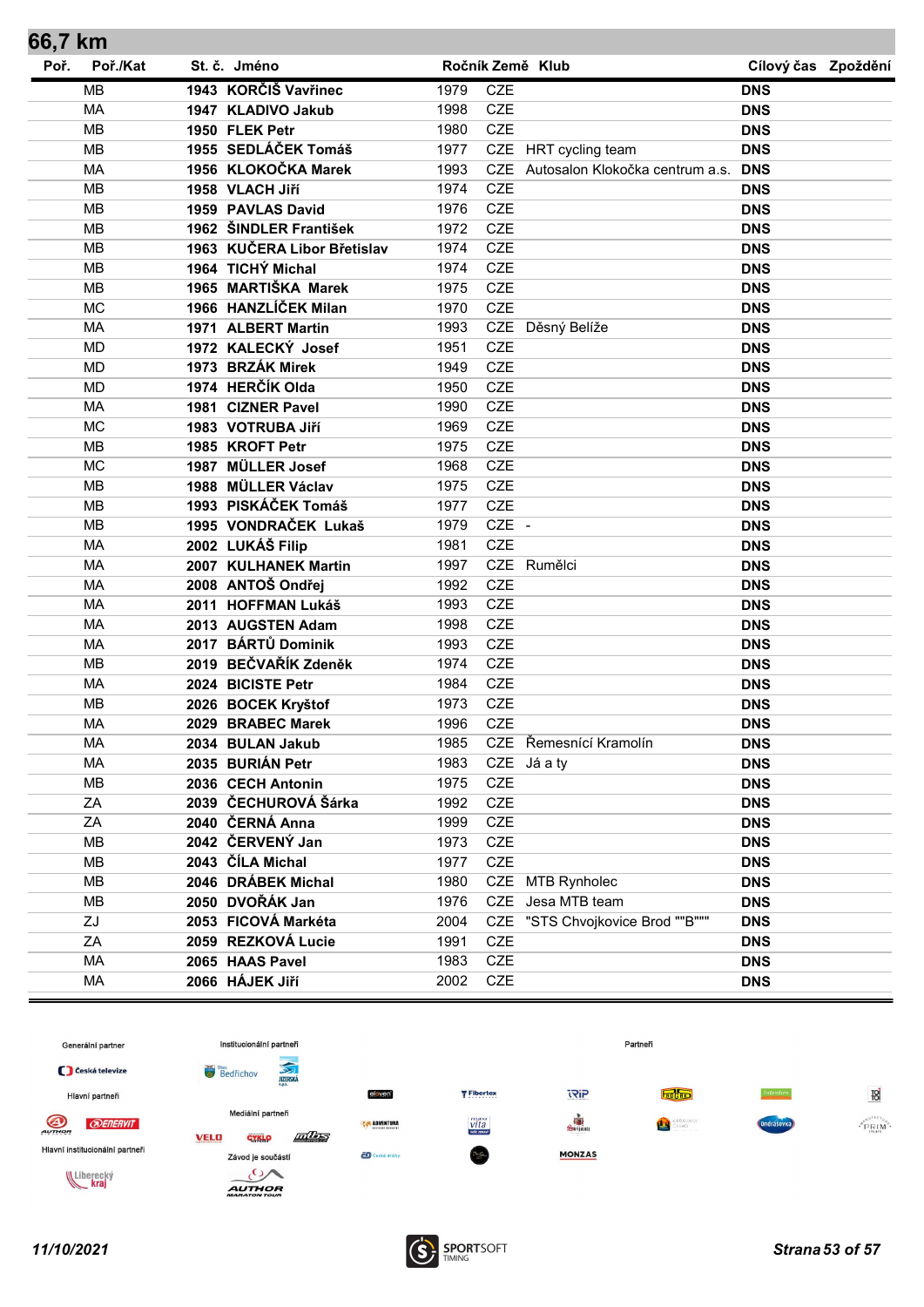| 66,7 km |           |      |                        |      |            |                                          |                     |  |
|---------|-----------|------|------------------------|------|------------|------------------------------------------|---------------------|--|
| Poř.    | Poř./Kat  |      | St. č. Jméno           |      |            | Ročník Země Klub                         | Cílový čas Zpoždění |  |
|         | <b>MB</b> |      | 2067 HÁJEK JIří        | 1971 | <b>CZE</b> |                                          | <b>DNS</b>          |  |
|         | <b>MA</b> |      | 2068 HAKEN Marek       | 1997 | <b>CZE</b> |                                          | <b>DNS</b>          |  |
|         | <b>MB</b> |      | 2076 HOLEŠ Štěpán      | 1980 | <b>CZE</b> |                                          | <b>DNS</b>          |  |
|         | <b>MA</b> |      | 2078 HOLZER David      | 1988 | <b>CZE</b> |                                          | <b>DNS</b>          |  |
|         | <b>MB</b> |      | 2080 HOMOLA Jiří       | 1974 | <b>CZE</b> |                                          | <b>DNS</b>          |  |
|         | MA        |      | 2082 HOŠEK Martin      | 1997 | CZE        |                                          | <b>DNS</b>          |  |
|         | <b>MC</b> |      | 2085 HRADECKÝ Jaroslav | 1963 |            | CZE OK Doksy                             | <b>DNS</b>          |  |
|         | <b>MB</b> |      | 2087 HRŠEL Jindřich    | 1977 | <b>CZE</b> |                                          | <b>DNS</b>          |  |
|         | <b>MA</b> |      | 2089 HÜTTNER Lukáš     | 2001 | <b>CZE</b> |                                          | <b>DNS</b>          |  |
|         | MA        |      | 2101 JINDŘICH Martin   | 1983 | CZE        |                                          | <b>DNS</b>          |  |
|         | <b>MA</b> |      | 2103 JŮDA Dominik      | 1992 |            | CZE TME racing                           | <b>DNS</b>          |  |
|         | <b>MB</b> |      | 2106 KATOLICKÝ Libor   | 1974 |            | CZE TJ Těšetice                          | <b>DNS</b>          |  |
|         | <b>MA</b> |      | 2109 KIEFMANN Marcel   | 1988 |            | CZE CFL- CYCLING FOR LIFE                | <b>DNS</b>          |  |
|         | <b>MB</b> |      | 2110 KINDL Jan         | 1975 |            | CZE MTB Lány                             | <b>DNS</b>          |  |
|         | <b>MD</b> |      | 2113 KIŠŠ Miloslav     | 1955 | <b>CZE</b> |                                          | <b>DNS</b>          |  |
|         | <b>MC</b> |      | 2114 KLABAČKA Petr     | 1962 | <b>CZE</b> |                                          | <b>DNS</b>          |  |
|         | <b>MC</b> |      | 2115 KLETEČKA Miroslav | 1965 | <b>CZE</b> |                                          | <b>DNS</b>          |  |
|         | MA        |      | 2116 KNAP Lukáš        | 1984 | CZE        |                                          | <b>DNS</b>          |  |
|         | <b>MA</b> |      | 2122 KOMÁREK Tomáš     | 1988 | <b>CZE</b> |                                          | <b>DNS</b>          |  |
|         | MA        |      | 2130 KROIS Pavel       | 1989 |            | CZE POHYBZDRAVE.CZ                       | <b>DNS</b>          |  |
|         | <b>MC</b> |      | 2131 KRÖSSL Marek      | 1970 | <b>CZE</b> |                                          | <b>DNS</b>          |  |
|         | MA        |      | 2133 KUBÍČEK Michal    | 1984 |            | CZE ELEVEN HEAD CYKLOLIVE TEAIDNS        |                     |  |
|         | <b>MB</b> |      | 2134 KUBÍN Robert      | 1976 |            | CZE Beton Bike Litvínov                  | <b>DNS</b>          |  |
|         | <b>MB</b> |      | 2135 KUBIŠTA Michal    | 1971 |            | CZE Kubištovy Hořické Tribičky JANKA DNS |                     |  |
|         | <b>MA</b> |      | 2138 KULHAVÝ Tomáš     | 1987 | <b>CZE</b> |                                          | <b>DNS</b>          |  |
|         | <b>MC</b> |      | 2140 KUŠIČKA Milan     | 1963 | CZE        |                                          | <b>DNS</b>          |  |
|         | <b>MC</b> |      | 2142 LEŠKO Jozef       | 1963 | <b>CZE</b> |                                          | <b>DNS</b>          |  |
|         | <b>MJ</b> |      | 2144 LOUČKA Martin     | 2004 | <b>CZE</b> |                                          | <b>DNS</b>          |  |
|         | <b>MA</b> |      | 2147 MACAL Vladimír    | 1988 |            | CZE Beton Bike Litvínov                  | <b>DNS</b>          |  |
|         | MA        | 2151 | <b>MAREČEK Jan</b>     | 1984 | <b>CZE</b> |                                          | <b>DNS</b>          |  |
|         | <b>MC</b> |      | 2157 MARTÍNEK Jan      | 1963 |            | CZE TK Vyšehrad Praha                    | <b>DNS</b>          |  |
|         | <b>MB</b> | 2161 | <b>MATOUŠEK Radek</b>  | 1977 | <b>CZE</b> |                                          | <b>DNS</b>          |  |
|         | <b>MB</b> |      | 2163 MIKULIN Josef     | 1977 | <b>CZE</b> |                                          | <b>DNS</b>          |  |
|         | <b>MC</b> |      | 2164 MIREK Závada      | 1964 |            | CZE CK Lovosice                          | <b>DNS</b>          |  |
|         | ZA        |      | 2165 MOCOVÁ Radka      | 1981 | <b>CZE</b> |                                          | <b>DNS</b>          |  |
|         | MA        |      | 2166 MOLEK Eduard      | 1981 | CZE        |                                          | <b>DNS</b>          |  |
|         | MA        |      | 2171 NEUBERT Jiří      | 1994 | CZE        |                                          | <b>DNS</b>          |  |
|         | МA        |      | 2174 NOVÁK Petr        | 1989 |            | CZE Bejking Team                         | <b>DNS</b>          |  |
|         | MВ        |      | 2175 NOVÁK Václav      | 1977 | <b>CZE</b> |                                          | <b>DNS</b>          |  |
|         | MA        |      | 2176 NOVOTNÝ Jakub     | 1993 |            | CZE ZBT Třeboň                           | <b>DNS</b>          |  |
|         | МA        |      | 2181 OPATA Tomáš       | 1982 | <b>CZE</b> |                                          | <b>DNS</b>          |  |
|         | MB        |      | 2182 OPATŘIL Michal    | 1977 |            | CZE CykloŠkoda                           | <b>DNS</b>          |  |
|         | <b>MC</b> |      | 2185 PALAS David       | 1967 | <b>CZE</b> |                                          | <b>DNS</b>          |  |
|         | MB        |      | 2186 PAVLINEC Roman    | 1973 |            | CZE RPJ PRODUCTION CORP.                 | <b>DNS</b>          |  |
|         | <b>MA</b> |      | 2187 PAVLŮ Petr        | 1982 | CZE        |                                          | <b>DNS</b>          |  |
|         | MA        |      | 2189 PETRŽELA Lukáš    | 1997 |            | CZE Lesni FruFru                         | <b>DNS</b>          |  |
|         |           |      |                        |      |            |                                          |                     |  |

![](_page_53_Figure_1.jpeg)

![](_page_53_Picture_3.jpeg)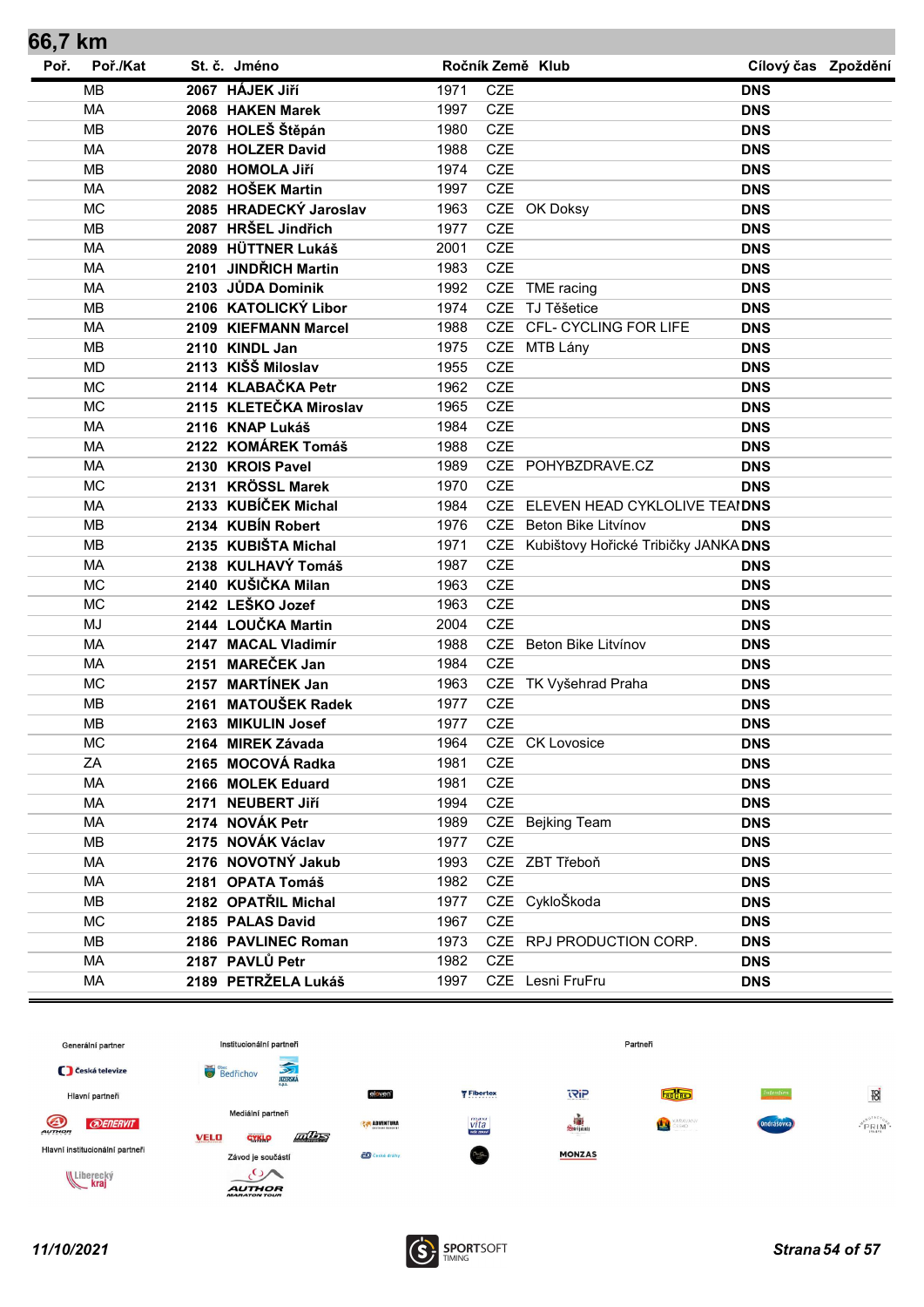| 66,7 km |           |                          |      |            |                              |                     |  |
|---------|-----------|--------------------------|------|------------|------------------------------|---------------------|--|
| Poř.    | Poř./Kat  | St. č. Jméno             |      |            | Ročník Země Klub             | Cílový čas Zpoždění |  |
|         | ZB        | 2193 PODRAZILOVA Pavlina | 1976 | <b>CZE</b> |                              | <b>DNS</b>          |  |
|         | <b>MA</b> | 2195 POLACH Aleš         | 1984 |            | CZE Dream team               | <b>DNS</b>          |  |
|         | ZA        | 2200 PŘIBYLOVÁ Alexandra | 1984 | <b>CZE</b> |                              | <b>DNS</b>          |  |
|         | <b>MA</b> | 2204 RAUL Podrazil       | 2001 | <b>CZE</b> |                              | <b>DNS</b>          |  |
|         | MA        | 2207 RIGEL Pavel         | 1982 | <b>CZE</b> |                              | <b>DNS</b>          |  |
|         | <b>MB</b> | 2208 ROSENDORF Radim     | 1980 | <b>CZE</b> |                              | <b>DNS</b>          |  |
|         | <b>MC</b> | 2211 SALFICKÝ Petr       | 1969 | <b>CZE</b> |                              | <b>DNS</b>          |  |
|         | ZB        | 2212 SEDLÁKOVÁ Gabriela  | 1973 | <b>CZE</b> |                              | <b>DNS</b>          |  |
|         | <b>MC</b> | 2215 SKOTNICA Svatopluk  | 1965 | <b>CZE</b> |                              | <b>DNS</b>          |  |
|         | <b>MA</b> | 2217 SMUTNÝ Jakub        | 1982 | <b>CZE</b> |                              | <b>DNS</b>          |  |
|         | <b>MC</b> | 2226 ŠAMAL Vladimír      | 1962 | <b>CZE</b> |                              | <b>DNS</b>          |  |
|         | MA        | 2228 ŠÁTEK Zdeněk        | 1993 | <b>CZE</b> |                              | <b>DNS</b>          |  |
|         | <b>MA</b> | 2230 ŠIMŮNEK Jan         | 1987 | <b>CZE</b> |                              | <b>DNS</b>          |  |
|         | <b>MC</b> | 2232 ŠÍR Miroslav        | 1969 | <b>CZE</b> |                              | <b>DNS</b>          |  |
|         | <b>MC</b> | 2234 ŠIŠKA Vladimír      | 1965 | <b>CZE</b> |                              | <b>DNS</b>          |  |
|         | <b>MB</b> | 2238 ŠTEFAN Martin       | 1973 | <b>CZE</b> |                              | <b>DNS</b>          |  |
|         | <b>MC</b> | 2243 TAMCHYNA Karel      | 1966 |            | CZE Mácháč Team Bike         | <b>DNS</b>          |  |
|         | <b>MB</b> | 2248 TUČEK Miloslav      | 1972 | <b>CZE</b> |                              | <b>DNS</b>          |  |
|         | <b>MB</b> | 2250 TURAZ Jozef         | 1972 | <b>SVK</b> |                              | <b>DNS</b>          |  |
|         | MA        | 2252 TVRDÝ Antonín       | 1993 | <b>CZE</b> |                              | <b>DNS</b>          |  |
|         | <b>MB</b> | 2256 URBAN Jiri          | 1972 | <b>CZE</b> |                              | <b>DNS</b>          |  |
|         | <b>MC</b> | 2262 VILIKUS Jan         | 1970 |            | CZE Vilikus                  | <b>DNS</b>          |  |
|         | <b>MJ</b> | 2263 VODIČKA Filip       | 2004 | <b>CZE</b> |                              | <b>DNS</b>          |  |
|         | <b>MA</b> | 2265 VONDRÁČEK Tomáš     | 1988 |            | CZE PCFY                     | <b>DNS</b>          |  |
|         | <b>MB</b> | 2266 VORÁČEK Filip       | 1977 | <b>CZE</b> | TYKO CB-Borek                | <b>DNS</b>          |  |
|         | ZA        | 2270 VYSKOČILOVÁ Petra   | 1981 | <b>CZE</b> |                              | <b>DNS</b>          |  |
|         | <b>MJ</b> | 2273 WITOWSKI David      | 2006 | <b>CZE</b> |                              | <b>DNS</b>          |  |
|         | <b>MB</b> | 2274 WOLF David          | 1972 |            | CZE Janov nad Nisou          | <b>DNS</b>          |  |
|         | MA        | 2275 ZOUHAR Tomáš        | 1992 | <b>CZE</b> |                              | <b>DNS</b>          |  |
|         | <b>MB</b> | 2277 ŽVÁČEK František    | 1979 | <b>CZE</b> |                              | <b>DNS</b>          |  |
|         | MA        | 2281 HAVEL Jan           | 1986 |            | CZE Nicol Team               | <b>DNS</b>          |  |
|         | <b>MC</b> | 2285 ŠIMŮNEK JIří        | 1969 | <b>CZE</b> |                              | <b>DNS</b>          |  |
|         | <b>MB</b> | 2300 VESELÝ Petr         | 1971 |            | CZE Vessy                    | <b>DNS</b>          |  |
|         | MВ        | 2305 BOHUMÍNSKÝ Pavel    | 1978 | CZE BP     |                              | <b>DNS</b>          |  |
|         | МA        | 2313 BUREŠ František     | 1984 | <b>CZE</b> |                              | <b>DNS</b>          |  |
|         | MA        | 2321 SIBAL Jakub         | 1990 | <b>CZE</b> |                              | <b>DNS</b>          |  |
|         | <b>MB</b> | 2325 HORDOSSY Robert     | 1977 | <b>CZE</b> |                              | <b>DNS</b>          |  |
|         | MB        | 2327 TRNKA Antonín       | 1973 |            | CZE Funkční trénink Milovice | <b>DNS</b>          |  |
|         | <b>MC</b> | 2332 ŠAFÁŘ Hynek         | 1965 |            | CZE Spartak Praha 4          | <b>DNS</b>          |  |
|         | MB        | 2346 BOROVEC Petr        | 1976 | <b>CZE</b> | IMA bike team                | <b>DNS</b>          |  |
|         | <b>MB</b> | 2348 POLAK Jan           | 1973 |            | CZE KoloGuru                 | <b>DNS</b>          |  |
|         | MB        | 2352 RŮŽIČKA Tomáš       | 1980 | <b>CZE</b> |                              | <b>DNS</b>          |  |
|         | ZA        | 2353 GRODLOVA Šárka      | 1990 | <b>CZE</b> |                              | <b>DNS</b>          |  |
|         | MB        | 2354 TRTÍK Bronislav     | 1978 | <b>CZE</b> |                              | <b>DNS</b>          |  |
|         | <b>MA</b> | 2375 HARTMANN David      | 1996 | <b>CZE</b> |                              | <b>DNS</b>          |  |
|         | ZA        | 2376 MRÁZOVÁ Kristina    | 1996 | CZE        |                              | <b>DNS</b>          |  |

![](_page_54_Figure_1.jpeg)

![](_page_54_Picture_3.jpeg)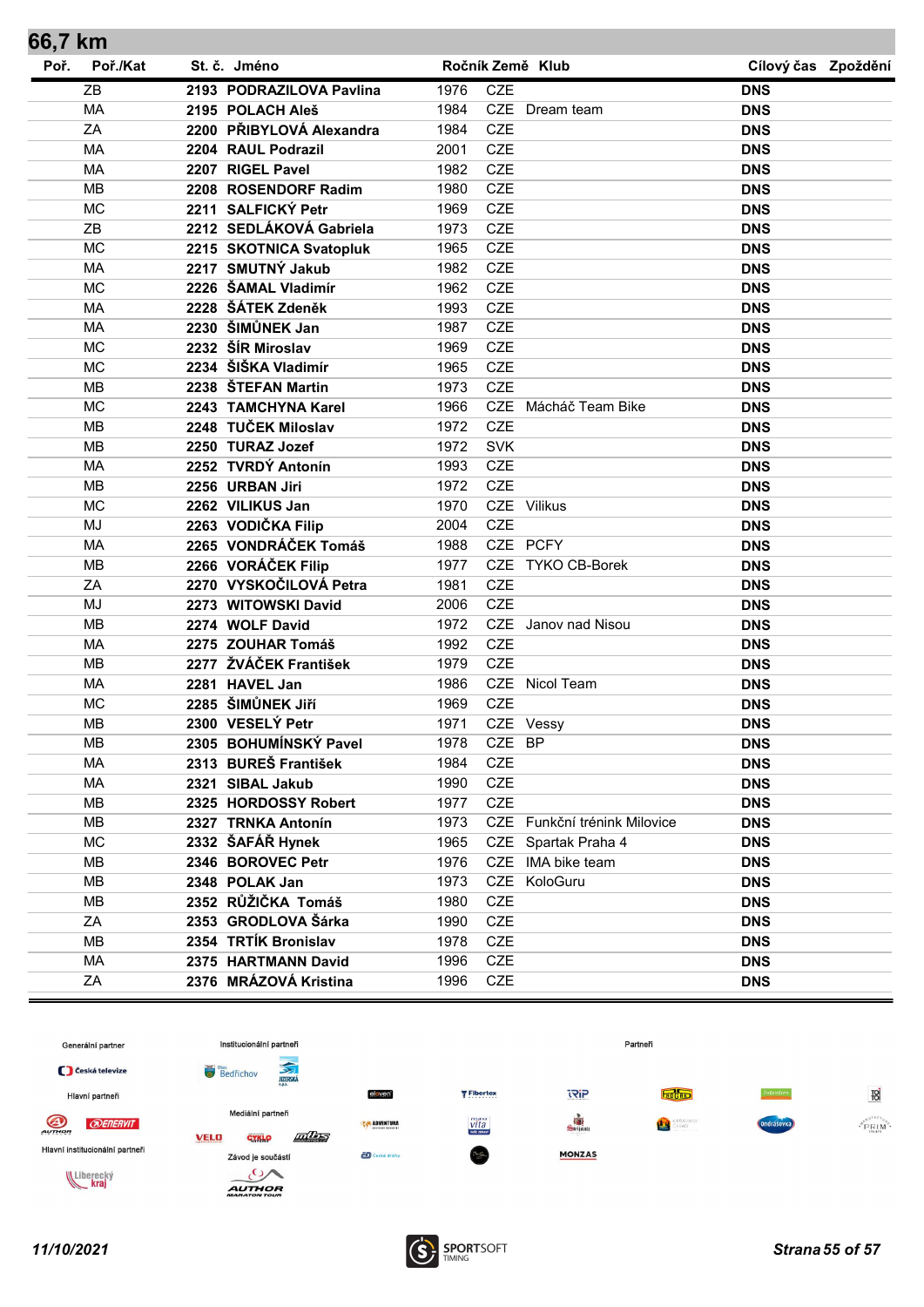| 66,7 KM |           |                         |      |            |                                   |                     |  |
|---------|-----------|-------------------------|------|------------|-----------------------------------|---------------------|--|
| Poř.    | Poř./Kat  | St. č. Jméno            |      |            | Ročník Země Klub                  | Cílový čas Zpoždění |  |
|         | <b>MB</b> | 2390 TOBIÁŠ JIří        | 1974 | <b>CZE</b> |                                   | <b>DNS</b>          |  |
|         | <b>MA</b> | 2505 MARTINŮ Pavel      | 1981 | <b>CZE</b> |                                   | <b>DNS</b>          |  |
|         | <b>MA</b> | 2506 HOUŠKA JIří        | 1992 |            | CZE Cykloteam Vlasenice           | <b>DNS</b>          |  |
|         | <b>MB</b> | 2507 ROŽEŇ Aleš         | 1980 | <b>CZE</b> |                                   | <b>DNS</b>          |  |
|         | ZA        | 2521 SMOLÁKOVÁ Tereza   | 1982 |            | CZE Pomsta                        | <b>DNS</b>          |  |
|         | <b>MA</b> | 2527 GALČÍK Petr        | 1983 | <b>CZE</b> |                                   | <b>DNS</b>          |  |
|         | <b>MA</b> | 2547 PRAŽÁK Lukáš       | 1981 | <b>CZE</b> |                                   | <b>DNS</b>          |  |
|         | MA        | 2548 POJSL Jiří         | 1988 | <b>CZE</b> |                                   | <b>DNS</b>          |  |
|         | <b>MA</b> | 2549 HÁJEK Tomáš        | 1986 | <b>CZE</b> |                                   | <b>DNS</b>          |  |
|         | <b>MD</b> | 2554 HUBNER František   | 1951 |            | CZE Cyklo city Lovosice           | <b>DNS</b>          |  |
|         | <b>MA</b> | 2560 KUSÁK Marián       | 1983 |            | CZE ASTRA                         | <b>DNS</b>          |  |
|         | <b>MB</b> | 2592 ŽÁK Petr           | 1973 | <b>CZE</b> |                                   | <b>DNS</b>          |  |
|         | <b>MB</b> | 2611 HLAVÁČEK Daniel    | 1977 | <b>CZE</b> |                                   | <b>DNS</b>          |  |
|         | <b>MD</b> | 2624 EIS Antonín        | 1958 |            | CZE Author                        | <b>DNS</b>          |  |
|         | <b>MB</b> | 2635 PILÁT Tomáš        | 1980 |            | CZE I.PKO                         | <b>DNS</b>          |  |
|         | <b>MC</b> | 2644 FROŇEK Petr        | 1967 |            | CZE Hiceman Harrachov             | <b>DNS</b>          |  |
|         | <b>MC</b> | 2657 MEJTSKÝ Ivan       | 1963 | <b>CZE</b> |                                   | <b>DNS</b>          |  |
|         | <b>MC</b> | 2661 BOHUSLAV František | 1965 | <b>CZE</b> |                                   | <b>DNS</b>          |  |
|         | <b>MC</b> | 2663 SEDLÁK Vašek       | 1964 | <b>CZE</b> |                                   | <b>DNS</b>          |  |
|         | <b>MB</b> | 2665 RICHTER Jan        | 1978 | <b>CZE</b> |                                   | <b>DNS</b>          |  |
|         | <b>MA</b> | 2669 JIRSA Libor        | 1982 | <b>CZE</b> |                                   | <b>DNS</b>          |  |
|         | <b>MB</b> | 2670 ORLÍK Michal       | 1975 | <b>CZE</b> |                                   | <b>DNS</b>          |  |
|         | <b>MA</b> | 2673 JALOVEC Vít        | 1992 | <b>CZE</b> |                                   | <b>DNS</b>          |  |
|         | MA        | 2677 KONDRAČIN Josef    | 1982 | <b>CZE</b> |                                   | <b>DNS</b>          |  |
|         | MB        | 2678 LUKACIK Robert     | 1978 | <b>SVK</b> |                                   | <b>DNS</b>          |  |
|         | ZB        | 2711 VANKOVÁ Jana       | 1977 |            | CZE Team CykloTrenér              | <b>DNS</b>          |  |
|         | <b>MA</b> | 2724 ŠAROCH Jaroslav    | 1994 | <b>CZE</b> |                                   | <b>DNS</b>          |  |
|         | ZA        | 2736 POKORNÁ Emma       | 2001 |            | CZE ELEVEN HEAD CYKLOLIVE TEAIDNS |                     |  |
|         | <b>MA</b> | 2742 ZLESÁK Jakub       | 1983 | <b>CZE</b> |                                   | <b>DNS</b>          |  |
|         | <b>MC</b> | 2743 VESELÝ Václav      | 1968 |            | CZE SK Kola Víšek - TREK          | <b>DNS</b>          |  |
|         | <b>MB</b> | 2746 BRAUN Petr         | 1977 |            | <b>CZE</b> Sokol Turnov           | <b>DNS</b>          |  |
|         | MB        | 2754 OTRADOVEC Pavel    | 1978 | <b>CZE</b> |                                   | <b>DNS</b>          |  |
|         | MA        | 2768 FEISTNER Tomáš     | 1989 | <b>CZE</b> |                                   | <b>DNS</b>          |  |
|         | MC        | 2792 PAUL Tino          | 1968 |            | GER O-See-Sports                  | <b>DNS</b>          |  |
|         | <b>MC</b> | 2812 DUBSKÝ Petr        | 1968 |            | CZE MTB Cannondale Beroun         | <b>DNS</b>          |  |
|         | <b>MC</b> | 2865 VAŇOUS Roman       | 1969 | <b>CZE</b> |                                   | <b>DNS</b>          |  |
|         | MВ        | 13 ŠROLL Marek          | 1978 |            | CZE Alset Racing Team             | <b>DNF</b>          |  |
|         | MD        | 68 IBEHEJ Josef         | 1956 |            | CZE PSG CYKLOSPORT CHROPYNĚ DNF   |                     |  |
|         | MВ        | 90 HRDA Aleš            | 1976 | <b>CZE</b> |                                   | <b>DNF</b>          |  |
|         | MВ        | 144 WŮDY Jan            | 1974 |            | CZE 4RTem                         | <b>DNF</b>          |  |
|         | <b>MC</b> | 207 VÁVRA Jaroslav      | 1970 |            | CZE SSC Železný Brod              | <b>DNF</b>          |  |
|         | MВ        | 249 ALBL Zdeněk         | 1977 |            | CZE Kovo Praha                    | <b>DNF</b>          |  |
|         | MA        | 347 KOUDELKA Luboš      | 1981 | CZE        |                                   | <b>DNF</b>          |  |
|         | MВ        | 373 KALIBA Jiri         | 1978 |            | CZE Krupka                        | <b>DNF</b>          |  |
|         | MВ        | 508 HAMOUZ Michal       | 1974 | <b>CZE</b> |                                   | <b>DNF</b>          |  |
|         |           |                         |      |            |                                   |                     |  |
|         | MC        | 716 NOVY Petr           | 1964 |            | CZE cykloteam Bašť                | <b>DNF</b>          |  |

![](_page_55_Figure_1.jpeg)

![](_page_55_Picture_3.jpeg)